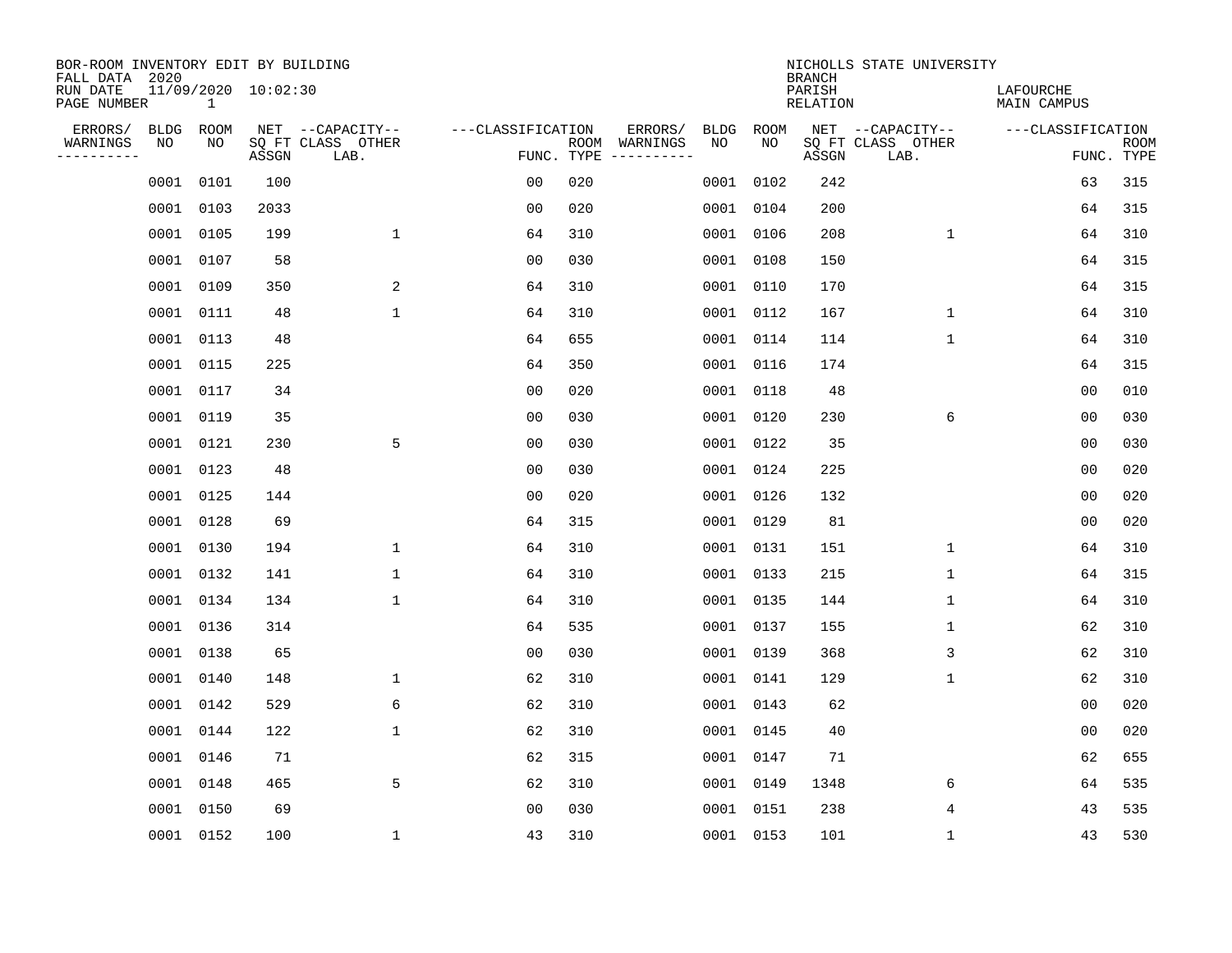| BOR-ROOM INVENTORY EDIT BY BUILDING<br>FALL DATA 2020 |             |           |                     |                           |                   |                    |                         |      |           | <b>BRANCH</b>             | NICHOLLS STATE UNIVERSITY |                                 |                           |
|-------------------------------------------------------|-------------|-----------|---------------------|---------------------------|-------------------|--------------------|-------------------------|------|-----------|---------------------------|---------------------------|---------------------------------|---------------------------|
| RUN DATE<br>PAGE NUMBER                               |             | 2         | 11/09/2020 10:02:30 |                           |                   |                    |                         |      |           | PARISH<br><b>RELATION</b> |                           | LAFOURCHE<br><b>MAIN CAMPUS</b> |                           |
| ERRORS/                                               | <b>BLDG</b> | ROOM      |                     | NET --CAPACITY--          | ---CLASSIFICATION |                    | ERRORS/                 | BLDG | ROOM      |                           | NET --CAPACITY--          | ---CLASSIFICATION               |                           |
| WARNINGS<br>-----------                               | NO          | NO        | ASSGN               | SQ FT CLASS OTHER<br>LAB. |                   | ROOM<br>FUNC. TYPE | WARNINGS<br>----------- | NO   | NO        | ASSGN                     | SQ FT CLASS OTHER<br>LAB. |                                 | <b>ROOM</b><br>FUNC. TYPE |
|                                                       | 0001        | 0154      | 52                  |                           | 0 <sub>0</sub>    | 020                |                         |      | 0001 0155 | 109                       | 2                         | 43                              | 535                       |
|                                                       |             | 0001 0156 | 458                 |                           | 62                | 315                |                         |      | 0001 0157 | 566                       | 6                         | 62                              | 310                       |
|                                                       |             | 0001 0158 | 148                 | $\mathbf{1}$              | 62                | 310                |                         |      | 0001 0159 | 132                       | $\mathbf{1}$              | 62                              | 310                       |
|                                                       |             | 0001 0160 | 58                  |                           | 0 <sub>0</sub>    | 030                |                         |      | 0001 0161 | 225                       |                           | 0 <sub>0</sub>                  | 020                       |
|                                                       | 0001        | 0162      | 484                 |                           | 63                | 315                |                         |      | 0001 0163 | 56                        |                           | 0 <sub>0</sub>                  | 030                       |
|                                                       |             | 0001 0164 | 38                  |                           | 0 <sub>0</sub>    | 020                |                         |      | 0001 0165 | 75                        |                           | 0 <sub>0</sub>                  | 030                       |
|                                                       |             | 0001 0166 | 34                  |                           | 0 <sub>0</sub>    | 020                |                         |      | 0001 0167 | 306                       | 2                         | 46                              | 310                       |
|                                                       |             | 0001 0168 | 210                 | $\mathbf 1$               | 46                | 310                |                         |      | 0001 0169 | 96                        | $\mathbf{1}$              | 46                              | 310                       |
|                                                       |             | 0001 0170 | 230                 | 2                         | 46                | 310                |                         |      | 0001 0171 | 166                       | $\mathbf 1$               | 54                              | 310                       |
|                                                       |             | 0001 0172 | 143                 | $\mathbf{1}$              | 54                | 310                |                         |      | 0001 0173 | 167                       | $\mathbf 1$               | 63                              | 310                       |
|                                                       |             | 0001 0174 | 48                  |                           | 63                | 655                |                         |      | 0001 0175 | 50                        |                           | 0 <sub>0</sub>                  | 030                       |
|                                                       |             | 0001 0176 | 110                 | 1                         | 63                | 310                |                         |      | 0001 0178 | 230                       | $\mathbf 1$               | 63                              | 310                       |
|                                                       | 0001        | 0179      | 210                 | $\mathbf{1}$              | 63                | 310                |                         | 0001 | 0180      | 44                        |                           | 0 <sub>0</sub>                  | 020                       |
|                                                       |             | 0001 0200 | 143                 | 10                        | 63                | 315                |                         | 0001 | 0201      | 1736                      |                           | 0 <sub>0</sub>                  | 020                       |
|                                                       | 0001        | 0202      | 240                 |                           | 0 <sub>0</sub>    | 020                |                         | 0001 | 0203      | 138                       | 1                         | 53                              | 310                       |
|                                                       |             | 0001 0204 | 109                 | 1                         | 53                | 310                |                         | 0001 | 0205      | 282                       | 2                         | 53                              | 310                       |
|                                                       | 0001        | 0206      | 152                 | $\mathbf 1$               | 53                | 310                |                         | 0001 | 0207      | 149                       | 1                         | 53                              | 310                       |
|                                                       | 0001        | 0208      | 122                 | $\mathbf 1$               | 53                | 310                |                         | 0001 | 0209      | 954                       | 40                        | 22                              | 250                       |
|                                                       | 0001        | 0210      | 62                  |                           | 0 <sub>0</sub>    | 020                |                         |      | 0001 0211 | 468                       | 22                        | 47                              | 350                       |
|                                                       |             | 0001 0212 | 90                  | $\mathbf{1}$              | 53                | 310                |                         |      | 0001 0213 | 131                       | 1                         | 53                              | 310                       |
|                                                       | 0001        | 0214      | 744                 | 35                        | 22                | 250                |                         |      | 0001 0215 | 181                       |                           | 0 <sub>0</sub>                  | 020                       |
|                                                       | 0001        | 0216      | 59                  |                           | 0 <sub>0</sub>    | 020                |                         |      | 0001 0217 | 240                       | 5                         | 00                              | 030                       |
|                                                       | 0001        | 0218      | 57                  |                           | 0 <sub>0</sub>    | 030                |                         |      | 0001 0219 | 28                        |                           | 0 <sub>0</sub>                  | 020                       |
|                                                       | 0001        | 0220      | 28                  |                           | 00                | 020                |                         |      | 0001 0221 | 240                       | 6                         | 00                              | 030                       |
|                                                       | 0001        | 0222      | 54                  |                           | 0 <sub>0</sub>    | 010                |                         |      | 0001 0223 | 88                        | 1                         | 53                              | 310                       |
|                                                       |             | 0001 0224 | 738                 | 35                        | 22                | 250                |                         |      | 0001 0225 | 167                       | 1                         | 53                              | 310                       |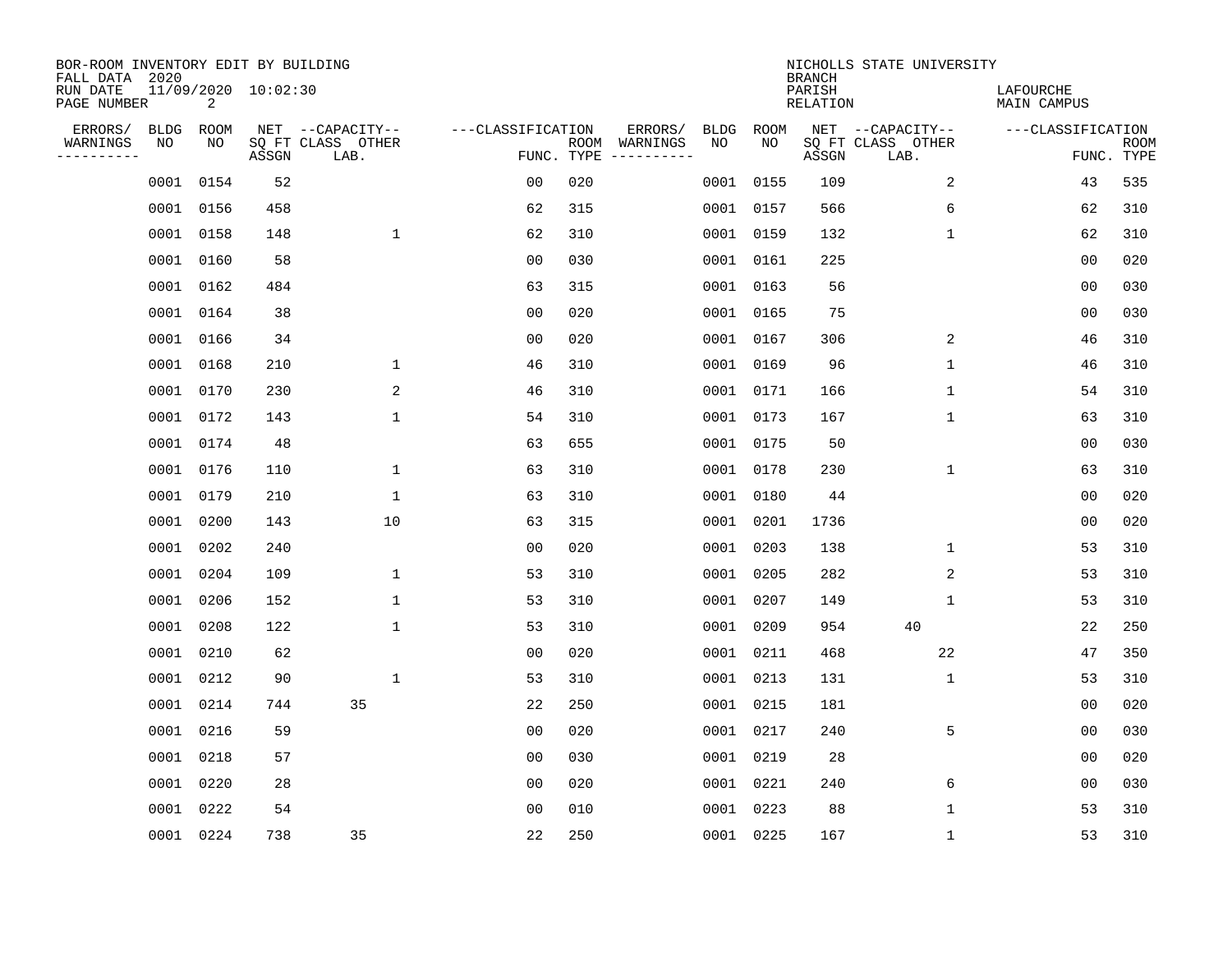| BOR-ROOM INVENTORY EDIT BY BUILDING<br>FALL DATA 2020 |             |           |                     |                           |                   |                    |                         |             |             | <b>BRANCH</b>             | NICHOLLS STATE UNIVERSITY |                                 |                           |
|-------------------------------------------------------|-------------|-----------|---------------------|---------------------------|-------------------|--------------------|-------------------------|-------------|-------------|---------------------------|---------------------------|---------------------------------|---------------------------|
| RUN DATE<br>PAGE NUMBER                               |             | 3         | 11/09/2020 10:02:30 |                           |                   |                    |                         |             |             | PARISH<br><b>RELATION</b> |                           | LAFOURCHE<br><b>MAIN CAMPUS</b> |                           |
| ERRORS/                                               | <b>BLDG</b> | ROOM      |                     | NET --CAPACITY--          | ---CLASSIFICATION |                    | ERRORS/                 | <b>BLDG</b> | <b>ROOM</b> |                           | NET --CAPACITY--          | ---CLASSIFICATION               |                           |
| WARNINGS<br>----------                                | NO          | NO        | ASSGN               | SQ FT CLASS OTHER<br>LAB. |                   | ROOM<br>FUNC. TYPE | WARNINGS<br>----------- | NO          | NO          | ASSGN                     | SQ FT CLASS OTHER<br>LAB. |                                 | <b>ROOM</b><br>FUNC. TYPE |
|                                                       | 0001        | 0226      | 71                  |                           | 53                | 315                |                         |             | 0001 0227   | 280                       | 2                         | 53                              | 310                       |
|                                                       | 0001        | 0228      | 125                 | 8                         | 53                | 350                |                         |             | 0001 0229   | 125                       | 1                         | 53                              | 310                       |
|                                                       | 0001        | 0230      | 155                 | $\mathbf 1$               | 53                | 310                |                         |             | 0001 0231   | 73                        |                           | 53                              | 315                       |
|                                                       |             | 0001 0232 | 139                 | 1                         | 53                | 310                |                         |             | 0001 0233   | 287                       | $\mathbf 1$               | 53                              | 310                       |
|                                                       | 0001        | 0234      | 136                 | $\mathbf 1$               | 53                | 310                |                         |             | 0001 0235   | 78                        |                           | 00                              | 020                       |
|                                                       |             | 0001 0236 | 328                 | 16                        | 53                | 350                |                         |             | 0001 0237   | 109                       |                           | 53                              | 315                       |
|                                                       | 0001        | 0238      | 23                  | $\mathbf{1}$              | 0 <sub>0</sub>    | 030                |                         |             | 0001 0239   | 9                         |                           | 0 <sub>0</sub>                  | 010                       |
|                                                       |             | 0001 0240 | 81                  | 6                         | 53                | 650                |                         |             | 0001 0241   | 128                       | $\mathbf{1}$              | 53                              | 310                       |
|                                                       | 0001        | 0242      | 98                  | $\mathbf{1}$              | 53                | 310                |                         |             | 0001 0243   | 95                        | $\mathbf{1}$              | 53                              | 310                       |
|                                                       |             | 0001 0244 | 94                  | 1                         | 53                | 310                |                         |             | 0001 0245   | 113                       | 1                         | 53                              | 310                       |
|                                                       | 0001        | 0246      | 131                 | 2                         | 53                | 310                |                         |             | 0001 0247   | 251                       |                           | 0 <sub>0</sub>                  | 020                       |
|                                                       |             | 0001 0248 | 145                 | 1                         | 53                | 310                |                         |             | 0001 0249   | 105                       |                           | 53                              | 315                       |
|                                                       | 0001        | 0250      | 151                 | 1                         | 53                | 310                |                         |             | 0001 0251   | 164                       |                           | 53                              | 315                       |
|                                                       | 0001        | 0252      | 378                 | 3                         | 53                | 310                |                         |             | 0001 0253   | 102                       | 1                         | 53                              | 310                       |
|                                                       | 0001        | 0254      | 97                  | 1                         | 53                | 310                |                         |             | 0001 0255   | 149                       | 1                         | 53                              | 310                       |
|                                                       | 0001        | 0256      | 217                 | $\mathbf{1}$              | 53                | 310                |                         |             | 0001 0257   | 72                        |                           | 00                              | 020                       |
|                                                       | 0001        | 0258      | 346                 | 18                        | 40                | 350                |                         |             | 0001 0259   | 233                       | 1                         | 53                              | 310                       |
|                                                       | 0001        | 0260      | 55                  | $\mathbf 1$               | 47                | 650                |                         |             | 0001 0261   | 40                        |                           | 0 <sub>0</sub>                  | 030                       |
|                                                       | 0001        | 0300      | 9550                |                           | 83                | 083                |                         |             | 0001 108A   | 46                        |                           | 0 <sub>0</sub>                  | 020                       |
|                                                       |             | 0001 110A | 40                  |                           | 0 <sub>0</sub>    | 020                |                         |             | 0001 110B   | 192                       |                           | 64                              | 315                       |
|                                                       |             | 0001 115A | 221                 | $\mathbf{1}$              | 51                | 310                |                         |             | 0001 115B   | 110                       | 1                         | 51                              | 310                       |
|                                                       |             | 0001 115C | 66                  |                           | 51                | 315                |                         |             | 0001 120A   | 20                        | $\mathbf 1$               | 51                              | 315                       |
|                                                       |             | 0001 121A | 11                  |                           | 51                | 315                |                         |             | 0001 129A   | 99                        | 1                         | 52                              | 310                       |
|                                                       |             | 0001 129B | 80                  | $\mathbf 1$               | 52                | 310                |                         |             | 0001 133A   | 71                        |                           | 64                              | 315                       |
|                                                       |             | 0001 134A | 163                 |                           | 52                | 315                |                         |             | 0001 140A   | 51                        |                           | 0 <sub>0</sub>                  | 020                       |
|                                                       |             | 0001 148A | 131                 |                           | 62                | 710                |                         |             | 0001 148B   | 131                       |                           | 62                              | 715                       |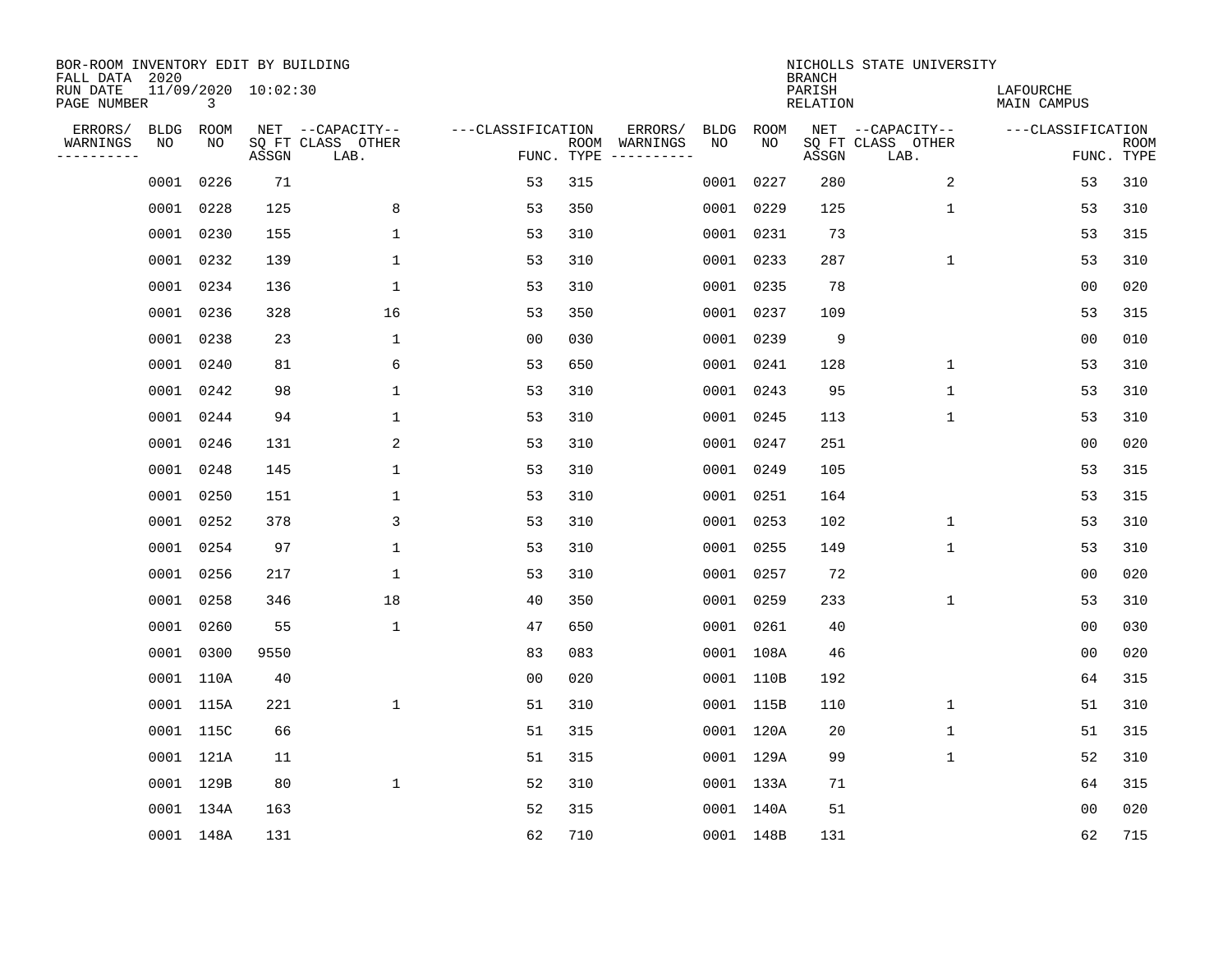| BOR-ROOM INVENTORY EDIT BY BUILDING<br>FALL DATA 2020 |             |           |                     |                           |                    |                    |                         |      |                                                  | <b>BRANCH</b>             | NICHOLLS STATE UNIVERSITY                                                                                                                           |                                 |                           |
|-------------------------------------------------------|-------------|-----------|---------------------|---------------------------|--------------------|--------------------|-------------------------|------|--------------------------------------------------|---------------------------|-----------------------------------------------------------------------------------------------------------------------------------------------------|---------------------------------|---------------------------|
| RUN DATE<br>PAGE NUMBER                               |             | 4         | 11/09/2020 10:02:30 |                           |                    |                    |                         |      |                                                  | PARISH<br><b>RELATION</b> |                                                                                                                                                     | LAFOURCHE<br><b>MAIN CAMPUS</b> |                           |
| ERRORS/                                               | <b>BLDG</b> | ROOM      |                     | NET --CAPACITY--          | ---CLASSIFICATION  |                    | ERRORS/                 | BLDG | ROOM                                             |                           | NET --CAPACITY--                                                                                                                                    | ---CLASSIFICATION               |                           |
| WARNINGS<br>----------                                | NO          | NO        | ASSGN               | SQ FT CLASS OTHER<br>LAB. |                    | ROOM<br>FUNC. TYPE | WARNINGS<br>----------- | NO   | NO                                               | ASSGN                     | SQ FT CLASS OTHER<br>LAB.                                                                                                                           |                                 | <b>ROOM</b><br>FUNC. TYPE |
|                                                       |             | 0001 169A | 108                 |                           | 1<br>46            | 315                |                         |      | 0001 179A                                        | 115                       | $\mathbf 1$                                                                                                                                         | 63                              | 310                       |
|                                                       |             | 0001 180A | 200                 |                           | $\mathbf 1$<br>63  | 310                |                         |      | 0001 180B                                        | 95                        | $\mathbf 1$                                                                                                                                         | 63                              | 310                       |
|                                                       |             | 0001 203A | 100                 |                           | $\mathbf{1}$<br>10 | 310                |                         |      | 0001 203B                                        | 100                       | $\mathbf{1}$                                                                                                                                        | 10                              | 310                       |
|                                                       |             | 0001 203C | 90                  |                           | $\mathbf{1}$<br>10 | 310                |                         |      | 0001 203D                                        | 32                        |                                                                                                                                                     | 10                              | 315                       |
|                                                       | 0001        | 205A      | 208                 |                           | 54                 | 315                |                         |      | 0001 205B                                        | 130                       | $\mathbf{1}$                                                                                                                                        | 54                              | 310                       |
|                                                       |             | 0001 220A | 57                  |                           | $\mathbf 1$<br>10  | 310                |                         |      | TOTAL NUMBER CLASSROOMS<br>TOTAL NUMBER LABS 210 |                           | TOTAL ASSIGNABLE & UNASSIGNABLE SQFT:<br>TOTAL NET ASSIGN SQ. FT. IN ROOM FILE<br>TOTAL NUMBER COMPUTER CLASSROOMS<br>TOTAL NUMBER SPECIAL LABS 220 | 40,416<br>32,580                |                           |
|                                                       |             | 0002 0101 | 138                 |                           | 3<br>46            | 313                |                         |      | 0002 0102                                        | 158                       | 4                                                                                                                                                   | 45                              | 350                       |
|                                                       | 0002        | 0103      | 242                 |                           | $\mathbf{1}$<br>46 | 310                |                         | 0002 | 0104                                             | 147                       | 3                                                                                                                                                   | 46                              | 313                       |
|                                                       | 0002        | 0105      | 677                 | 20                        | 13                 | 260                |                         | 0002 | 0106                                             | 970                       | 8                                                                                                                                                   | 45                              | 315                       |
|                                                       | 0002        | 0107      | 145                 |                           | 1<br>46            | 310                |                         | 0002 | 0108                                             | 140                       | 1                                                                                                                                                   | 46                              | 310                       |
|                                                       | 0002        | 0109      | 61                  |                           | $\mathbf 1$<br>46  | 310                |                         | 0002 | 0111                                             | 50                        |                                                                                                                                                     | 0 <sub>0</sub>                  | 010                       |
|                                                       | 0002        | 0112      | 46                  |                           | 0 <sub>0</sub>     | 010                |                         | 0002 | 0201                                             | 720                       | 40                                                                                                                                                  | 12                              | 210                       |
|                                                       | 0002        | 0202      | 1166                | 43                        | 12                 | 240                |                         | 0002 | 0204                                             | 718                       | 27                                                                                                                                                  | 12                              | 210                       |
|                                                       | 0002        | 0205      | 728                 | 34                        | 12                 | 240                |                         | 0002 | 0206                                             | 244                       |                                                                                                                                                     | 45                              | 315                       |
|                                                       | 0002        | 0207      | 717                 | 48                        | 11                 | 110                |                         | 0002 | 0208                                             | 706                       | 45                                                                                                                                                  | 12                              | 210                       |
|                                                       | 0002        | 0209      | 63                  |                           | 0 <sub>0</sub>     | 030                |                         |      | 0002 102A                                        | 95                        | 1                                                                                                                                                   | 46                              | 310                       |
|                                                       |             | 0002 102B | 94                  |                           | $\mathbf{1}$<br>46 | 310                |                         |      | 0002 102C                                        | 95                        | $\mathbf 1$                                                                                                                                         | 46                              | 310                       |
|                                                       |             | 0002 102D | 94                  |                           | $\mathbf{1}$<br>46 | 310                |                         |      | 0002 102E                                        | 120                       | 2                                                                                                                                                   | 46                              | 310                       |
|                                                       |             | 0002 102F | 150                 |                           | $\mathbf 1$<br>46  | 310                |                         |      | 0002 103A                                        | 95                        | $\mathbf{1}$                                                                                                                                        | 46                              | 310                       |
|                                                       |             | 0002 106A | 156                 |                           | $\mathbf 1$<br>46  | 325                |                         |      | 0002 106B                                        | 159                       | 1                                                                                                                                                   | 46                              | 310                       |
|                                                       |             | 0002 106C | 181                 |                           | $\mathbf{1}$<br>46 | 310                |                         |      | 0002 109A                                        | 128                       | 5                                                                                                                                                   | 45                              | 315                       |
|                                                       |             | 0002 109B | 85                  |                           | $\mathbf{1}$<br>46 | 320                |                         |      | 0002 109C                                        | 44                        |                                                                                                                                                     | 72                              | 731                       |
|                                                       |             | 0002 206A | 138                 |                           | $\mathbf{1}$<br>46 | 310                |                         |      | 0002 206B                                        | 197                       | $\mathbf 1$                                                                                                                                         | 46                              | 310                       |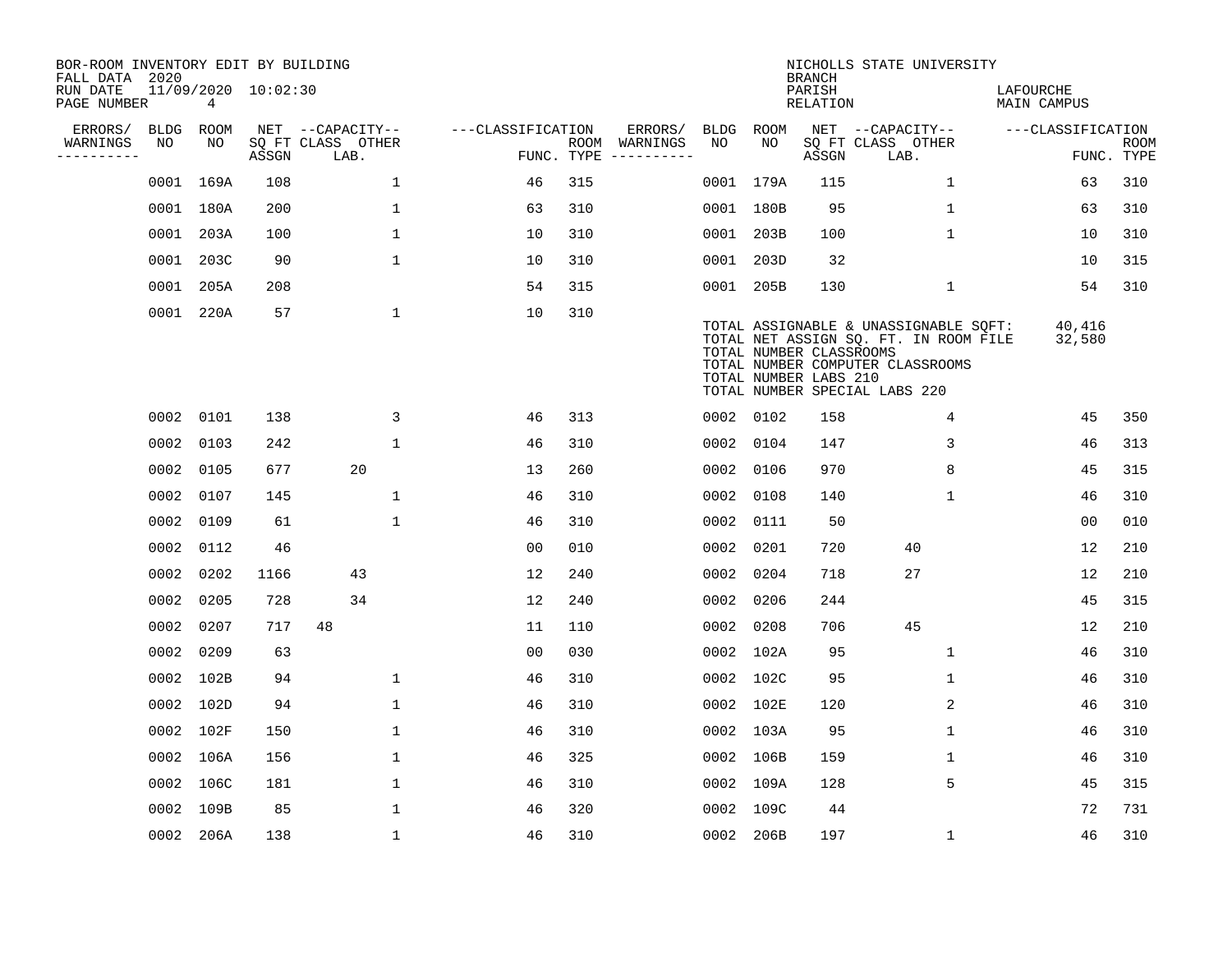| BOR-ROOM INVENTORY EDIT BY BUILDING<br>FALL DATA 2020 |           |                     |                           |                   |     |                                        |           |           | <b>BRANCH</b>                                                                           |      | NICHOLLS STATE UNIVERSITY                                                                                          |                          |                            |
|-------------------------------------------------------|-----------|---------------------|---------------------------|-------------------|-----|----------------------------------------|-----------|-----------|-----------------------------------------------------------------------------------------|------|--------------------------------------------------------------------------------------------------------------------|--------------------------|----------------------------|
| RUN DATE<br>PAGE NUMBER                               | 5         | 11/09/2020 10:02:30 |                           |                   |     |                                        |           |           | PARISH<br>RELATION                                                                      |      |                                                                                                                    | LAFOURCHE<br>MAIN CAMPUS |                            |
| ERRORS/<br>BLDG                                       | ROOM      |                     | NET --CAPACITY--          | ---CLASSIFICATION |     | ERRORS/                                | BLDG ROOM |           |                                                                                         |      | NET --CAPACITY--                                                                                                   | ---CLASSIFICATION        |                            |
| WARNINGS<br>NO<br>----------                          | NO        | ASSGN               | SQ FT CLASS OTHER<br>LAB. |                   |     | ROOM WARNINGS<br>FUNC. TYPE ---------- | NO        | NO        | ASSGN                                                                                   | LAB. | SO FT CLASS OTHER                                                                                                  |                          | <b>ROOM</b><br>FUNC. TYPE  |
|                                                       | 0002 206C | 136                 | 3                         | 12                | 210 |                                        |           | 0002 206D | 77<br>TOTAL NUMBER CLASSROOMS<br>TOTAL NUMBER LABS 210<br>TOTAL NUMBER SPECIAL LABS 220 |      | TOTAL ASSIGNABLE & UNASSIGNABLE SQFT:<br>TOTAL NET ASSIGN SQ. FT. IN ROOM FILE<br>TOTAL NUMBER COMPUTER CLASSROOMS | 72<br>9,880<br>9,721     | 731<br>1<br>$\overline{4}$ |
|                                                       | 0003 0100 | 136                 | $\mathbf{1}$              | 10                | 310 |                                        |           | 0003 0101 | 940                                                                                     |      |                                                                                                                    | 10                       | 525                        |
|                                                       | 0003 0102 | 962                 |                           | 10                | 525 |                                        |           | 0003 0103 | 211                                                                                     |      |                                                                                                                    | 10                       | 525                        |
|                                                       | 0003 0104 | 330                 |                           | 10                | 525 |                                        | 0003      | 0105      | 870                                                                                     |      |                                                                                                                    | 0 <sub>0</sub>           | 020                        |
|                                                       | 0003 0106 | 104                 |                           | 10                | 525 |                                        |           | 0003 0107 | 107                                                                                     |      |                                                                                                                    | 0 <sub>0</sub>           | 020                        |
|                                                       | 0003 0108 | 229                 | 4                         | 10                | 525 |                                        | 0003      | 0109      | 107                                                                                     |      |                                                                                                                    | 0 <sub>0</sub>           | 010                        |
|                                                       | 0003 0110 | 635                 |                           | 00                | 030 |                                        | 0003      | 0111      | 256                                                                                     |      |                                                                                                                    | 0 <sub>0</sub>           | 020                        |
|                                                       | 0003 0112 | 177                 |                           | 0 <sub>0</sub>    | 020 |                                        | 0003      | 0113      | 97                                                                                      |      | $\mathbf{1}$                                                                                                       | 10                       | 310                        |
|                                                       | 0003 0114 | 184                 |                           | 0 <sub>0</sub>    | 030 |                                        | 0003      | 0115      | 34                                                                                      |      |                                                                                                                    | 11                       | 315                        |
|                                                       | 0003 0116 | 21                  |                           | 0 <sub>0</sub>    | 010 |                                        | 0003      | 0117      | 41                                                                                      |      |                                                                                                                    | 10                       | 525                        |
|                                                       | 0003 0118 | 116                 | $\mathbf 1$               | 10                | 310 |                                        | 0003      | 0119      | 34                                                                                      |      | $\mathbf 1$                                                                                                        | 10                       | 310                        |
|                                                       | 0003 0120 | 43                  |                           | 10                | 525 |                                        |           | 0003 0121 | 63                                                                                      |      |                                                                                                                    | 10                       | 525                        |
|                                                       | 0003 0122 | 72                  |                           | 10                | 525 |                                        | 0003      | 0123      | 195                                                                                     |      |                                                                                                                    | 10                       | 525                        |
|                                                       | 0003 0124 | 1007                |                           | 10                | 525 |                                        | 0003      | 0125      | 81                                                                                      |      | $\mathbf 1$                                                                                                        | 10                       | 310                        |
|                                                       | 0003 0126 | 81                  | $\mathbf 1$               | 10                | 310 |                                        | 0003      | 0127      | 257                                                                                     |      | $\mathbf 1$                                                                                                        | 10                       | 310                        |
|                                                       | 0003 0128 | 139                 | $\mathbf{1}$              | 10                | 310 |                                        | 0003      | 0129      | 47                                                                                      |      |                                                                                                                    | 0 <sub>0</sub>           | 030                        |
|                                                       | 0003 0130 | 88                  | $\mathbf{1}$              | 10                | 310 |                                        | 0003      | 0131      | 81                                                                                      |      | $\mathbf{1}$                                                                                                       | 10                       | 310                        |
|                                                       | 0003 0132 | 81                  | $\mathbf 1$               | 10                | 310 |                                        | 0003      | 0133      | 99                                                                                      |      |                                                                                                                    | 0 <sub>0</sub>           | 020                        |
|                                                       | 0003 0134 | 119                 |                           | 0 <sub>0</sub>    | 030 |                                        | 0003      | 0135      | 84                                                                                      |      | $\mathbf{1}$                                                                                                       | 10                       | 310                        |
|                                                       | 0003 0136 | 107                 |                           | 0 <sub>0</sub>    | 020 |                                        | 0003      | 0137      | 892                                                                                     | 50   |                                                                                                                    | 10                       | 110                        |
|                                                       | 0003 0138 | 256                 |                           | 00                | 020 |                                        | 0003      | 0139      | 52                                                                                      |      | $\mathbf{1}$                                                                                                       | 52                       | 525                        |
|                                                       | 0003 0140 | 45                  | $\mathbf{1}$              | 52                | 525 |                                        | 0003      | 0141      | 43                                                                                      |      |                                                                                                                    | 52                       | 525                        |
|                                                       | 0003 0142 | 165                 | 3                         | 52                | 525 |                                        |           | 0003 0143 | 477                                                                                     |      |                                                                                                                    | 52                       | 525                        |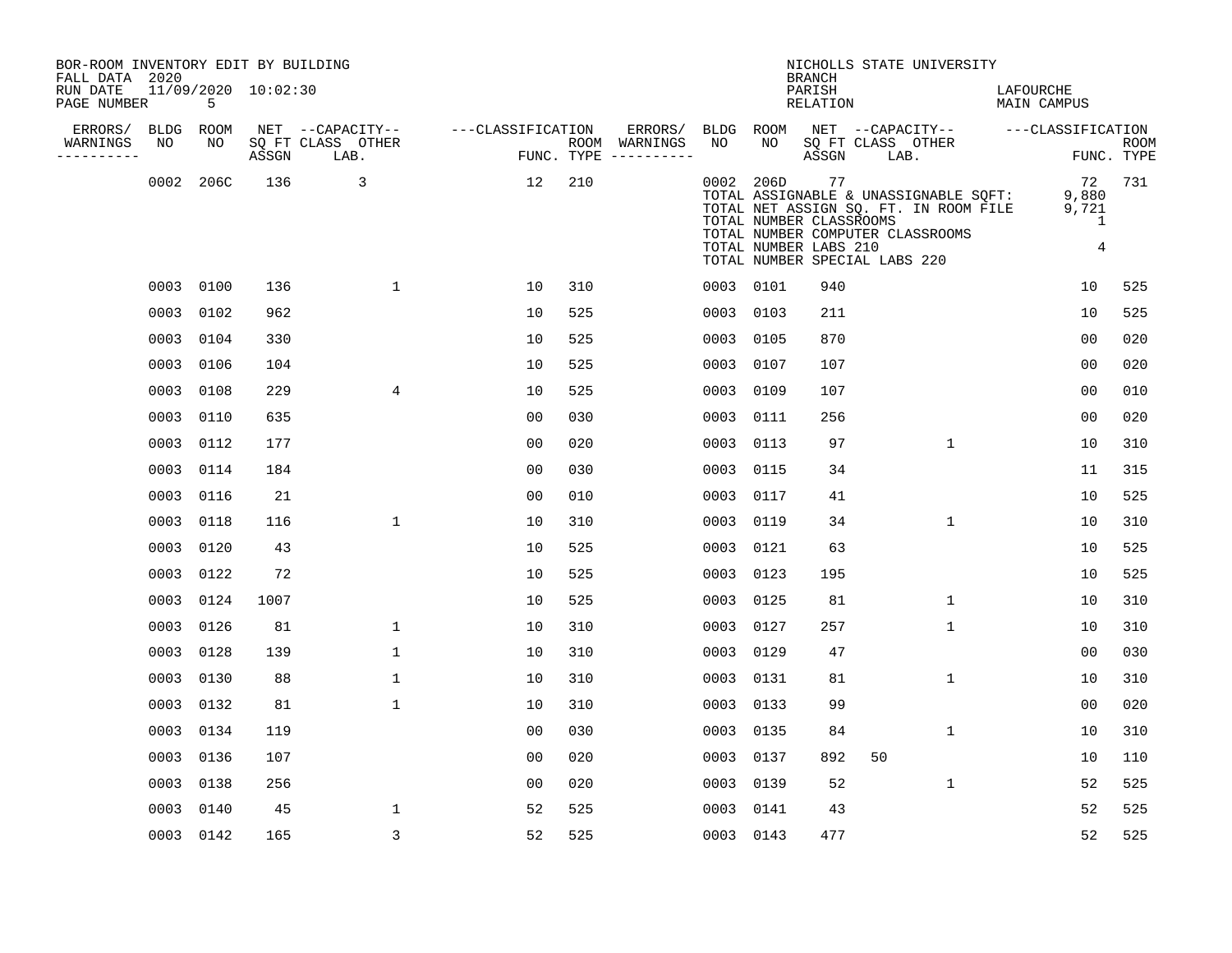| BOR-ROOM INVENTORY EDIT BY BUILDING<br>FALL DATA 2020 |             |           |                     |                           |                   |     |                                      |             |           | <b>BRANCH</b>                                    | NICHOLLS STATE UNIVERSITY                                                                                                                           |                            |                           |
|-------------------------------------------------------|-------------|-----------|---------------------|---------------------------|-------------------|-----|--------------------------------------|-------------|-----------|--------------------------------------------------|-----------------------------------------------------------------------------------------------------------------------------------------------------|----------------------------|---------------------------|
| RUN DATE<br>PAGE NUMBER                               |             | 6         | 11/09/2020 10:02:30 |                           |                   |     |                                      |             |           | PARISH<br>RELATION                               |                                                                                                                                                     | LAFOURCHE<br>MAIN CAMPUS   |                           |
| ERRORS/                                               | <b>BLDG</b> | ROOM      |                     | NET --CAPACITY--          | ---CLASSIFICATION |     | ERRORS/                              | <b>BLDG</b> | ROOM      |                                                  | NET --CAPACITY--                                                                                                                                    | ---CLASSIFICATION          |                           |
| WARNINGS<br>. _ _ _ _ _ _ _ _ _                       | NO          | NO.       | ASSGN               | SQ FT CLASS OTHER<br>LAB. |                   |     | ROOM WARNINGS<br>FUNC. TYPE $------$ | NO.         | NO        | ASSGN                                            | SQ FT CLASS OTHER<br>LAB.                                                                                                                           |                            | <b>ROOM</b><br>FUNC. TYPE |
|                                                       | 0003        | 0144      | 307                 |                           | 00                | 020 |                                      | 0003        | 0145      | 49                                               |                                                                                                                                                     | 00                         | 030                       |
|                                                       | 0003        | 0146      | 153                 |                           | 0 <sub>0</sub>    | 030 |                                      |             | 0003 0147 | 72                                               | $\mathbf 1$                                                                                                                                         | 52                         | 310                       |
|                                                       | 0003        | 0148      | 48                  | $\mathbf 1$               | 52                | 310 |                                      |             | 0003 0149 | 69                                               | $\mathbf 1$                                                                                                                                         | 52                         | 310                       |
|                                                       | 0003        | 0150      | 55                  | $\mathbf{1}$              | 52                | 310 |                                      |             | 0003 0151 | 176                                              |                                                                                                                                                     | 52                         | 525                       |
|                                                       | 0003        | 0152      | 96                  |                           | 52                | 525 |                                      |             | 0003 0153 | 133                                              |                                                                                                                                                     | 52                         | 525                       |
|                                                       |             | 0003 0154 | 123                 |                           | 0 <sub>0</sub>    | 030 |                                      |             | 0003 0155 | 740                                              | 45                                                                                                                                                  | 52                         | 525                       |
|                                                       | 0003        | 0156      | 98                  |                           | 00                | 030 |                                      |             | 0003 0157 | 154                                              | 10                                                                                                                                                  | 52                         | 210                       |
|                                                       | 0003        | 0158      | 612                 | 10                        | 10                | 210 |                                      |             | 0003 0159 | 340                                              |                                                                                                                                                     | 0 <sub>0</sub>             | 020                       |
|                                                       | 0003        | 0160      | 47                  |                           | 0 <sub>0</sub>    | 010 |                                      |             | 0003 0161 | 107                                              | 1                                                                                                                                                   | 0 <sub>0</sub>             | 030                       |
|                                                       | 0003        | 0162      | 107                 | 2                         | 0 <sub>0</sub>    | 030 |                                      |             | 0003 0163 | 88                                               | $\mathbf 1$                                                                                                                                         | 52                         | 310                       |
|                                                       | 0003        | 0164      | 88                  | $\mathbf 1$               | 52                | 310 |                                      |             | 0003 0165 | 88                                               | $\mathbf 1$                                                                                                                                         | 52                         | 310                       |
|                                                       | 0003        | 0166      | 136                 | $\mathbf 1$               | 52                | 310 |                                      |             | 0003 0167 | 144                                              | $\mathbf 1$                                                                                                                                         | 52                         | 310                       |
|                                                       | 0003        | 0168      | 80                  |                           | 0 <sub>0</sub>    | 020 |                                      | 0003        | 0169      | 160                                              |                                                                                                                                                     | 0 <sub>0</sub>             | 020                       |
|                                                       | 0003        | 0170      | 11472               | 1200                      | 10                | 520 |                                      |             | 0003 0171 | 21                                               |                                                                                                                                                     | 0 <sub>0</sub>             | 010                       |
|                                                       | 0003        | 0172      | 9                   |                           | 0 <sub>0</sub>    | 010 |                                      |             | 0003 0173 | 100                                              |                                                                                                                                                     | 00                         | 020                       |
|                                                       | 0003        | 0201      | 104                 |                           | 10                | 525 |                                      |             | 0003 0202 | 2146                                             | 40                                                                                                                                                  | 10                         | 520                       |
|                                                       | 0003        | 0203      | 104                 |                           | 10                | 525 |                                      |             | 0003 139A | 96                                               | 1                                                                                                                                                   | 51                         | 310                       |
|                                                       |             | 0003 139B | 86                  | $\mathbf 1$               | 10                | 310 |                                      |             | 0003 139C | 85                                               | $\mathbf 1$                                                                                                                                         | 10                         | 310                       |
|                                                       |             | 0003 139D | 90                  | $\mathbf 1$               | 10                | 310 |                                      |             | 0003 139E | 107                                              | 1                                                                                                                                                   | 10                         | 310                       |
|                                                       |             | 0003 139F | 107                 | $\mathbf{1}$              | 10                | 310 |                                      |             |           | TOTAL NUMBER CLASSROOMS<br>TOTAL NUMBER LABS 210 | TOTAL ASSIGNABLE & UNASSIGNABLE SQFT:<br>TOTAL NET ASSIGN SQ. FT. IN ROOM FILE<br>TOTAL NUMBER COMPUTER CLASSROOMS<br>TOTAL NUMBER SPECIAL LABS 220 | 28,962<br>24,276<br>1<br>2 |                           |
|                                                       |             |           | 0004 0118 17858     |                           | 10                | 520 |                                      |             | 0004 0129 | 88                                               |                                                                                                                                                     | 0 <sub>0</sub>             | 020                       |
|                                                       |             | 0004 0130 | 166                 | 10                        | 0 <sub>0</sub>    | 030 |                                      |             | 0004 0131 | 197                                              |                                                                                                                                                     | 10                         | 525                       |
|                                                       |             | 0004 0132 | 785                 |                           | 10                | 525 |                                      |             | 0004 0133 | 709                                              | 30                                                                                                                                                  | 45                         | 525                       |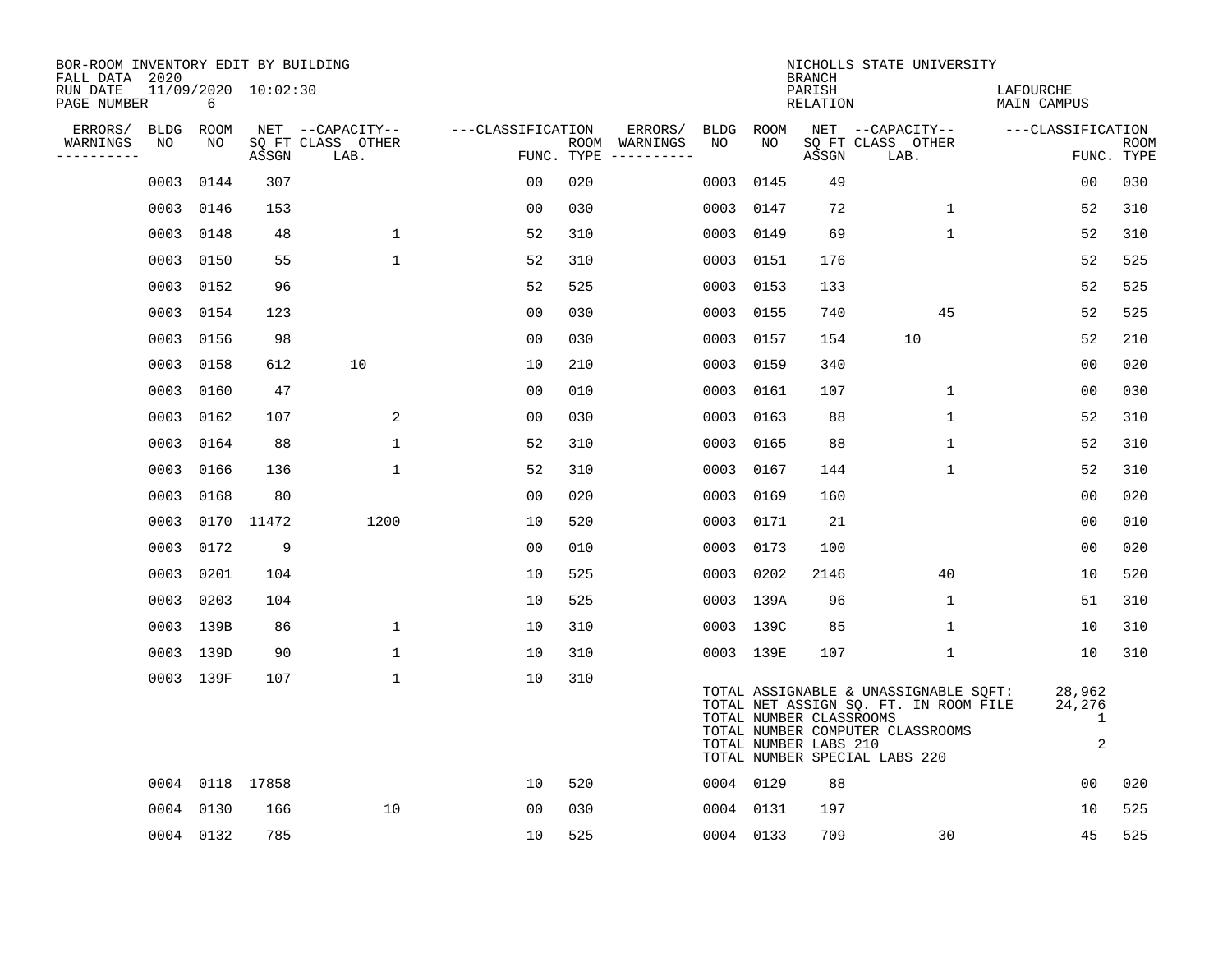| BOR-ROOM INVENTORY EDIT BY BUILDING<br>FALL DATA 2020 |           |      |                     |                           |                   |     |                                      |           |           | <b>BRANCH</b>                                    | NICHOLLS STATE UNIVERSITY                                                                                                                           |                          |                    |
|-------------------------------------------------------|-----------|------|---------------------|---------------------------|-------------------|-----|--------------------------------------|-----------|-----------|--------------------------------------------------|-----------------------------------------------------------------------------------------------------------------------------------------------------|--------------------------|--------------------|
| RUN DATE<br>PAGE NUMBER                               |           | 7    | 11/09/2020 10:02:30 |                           |                   |     |                                      |           |           | PARISH<br>RELATION                               |                                                                                                                                                     | LAFOURCHE<br>MAIN CAMPUS |                    |
| ERRORS/                                               | BLDG      | ROOM |                     | NET --CAPACITY--          | ---CLASSIFICATION |     | ERRORS/                              | BLDG ROOM |           |                                                  | NET --CAPACITY--                                                                                                                                    | ---CLASSIFICATION        |                    |
| WARNINGS<br>---------                                 | NO        | NO   | ASSGN               | SQ FT CLASS OTHER<br>LAB. |                   |     | ROOM WARNINGS<br>FUNC. TYPE $------$ | NO        | NO        | ASSGN                                            | SQ FT CLASS OTHER<br>LAB.                                                                                                                           |                          | ROOM<br>FUNC. TYPE |
|                                                       | 0004 0134 |      | 151                 |                           | 0 <sub>0</sub>    | 020 |                                      | 0004      | 0135      | 729                                              |                                                                                                                                                     | 00                       | 020                |
|                                                       | 0004 0136 |      | 139                 | 1                         | 10                | 310 |                                      | 0004 0137 |           | 140                                              | 9                                                                                                                                                   | 45                       | 525                |
|                                                       | 0004 0138 |      | 147                 | $\mathbf{1}$              | 10                | 310 |                                      | 0004 0139 |           | 65                                               | $\mathbf 1$                                                                                                                                         | 10                       | 315                |
|                                                       | 0004 0140 |      | 185                 | 1                         | 10                | 310 |                                      | 0004 0141 |           | 150                                              | $\mathbf 1$                                                                                                                                         | 10                       | 310                |
|                                                       | 0004 0142 |      | 158                 | 1                         | 10                | 310 |                                      | 0004 0143 |           | 64                                               | $\mathbf 1$                                                                                                                                         | 10                       | 315                |
|                                                       | 0004 0144 |      | 857                 | 67                        | 45                | 520 |                                      | 0004 0145 |           | 439                                              |                                                                                                                                                     | 00                       | 020                |
|                                                       | 0004 0146 |      | 1040                |                           | 00                | 020 |                                      | 0004 0148 |           | 281                                              |                                                                                                                                                     | 00                       | 030                |
|                                                       | 0004 0149 |      | 520                 |                           | 52                | 525 |                                      |           | 0004 0150 | 94                                               | 6                                                                                                                                                   | 0 <sub>0</sub>           | 030                |
|                                                       | 0004 0151 |      | 75                  |                           | 52                | 525 |                                      | 0004 0152 |           | 154                                              | $\mathbf{1}$                                                                                                                                        | 52                       | 310                |
|                                                       | 0004 0154 |      | 211                 |                           | 52                | 525 |                                      | 0004 0155 |           | 106                                              |                                                                                                                                                     | 52                       | 525                |
|                                                       | 0004 0156 |      | 96                  |                           | 52                | 525 |                                      | 0004 0157 |           | 248                                              |                                                                                                                                                     | 52                       | 525                |
|                                                       | 0004 0158 |      | 75                  |                           | 52                | 525 |                                      | 0004 0159 |           | 158                                              |                                                                                                                                                     | 52                       | 525                |
|                                                       | 0004      | 0160 | 102                 |                           | 52                | 315 |                                      | 0004 0161 |           | 98                                               | $\mathbf{1}$                                                                                                                                        | 52                       | 310                |
|                                                       | 0004 0162 |      | 62                  |                           | 10                | 525 |                                      | 0004 0163 |           | 62                                               |                                                                                                                                                     | 10                       | 525                |
|                                                       | 0004 0201 |      | 4054                | 30                        | 10                | 520 |                                      | 0004 0202 |           | 2732                                             | 152                                                                                                                                                 | 10                       | 520                |
|                                                       | 0004 0203 |      | 3766                | 30                        | 10                | 520 |                                      | 0004 0204 |           | 2741                                             | 152                                                                                                                                                 | 10                       | 520                |
|                                                       | 0004 0205 |      | 180                 |                           | 52                | 730 |                                      | 0004 0206 |           | 192                                              |                                                                                                                                                     | 00                       | 030                |
|                                                       | 0004 0207 |      | 288                 |                           | 0 <sub>0</sub>    | 030 |                                      | 0004 0208 |           | 180                                              |                                                                                                                                                     | 10                       | 525                |
|                                                       | 0004 152A |      | 56                  | $\mathbf 1$               | 52                | 315 |                                      |           |           | TOTAL NUMBER CLASSROOMS<br>TOTAL NUMBER LABS 210 | TOTAL ASSIGNABLE & UNASSIGNABLE SQFT:<br>TOTAL NET ASSIGN SQ. FT. IN ROOM FILE<br>TOTAL NUMBER COMPUTER CLASSROOMS<br>TOTAL NUMBER SPECIAL LABS 220 | 40,598<br>37,130         |                    |
|                                                       | 0005 0104 |      | 1960 110            |                           | 11                | 110 |                                      | 0005 0105 |           | 1152                                             | 24                                                                                                                                                  | 11                       | 210                |
|                                                       | 0005 0106 |      | 744                 | 24                        | 73                | 255 |                                      | 0005 0107 |           | 1152                                             | 24                                                                                                                                                  | 11                       | 210                |
|                                                       | 0005      | 0108 | 122                 |                           | 73                | 255 |                                      | 0005 0109 |           | 396                                              | $7\phantom{.0}$                                                                                                                                     | 22                       | 250                |
|                                                       | 0005 0111 |      | 456                 | 7                         | 22                | 250 |                                      | 0005 0112 |           | 155                                              | $\mathbf{1}$                                                                                                                                        | 51                       | 310                |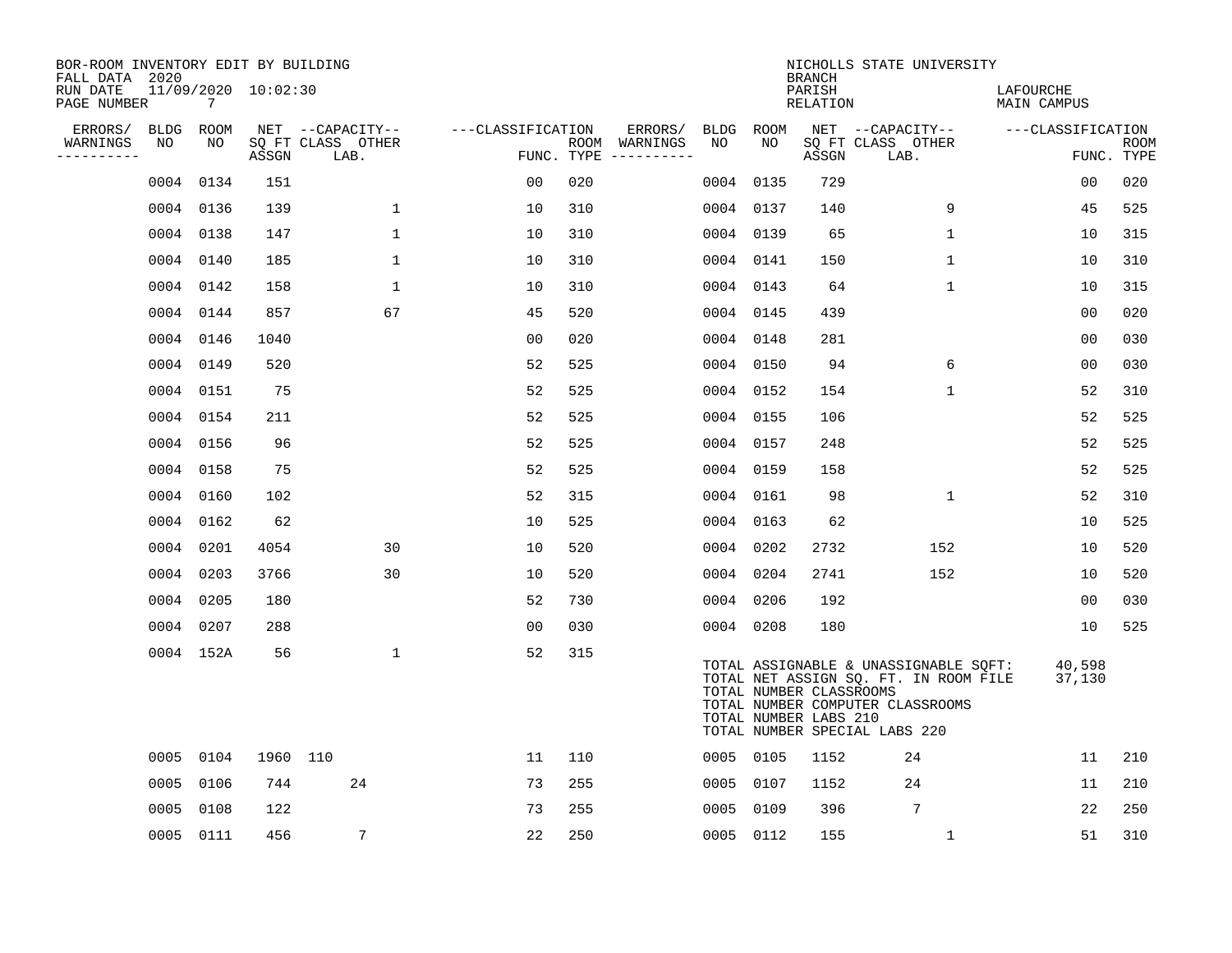| BOR-ROOM INVENTORY EDIT BY BUILDING<br>FALL DATA 2020 |                   |            |                     |                                       |                    |     |                                                                                                 |                   |            | <b>BRANCH</b>      | NICHOLLS STATE UNIVERSITY             |                          |             |
|-------------------------------------------------------|-------------------|------------|---------------------|---------------------------------------|--------------------|-----|-------------------------------------------------------------------------------------------------|-------------------|------------|--------------------|---------------------------------------|--------------------------|-------------|
| RUN DATE<br>PAGE NUMBER                               |                   | 8          | 11/09/2020 10:02:30 |                                       |                    |     |                                                                                                 |                   |            | PARISH<br>RELATION |                                       | LAFOURCHE<br>MAIN CAMPUS |             |
| ERRORS/<br>WARNINGS                                   | <b>BLDG</b><br>ΝO | ROOM<br>NO |                     | NET --CAPACITY--<br>SQ FT CLASS OTHER | ---CLASSIFICATION  |     | ERRORS/<br>ROOM WARNINGS                                                                        | <b>BLDG</b><br>NO | ROOM<br>NO |                    | NET --CAPACITY--<br>SQ FT CLASS OTHER | ---CLASSIFICATION        | <b>ROOM</b> |
| ---------                                             |                   |            | ASSGN               | LAB.                                  | FUNC. TYPE         |     | $\begin{tabular}{cccccc} - & - & - & - & - & - & - \\ & - & - & - & - & - & - \\ \end{tabular}$ |                   |            | ASSGN              | LAB.                                  |                          | FUNC. TYPE  |
|                                                       | 0005              | 0113       | 155                 |                                       | $\mathbf{1}$<br>51 | 310 |                                                                                                 | 0005              | 0114       | 155                | 1                                     | 51                       | 310         |
|                                                       | 0005              | 0115       | 155                 |                                       | $\mathbf{1}$<br>51 | 310 | 9                                                                                               | 0005              | 0116       | 200                | 26                                    | 22                       | 250         |
| 9                                                     | 0005              | 0117       | 200                 | 26                                    | 22                 | 250 |                                                                                                 | 0005              | 0118       | 200                | $\mathbf{1}$                          | 22                       | 250         |
|                                                       | 0005              | 0119       | 72                  |                                       | $\mathbf{1}$<br>51 | 310 |                                                                                                 | 0005              | 0122       | 154                |                                       | 0 <sub>0</sub>           | 030         |
|                                                       | 0005              | 0129       | 155                 |                                       | $\mathbf{1}$<br>51 | 310 |                                                                                                 | 0005              | 0130       | 155                | $\mathbf{1}$                          | 51                       | 310         |
|                                                       | 0005 0131         |            | 155                 |                                       | $\mathbf{1}$<br>51 | 310 |                                                                                                 | 0005              | 0132       | 155                | $\mathbf 1$                           | 51                       | 310         |
|                                                       |                   | 0005 0133  | 155                 |                                       | $\mathbf{1}$<br>51 | 310 |                                                                                                 | 0005              | 0134       | 155                | $\mathbf 1$                           | 51                       | 310         |
|                                                       |                   | 0005 0136  | 155                 |                                       | $\mathbf{1}$<br>51 | 310 |                                                                                                 | 0005              | 0137       | 155                | $\mathbf{1}$                          | 51                       | 310         |
|                                                       | 0005              | 0138       | 155                 |                                       | $\mathbf{1}$<br>51 | 310 |                                                                                                 | 0005              | 0139       | 155                | $\mathbf 1$                           | 51                       | 310         |
|                                                       | 0005              | 0140       | 155                 |                                       | $\mathbf{1}$<br>51 | 310 |                                                                                                 | 0005              | 0141       | 155                | $\mathbf{1}$                          | 51                       | 310         |
|                                                       | 0005              | 0147       | 230                 |                                       | 73                 | 731 |                                                                                                 | 0005              | 0149       | 960                | 24                                    | 11                       | 210         |
|                                                       | 0005              | 0150       | 230                 | 4                                     | 22                 | 250 |                                                                                                 | 0005              | 0151       | 714                | 24                                    | 22                       | 250         |
|                                                       | 0005              | 0153       | 1008                | 24                                    | 11                 | 210 |                                                                                                 | 0005              | 0155       | 437                | 8                                     | 22                       | 250         |
|                                                       | 0005              | 0156       | 155                 |                                       | 51<br>$\mathbf{1}$ | 310 |                                                                                                 | 0005              | 0157       | 155                | $\mathbf 1$                           | 51                       | 310         |
|                                                       | 0005              | 0159       | 155                 |                                       | 51<br>1            | 310 |                                                                                                 | 0005              | 0160       | 155                | 1                                     | 51                       | 310         |
|                                                       | 0005              | 0163       | 155                 |                                       | $\mathbf{1}$<br>51 | 310 |                                                                                                 | 0005              | 0164       | 155                | $\mathbf{1}$                          | 51                       | 310         |
|                                                       | 0005              | 0165       | 1222                | 66                                    | 11                 | 110 |                                                                                                 | 0005              | 0166       | 690                | 24                                    | 11                       | 240         |
|                                                       | 0005              | 0167       | 220                 |                                       | 4<br>92            | 650 |                                                                                                 | 0005              | 0203       | 276                |                                       | 73                       | 215         |
|                                                       | 0005              | 0204       | 276                 | $\mathbf 1$                           | 22                 | 260 |                                                                                                 | 0005              | 0205       | 144                | $\mathbf{1}$                          | 22                       | 260         |
|                                                       | 0005              | 0206       | 144                 | $\mathbf 1$                           | 22                 | 260 |                                                                                                 | 0005              | 0207       | 2336               | 16                                    | 11                       | 210         |
|                                                       | 0005              | 0208       | 247                 |                                       | 73                 | 215 |                                                                                                 | 0005              | 0209       | 276                |                                       | 73                       | 215         |
|                                                       | 0005              | 0210       | 529                 | 24                                    | 11                 | 110 |                                                                                                 | 0005              | 0211       | 1104               | 24                                    | 11                       | 210         |
|                                                       | 0005              | 0213       | 1104                | 24                                    | 11                 | 210 |                                                                                                 | 0005              | 0215       | 1334               | 12                                    | 22                       | 250         |
|                                                       | 0005              | 0216       | 276                 |                                       | 73                 | 215 |                                                                                                 | 0005              | 0217       | 192                | 3                                     | 11                       | 240         |
|                                                       | 0005              | 0218       | 100                 |                                       | 73                 | 215 |                                                                                                 | 0005              | 0219       | 135                | 4                                     | 92                       | 650         |
|                                                       |                   | 0005 0227  | 230                 |                                       | 73                 | 215 |                                                                                                 |                   | 0005 0228  | 1081               | 32                                    | 11                       | 210         |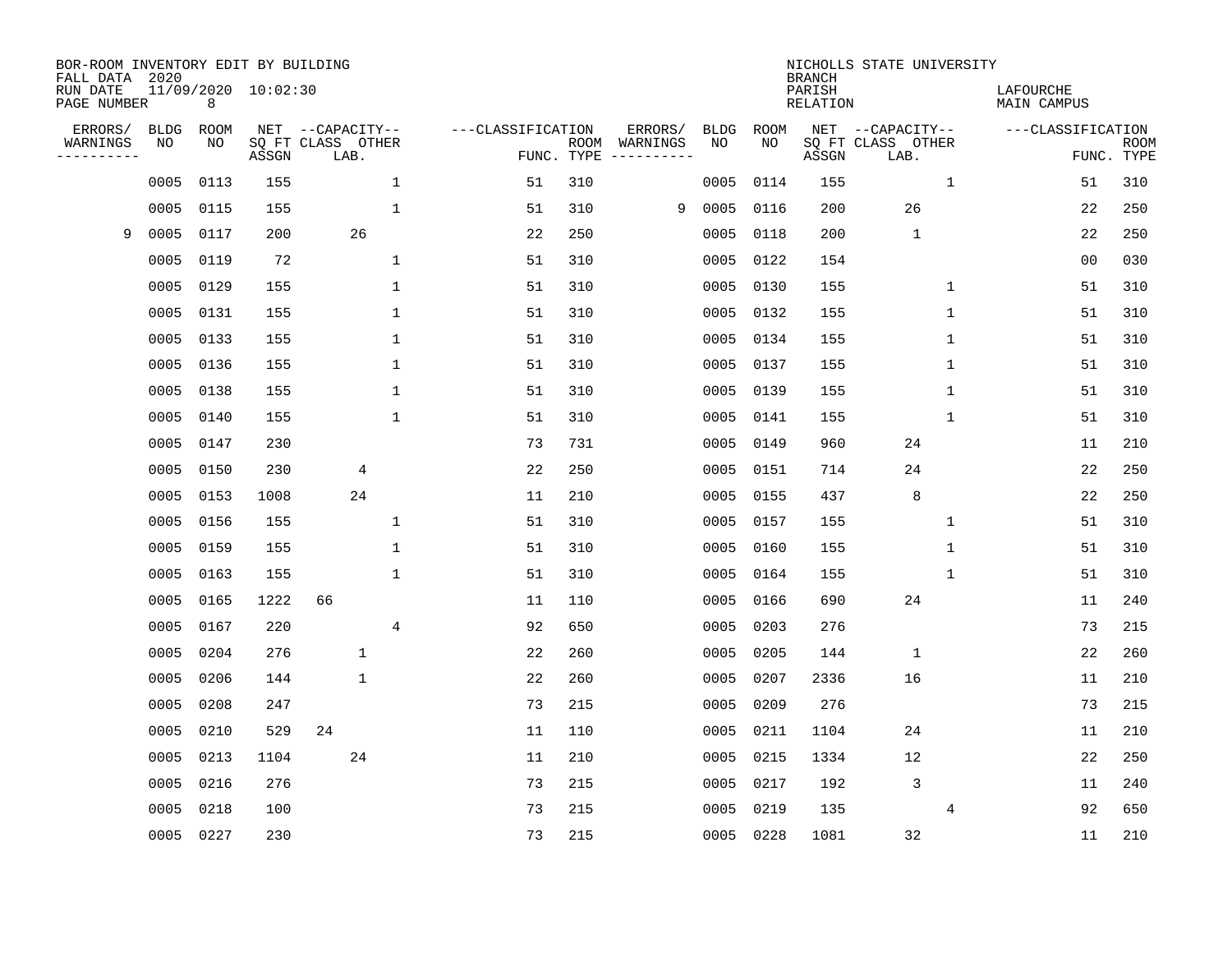| BOR-ROOM INVENTORY EDIT BY BUILDING<br>FALL DATA 2020 |             |                          |       |                           |              |                   |            |               |             |           | <b>BRANCH</b>                                                                     |    | NICHOLLS STATE UNIVERSITY                                                                                          |                                             |                           |
|-------------------------------------------------------|-------------|--------------------------|-------|---------------------------|--------------|-------------------|------------|---------------|-------------|-----------|-----------------------------------------------------------------------------------|----|--------------------------------------------------------------------------------------------------------------------|---------------------------------------------|---------------------------|
| RUN DATE<br>PAGE NUMBER                               |             | 11/09/2020 10:02:30<br>9 |       |                           |              |                   |            |               |             |           | PARISH<br><b>RELATION</b>                                                         |    |                                                                                                                    | LAFOURCHE<br>MAIN CAMPUS                    |                           |
| ERRORS/                                               | <b>BLDG</b> | ROOM                     |       | NET --CAPACITY--          |              | ---CLASSIFICATION |            | ERRORS/       | <b>BLDG</b> | ROOM      |                                                                                   |    | NET --CAPACITY--                                                                                                   | ---CLASSIFICATION                           |                           |
| WARNINGS<br>---------                                 | NO          | NO                       | ASSGN | SQ FT CLASS OTHER<br>LAB. |              |                   | FUNC. TYPE | ROOM WARNINGS | NO          | NO.       | ASSGN                                                                             |    | SQ FT CLASS OTHER<br>LAB.                                                                                          |                                             | <b>ROOM</b><br>FUNC. TYPE |
|                                                       | 0005        | 0229                     | 144   |                           |              | 73                | 215        |               | 0005        | 0231      | 504                                                                               |    | 12                                                                                                                 | 11                                          | 240                       |
|                                                       | 0005        | 0239                     | 437   | 8                         |              | 21                | 260        |               | 0005        | 0240      | 759                                                                               |    | 12                                                                                                                 | 11                                          | 210                       |
|                                                       | 0005        | 0241                     | 253   | 4                         |              | 21                | 220        |               | 0005        | 0242      | 573                                                                               |    | 12                                                                                                                 | 11                                          | 210                       |
|                                                       | 0005        | 0244                     | 946   | 16                        |              | 11                | 210        |               | 0005        | 0245      | 253                                                                               |    |                                                                                                                    | 73                                          | 215                       |
|                                                       | 0005        | 0246                     | 276   | 12                        |              | 11                | 110        |               | 0005        | 0247      | 253                                                                               |    |                                                                                                                    | 73                                          | 215                       |
|                                                       | 0005        | 0248                     | 529   | 24                        |              | 11                | 110        |               |             | 0005 0249 | 207                                                                               |    |                                                                                                                    | 73                                          | 215                       |
|                                                       | 0005        | 0251                     | 132   |                           | $\mathbf{1}$ | 52                | 650        |               |             | 0005 0252 | 132                                                                               |    | 4                                                                                                                  | 21                                          | 260                       |
|                                                       | 0005        | 0253                     | 1128  | 24                        |              | 11                | 210        |               |             | 0005 0254 | 360                                                                               |    |                                                                                                                    | 73                                          | 215                       |
|                                                       | 0005        | 0255                     | 660   | 12                        |              | 11                | 210        |               |             |           | TOTAL NUMBER CLASSROOMS<br>TOTAL NUMBER LABS 210<br>TOTAL NUMBER SPECIAL LABS 220 |    | TOTAL ASSIGNABLE & UNASSIGNABLE SQFT:<br>TOTAL NET ASSIGN SQ. FT. IN ROOM FILE<br>TOTAL NUMBER COMPUTER CLASSROOMS | 33,259<br>33,105<br>5<br>13<br><sup>1</sup> |                           |
|                                                       | 0006        | 0101                     | 9026  |                           | 992          | 52                | 610        |               |             | 0006 0102 | 804                                                                               |    | 12                                                                                                                 | 22                                          | 250                       |
|                                                       | 0006        | 0104                     | 270   |                           | $\mathbf{1}$ | 46                | 310        |               | 0006        | 0105      | 841                                                                               | 80 |                                                                                                                    | 11                                          | 110                       |
|                                                       | 0006        | 0107                     | 312   |                           | $\mathbf{1}$ | 46                | 310        |               | 0006        | 0108      | 181                                                                               |    | 4                                                                                                                  | 45                                          | 315                       |
|                                                       | 0006        | 0109                     | 190   |                           |              | 0 <sub>0</sub>    | 030        |               | 0006        | 0110      | 260                                                                               |    | 14                                                                                                                 | 45                                          | 650                       |
|                                                       | 0006        | 0111                     | 132   |                           | $\mathbf 1$  | 46                | 310        |               | 0006        | 0112      | 132                                                                               |    | $\mathbf{1}$                                                                                                       | 46                                          | 310                       |
|                                                       | 0006        | 0113                     | 37    |                           |              | 0 <sub>0</sub>    | 010        |               | 0006        | 0114      | 837                                                                               |    | 36                                                                                                                 | 11                                          | 240                       |
|                                                       | 0006        | 0115                     | 876   | 50                        |              | 11                | 110        |               | 0006        | 0117      | 770                                                                               | 50 |                                                                                                                    | 11                                          | 110                       |
|                                                       | 0006        | 0120                     | 904   | 26                        |              | 11                | 210        |               | 0006        | 0121      | 148                                                                               |    | 6                                                                                                                  | 46                                          | 310                       |
|                                                       | 0006        | 0122                     | 255   |                           |              | 72                | 730        |               | 0006        | 0124      | 4787                                                                              |    | 22                                                                                                                 | 14                                          | 350                       |
|                                                       | 0006        | 0125                     | 199   |                           |              | 0 <sub>0</sub>    | 030        |               | 0006        | 0127      | 478                                                                               |    | 8                                                                                                                  | 46                                          | 313                       |
|                                                       | 0006        | 0131                     | 891   | 27                        |              | 11                | 240        |               | 0006        | 0132      | 1102                                                                              | 84 |                                                                                                                    | 11                                          | 110                       |
|                                                       | 0006        | 0133                     | 339   | 35                        |              | 11                | 110        |               | 0006        | 0134      | 538                                                                               | 38 |                                                                                                                    | 11                                          | 110                       |
|                                                       | 0006        | 0135                     | 154   |                           | 1            | 46                | 310        |               | 0006        | 0136      | 850                                                                               |    | 20                                                                                                                 | 45                                          | 650                       |
|                                                       |             | 0006 0137                | 161   |                           | $\mathbf{1}$ | 46                | 325        |               |             | 0006 0138 | 1238                                                                              | 76 |                                                                                                                    | 11                                          | 110                       |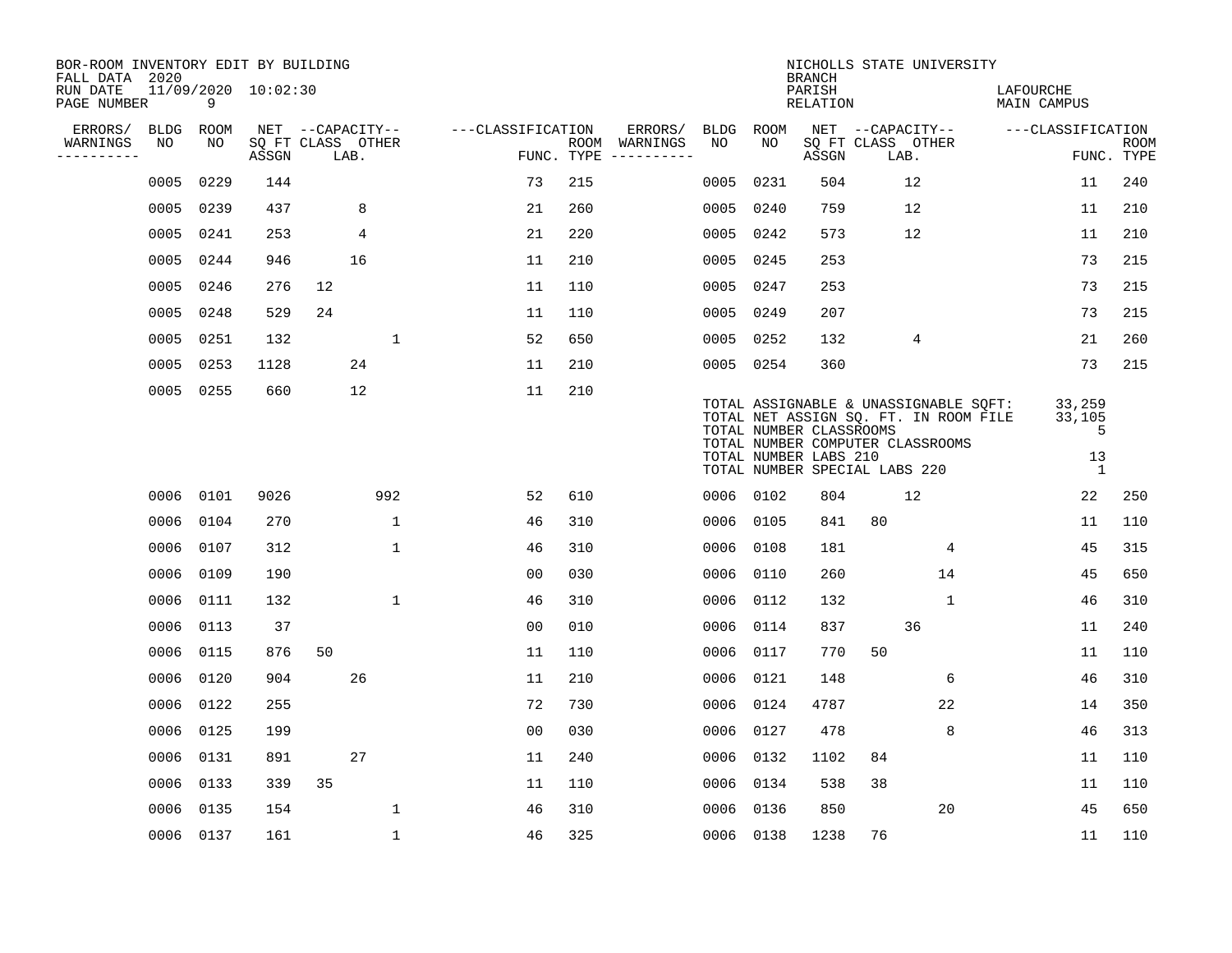| BOR-ROOM INVENTORY EDIT BY BUILDING<br>FALL DATA 2020<br>RUN DATE |                   |            | 11/09/2020 10:02:30 |                                               |              |                                 |      |                     |                   |                    | NICHOLLS STATE UNIVERSITY<br><b>BRANCH</b><br>PARISH |    |                                               |              | LAFOURCHE         |                           |
|-------------------------------------------------------------------|-------------------|------------|---------------------|-----------------------------------------------|--------------|---------------------------------|------|---------------------|-------------------|--------------------|------------------------------------------------------|----|-----------------------------------------------|--------------|-------------------|---------------------------|
| PAGE NUMBER                                                       |                   | 10         |                     |                                               |              |                                 |      |                     |                   |                    | <b>RELATION</b>                                      |    |                                               |              | MAIN CAMPUS       |                           |
| ERRORS/<br>WARNINGS<br>---------                                  | <b>BLDG</b><br>NO | ROOM<br>NO | ASSGN               | NET --CAPACITY--<br>SQ FT CLASS OTHER<br>LAB. |              | ---CLASSIFICATION<br>FUNC. TYPE | ROOM | ERRORS/<br>WARNINGS | <b>BLDG</b><br>NO | <b>ROOM</b><br>NO. | ASSGN                                                |    | NET --CAPACITY--<br>SQ FT CLASS OTHER<br>LAB. |              | ---CLASSIFICATION | <b>ROOM</b><br>FUNC. TYPE |
|                                                                   | 0006              | 0139       | 186                 |                                               |              | 0 <sub>0</sub>                  | 030  |                     | 0006              | 0140               | 905                                                  |    | 31                                            |              | 11                | 240                       |
|                                                                   | 0006              | 0141       | 189                 |                                               | 1            | 46                              | 310  |                     | 0006              | 0142               | 1260                                                 | 85 |                                               |              | 13                | 110                       |
|                                                                   | 0006              | 0143       | 138                 |                                               | $\mathbf{1}$ | 46                              | 310  |                     | 0006              | 0144               | 607                                                  |    | 15                                            |              | 12                | 240                       |
|                                                                   | 0006              | 0146       | 106                 |                                               | $\mathbf{1}$ | 46                              | 310  |                     | 0006              | 0148               | 863                                                  | 64 |                                               |              | 11                | 110                       |
|                                                                   | 0006              | 0149       | 830                 | 31                                            |              | 11                              | 240  |                     | 0006              | 0150               | 37                                                   |    |                                               |              | 72                | 730                       |
|                                                                   | 0006              | 0151       | 35                  |                                               |              | 0 <sub>0</sub>                  | 010  |                     | 0006              | 0152               | 271                                                  |    |                                               | 5            | 0 <sub>0</sub>    | 030                       |
|                                                                   | 0006              | 0153       | 277                 |                                               |              | 0 <sub>0</sub>                  | 030  |                     | 0006              | 0154               | 140                                                  |    |                                               | $\mathbf{1}$ | 44                | 310                       |
|                                                                   | 0006              | 0155       | 1441                |                                               |              | 46                              | 710  |                     | 0006              | 0156               | 143                                                  |    |                                               | $\mathbf 1$  | 46                | 310                       |
|                                                                   | 0006              | 0157       | 87                  |                                               |              | 45                              | 315  |                     | 0006              | 0158               | 121                                                  |    |                                               | $\mathbf 1$  | 46                | 310                       |
|                                                                   | 0006              | 0159       | 345                 |                                               | 8            | 44                              | 550  | 9                   | 0006              | 0162               | 132                                                  |    |                                               | $\mathbf 1$  | 52                | 410                       |
|                                                                   | 0006              | 0163       | 98                  |                                               | 1            | 46                              | 310  |                     | 0006              | 0164               | 99                                                   |    |                                               | $\mathbf 1$  | 46                | 310                       |
|                                                                   | 0006              | 0165       | 99                  |                                               | 1            | 46                              | 310  |                     | 0006              | 0166               | 1698                                                 |    | 48                                            |              | 12                | 210                       |
|                                                                   | 0006              | 0167       | 593                 | 27                                            |              | 15                              | 210  |                     | 0006              | 0201               | 62                                                   |    |                                               | $\mathbf 1$  | 0 <sub>0</sub>    | 010                       |
|                                                                   | 0006              | 0202       | 66                  |                                               | 1            | 00                              | 010  |                     | 0006              | 0204               | 218                                                  |    |                                               | 1            | 46                | 310                       |
|                                                                   | 0006              | 0205       | 137                 |                                               | 1            | 46                              | 310  |                     | 0006              | 0206               | 883                                                  |    | 30                                            |              | 11                | 240                       |
|                                                                   | 0006              | 0207       | 334                 |                                               | $\mathbf 1$  | 46                              | 313  |                     | 0006              | 0208               | 550                                                  | 40 |                                               |              | 46                | 110                       |
|                                                                   | 0006              | 0209       | 153                 |                                               |              | 0 <sub>0</sub>                  | 030  |                     | 0006              | 0210               | 828                                                  | 50 |                                               |              | 11                | 110                       |
|                                                                   | 0006              | 0211       | 838                 | 64                                            |              | 11                              | 110  |                     | 0006              | 0215               | 834                                                  | 70 |                                               |              | 11                | 110                       |
|                                                                   | 0006              | 0216       | 805                 | 61                                            |              | 11                              | 110  |                     | 0006              | 0217               | 831                                                  | 36 |                                               |              | 11                | 110                       |
|                                                                   | 0006              | 0218       | 253                 | 8                                             |              | 12                              | 210  |                     | 0006              | 0219               | 1118                                                 | 75 |                                               |              | 11                | 110                       |
|                                                                   | 0006              | 0220       | 529                 | 22                                            |              | 11                              | 110  |                     | 0006              | 0221               | 529                                                  |    | 25                                            |              | 11                | 210                       |
|                                                                   | 0006              | 0222       | 205                 |                                               |              | 0 <sub>0</sub>                  | 030  |                     | 0006              | 0223               | 145                                                  |    |                                               | $\mathbf{1}$ | 46                | 310                       |
|                                                                   | 0006              | 0225       | 665                 | 18                                            |              | 12                              | 210  |                     | 0006              | 0226               | 825                                                  |    | 18                                            |              | 12                | 210                       |
|                                                                   | 0006              | 0227       | 830                 | 47                                            |              | 11                              | 110  |                     | 0006              | 0229               | 869                                                  |    | 18                                            |              | 12                | 210                       |
|                                                                   | 0006              | 0230       | 821                 | 52                                            |              | 11                              | 110  |                     | 0006              | 0231               | 152                                                  |    |                                               | 1            | 46                | 310                       |
|                                                                   | 0006              | 0232       | 128                 |                                               | $\mathbf 1$  | 46                              | 310  |                     |                   | 0006 0233          | 1090                                                 | 88 |                                               |              | 11                | 110                       |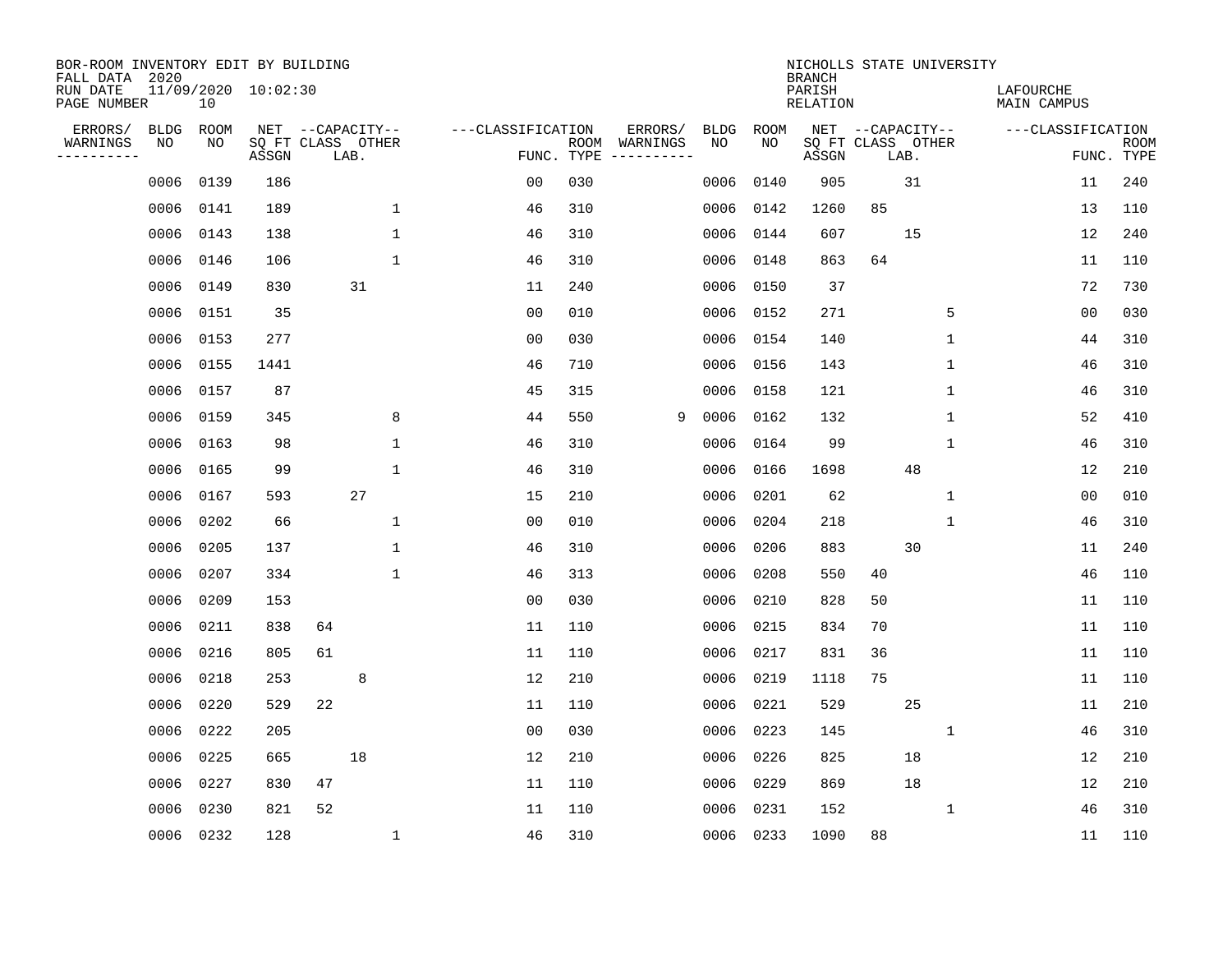| BOR-ROOM INVENTORY EDIT BY BUILDING<br>FALL DATA 2020 |             |           |                     |                           |              |                   |                    |                        |             |           | <b>BRANCH</b>             |                           | NICHOLLS STATE UNIVERSITY |                                 |    |                           |
|-------------------------------------------------------|-------------|-----------|---------------------|---------------------------|--------------|-------------------|--------------------|------------------------|-------------|-----------|---------------------------|---------------------------|---------------------------|---------------------------------|----|---------------------------|
| RUN DATE<br>PAGE NUMBER                               |             | 11        | 11/09/2020 10:02:30 |                           |              |                   |                    |                        |             |           | PARISH<br><b>RELATION</b> |                           |                           | LAFOURCHE<br><b>MAIN CAMPUS</b> |    |                           |
| ERRORS/                                               | <b>BLDG</b> | ROOM      |                     | NET --CAPACITY--          |              | ---CLASSIFICATION |                    | ERRORS/                | <b>BLDG</b> | ROOM      |                           | NET --CAPACITY--          |                           | ---CLASSIFICATION               |    |                           |
| WARNINGS<br>----------                                | NO          | ΝO        | ASSGN               | SQ FT CLASS OTHER<br>LAB. |              |                   | ROOM<br>FUNC. TYPE | WARNINGS<br>---------- | NO          | NO        | ASSGN                     | SQ FT CLASS OTHER<br>LAB. |                           |                                 |    | <b>ROOM</b><br>FUNC. TYPE |
|                                                       | 0006        | 0235      | 181                 |                           |              | 00                | 030                |                        | 0006        | 0236      | 169                       |                           | 5                         | 46                              |    | 310                       |
|                                                       | 0006        | 0237      | 814                 | 60                        |              | 11                | 110                |                        | 0006        | 0238      | 170                       |                           | 1                         | 46                              |    | 310                       |
|                                                       | 0006        | 0239      | 1267                | 78                        |              | 11                | 110                |                        | 0006        | 0240      | 1334                      | 100                       |                           | 11                              |    | 110                       |
|                                                       | 0006        | 0241      | 268                 |                           | $\mathbf 1$  | 46                | 310                |                        | 0006        | 0242      | 825                       | 59                        |                           | 11                              |    | 110                       |
|                                                       | 0006        | 0245      | 156                 |                           | $\mathbf{1}$ | 46                | 310                |                        | 0006        | 0246      | 154                       |                           | $\mathbf 1$               | 45                              |    | 310                       |
|                                                       | 0006        | 0247      | 829                 | 25                        |              | 11                | 110                |                        | 0006        | 0248      | 320                       |                           |                           | 0 <sub>0</sub>                  |    | 030                       |
|                                                       | 0006        | 0249      | 531                 | 22                        |              | 11                | 110                |                        | 0006        | 0250      | 827                       | 52                        |                           | 11                              |    | 110                       |
|                                                       | 0006        | 0251      | 48                  |                           |              | 0 <sub>0</sub>    | 020                |                        | 0006        | 0252      | 820                       | 28                        |                           | 11                              |    | 110                       |
|                                                       | 0006        | 0253      | 552                 | 24                        |              | 11                | 110                |                        | 0006        | 0254      | 209                       |                           | $\mathbf 1$               |                                 | 46 | 310                       |
|                                                       | 0006        | 0256      | 253                 |                           | 8            | 11                | 310                |                        | 0006        | 106A      | 129                       |                           | 1                         |                                 | 46 | 310                       |
|                                                       | 0006        | 106B      | 131                 |                           | $\mathbf 1$  | 46                | 310                |                        | 0006        | 106C      | 134                       |                           | 1                         | 46                              |    | 731                       |
|                                                       | 0006        | 106D      | 132                 |                           | $\mathbf 1$  | 46                | 310                |                        |             | 0006 106E | 132                       |                           | 1                         |                                 | 46 | 325                       |
|                                                       | 0006        | 108A      | 132                 |                           |              | 45                | 315                |                        | 0006        | 108B      | 132                       |                           |                           |                                 | 46 | 313                       |
|                                                       |             | 0006 108C | 87                  |                           | 1            | 46                | 310                |                        |             | 0006 108D | 133                       |                           | 1                         |                                 | 46 | 310                       |
|                                                       | 0006        | 108E      | 133                 |                           | $\mathbf 1$  | 46                | 310                |                        |             | 0006 114A | 86                        |                           |                           | 72                              |    | 215                       |
|                                                       |             | 0006 117A | 108                 |                           | $\mathbf{1}$ | 46                | 310                |                        | 0006        | 117B      | 94                        |                           | 1                         | 46                              |    | 310                       |
|                                                       | 0006        | 119A      | 47                  |                           |              | 45                | 315                |                        | 0006        | 119B      | 35                        |                           | 1                         |                                 | 46 | 315                       |
|                                                       | 0006        | 119C      | 36                  |                           | 1            | 46                | 310                |                        |             | 0006 119D | 39                        |                           | 1                         |                                 | 46 | 310                       |
|                                                       |             | 0006 121A | 63                  |                           | 1            | 46                | 310                |                        |             | 0006 121B | 67                        |                           | 1                         | 46                              |    | 310                       |
|                                                       |             | 0006 121C | 67                  |                           | 1            | 46                | 310                |                        | 0006        | 121D      | 63                        |                           | 1                         | 46                              |    | 310                       |
|                                                       |             | 0006 121E | 67                  |                           | 1            | 46                | 310                |                        |             | 0006 121F | 63                        |                           | 1                         | 46                              |    | 310                       |
|                                                       | 0006        | 121G      | 99                  |                           | $\mathbf 1$  | 46                | 310                |                        | 0006        | 121H      | 63                        |                           | 1                         |                                 | 46 | 310                       |
|                                                       |             | 0006 121I | 67                  |                           | 1            | 46                | 310                |                        |             | 0006 121J | 67                        |                           | 1                         | 46                              |    | 310                       |
|                                                       |             | 0006 121K | 67                  |                           | $\mathbf 1$  | 46                | 310                |                        |             | 0006 127A | 269                       |                           | $\mathbf 1$               | 46                              |    | 325                       |
|                                                       |             | 0006 127B | 269                 |                           | $\mathbf{1}$ | 45                | 315                |                        |             | 0006 136A | 252                       |                           |                           | 45                              |    | 655                       |
|                                                       |             | 0006 136B | 120                 |                           |              | 72                | 730                |                        |             | 0006 137A | 161                       |                           | 1                         | 46                              |    | 313                       |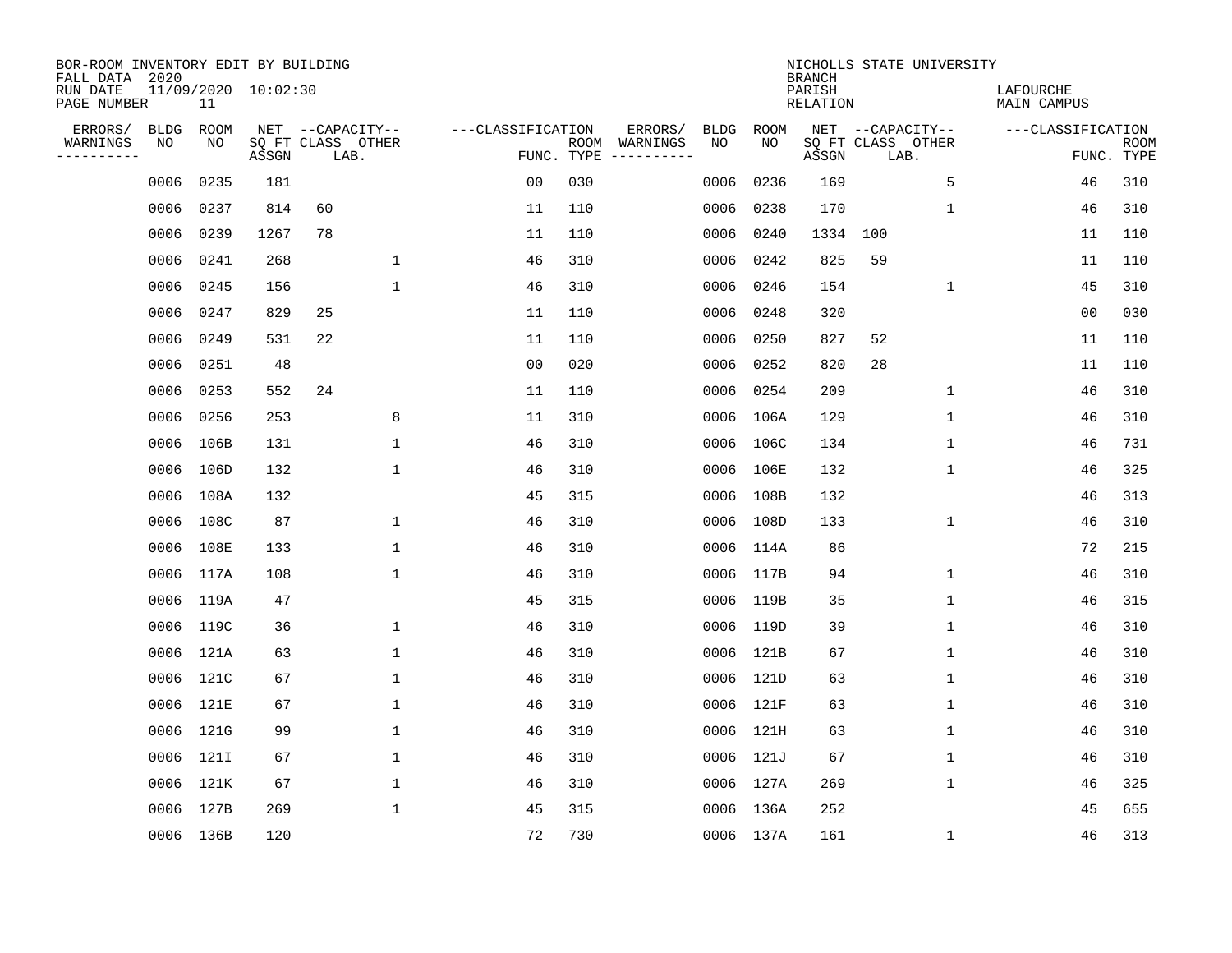| BOR-ROOM INVENTORY EDIT BY BUILDING<br>FALL DATA 2020 |                           |       |                           |                   |            |                              |             |             | <b>BRANCH</b>             | NICHOLLS STATE UNIVERSITY |                                 |                           |
|-------------------------------------------------------|---------------------------|-------|---------------------------|-------------------|------------|------------------------------|-------------|-------------|---------------------------|---------------------------|---------------------------------|---------------------------|
| RUN DATE<br>PAGE NUMBER                               | 11/09/2020 10:02:30<br>12 |       |                           |                   |            |                              |             |             | PARISH<br><b>RELATION</b> |                           | LAFOURCHE<br><b>MAIN CAMPUS</b> |                           |
| ERRORS/<br><b>BLDG</b>                                | ROOM                      |       | NET --CAPACITY--          | ---CLASSIFICATION |            | ERRORS/                      | <b>BLDG</b> | <b>ROOM</b> |                           | NET --CAPACITY--          | ---CLASSIFICATION               |                           |
| WARNINGS<br>NO<br>----------                          | NO                        | ASSGN | SQ FT CLASS OTHER<br>LAB. |                   | FUNC. TYPE | ROOM WARNINGS<br>----------- | NO          | NO          | ASSGN                     | SQ FT CLASS OTHER<br>LAB. |                                 | <b>ROOM</b><br>FUNC. TYPE |
| 0006                                                  | 143A                      | 93    | 5                         | 45                | 410        |                              |             | 0006 143B   | 91                        | 5                         | 45                              | 410                       |
|                                                       | 0006 143C                 | 110   | 5                         | 45                | 410        |                              |             | 0006 143D   | 110                       | 5                         | 45                              | 410                       |
|                                                       | 0006 143E                 | 110   | $\mathbf{1}$              | 46                | 310        |                              |             | 0006 143F   | 114                       | 1                         | 46                              | 310                       |
|                                                       | 0006 143G                 | 118   | 5                         | 52                | 410        |                              |             | 0006 143H   | 24                        |                           | 72                              | 730                       |
| 0006                                                  | 144A                      | 106   |                           | 72                | 731        |                              |             | 0006 149A   | 112                       |                           | 72                              | 215                       |
|                                                       | 0006 152A                 | 183   | 1                         | 46                | 310        |                              |             | 0006 152B   | 92                        | $\mathbf{1}$              | 46                              | 310                       |
|                                                       | 0006 155A                 | 114   | $\mathbf 1$               | 46                | 310        |                              |             | 0006 155B   | 105                       |                           | 46                              | 215                       |
|                                                       | 0006 156A                 | 79    | $\mathbf{1}$              | 46                | 310        |                              |             | 0006 156B   | 121                       | $\mathbf 1$               | 46                              | 310                       |
|                                                       | 0006 156C                 | 134   | $\mathbf{1}$              | 46                | 310        |                              |             | 0006 156D   | 113                       | $\mathbf 1$               | 46                              | 310                       |
|                                                       | 0006 157A                 | 132   | 1                         | 46                | 313        |                              |             | 0006 160A   | 88                        | $\mathbf 1$               | 46                              | 310                       |
| 0006                                                  | 160B                      | 103   | $\mathbf{1}$              | 46                | 310        |                              |             | 0006 162A   | 114                       |                           | 45                              | 115                       |
|                                                       | 0006 166A                 | 77    | $\mathbf{1}$              | 46                | 310        |                              |             | 0006 166B   | 77                        | $\mathbf{1}$              | 46                              | 310                       |
| 0006                                                  | 166C                      | 77    | 1                         | 46                | 310        |                              | 0006        | 205A        | 101                       | $\mathbf 1$               | 46                              | 310                       |
| 0006                                                  | 205B                      | 161   | 1                         | 46                | 310        |                              | 0006        | 205C        | 114                       | 1                         | 46                              | 310                       |
| 0006                                                  | 205E                      | 96    | 1                         | 46                | 310        |                              | 0006        | 207A        | 153                       |                           | 45                              | 325                       |
| 0006                                                  | 212A                      | 65    |                           | 72                | 731        |                              | 0006        | 226A        | 258                       |                           | 11                              | 240                       |
| 0006                                                  | 229A                      | 240   |                           | 72                | 215        |                              | 0006        | 230A        | 307                       |                           | 74                              | 115                       |
| 0006                                                  | 236A                      | 117   | $\mathbf{1}$              | 46                | 310        |                              | 0006        | 236B        | 161                       | $\mathbf{1}$              | 46                              | 310                       |
| 0006                                                  | 236C                      | 117   | $\mathbf{1}$              | 46                | 310        |                              | 0006        | 236D        | 169                       | $\mathbf 1$               | 46                              | 325                       |
| 0006                                                  | 236E                      | 122   | 1                         | 46                | 310        |                              | 0006        | 245A        | 108                       | 1                         | 46                              | 310                       |
| 0006                                                  | 245B                      | 107   | 1                         | 46                | 310        |                              | 0006        | 245C        | 112                       | $\mathbf 1$               | 46                              | 310                       |
| 0006                                                  | 245D                      | 27    |                           | 72                | 730        |                              | 0006        | 245E        | 110                       | $\mathbf 1$               | 46                              | 310                       |
| 0006                                                  | 245F                      | 115   | $\mathbf{1}$              | 46                | 310        |                              | 0006        | 245G        | 115                       | $\overline{4}$            | 12                              | 210                       |
| 0006                                                  | 245H                      | 115   | $\mathbf{1}$              | 46                | 310        |                              | 0006        | 245I        | 116                       | $\mathbf 1$               | 46                              | 310                       |
| 0006                                                  | 245J                      | 117   | $\mathbf{1}$              | 46                | 310        |                              | 0006        | 245K        | 116                       | $\mathbf 1$               | 46                              | 310                       |
|                                                       | 0006 245L                 | 109   | $\mathbf{1}$              | 46                | 310        |                              |             | 0006 245M   | 108                       | $\mathbf 1$               | 46                              | 310                       |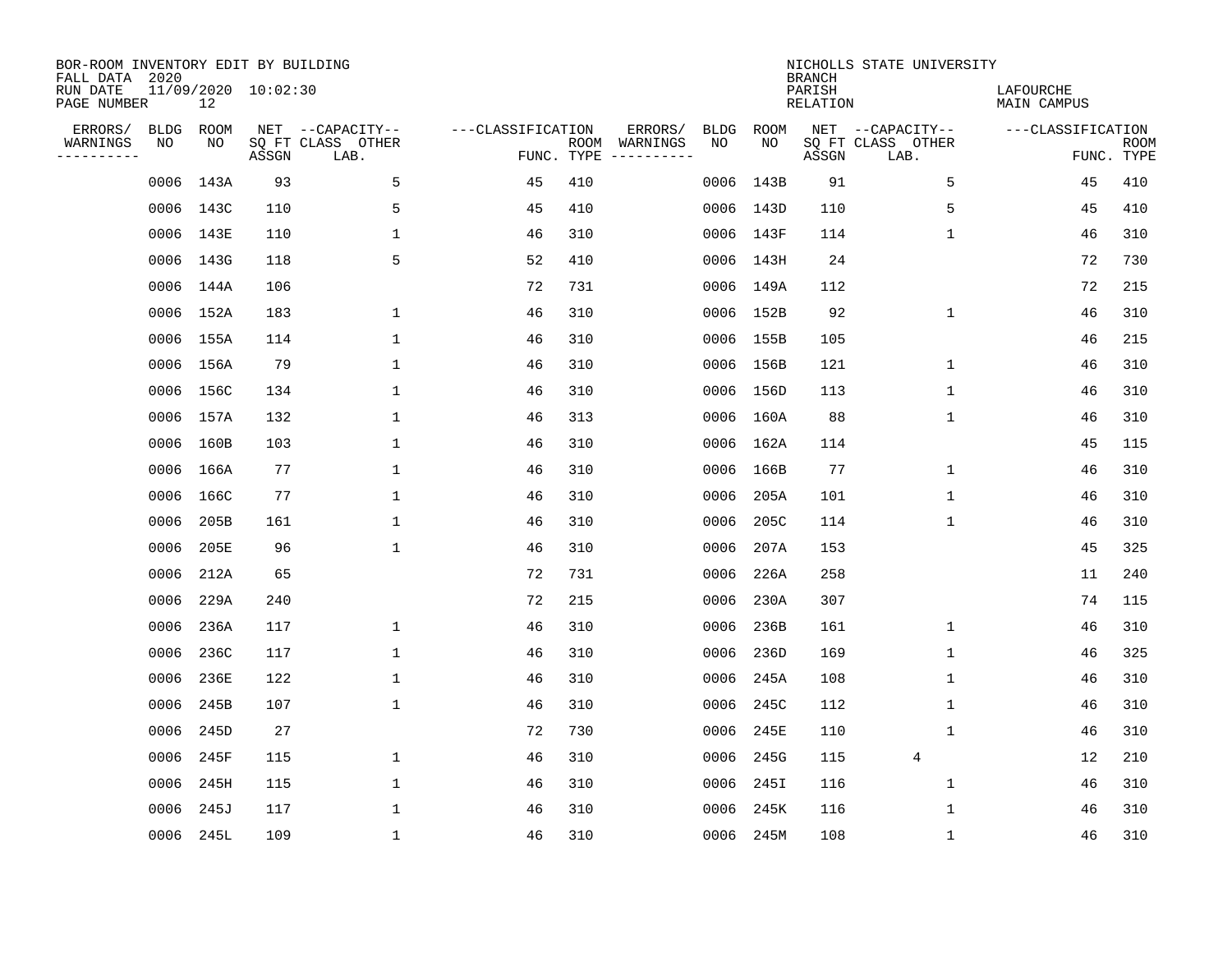| BOR-ROOM INVENTORY EDIT BY BUILDING<br>FALL DATA 2020 |             |           |                     |                           |                   |                    |                                                                                                                                                                                                                                                                                                                                                                                                                                                                                         |             |           | <b>BRANCH</b>                                    | NICHOLLS STATE UNIVERSITY                                                                                                                           |                             |                           |
|-------------------------------------------------------|-------------|-----------|---------------------|---------------------------|-------------------|--------------------|-----------------------------------------------------------------------------------------------------------------------------------------------------------------------------------------------------------------------------------------------------------------------------------------------------------------------------------------------------------------------------------------------------------------------------------------------------------------------------------------|-------------|-----------|--------------------------------------------------|-----------------------------------------------------------------------------------------------------------------------------------------------------|-----------------------------|---------------------------|
| RUN DATE<br>PAGE NUMBER                               |             | 13        | 11/09/2020 10:02:30 |                           |                   |                    |                                                                                                                                                                                                                                                                                                                                                                                                                                                                                         |             |           | PARISH<br>RELATION                               |                                                                                                                                                     | LAFOURCHE<br>MAIN CAMPUS    |                           |
| ERRORS/                                               | <b>BLDG</b> | ROOM      |                     | NET --CAPACITY--          | ---CLASSIFICATION |                    | ERRORS/                                                                                                                                                                                                                                                                                                                                                                                                                                                                                 | <b>BLDG</b> | ROOM      |                                                  | NET --CAPACITY--                                                                                                                                    | ---CLASSIFICATION           |                           |
| WARNINGS<br>----------                                | NO          | NO        | ASSGN               | SQ FT CLASS OTHER<br>LAB. |                   | ROOM<br>FUNC. TYPE | WARNINGS<br>$\begin{tabular}{ccccccccc} \multicolumn{2}{c }{\multicolumn{2}{c }{\multicolumn{2}{c }{\multicolumn{2}{c }{\multicolumn{2}{c}}}} & \multicolumn{2}{c }{\multicolumn{2}{c }{\multicolumn{2}{c }{\multicolumn{2}{c}}}} & \multicolumn{2}{c }{\multicolumn{2}{c }{\multicolumn{2}{c }{\multicolumn{2}{c}}}} & \multicolumn{2}{c }{\multicolumn{2}{c }{\multicolumn{2}{c }{\multicolumn{2}{c}}}} & \multicolumn{2}{c }{\multicolumn{2}{c }{\multicolumn{2}{c }{\multicolumn{2$ | NO          | NO        | ASSGN                                            | SQ FT CLASS OTHER<br>LAB.                                                                                                                           |                             | <b>ROOM</b><br>FUNC. TYPE |
|                                                       | 0006        | 246A      | 108                 | $\mathbf{1}$              | 46                | 310                |                                                                                                                                                                                                                                                                                                                                                                                                                                                                                         | 0006        | 246B      | 108                                              | $\mathbf 1$                                                                                                                                         | 46                          | 310                       |
|                                                       | 0006        | 246D      | 108                 | 1                         | 46                | 310                |                                                                                                                                                                                                                                                                                                                                                                                                                                                                                         | 0006        | 246F      | 108                                              | $\mathbf 1$                                                                                                                                         | 46                          | 310                       |
|                                                       | 0006        | 246G      | 108                 | 1                         | 46                | 310                |                                                                                                                                                                                                                                                                                                                                                                                                                                                                                         | 0006        | 246H      | 108                                              | $\mathbf 1$                                                                                                                                         | 46                          | 310                       |
|                                                       | 0006        | 246I      | 108                 | 1                         | 46                | 310                |                                                                                                                                                                                                                                                                                                                                                                                                                                                                                         | 0006        | 246J      | 105                                              | $\mathbf{1}$                                                                                                                                        | 46                          | 310                       |
|                                                       | 0006        | 246K      | 108                 | $\mathbf{1}$              | 46                | 310                |                                                                                                                                                                                                                                                                                                                                                                                                                                                                                         | 0006        | 246M      | 111                                              | $\mathbf{1}$                                                                                                                                        | 46                          | 310                       |
|                                                       | 0006        | 246N      | 27                  |                           | 72                | 730                |                                                                                                                                                                                                                                                                                                                                                                                                                                                                                         | 0006        | 2460      | 27                                               |                                                                                                                                                     | 72                          | 730                       |
|                                                       | 0006        | 251A      | 61                  |                           | 45                | 315                |                                                                                                                                                                                                                                                                                                                                                                                                                                                                                         | 0006        | 251B      | 178                                              | 2                                                                                                                                                   | 46                          | 313                       |
|                                                       | 0006        | 251C      | 127                 | $\mathbf{1}$              | 46                | 325                |                                                                                                                                                                                                                                                                                                                                                                                                                                                                                         |             | 0006 251D | 124                                              | $\mathbf{1}$                                                                                                                                        | 46                          | 310                       |
|                                                       | 0006        | 256A      | 165                 | $\mathbf{1}$              | 46                | 310                |                                                                                                                                                                                                                                                                                                                                                                                                                                                                                         | 0006        | 256B      | 178                                              | $\mathbf{1}$                                                                                                                                        | 46                          | 310                       |
|                                                       | 0006        | 256C      | 34                  |                           | 72                | 731                |                                                                                                                                                                                                                                                                                                                                                                                                                                                                                         | 0006        | 256D      | 174                                              |                                                                                                                                                     | 46                          | 350                       |
|                                                       | 0006        | 256E      | 163                 |                           | 72                | 731                |                                                                                                                                                                                                                                                                                                                                                                                                                                                                                         | 0006        | 257A      | 80                                               | $\mathbf 1$                                                                                                                                         | 46                          | 310                       |
|                                                       | 0006        | 257B      | 77                  | $\mathbf 1$               | 46                | 310                |                                                                                                                                                                                                                                                                                                                                                                                                                                                                                         |             | 0006 257C | 71                                               |                                                                                                                                                     | 72                          | 731                       |
|                                                       | 0006        | 257D      | 14                  |                           | 72                | 731                |                                                                                                                                                                                                                                                                                                                                                                                                                                                                                         | 0006        | 257E      | 72                                               | 1                                                                                                                                                   | 46                          | 310                       |
|                                                       | 0006        | 257F      | 78                  | $\mathbf 1$               | 46                | 310                |                                                                                                                                                                                                                                                                                                                                                                                                                                                                                         |             | 0006 257G | 83                                               | $\mathbf 1$                                                                                                                                         | 46                          | 310                       |
|                                                       | 0006        | 257H      | 59                  |                           | 72                | 731                |                                                                                                                                                                                                                                                                                                                                                                                                                                                                                         |             |           | TOTAL NUMBER CLASSROOMS<br>TOTAL NUMBER LABS 210 | TOTAL ASSIGNABLE & UNASSIGNABLE SQFT:<br>TOTAL NET ASSIGN SQ. FT. IN ROOM FILE<br>TOTAL NUMBER COMPUTER CLASSROOMS<br>TOTAL NUMBER SPECIAL LABS 220 | 74,406<br>72,176<br>29<br>9 |                           |
|                                                       | 0007        | 0Z01      | 88                  |                           | 0 <sub>0</sub>    | 030                |                                                                                                                                                                                                                                                                                                                                                                                                                                                                                         |             | 0007 0Z02 | 67                                               |                                                                                                                                                     | 0 <sub>0</sub>              | 030                       |
|                                                       | 0007        | 0Z03      | 580                 |                           | 0 <sub>0</sub>    | 030                | -9                                                                                                                                                                                                                                                                                                                                                                                                                                                                                      | 0007        | 0Z04      | 107                                              | 2                                                                                                                                                   | 22                          | 410                       |
|                                                       | 0007        | 0Z05      | 16                  |                           | 0 <sub>0</sub>    | 010                |                                                                                                                                                                                                                                                                                                                                                                                                                                                                                         | 0007        | 0110      | 98                                               | $\mathbf{1}$                                                                                                                                        | 46                          | 310                       |
|                                                       | 0007        | 0114      | 138                 |                           | 0 <sub>0</sub>    | 010                |                                                                                                                                                                                                                                                                                                                                                                                                                                                                                         | 0007        | 0116      | 834                                              | 37                                                                                                                                                  | 47                          | 350                       |
|                                                       | 0007        | 0118      | 230                 | $\mathbf{1}$              | 46                | 310                |                                                                                                                                                                                                                                                                                                                                                                                                                                                                                         | 0007        | 0119      | 139                                              | $\mathbf{1}$                                                                                                                                        | 46                          | 310                       |
|                                                       | 0007        | 0121      | 142                 | $\mathbf{1}$              | 46                | 310                |                                                                                                                                                                                                                                                                                                                                                                                                                                                                                         | 0007        | 0122      | 152                                              | $\mathbf{1}$                                                                                                                                        | 46                          | 310                       |
|                                                       | 0007        | 0123      | 137                 | $\mathbf 1$               | 46                | 310                |                                                                                                                                                                                                                                                                                                                                                                                                                                                                                         | 0007        | 0124      | 54                                               |                                                                                                                                                     | 0 <sub>0</sub>              | 010                       |
|                                                       |             | 0007 0125 | 2262                | 50                        | 12                | 210                |                                                                                                                                                                                                                                                                                                                                                                                                                                                                                         |             | 0007 0126 | 733                                              | 42                                                                                                                                                  | 12                          | 210                       |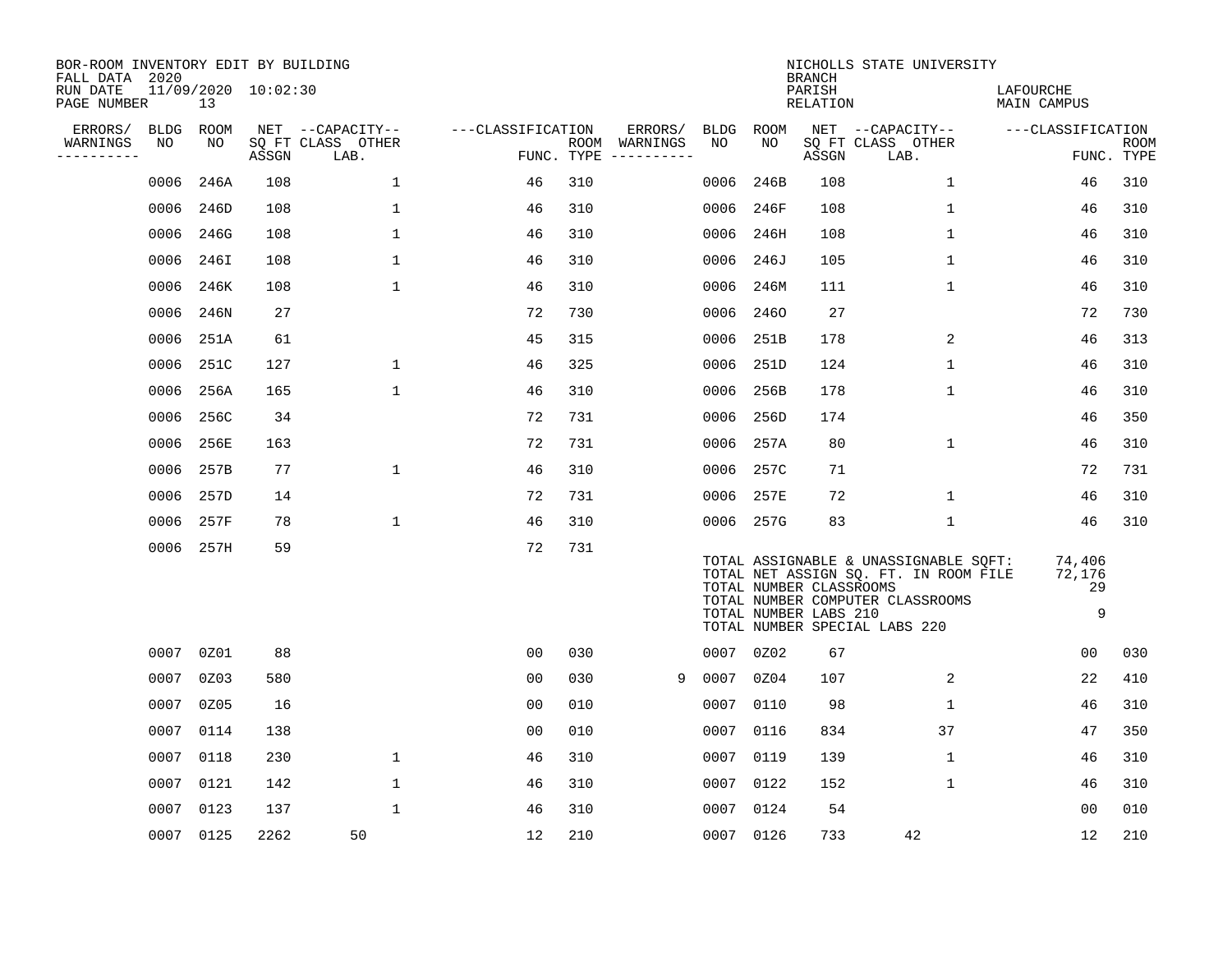| BOR-ROOM INVENTORY EDIT BY BUILDING<br>FALL DATA 2020 |             |      |                     |                           |                   |                    |                         |             |             | <b>BRANCH</b>             | NICHOLLS STATE UNIVERSITY |                                 |                           |
|-------------------------------------------------------|-------------|------|---------------------|---------------------------|-------------------|--------------------|-------------------------|-------------|-------------|---------------------------|---------------------------|---------------------------------|---------------------------|
| RUN DATE<br>PAGE NUMBER                               |             | 14   | 11/09/2020 10:02:30 |                           |                   |                    |                         |             |             | PARISH<br><b>RELATION</b> |                           | LAFOURCHE<br><b>MAIN CAMPUS</b> |                           |
| ERRORS/                                               | <b>BLDG</b> | ROOM |                     | NET --CAPACITY--          | ---CLASSIFICATION |                    | ERRORS/                 | <b>BLDG</b> | <b>ROOM</b> |                           | NET --CAPACITY--          | ---CLASSIFICATION               |                           |
| WARNINGS<br>----------                                | NO          | ΝO   | ASSGN               | SQ FT CLASS OTHER<br>LAB. |                   | ROOM<br>FUNC. TYPE | WARNINGS<br>----------- | NO          | NO          | ASSGN                     | SQ FT CLASS OTHER<br>LAB. |                                 | <b>ROOM</b><br>FUNC. TYPE |
|                                                       | 0007        | 0127 | 696                 | 50                        | 11                | 110                |                         | 0007        | 0128        | 560                       | 31                        | 11                              | 110                       |
|                                                       | 0007        | 0129 | 236                 | $\mathbf{1}$              | 46                | 310                |                         | 0007        | 0130        | 3407                      | 70                        | 12                              | 240                       |
|                                                       | 0007        | 0131 | 107                 |                           | 72                | 730                |                         | 0007        | 0132        | 156                       | 1                         | 46                              | 310                       |
|                                                       | 0007        | 0133 | 156                 | $\mathbf{1}$              | 46                | 310                |                         | 0007        | 0134        | 947                       | 30                        | 15                              | 260                       |
|                                                       | 0007        | 0136 | 99                  |                           | 72                | 730                |                         | 0007        | 0137        | 234                       | $\mathbf 1$               | 46                              | 310                       |
|                                                       | 0007        | 0138 | 121                 | 1                         | 46                | 310                |                         | 0007        | 0139        | 115                       | 1                         | 46                              | 310                       |
|                                                       | 0007        | 0141 | 554                 | 32                        | 11                | 110                |                         | 0007        | 0142        | 1241                      | 29                        | 44                              | 240                       |
|                                                       | 0007        | 0213 | 585                 |                           | 0 <sub>0</sub>    | 030                |                         | 0007        | 0216        | 169                       | 10                        | 46                              | 325                       |
|                                                       | 0007        | 0217 | 143                 | $\mathbf 1$               | 46                | 310                |                         | 0007        | 0218        | 335                       | 3                         | 46                              | 320                       |
|                                                       | 0007        | 0219 | 143                 | 1                         | 46                | 310                |                         | 0007        | 0220        | 450                       | 1                         | 46                              | 310                       |
|                                                       | 0007        | 0221 | 161                 | $\mathbf{1}$              | 46                | 310                |                         | 0007        | 0222        | 325                       | 6                         | 45                              | 315                       |
|                                                       | 0007        | 0223 | 200                 | $\mathbf{1}$              | 45                | 315                |                         | 0007        | 0224        | 213                       | 1                         | 47                              | 350                       |
|                                                       | 0007        | 0225 | 54                  |                           | 45                | 630                |                         | 0007        | 0227        | 109                       |                           | 72                              | 730                       |
|                                                       | 0007        | 0228 | 188                 | $\mathbf{1}$              | 51                | 310                |                         | 0007        | 0230        | 331                       | 2                         | 46                              | 310                       |
|                                                       | 0007        | 0231 | 226                 | 1                         | 46                | 325                |                         | 0007        | 0232        | 107                       | 1                         | 46                              | 310                       |
|                                                       | 0007        | 0233 | 113                 | 1                         | 46                | 310                |                         | 0007        | 0234        | 134                       | 1                         | 0 <sub>0</sub>                  | 030                       |
|                                                       | 0007        | 0235 | 111                 | $\mathbf 1$               | 46                | 320                |                         | 0007        | 0236        | 113                       | 1                         | 46                              | 310                       |
|                                                       | 0007        | 0237 | 1092                | 91                        | 11                | 110                |                         | 0007        | 0238        | 120                       | 1                         | 46                              | 310                       |
|                                                       | 0007        | 0239 | 113                 | $\mathbf{1}$              | 46                | 310                |                         | 0007        | 0240        | 114                       | 1                         | 46                              | 310                       |
|                                                       | 0007        | 0241 | 113                 | $\mathbf{1}$              | 46                | 310                |                         | 0007        | 0242        | 117                       | 1                         | 46                              | 310                       |
|                                                       | 0007        | 0243 | 166                 | $\mathbf{1}$              | 46                | 310                |                         | 0007        | 0244        | 136                       | 1                         | 46                              | 310                       |
|                                                       | 0007        | 0245 | 124                 | 2                         | 72                | 730                |                         | 0007        | 0246        | 139                       | 1                         | 46                              | 310                       |
|                                                       | 0007        | 0247 | 137                 | 1                         | 46                | 310                |                         | 0007        | 0249        | 130                       | 1                         | 46                              | 310                       |
|                                                       | 0007        | 0250 | 678                 | 64                        | 11                | 110                |                         | 0007        | 0251        | 682                       | 52                        | 11                              | 110                       |
|                                                       | 0007        | 0252 | 130                 | $\mathbf 1$               | 46                | 310                |                         | 0007        | 0253        | 678                       | 64                        | 11                              | 110                       |
|                                                       | 0007        | 0254 | 682                 | 59                        | 11                | 110                |                         | 0007        | 0255        | 130                       | 1                         | 46                              | 310                       |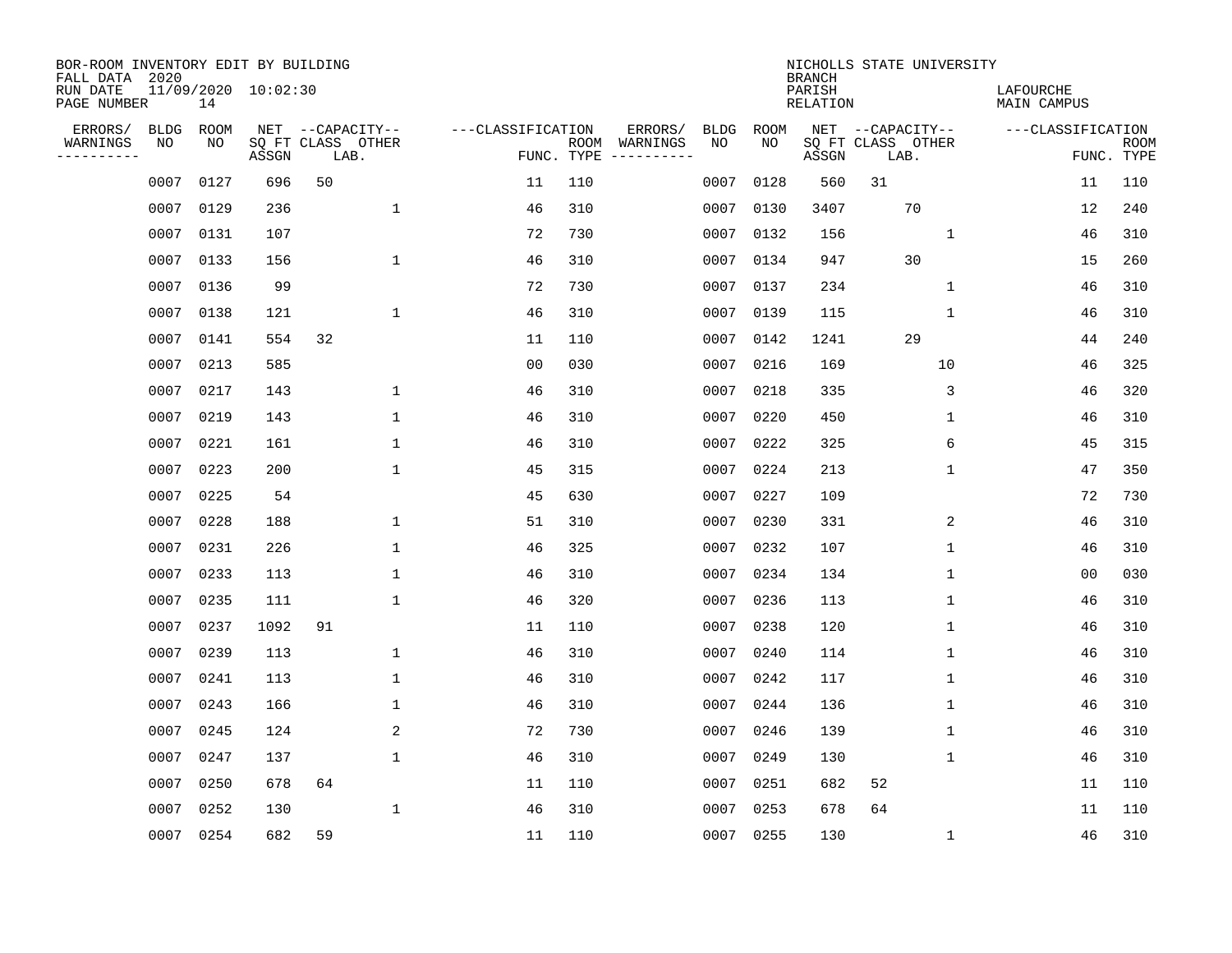| BOR-ROOM INVENTORY EDIT BY BUILDING<br>FALL DATA 2020 |                   |            |                     |                                               |                   |            |                                         |                   |            | <b>BRANCH</b>                                           | NICHOLLS STATE UNIVERSITY                                                                                                                                 |                                  |                           |
|-------------------------------------------------------|-------------------|------------|---------------------|-----------------------------------------------|-------------------|------------|-----------------------------------------|-------------------|------------|---------------------------------------------------------|-----------------------------------------------------------------------------------------------------------------------------------------------------------|----------------------------------|---------------------------|
| RUN DATE<br>PAGE NUMBER                               |                   | 15         | 11/09/2020 10:02:30 |                                               |                   |            |                                         |                   |            | PARISH<br>RELATION                                      |                                                                                                                                                           | LAFOURCHE<br><b>MAIN CAMPUS</b>  |                           |
| ERRORS/<br>WARNINGS<br>----------                     | <b>BLDG</b><br>NO | ROOM<br>NO | ASSGN               | NET --CAPACITY--<br>SQ FT CLASS OTHER<br>LAB. | ---CLASSIFICATION | FUNC. TYPE | ERRORS/<br>ROOM WARNINGS<br>----------- | <b>BLDG</b><br>NO | ROOM<br>NO | ASSGN                                                   | NET --CAPACITY--<br>SQ FT CLASS OTHER<br>LAB.                                                                                                             | ---CLASSIFICATION                | <b>ROOM</b><br>FUNC. TYPE |
|                                                       | 0007              | 0256       | 130                 | $\mathbf{1}$                                  | 46                | 310        |                                         | 0007              | 0257       | 130                                                     | $\mathbf 1$                                                                                                                                               | 46                               | 310                       |
|                                                       | 0007              | 0258       | 94                  | $\mathbf{1}$                                  | 46                | 310        |                                         | 0007              | 0259       | 94                                                      | $\mathbf 1$                                                                                                                                               | 46                               | 310                       |
|                                                       | 0007              | 0260       | 94                  | $\mathbf{1}$                                  | 46                | 310        |                                         | 0007              | 0261       | 149                                                     | $\overline{a}$                                                                                                                                            | 46                               | 310                       |
|                                                       | 0007              | 0262       | 286                 | 10                                            | 22                | 250        |                                         | 0007              | 0263       | 149                                                     |                                                                                                                                                           | 72                               | 730                       |
|                                                       | 0007              | 0264       | 283                 | 6                                             | 15                | 260        | 9                                       | 0007              | 0265       | 160                                                     | $\overline{2}$                                                                                                                                            | 13                               | 410                       |
|                                                       | 0007              | 0267       | 130                 | $\mathbf{1}$                                  | 46                | 310        |                                         |                   | 0007 0268  | 140                                                     | $\mathbf{1}$                                                                                                                                              | 46                               | 310                       |
|                                                       | 0007              | 0269       | 99                  | 1                                             | 46                | 310        |                                         |                   | 0007 0271  | 79                                                      | $\mathbf{1}$                                                                                                                                              | 13                               | 260                       |
|                                                       | 0007              | 0272       | 49                  | $\mathbf{1}$                                  | 13                | 260        |                                         |                   | 0007 0273  | 49                                                      | $\mathbf{1}$                                                                                                                                              | 13                               | 260                       |
|                                                       | 0007              | 0274       | 48                  | $\mathbf 1$                                   | 13                | 260        |                                         | 0007              | 0275       | 48                                                      | $\mathbf{1}$                                                                                                                                              | 13                               | 260                       |
|                                                       |                   | 0007 0276  | 359                 | 6                                             | 22                | 280        |                                         | 0007              | 0277       | 101                                                     | $\mathbf 1$                                                                                                                                               | 13                               | 260                       |
|                                                       | 0007              | 0278       | 90                  | 1                                             | 46                | 310        |                                         | 0007              | 0279       | 62                                                      | $\overline{a}$                                                                                                                                            | 13                               | 260                       |
|                                                       | 0007              | 0280       | 131                 | 1                                             | 46                | 310        |                                         | 0007              | 0281       | 62                                                      | 2                                                                                                                                                         | 13                               | 260                       |
|                                                       | 0007              | 0282       | 62                  | 1                                             | 13                | 260        |                                         | 0007              | 0283       | 131                                                     | $\mathbf 1$                                                                                                                                               | 46                               | 310                       |
|                                                       | 0007              | 0284       | 62                  | 2                                             | 13                | 260        |                                         | 0007              | 0285       | 120                                                     | $\mathbf{1}$                                                                                                                                              | 46                               | 310                       |
|                                                       | 0007              | 0286       | 140                 | 2                                             | 13                | 260        |                                         |                   | 0007 110A  | 109                                                     |                                                                                                                                                           | 72                               | 730                       |
|                                                       | 0007              | 110B       | 114                 | 1                                             | 46                | 310        |                                         |                   | 0007 110C  | 104                                                     | 1                                                                                                                                                         | 46                               | 310                       |
|                                                       |                   | 0007 110D  | 103                 |                                               | 72                | 730        |                                         |                   | 0007 141A  | 260<br>TOTAL NUMBER CLASSROOMS<br>TOTAL NUMBER LABS 210 | 29<br>TOTAL ASSIGNABLE & UNASSIGNABLE SQFT:<br>TOTAL NET ASSIGN SQ. FT. IN ROOM FILE<br>TOTAL NUMBER COMPUTER CLASSROOMS<br>TOTAL NUMBER SPECIAL LABS 220 | 51<br>28,318<br>26,656<br>8<br>2 | 590                       |
|                                                       | 0008              | 0101       | 2722                | 250                                           | 55                | 630        |                                         |                   | 0008 0102  | 5955                                                    | 550                                                                                                                                                       | 55                               | 630                       |
|                                                       | 0008              | 0103       | 1798                | 150                                           | 55                | 630        |                                         | 0008              | 0104       | 285                                                     | 2                                                                                                                                                         | 55                               | 310                       |
|                                                       | 0008              | 0105       | 234                 | 7                                             | 0 <sub>0</sub>    | 030        |                                         | 0008              | 0106       | 20                                                      |                                                                                                                                                           | 0 <sub>0</sub>                   | 020                       |
|                                                       | 0008              | 0107       | 83                  |                                               | 0 <sub>0</sub>    | 030        |                                         | 0008              | 0108       | 135                                                     |                                                                                                                                                           | 0 <sub>0</sub>                   | 030                       |
|                                                       | 0008              | 0109       | 34                  |                                               | 0 <sub>0</sub>    | 020        |                                         | 0008              | 0110       | 22                                                      |                                                                                                                                                           | 0 <sub>0</sub>                   | 020                       |
|                                                       |                   | 0008 0111  | 225                 | 7                                             | 0 <sub>0</sub>    | 030        |                                         |                   | 0008 0112  | 2759                                                    | 250                                                                                                                                                       | 55                               | 630                       |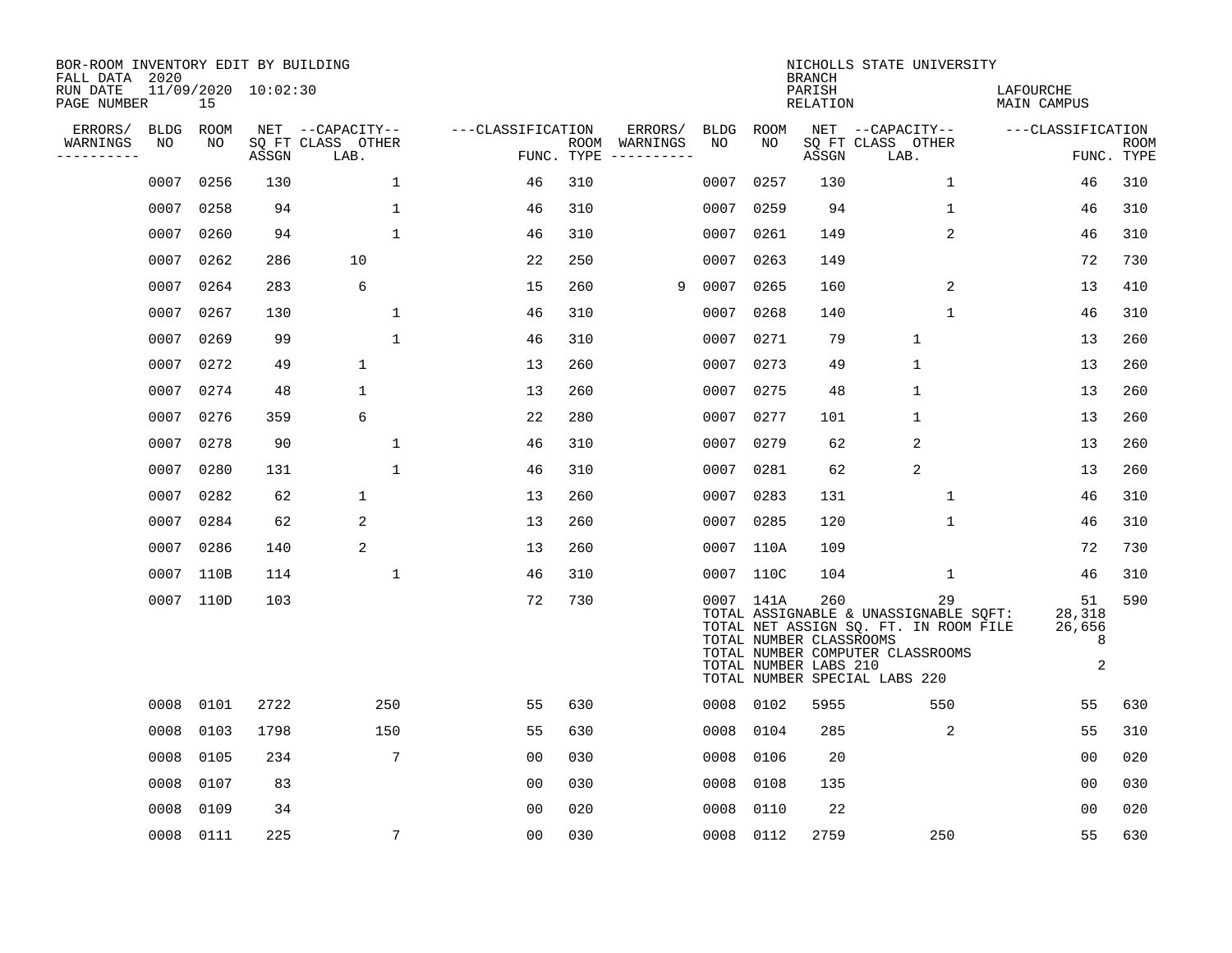| BOR-ROOM INVENTORY EDIT BY BUILDING<br>FALL DATA 2020 |             |           |                     |                           |                   |     |                                      |             |             | <b>BRANCH</b>                                          | NICHOLLS STATE UNIVERSITY                                                                                                                           |                                 |                           |
|-------------------------------------------------------|-------------|-----------|---------------------|---------------------------|-------------------|-----|--------------------------------------|-------------|-------------|--------------------------------------------------------|-----------------------------------------------------------------------------------------------------------------------------------------------------|---------------------------------|---------------------------|
| RUN DATE<br>PAGE NUMBER                               |             | 16        | 11/09/2020 10:02:30 |                           |                   |     |                                      |             |             | PARISH<br><b>RELATION</b>                              |                                                                                                                                                     | LAFOURCHE<br><b>MAIN CAMPUS</b> |                           |
| ERRORS/                                               | <b>BLDG</b> | ROOM      |                     | NET --CAPACITY--          | ---CLASSIFICATION |     | ERRORS/                              | <b>BLDG</b> | <b>ROOM</b> |                                                        | NET --CAPACITY--                                                                                                                                    | ---CLASSIFICATION               |                           |
| WARNINGS<br>----------                                | NO          | NO        | ASSGN               | SQ FT CLASS OTHER<br>LAB. |                   |     | ROOM WARNINGS<br>FUNC. TYPE $------$ | NO          | NO.         | ASSGN                                                  | SQ FT CLASS OTHER<br>LAB.                                                                                                                           |                                 | <b>ROOM</b><br>FUNC. TYPE |
|                                                       | 0008        | 0113      | 176                 |                           | 00                | 020 |                                      | 0008        | 0114        | 742                                                    | 50                                                                                                                                                  | 55                              | 630                       |
|                                                       |             | 0008 0115 | 127                 | $\mathbf 1$               | 50                | 310 |                                      | 0008        | 0116        | 122                                                    | 1                                                                                                                                                   | 50                              | 310                       |
|                                                       | 0008        | 0117      | 188                 |                           | 0 <sub>0</sub>    | 020 |                                      | 0008        | 0118        | 89                                                     | $\mathbf 1$                                                                                                                                         | 50                              | 310                       |
|                                                       | 0008        | 0119      | 89                  | $\mathbf 1$               | 50                | 310 |                                      | 0008        | 0120        | 67                                                     |                                                                                                                                                     | 50                              | 315                       |
|                                                       | 0008        | 0121      | 475                 | 2                         | 53                | 315 |                                      | 0008        | 0122        | 159                                                    | $\mathbf 1$                                                                                                                                         | 53                              | 310                       |
|                                                       |             | 0008 0123 | 143                 | $\mathbf{1}$              | 53                | 310 |                                      | 0008        | 0124        | 61                                                     |                                                                                                                                                     | 53                              | 315                       |
|                                                       |             | 0008 0125 | 1001                |                           | 55                | 635 |                                      | 0008        | 0126        | 700                                                    |                                                                                                                                                     | 55                              | 635                       |
|                                                       |             | 0008 0127 | 1001                |                           | 55                | 635 |                                      | 0008        | 0128        | 357                                                    | 18                                                                                                                                                  | 55                              | 630                       |
|                                                       | 0008        | 0129      | 2552                |                           | 55                | 635 |                                      | 0008        | 0130        | 124                                                    | $\overline{a}$                                                                                                                                      | 55                              | 310                       |
|                                                       |             | 0008 0131 | 58                  | 2                         | 0 <sub>0</sub>    | 030 |                                      | 0008        | 0132        | 62                                                     |                                                                                                                                                     | 55                              | 635                       |
|                                                       |             | 0008 0133 | 104                 | $\mathbf 1$               | 55                | 310 |                                      | 0008        | 0134        | 128                                                    | $\mathbf 1$                                                                                                                                         | 55                              | 310                       |
|                                                       |             | 0008 0135 | 25                  | $\mathbf{1}$              | 0 <sub>0</sub>    | 030 |                                      | 0008        | 0136        | 105                                                    |                                                                                                                                                     | 55                              | 635                       |
|                                                       | 0008        | 0137      | 105                 |                           | 55                | 635 |                                      | 0008        | 0138        | 165                                                    |                                                                                                                                                     | 55                              | 635                       |
|                                                       |             | 0008 0139 | 227                 |                           | 55                | 635 |                                      | 0008        | 0140        | 145                                                    |                                                                                                                                                     | 55                              | 635                       |
|                                                       |             | 0008 0141 | 165                 |                           | 55                | 635 |                                      | 0008        | 0142        | 1239                                                   |                                                                                                                                                     | 55                              | 635                       |
|                                                       |             | 0008 0143 | 63                  |                           | 55                | 635 |                                      | 0008        | 0144        | 63                                                     |                                                                                                                                                     | 0 <sub>0</sub>                  | 010                       |
|                                                       | 0008        | 0145      | 174                 |                           | 0 <sub>0</sub>    | 020 |                                      | 0008        | 0146        | 116                                                    |                                                                                                                                                     | 00                              | 030                       |
|                                                       | 0008        | 0147      | 63                  | 2                         | 00                | 030 |                                      | 0008        | 0148        | 109                                                    |                                                                                                                                                     | 0 <sub>0</sub>                  | 030                       |
|                                                       |             | 0008 0149 | 682                 |                           | 0 <sub>0</sub>    | 030 |                                      |             | 0008 0150   | 264                                                    |                                                                                                                                                     | 55                              | 635                       |
|                                                       |             | 0008 114A | 630                 | 80                        | 55                | 630 |                                      |             | 0008 142A   | 230                                                    |                                                                                                                                                     | 00                              | 030                       |
|                                                       |             | 0008 142B | 200                 |                           | 55                | 635 |                                      |             | 0008 148A   | 25<br>TOTAL NUMBER CLASSROOMS<br>TOTAL NUMBER LABS 210 | TOTAL ASSIGNABLE & UNASSIGNABLE SQFT:<br>TOTAL NET ASSIGN SQ. FT. IN ROOM FILE<br>TOTAL NUMBER COMPUTER CLASSROOMS<br>TOTAL NUMBER SPECIAL LABS 220 | 00<br>27,592<br>24,930          | 020                       |
|                                                       | 0009        | 0100      | 8237                |                           | 55                | 660 |                                      |             | 0009 0101   | 114                                                    |                                                                                                                                                     | 0 <sub>0</sub>                  | 020                       |
|                                                       |             | 0009 0102 | 38                  | $\mathbf{1}$              | 00                | 030 |                                      |             | 0009 0103   | 38                                                     |                                                                                                                                                     | 0 <sub>0</sub>                  | 030                       |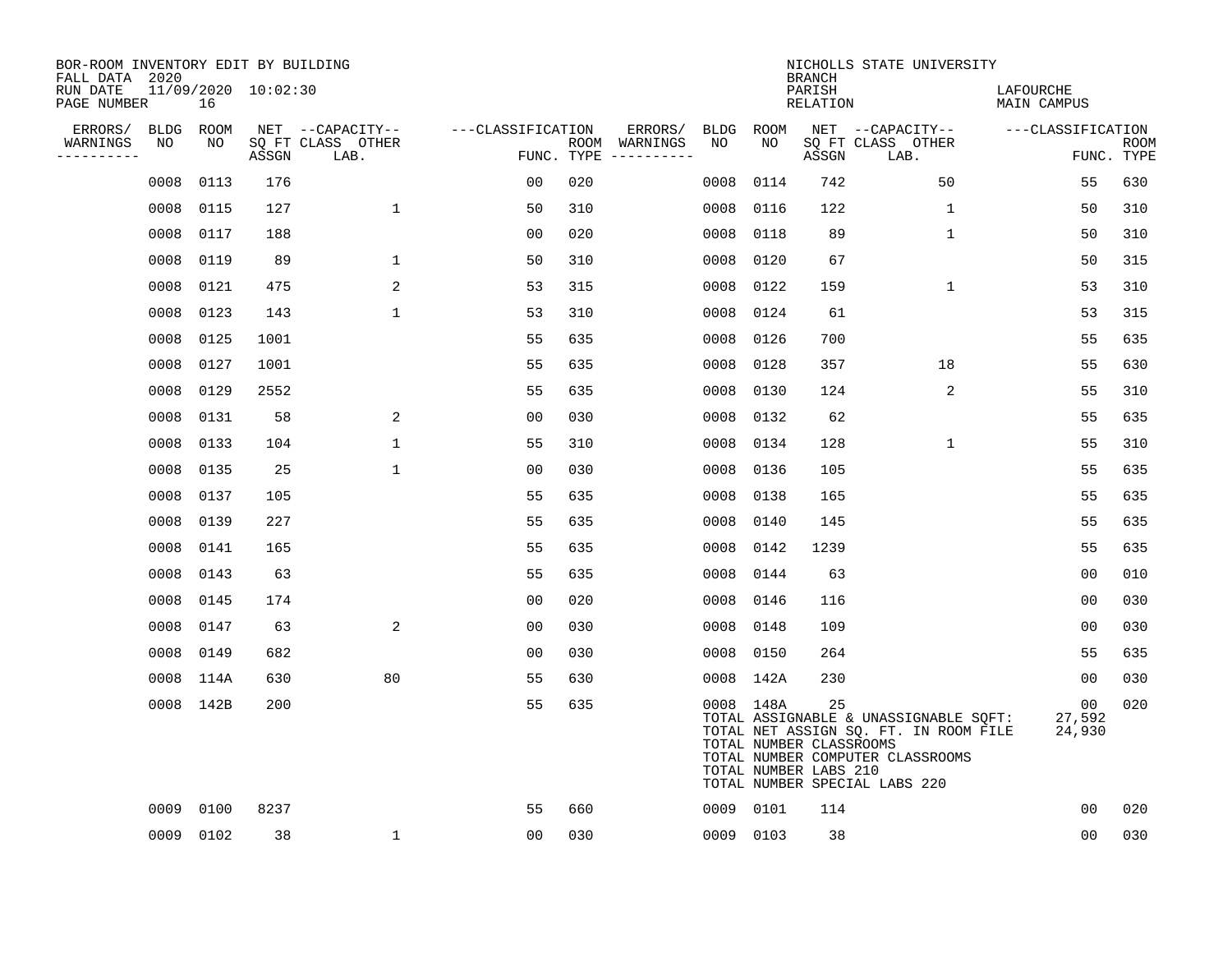| BOR-ROOM INVENTORY EDIT BY BUILDING<br>FALL DATA 2020 |             |            |                     |                           |                   |                    |                         |             |             | <b>BRANCH</b>             | NICHOLLS STATE UNIVERSITY |                                 |                           |
|-------------------------------------------------------|-------------|------------|---------------------|---------------------------|-------------------|--------------------|-------------------------|-------------|-------------|---------------------------|---------------------------|---------------------------------|---------------------------|
| RUN DATE<br>PAGE NUMBER                               |             | 17         | 11/09/2020 10:02:30 |                           |                   |                    |                         |             |             | PARISH<br><b>RELATION</b> |                           | LAFOURCHE<br><b>MAIN CAMPUS</b> |                           |
| ERRORS/                                               | <b>BLDG</b> | ROOM       |                     | NET --CAPACITY--          | ---CLASSIFICATION |                    | ERRORS/                 | <b>BLDG</b> | <b>ROOM</b> |                           | NET --CAPACITY--          | ---CLASSIFICATION               |                           |
| WARNINGS<br>----------                                | NO          | ΝO         | ASSGN               | SQ FT CLASS OTHER<br>LAB. |                   | ROOM<br>FUNC. TYPE | WARNINGS<br>----------- | NO          | NO          | ASSGN                     | SQ FT CLASS OTHER<br>LAB. |                                 | <b>ROOM</b><br>FUNC. TYPE |
|                                                       | 0009        | 0104       | 130                 | 1                         | 55                | 310                |                         | 0009        | 0105        | 184                       | $\mathbf{1}$              | 55                              | 310                       |
|                                                       | 0009        | 0106       | 156                 | $\mathbf 1$               | 55                | 310                |                         | 0009        | 0108        | 104                       | 1                         | 55                              | 310                       |
|                                                       | 0009        | 0109       | 28                  |                           | 0 <sub>0</sub>    | 030                |                         | 0009        | 0110        | 2840                      |                           | 55                              | 665                       |
|                                                       | 0009        | 0111       | 638                 |                           | 0 <sub>0</sub>    | 030                |                         | 0009        | 0119        | 778                       |                           | 64                              | 660                       |
|                                                       | 0009        | 0120       | 506                 |                           | 64                | 660                |                         | 0009        | 0206        | 85                        |                           | 55                              | 850                       |
|                                                       | 0009        | 0207       | 85                  |                           | 55                | 850                |                         | 0009        | 0208        | 77                        |                           | 55                              | 850                       |
|                                                       | 0009        | 0209       | 113                 | $\mathbf 1$               | 55                | 310                |                         | 0009        | 0210        | 60                        |                           | 55                              | 870                       |
|                                                       | 0009        | 0211       | 117                 |                           | 0 <sub>0</sub>    | 020                |                         | 0009        | 0212        | 81                        |                           | 0 <sub>0</sub>                  | 020                       |
|                                                       | 0009        | 0213       | 20                  |                           | 55                | 895                |                         | 0009        | 0214        | 20                        |                           | 55                              | 895                       |
|                                                       | 0009        | 0215       | 333                 |                           | 55                | 810                |                         | 0009        | 0216        | 81                        | 1                         | 55                              | 820                       |
|                                                       | 0009        | 0222       | 271                 |                           | 55                | 880                |                         | 0009        | 0223        | 20                        |                           | 55                              | 895                       |
|                                                       | 0009        | 0224       | 20                  |                           | 55                | 895                |                         | 0009        | 0225        | 20                        |                           | 55                              | 895                       |
|                                                       | 0009        | 0226       | 154                 |                           | 55                | 810                |                         | 0009        | 0227        | 37                        | $\mathbf 1$               | 55                              | 820                       |
|                                                       |             | 0009 0228  | 196                 |                           | 55                | 810                |                         |             | 0009 0306   | 150                       |                           | 0 <sub>0</sub>                  | 020                       |
|                                                       |             | 0009 00101 | 1252                |                           | 0 <sub>0</sub>    | 020                |                         |             | 0009 00102  | 105                       | 1                         | 55                              | 310                       |
|                                                       |             | 0009 00106 | 218                 | 5                         | 0 <sub>0</sub>    | 030                |                         |             | 0009 00107  | 95                        | 3                         | 00                              | 030                       |
|                                                       |             | 0009 00109 | 234                 | 5                         | 00                | 030                |                         |             | 0009 00111  | 77                        | 2                         | 00                              | 030                       |
|                                                       |             | 0009 00112 | 105                 | $\mathbf 1$               | 55                | 310                |                         |             | 0009 00113  | 389                       |                           | 0 <sub>0</sub>                  | 030                       |
|                                                       |             | 0009 00114 | 281                 | 1                         | 51                | 315                |                         |             | 0009 00115  | 225                       | 1                         | 51                              | 315                       |
|                                                       |             | 0009 00116 | 215                 | 1                         | 51                | 310                |                         |             | 0009 00117  | 192                       | 1                         | 51                              | 310                       |
|                                                       |             | 0009 00118 | 215                 | $\mathbf 1$               | 51                | 310                |                         |             | 0009 00119  | 210                       | 1                         | 51                              | 310                       |
|                                                       |             | 0009 00124 | 278                 |                           | 0 <sub>0</sub>    | 030                |                         |             | 0009 00129  | 836                       |                           | 0 <sub>0</sub>                  | 020                       |
|                                                       |             | 0009 00164 | 1800                |                           | 0 <sub>0</sub>    | 030                |                         |             | 0009 00165  | 9084                      |                           | 55                              | 670                       |
|                                                       |             | 0009 00166 | 482                 |                           | 0 <sub>0</sub>    | 030                |                         |             | 0009 00169  | 207                       | $\mathbf 1$               | 55                              | 310                       |
|                                                       |             | 0009 00170 | 72                  |                           | 0 <sub>0</sub>    | 010                |                         |             | 0009 10101  | 38                        |                           | 0 <sub>0</sub>                  | 030                       |
|                                                       |             | 0009 10102 | 126                 | $\mathbf{1}$              | 0 <sub>0</sub>    | 030                |                         |             | 0009 10103  | 215                       | 1                         | 51                              | 315                       |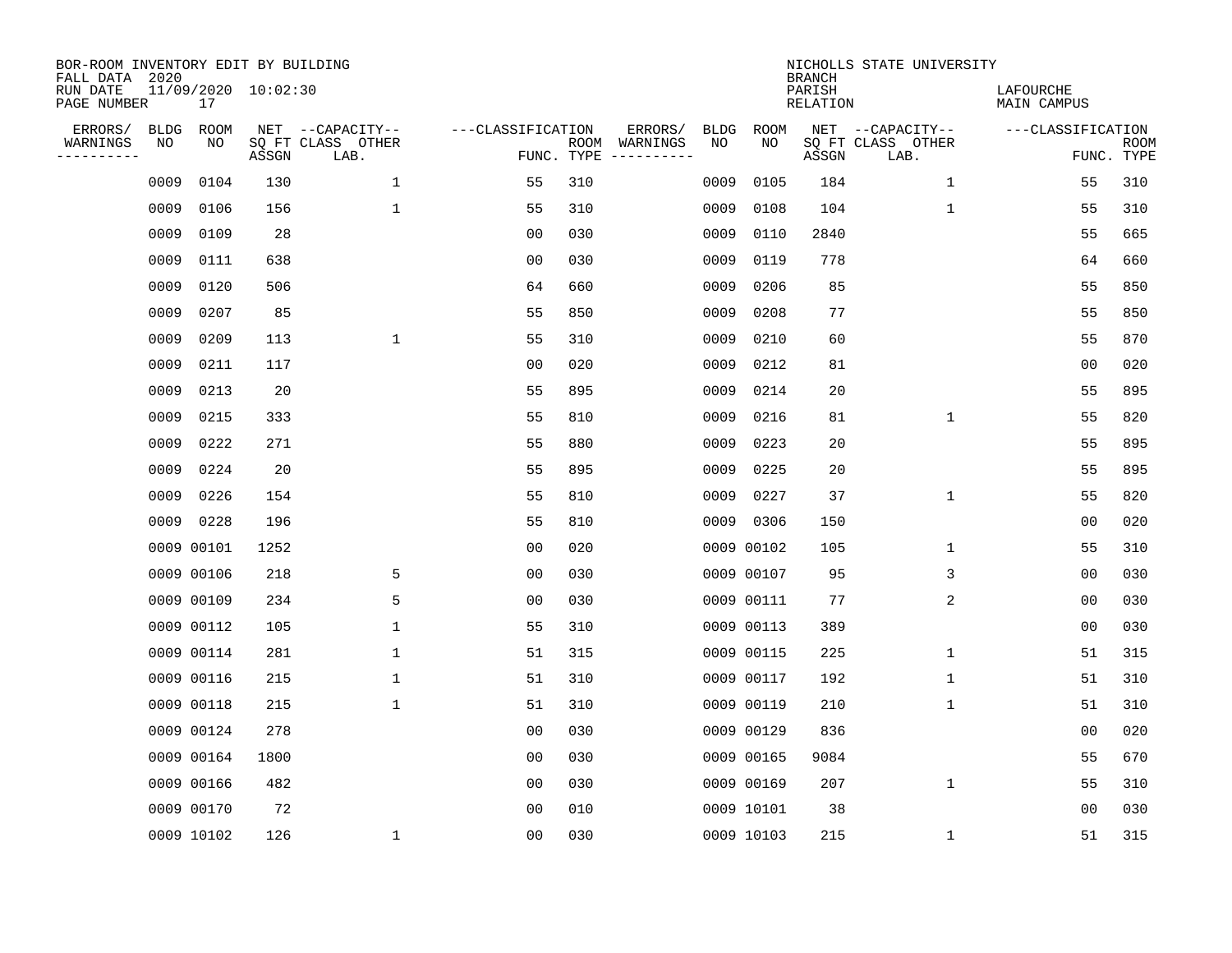| BOR-ROOM INVENTORY EDIT BY BUILDING<br>FALL DATA 2020 |             |                           |       |                           |                   |                    |                         |             |             | <b>BRANCH</b>      | NICHOLLS STATE UNIVERSITY |                          |                           |
|-------------------------------------------------------|-------------|---------------------------|-------|---------------------------|-------------------|--------------------|-------------------------|-------------|-------------|--------------------|---------------------------|--------------------------|---------------------------|
| RUN DATE<br>PAGE NUMBER                               |             | 11/09/2020 10:02:30<br>18 |       |                           |                   |                    |                         |             |             | PARISH<br>RELATION |                           | LAFOURCHE<br>MAIN CAMPUS |                           |
| ERRORS/                                               | <b>BLDG</b> | <b>ROOM</b>               |       | NET --CAPACITY--          | ---CLASSIFICATION |                    | ERRORS/                 | <b>BLDG</b> | <b>ROOM</b> |                    | NET --CAPACITY--          | ---CLASSIFICATION        |                           |
| WARNINGS<br>----------                                | NO          | NO                        | ASSGN | SQ FT CLASS OTHER<br>LAB. |                   | ROOM<br>FUNC. TYPE | WARNINGS<br>----------- | NO          | NO          | ASSGN              | SQ FT CLASS OTHER<br>LAB. |                          | <b>ROOM</b><br>FUNC. TYPE |
|                                                       |             | 0009 10104                | 65    |                           | 51                | 650                |                         |             | 0009 10105  | 115                | $\mathbf 1$               | 51                       | 310                       |
|                                                       |             | 0009 10106                | 115   | $\mathbf{1}$              | 51                | 310                |                         |             | 0009 10107  | 151                |                           | 0 <sub>0</sub>           | 020                       |
|                                                       |             | 0009 10108                | 569   |                           | 00                | 020                |                         |             | 0009 10109  | 874                |                           | 00                       | 020                       |
|                                                       |             | 0009 10111                | 187   |                           | 52                | 315                |                         |             | 0009 10112  | 153                | 1                         | 52                       | 310                       |
|                                                       |             | 0009 10113                | 164   |                           | 00                | 020                |                         |             | 0009 10114  | 147                |                           | 00                       | 020                       |
|                                                       |             | 0009 10115                | 125   | 1                         | 52                | 310                |                         |             | 0009 10116  | 121                | 1                         | 52                       | 310                       |
|                                                       |             | 0009 10117                | 102   | 1                         | 52                | 310                |                         |             | 0009 10118  | 98                 | 1                         | 52                       | 310                       |
|                                                       |             | 0009 10119                | 128   | 1                         | 52                | 310                |                         |             | 0009 10120  | 96                 |                           | 52                       | 650                       |
|                                                       |             | 0009 10121                | 123   | 1                         | 52                | 310                |                         |             | 0009 10122  | 125                | $\mathbf 1$               | 52                       | 310                       |
|                                                       |             | 0009 10124                | 131   | 1                         | 52                | 310                |                         |             | 0009 10125  | 129                | $\mathbf 1$               | 52                       | 310                       |
|                                                       |             | 0009 10126                | 790   |                           | 55                | 730                |                         |             | 0009 10128  | 98                 |                           | 55                       | 615                       |
|                                                       |             | 0009 10129                | 46    |                           | 55                | 615                |                         |             | 0009 10130  | 178                |                           | 0 <sub>0</sub>           | 020                       |
|                                                       |             | 0009 10131                | 98    |                           | 55                | 615                |                         |             | 0009 10132  | 1440               | 180                       | 55                       | 610                       |
|                                                       |             | 0009 10133                | 225   | 9                         | 55                | 610                |                         |             | 0009 10134  | 55                 |                           | 0 <sub>0</sub>           | 020                       |
|                                                       |             | 0009 10135                | 43    |                           | 0 <sub>0</sub>    | 010                |                         |             | 0009 10136  | 120                |                           | 55                       | 660                       |
|                                                       |             | 0009 10137                | 88    |                           | 0 <sub>0</sub>    | 030                |                         |             | 0009 10138  | 553                | 20                        | 55                       | 650                       |
|                                                       |             | 0009 10139                | 565   | 36                        | 55                | 410                |                         |             | 0009 10140  | 647                |                           | 0 <sub>0</sub>           | 020                       |
|                                                       |             | 0009 10141                | 1268  |                           | 00                | 020                |                         |             | 0009 10142  | 756                |                           | 0 <sub>0</sub>           | 020                       |
|                                                       |             | 0009 10143                | 2193  |                           | 55                | 670                |                         |             | 0009 10144  | 531                |                           | 55                       | 675                       |
|                                                       |             | 0009 10145                | 3503  | 324                       | 55                | 630                |                         |             | 0009 10148  | 1231               | 60                        | 55                       | 630                       |
|                                                       |             | 0009 10149                | 89    |                           | 55                | 635                |                         |             | 0009 10150  | 12                 |                           | 00                       | 020                       |
|                                                       |             | 0009 10151                | 11    |                           | 00                | 020                |                         |             | 0009 10152  | 36                 | 1                         | 00                       | 030                       |
|                                                       |             | 0009 10153                | 11    |                           | 00                | 020                |                         |             | 0009 10154  | 36                 | 2                         | 00                       | 030                       |
|                                                       |             | 0009 10155                | 53    |                           | 55                | 635                |                         |             | 0009 10156  | 100                | 1                         | 55                       | 310                       |
|                                                       |             | 0009 10157                | 90    |                           | 0 <sub>0</sub>    | 020                |                         |             | 0009 10158  | 23                 |                           | 0 <sub>0</sub>           | 010                       |
|                                                       |             | 0009 10159                | 23    | 1                         | 0 <sub>0</sub>    | 030                |                         |             | 0009 10160  | 153                |                           | 00                       | 020                       |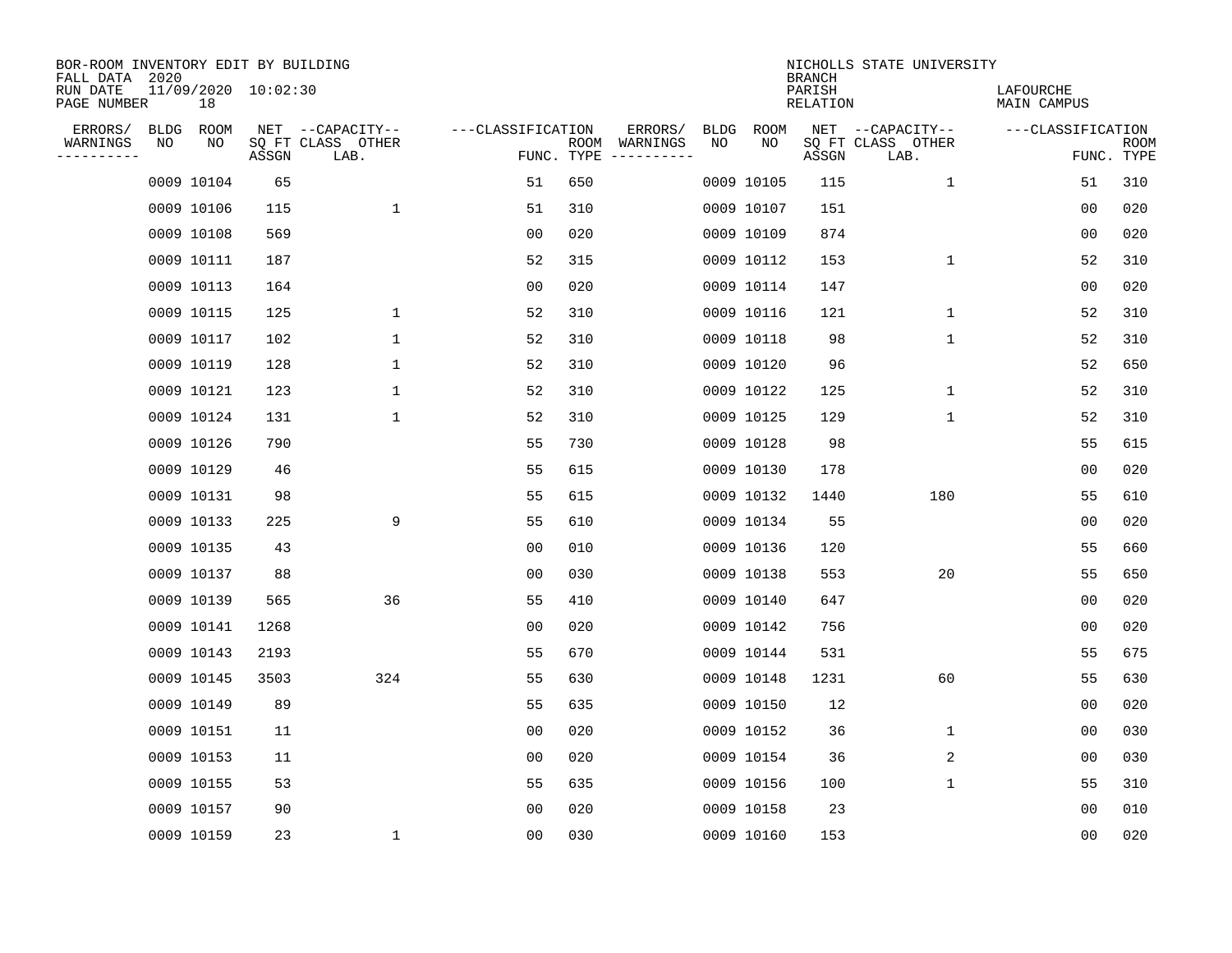| BOR-ROOM INVENTORY EDIT BY BUILDING<br>FALL DATA 2020 |      |                           |       |                           |                   |            |               |      |                                                  | <b>BRANCH</b>      | NICHOLLS STATE UNIVERSITY                                                                                                                           |                          |                           |
|-------------------------------------------------------|------|---------------------------|-------|---------------------------|-------------------|------------|---------------|------|--------------------------------------------------|--------------------|-----------------------------------------------------------------------------------------------------------------------------------------------------|--------------------------|---------------------------|
| RUN DATE<br>PAGE NUMBER                               |      | 11/09/2020 10:02:30<br>19 |       |                           |                   |            |               |      |                                                  | PARISH<br>RELATION |                                                                                                                                                     | LAFOURCHE<br>MAIN CAMPUS |                           |
| ERRORS/                                               |      | BLDG ROOM                 |       | NET --CAPACITY--          | ---CLASSIFICATION |            | ERRORS/       | BLDG | ROOM                                             |                    | NET --CAPACITY--                                                                                                                                    | ---CLASSIFICATION        |                           |
| WARNINGS<br>----------                                | NO   | NO                        | ASSGN | SQ FT CLASS OTHER<br>LAB. |                   | FUNC. TYPE | ROOM WARNINGS | NO   | NO                                               | ASSGN              | SQ FT CLASS OTHER<br>LAB.                                                                                                                           |                          | <b>ROOM</b><br>FUNC. TYPE |
|                                                       |      | 0009 10161                | 119   |                           | 55                | 635        |               |      | 0009 10162                                       | 60                 |                                                                                                                                                     | 55                       | 635                       |
|                                                       |      | 0009 10163                | 77    |                           | 55                | 635        |               |      | 0009 10164                                       | 507                |                                                                                                                                                     | 55                       | 635                       |
|                                                       |      | 0009 10165                | 551   |                           | 55                | 635        |               |      | 0009 10166                                       | 100                |                                                                                                                                                     | 55                       | 635                       |
|                                                       |      | 0009 10167                | 64    |                           | 55                | 635        |               |      | 0009 10168                                       | 155                |                                                                                                                                                     | 55                       | 635                       |
|                                                       |      | 0009 10169                | 107   |                           | 55                | 635        |               |      | 0009 10170                                       | 575                |                                                                                                                                                     | 0 <sub>0</sub>           | 020                       |
|                                                       |      | 0009 10171                | 98    |                           | 0 <sub>0</sub>    | 020        |               |      | 0009 10172                                       | 315                |                                                                                                                                                     | 55                       | 675                       |
|                                                       |      | 0009 10173                | 795   |                           | 0 <sub>0</sub>    | 020        |               |      | 0009 11230                                       | 123                | $\mathbf{1}$                                                                                                                                        | 52                       | 310                       |
|                                                       |      | 0009 1146A                | 322   | 10                        | 55                | 650        |               |      | 0009 1146B                                       | 290                | 9                                                                                                                                                   | 55                       | 650                       |
|                                                       |      | 0009 1147A                | 452   | 15                        | 55                | 650        |               |      | 0009 1147B                                       | 365                | 12                                                                                                                                                  | 55                       | 650                       |
|                                                       |      | 0009 20101                | 693   |                           | 0 <sub>0</sub>    | 020        |               |      | 0009 20102                                       | 52                 |                                                                                                                                                     | 0 <sub>0</sub>           | 010                       |
|                                                       |      | 0009 20103                | 490   | 35                        | 55                | 680        |               |      | 0009 20104                                       | 711                | 60                                                                                                                                                  | 55                       | 680                       |
|                                                       |      | 0009 20105                | 534   | 45                        | 55                | 680        |               |      | TOTAL NUMBER CLASSROOMS<br>TOTAL NUMBER LABS 210 |                    | TOTAL ASSIGNABLE & UNASSIGNABLE SQFT:<br>TOTAL NET ASSIGN SQ. FT. IN ROOM FILE<br>TOTAL NUMBER COMPUTER CLASSROOMS<br>TOTAL NUMBER SPECIAL LABS 220 | 59,020<br>44,371         |                           |
|                                                       | 0010 | 0001                      | 135   | $\mathbf{1}$              | 0 <sub>0</sub>    | 010        |               | 0010 | 0002                                             | 138                | 2                                                                                                                                                   | 13                       | 545                       |
|                                                       | 0010 | 0003                      | 66    | 2                         | 13                | 540        |               | 0010 | 0004                                             | 119                | 2                                                                                                                                                   | 13                       | 540                       |
|                                                       | 0010 | 0005                      | 66    | 2                         | 13                | 540        |               | 0010 | 0006                                             | 65                 | 2                                                                                                                                                   | 13                       | 540                       |
|                                                       | 0010 | 0007                      | 119   | 2                         | 13                | 540        |               | 0010 | 0008                                             | 138                | 15                                                                                                                                                  | 13                       | 540                       |
|                                                       | 0010 | 0009                      | 65    | 2                         | 13                | 540        |               | 0010 | 0010                                             | 89                 | 2                                                                                                                                                   | 13                       | 540                       |
|                                                       | 0010 | 0011                      | 175   | 13                        | 13                | 545        |               | 0010 | 0012                                             | 61                 | 2                                                                                                                                                   | 13                       | 540                       |
|                                                       | 0010 | 0013                      | 65    | $\mathbf{1}$              | 13                | 545        |               | 0010 | 0015                                             | 89                 | $\mathbf 1$                                                                                                                                         | 13                       | 545                       |
|                                                       | 0010 | 0103                      | 720   | 15                        | 11                | 210        |               | 0010 | 0104                                             | 422                | 4                                                                                                                                                   | 33                       | 530                       |
|                                                       | 0010 | 0105                      | 725   | 40                        | 10                | 110        |               | 0010 | 0106                                             | 720                | 40                                                                                                                                                  | 11                       | 110                       |
|                                                       | 0010 | 0107                      | 1147  | 20                        | 11                | 210        |               | 0010 | 0108                                             | 1911               | 20                                                                                                                                                  | 11                       | 270                       |
|                                                       | 0010 | 0109                      | 1217  | 20                        | 11                | 270        |               | 0010 | 0110                                             | 1247               | 15                                                                                                                                                  | 10                       | 210                       |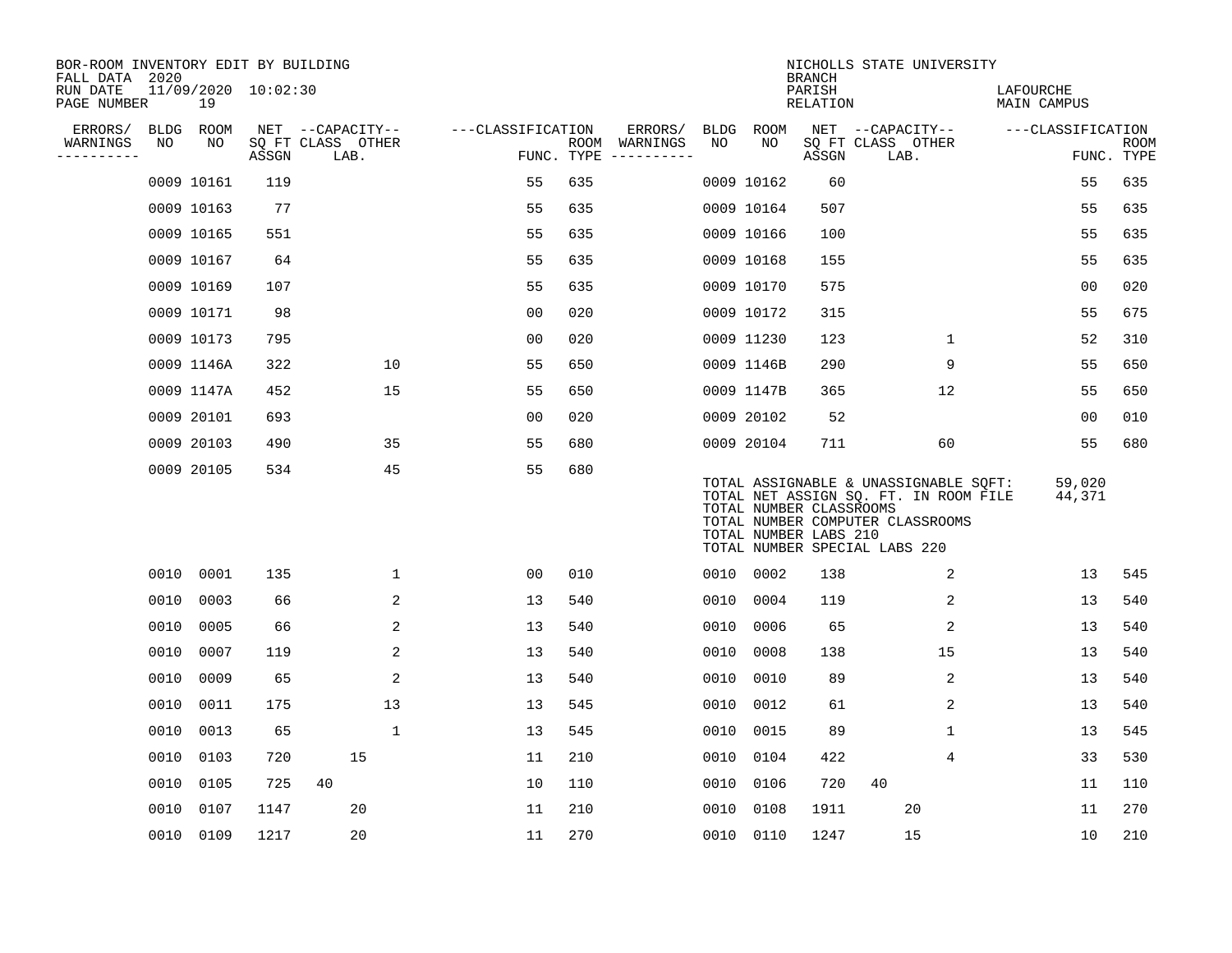| BOR-ROOM INVENTORY EDIT BY BUILDING<br>FALL DATA 2020 |             |             |                     |                           |                   |                    |                        |             |      | <b>BRANCH</b>      | NICHOLLS STATE UNIVERSITY |             |                                 |                           |
|-------------------------------------------------------|-------------|-------------|---------------------|---------------------------|-------------------|--------------------|------------------------|-------------|------|--------------------|---------------------------|-------------|---------------------------------|---------------------------|
| RUN DATE<br>PAGE NUMBER                               |             | 20          | 11/09/2020 10:02:30 |                           |                   |                    |                        |             |      | PARISH<br>RELATION |                           |             | LAFOURCHE<br><b>MAIN CAMPUS</b> |                           |
| ERRORS/                                               | <b>BLDG</b> | <b>ROOM</b> |                     | NET --CAPACITY--          | ---CLASSIFICATION |                    | ERRORS/                | <b>BLDG</b> | ROOM |                    | NET --CAPACITY--          |             | ---CLASSIFICATION               |                           |
| WARNINGS<br>---------                                 | NO          | NO          | ASSGN               | SQ FT CLASS OTHER<br>LAB. |                   | ROOM<br>FUNC. TYPE | WARNINGS<br>---------- | NO          | NO   | ASSGN              | SQ FT CLASS OTHER<br>LAB. |             |                                 | <b>ROOM</b><br>FUNC. TYPE |
|                                                       | 0010        | 0111        | 120                 | 1                         | 10                | 620                |                        | 0010        | 0112 | 105                |                           | 1           | 10                              | 530                       |
|                                                       | 0010        | 0113        | 103                 | 1                         | 10                | 310                |                        | 0010        | 0114 | 135                |                           | $\mathbf 1$ | 51                              | 310                       |
|                                                       | 0010        | 0115        | 138                 | 1                         | 10                | 310                |                        | 0010        | 0116 | 120                |                           | $\mathbf 1$ | 10                              | 310                       |
|                                                       | 0010        | 0117        | 388                 | 1                         | 51                | 310                |                        | 0010        | 0175 | 4859               |                           | 232         | 10                              | 610                       |
|                                                       | 0010        | 0200        | 1132                | 50                        | 42                | 620                |                        | 0010        | 0201 | 1311               | 60                        |             | 10                              | 110                       |
|                                                       | 0010        | 0202        | 436                 | 6                         | 11                | 260                |                        | 0010        | 0203 | 988                | 20                        |             | 11                              | 270                       |
|                                                       | 0010        | 0204        | 682                 | 20                        | 11                | 210                |                        | 0010        | 0205 | 712                | 21                        |             | 11                              | 270                       |
|                                                       | 0010        | 0207        | 1297                | 20                        | 12                | 270                |                        | 0010        | 0208 | 1155               | 37                        |             | 12                              | 210                       |
|                                                       | 0010        | 0209        | 1277                | 22                        | 12                | 270                |                        | 0010        | 0210 | 1080               | 60                        |             | 10                              | 110                       |
|                                                       | 0010        | 0211        | 722                 | 15                        | 11                | 210                |                        | 0010        | 0212 | 725                | 40                        |             | 11                              | 210                       |
|                                                       | 0010        | 0213        | 725                 | 40                        | 11                | 210                |                        | 0010        | 0214 | 870                | 65                        |             | 11                              | 110                       |
|                                                       | 0010        | 0215        | 1170                | 100                       | 10                | 220                |                        | 0010        | 0216 | 263                | 8                         |             | 10                              | 270                       |
|                                                       | 0010        | 0217        | 238                 | 15                        | 46                | 310                |                        | 0010        | 0220 | 143                |                           | 1           | 10                              | 310                       |
|                                                       | 0010        | 0221        | 174                 | 1                         | 46                | 310                |                        | 0010        | 0222 | 174                |                           | 1           | 46                              | 310                       |
|                                                       | 0010        | 0223        | 169                 | 1                         | 46                | 310                |                        | 0010        | 0224 | 171                |                           | $\mathbf 1$ | 46                              | 310                       |
|                                                       | 0010        | 0225        | 174                 | 1                         | 46                | 325                |                        | 0010        | 0226 | 304                |                           | $\mathbf 1$ | 46                              | 310                       |
|                                                       | 0010        | 0231        | 119                 | 1                         | 51                | 350                |                        | 0010        | 0232 | 117                |                           | 1           | 46                              | 310                       |
|                                                       | 0010        | 0233        | 120                 | 1                         | 46                | 310                |                        | 0010        | 0234 | 117                |                           | $\mathbf 1$ | 45                              | 731                       |
|                                                       | 0010        | 0235        | 116                 | 1                         | 46                | 310                |                        | 0010        | 0236 | 191                |                           | 1           | 10                              | 310                       |
|                                                       | 0010        | 0240        | 5366                | 358                       | 10                | 110                |                        | 0010        | 0241 | 104                | 21                        |             | 10                              | 110                       |
|                                                       | 0010        | 0242        | 116                 | 1                         | 10                | 310                |                        | 0010        | 0243 | 116                |                           | 1           | 10                              | 310                       |
|                                                       | 0010        | 0244        | 115                 | $\mathbf{1}$              | 10                | 310                |                        | 0010        | 0245 | 115                |                           | 1           | 10                              | 325                       |
|                                                       | 0010        | 0250        | 181                 | 1                         | 12                | 270                |                        | 0010        | 0270 | 154                |                           | 1           | 13                              | 310                       |
| 9                                                     | 0010        | 0271        | 102                 | $\mathbf 1$               | 13                | 410                |                        | 0010        | 0272 | 129                |                           | 1           | 13                              | 310                       |
|                                                       | 0010        | 0273        | 91                  | 1                         | 13                | 731                |                        | 0010        | 0274 | 322                |                           | $\mathbf 1$ | 13                              | 310                       |
|                                                       | 0010 0275   |             | 65                  | 2                         | 13                | 410                |                        | 0010 0276   |      | 61                 |                           | $\mathbf 1$ | 13                              | 731                       |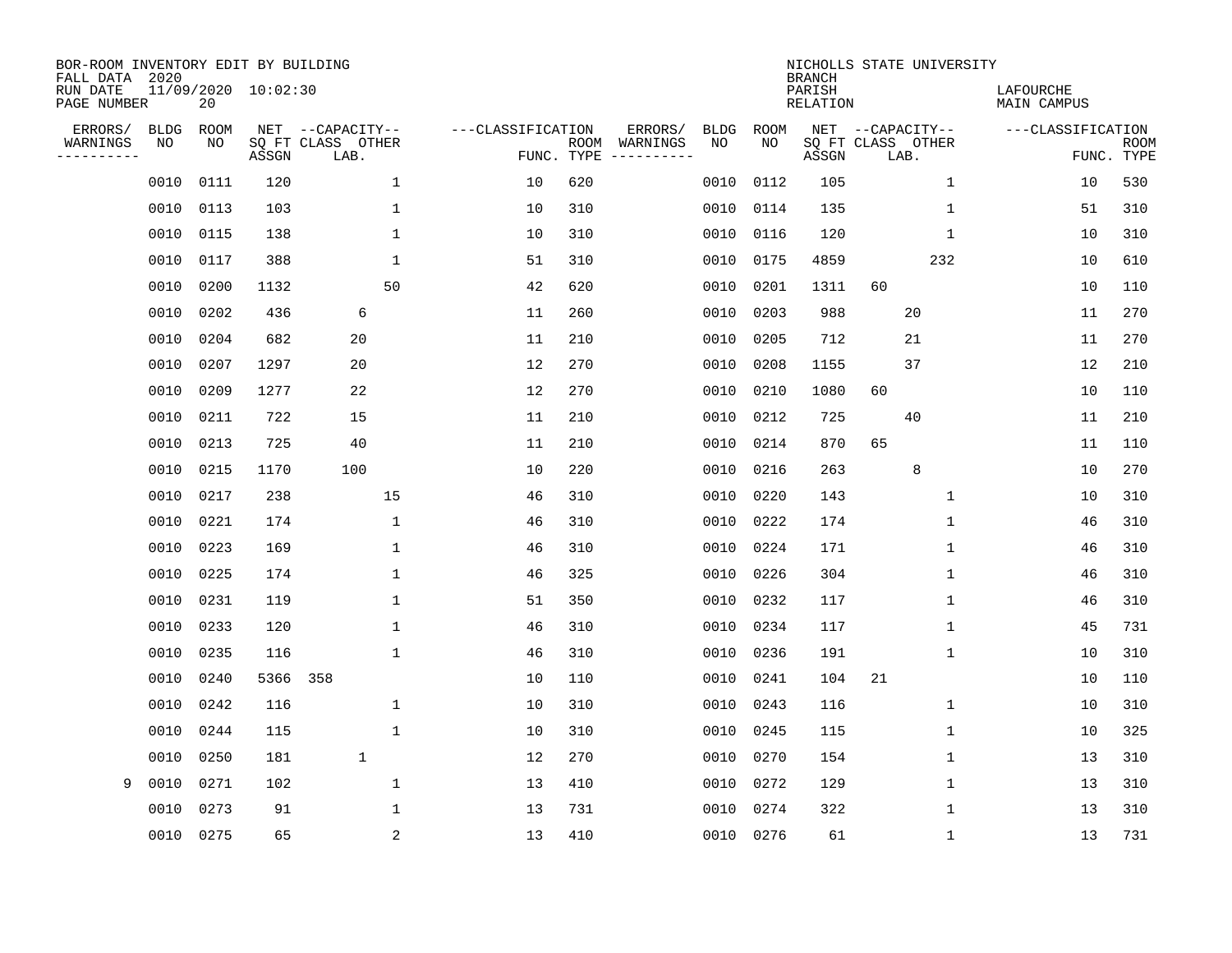| BOR-ROOM INVENTORY EDIT BY BUILDING<br>FALL DATA 2020 |             |           |                     |                           |                   |     |                                      |        |           | <b>BRANCH</b>                                    | NICHOLLS STATE UNIVERSITY                                                                                                                           |                                            |                           |
|-------------------------------------------------------|-------------|-----------|---------------------|---------------------------|-------------------|-----|--------------------------------------|--------|-----------|--------------------------------------------------|-----------------------------------------------------------------------------------------------------------------------------------------------------|--------------------------------------------|---------------------------|
| RUN DATE<br>PAGE NUMBER                               |             | 21        | 11/09/2020 10:02:30 |                           |                   |     |                                      |        |           | PARISH<br>RELATION                               |                                                                                                                                                     | LAFOURCHE<br>MAIN CAMPUS                   |                           |
| ERRORS/                                               | <b>BLDG</b> | ROOM      |                     | NET --CAPACITY--          | ---CLASSIFICATION |     | ERRORS/                              | BLDG   | ROOM      |                                                  | NET --CAPACITY--                                                                                                                                    | ---CLASSIFICATION                          |                           |
| WARNINGS<br>----------                                | NO          | NO        | ASSGN               | SQ FT CLASS OTHER<br>LAB. |                   |     | ROOM WARNINGS<br>FUNC. TYPE $------$ | NO     | NO        | ASSGN                                            | SQ FT CLASS OTHER<br>LAB.                                                                                                                           |                                            | <b>ROOM</b><br>FUNC. TYPE |
|                                                       | 0010        | 0277      | 65                  | 2                         | 13                | 410 |                                      | 9 0010 | 0278      | 89                                               | $\mathbf 1$                                                                                                                                         | 13                                         | 410                       |
| 9                                                     | 0010        | 0279      | 68                  | $\mathbf{1}$              | 13                | 410 |                                      | 0010   | 0280      | 46                                               | 1                                                                                                                                                   | 13                                         | 310                       |
| 9                                                     | 0010        | 0281      | 63                  | $\mathbf{1}$              | 13                | 410 | 9                                    | 0010   | 0282      | 64                                               | $\mathbf 1$                                                                                                                                         | 13                                         | 410                       |
|                                                       | 0010        | 0283      | 43                  | 2                         | 13                | 410 |                                      | 0010   | 0284      | 45                                               | 2                                                                                                                                                   | 13                                         | 410                       |
| 9                                                     | 0010        | 0285      | 69                  | $\mathbf{1}$              | 13                | 410 | 9                                    | 0010   | 0286      | 67                                               | $\mathbf 1$                                                                                                                                         | 13                                         | 410                       |
|                                                       |             | 0010 0287 | 61                  | 2                         | 13                | 410 | 9                                    | 0010   | 0288      | 67                                               | $\mathbf 1$                                                                                                                                         | 13                                         | 410                       |
|                                                       | 0010        | 0289      | 304                 | 6                         | 13                | 310 |                                      | 0010   | 0290      | 96                                               | $\mathbf 1$                                                                                                                                         | 13                                         | 310                       |
|                                                       |             | 0010 0291 | 99                  | $\mathbf{1}$              | 13                | 310 |                                      | 0010   | 0292      | 153                                              | 5                                                                                                                                                   | 13                                         | 310                       |
|                                                       | 0010        | 100A      | 141                 | $\mathbf 1$               | 46                | 310 |                                      | 0010   | 100B      | 141                                              | 1                                                                                                                                                   | 46                                         | 310                       |
|                                                       |             | 0010 100C | 141                 | $\mathbf{1}$              | 46                | 310 |                                      |        | 0010 100D | 141                                              | 1                                                                                                                                                   | 46                                         | 310                       |
|                                                       |             | 0010 101A | 150                 |                           | 45                | 731 |                                      |        | 0010 101B | 141                                              | 1                                                                                                                                                   | 46                                         | 310                       |
|                                                       |             | 0010 101C | 141                 | $\mathbf{1}$              | 46                | 310 |                                      |        | 0010 101D | 141                                              | 1                                                                                                                                                   | 46                                         | 310                       |
|                                                       |             | 0010 101E | 141                 | $\mathbf{1}$              | 46                | 310 |                                      |        | 0010 101F | 141                                              | 1                                                                                                                                                   | 46                                         | 310                       |
|                                                       |             | 0010 102A | 141                 | $\mathbf 1$               | 46                | 310 |                                      |        | 0010 102B | 141                                              | $\mathbf 1$                                                                                                                                         | 46                                         | 310                       |
|                                                       |             | 0010 102C | 141                 | $\mathbf 1$               | 46                | 310 |                                      |        | 0010 107A | 316                                              | 1                                                                                                                                                   | 33                                         | 535                       |
|                                                       |             | 0010 107B | 408                 | 25                        | 11                | 215 |                                      | 0010   | 201A      | 1302                                             | 76                                                                                                                                                  | 11                                         | 110                       |
|                                                       |             | 0010 207A | 86                  | $\mathbf 1$               | 22                | 250 |                                      |        |           | TOTAL NUMBER CLASSROOMS<br>TOTAL NUMBER LABS 210 | TOTAL ASSIGNABLE & UNASSIGNABLE SQFT:<br>TOTAL NET ASSIGN SQ. FT. IN ROOM FILE<br>TOTAL NUMBER COMPUTER CLASSROOMS<br>TOTAL NUMBER SPECIAL LABS 220 | 44,729<br>44,594<br>8<br>8<br>$\mathbf{1}$ |                           |
|                                                       |             | 0011 0100 | 120                 |                           | 0 <sub>0</sub>    | 020 |                                      |        | 0011 0101 | 100                                              |                                                                                                                                                     | 0 <sub>0</sub>                             | 020                       |
|                                                       |             | 0011 0102 | 18                  |                           | 0 <sub>0</sub>    | 030 |                                      |        | 0011 0103 | 142                                              |                                                                                                                                                     | 40                                         | 550                       |
|                                                       |             | 0011 0104 | 159                 |                           | 40                | 550 |                                      |        | 0011 0105 | 44                                               | $\mathbf 1$                                                                                                                                         | 0 <sub>0</sub>                             | 030                       |
|                                                       |             | 0011 0106 | 22                  |                           | 0 <sub>0</sub>    | 020 |                                      | 0011   | 0107      | 347                                              |                                                                                                                                                     | 40                                         | 550                       |
|                                                       |             | 0011 0108 | 194                 |                           | 40                | 550 |                                      |        | 0011 0109 | 259                                              |                                                                                                                                                     | 40                                         | 550                       |
|                                                       |             | 0011 0110 | 56                  |                           | 40                | 730 |                                      |        | 0011 0111 | 436                                              |                                                                                                                                                     | 40                                         | 550                       |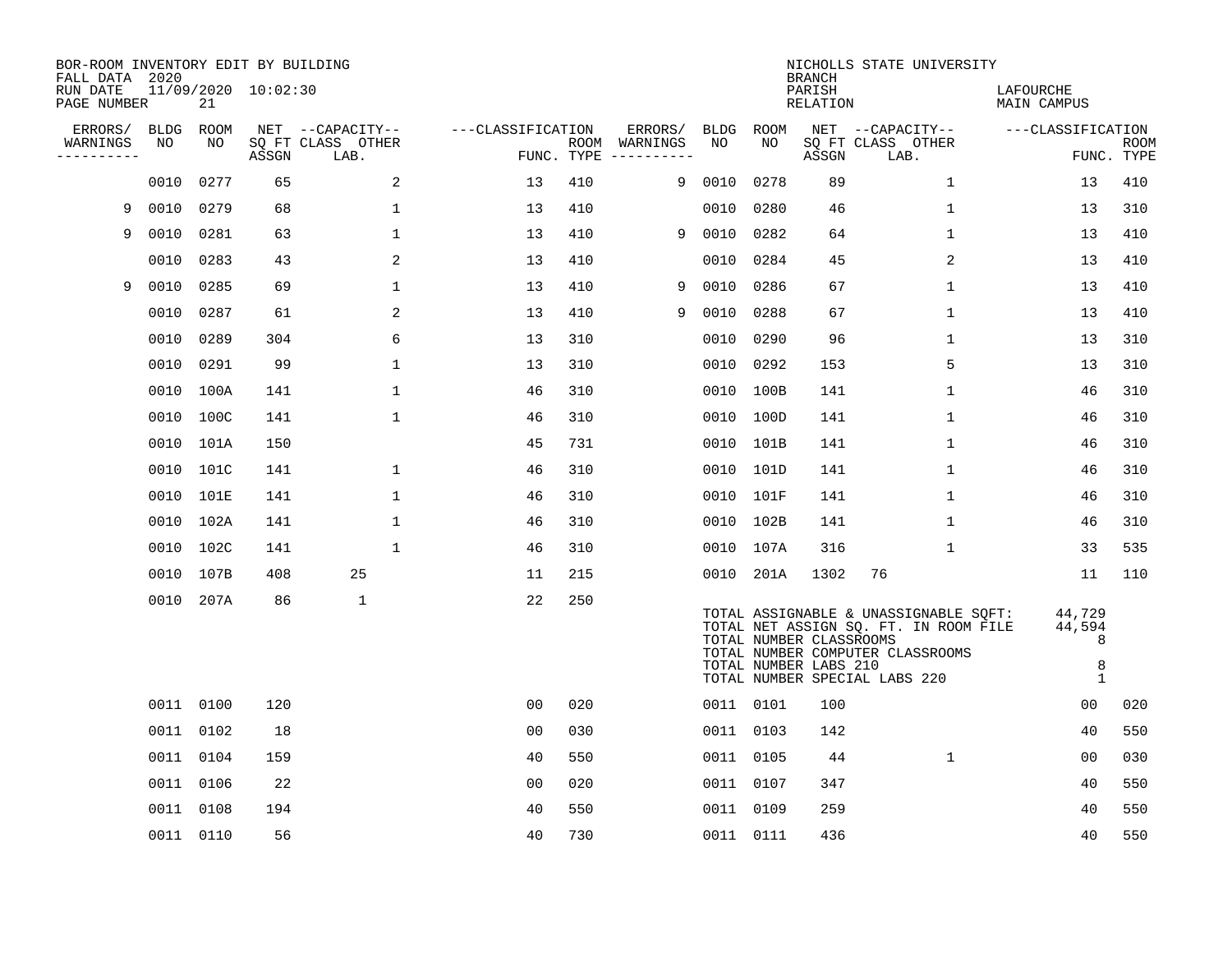| BOR-ROOM INVENTORY EDIT BY BUILDING<br>FALL DATA 2020 |                           |       |                           |                   |                                      |           |           | BRANCH                                                             | NICHOLLS STATE UNIVERSITY                                                                                                                                       |                                 |                           |
|-------------------------------------------------------|---------------------------|-------|---------------------------|-------------------|--------------------------------------|-----------|-----------|--------------------------------------------------------------------|-----------------------------------------------------------------------------------------------------------------------------------------------------------------|---------------------------------|---------------------------|
| RUN DATE<br>PAGE NUMBER                               | 11/09/2020 10:02:30<br>22 |       |                           |                   |                                      |           |           | PARISH<br>RELATION                                                 |                                                                                                                                                                 | LAFOURCHE<br><b>MAIN CAMPUS</b> |                           |
| ERRORS/ BLDG ROOM                                     |                           |       | NET --CAPACITY--          | ---CLASSIFICATION | ERRORS/                              | BLDG ROOM |           |                                                                    | NET --CAPACITY-- ---CLASSIFICATION                                                                                                                              |                                 |                           |
| WARNINGS<br>NO<br>----------                          | NO                        | ASSGN | SQ FT CLASS OTHER<br>LAB. |                   | ROOM WARNINGS<br>FUNC. TYPE $------$ | NO        | NO        | ASSGN                                                              | SQ FT CLASS OTHER<br>LAB.                                                                                                                                       |                                 | <b>ROOM</b><br>FUNC. TYPE |
|                                                       | 0011 0200                 | 120   |                           | 00                | 020                                  |           | 0011 0201 | 204                                                                |                                                                                                                                                                 | 40                              | 550                       |
|                                                       | 0011 0202                 | 97    |                           | 00                | 020                                  |           | 0011 0203 | 218                                                                |                                                                                                                                                                 | 40                              | 550                       |
|                                                       | 0011 0204                 | 159   | 2                         | 00                | 030                                  |           | 0011 0205 | 74                                                                 |                                                                                                                                                                 | 40                              | 555                       |
|                                                       | 0011 0206                 | 13    |                           | 00                | 030                                  |           | 0011 0207 | 222                                                                |                                                                                                                                                                 | 40                              | 555                       |
|                                                       | 0011 0208                 | 218   |                           | 40                | 550                                  |           | 0011 107A | $\overline{9}$<br>TOTAL NUMBER CLASSROOMS<br>TOTAL NUMBER LABS 210 | TOTAL ASSIGNABLE & UNASSIGNABLE SQFT: 3,231<br>TOTAL NET ASSIGN SQ. FT. IN ROOM FILE 2,538<br>TOTAL NUMBER COMPUTER CLASSROOMS<br>TOTAL NUMBER SPECIAL LABS 220 | 40                              | 555                       |
|                                                       | 0012 0100                 | 1599  |                           | 0 <sub>0</sub>    | 020                                  |           | 0012 0101 | 128                                                                | $\mathbf{1}$                                                                                                                                                    | 51                              | 310                       |
|                                                       | 0012 0102                 | 161   | $\mathbf{1}$              | 10                | 310                                  |           | 0012 0103 | 245                                                                | $\mathbf 1$                                                                                                                                                     | 10                              | 310                       |
|                                                       | 0012 0104                 | 57    | 2                         | 0 <sub>0</sub>    | 030                                  |           | 0012 0105 | 57                                                                 | $\mathbf{1}$                                                                                                                                                    | 00                              | 030                       |
|                                                       | 0012 0106                 | 79    | $\mathbf{1}$              | 10                | 310                                  |           | 0012 0107 | 139                                                                | $\mathbf{1}$                                                                                                                                                    | 10                              | 310                       |
|                                                       | 0012 0108                 | 81    | $\mathbf{1}$              | 10                | 310                                  |           | 0012 0109 | 81                                                                 | $\mathbf{1}$                                                                                                                                                    | 10                              | 310                       |
|                                                       | 0012 0110                 | 79    | $\mathbf 1$               | 10                | 310                                  |           | 0012 0111 | 142                                                                | $\mathbf{1}$                                                                                                                                                    | 10                              | 310                       |
|                                                       | 0012 0112                 | 177   | 10                        | 10                | 430                                  |           | 0012 0113 | 1917                                                               |                                                                                                                                                                 | 10                              | 510                       |
|                                                       | 0012 0114                 | 499   |                           | 11                | 515                                  |           | 0012 0115 | 1086                                                               | 40                                                                                                                                                              | 11                              | 510                       |
|                                                       | 0012 0116                 | 1086  | 37                        | 11                | 510                                  |           | 0012 0117 | 97                                                                 |                                                                                                                                                                 | 10                              | 315                       |
|                                                       | 0012 0118                 | 194   | $\mathbf{1}$              | 10                | 310                                  |           | 0012 0119 | 99                                                                 | $\mathbf{1}$                                                                                                                                                    | 10                              | 310                       |
|                                                       | 0012 0120                 | 152   | $\mathbf{1}$              | 10                | 315                                  |           | 0012 0121 | 55                                                                 |                                                                                                                                                                 | 10                              | 315                       |
|                                                       | 0012 0122                 | 55    | 2                         | 00                | 030                                  |           | 0012 0123 | 172                                                                | $\mathbf{1}$                                                                                                                                                    | 51                              | 310                       |
|                                                       | 0012 0124                 | 159   | $\mathbf{1}$              | 10                | 310                                  |           | 0012 0125 | 125                                                                | $\mathbf{1}$                                                                                                                                                    | 10                              | 310                       |
|                                                       | 0012 100A                 | 44    |                           | 00                | 030                                  |           | 0012 100B | 62                                                                 |                                                                                                                                                                 | 00                              | 030                       |
|                                                       | 0012 100C                 | 59    |                           | 0 <sub>0</sub>    | 030                                  |           | 0012 114A | 279<br>TOTAL NUMBER CLASSROOMS                                     | TOTAL ASSIGNABLE & UNASSIGNABLE SQFT:<br>TOTAL NET ASSIGN SQ. FT. IN ROOM FILE<br>TOTAL NUMBER COMPUTER CLASSROOMS                                              | 11<br>9,165<br>7,232            | 515                       |

TOTAL NUMBER LABS 210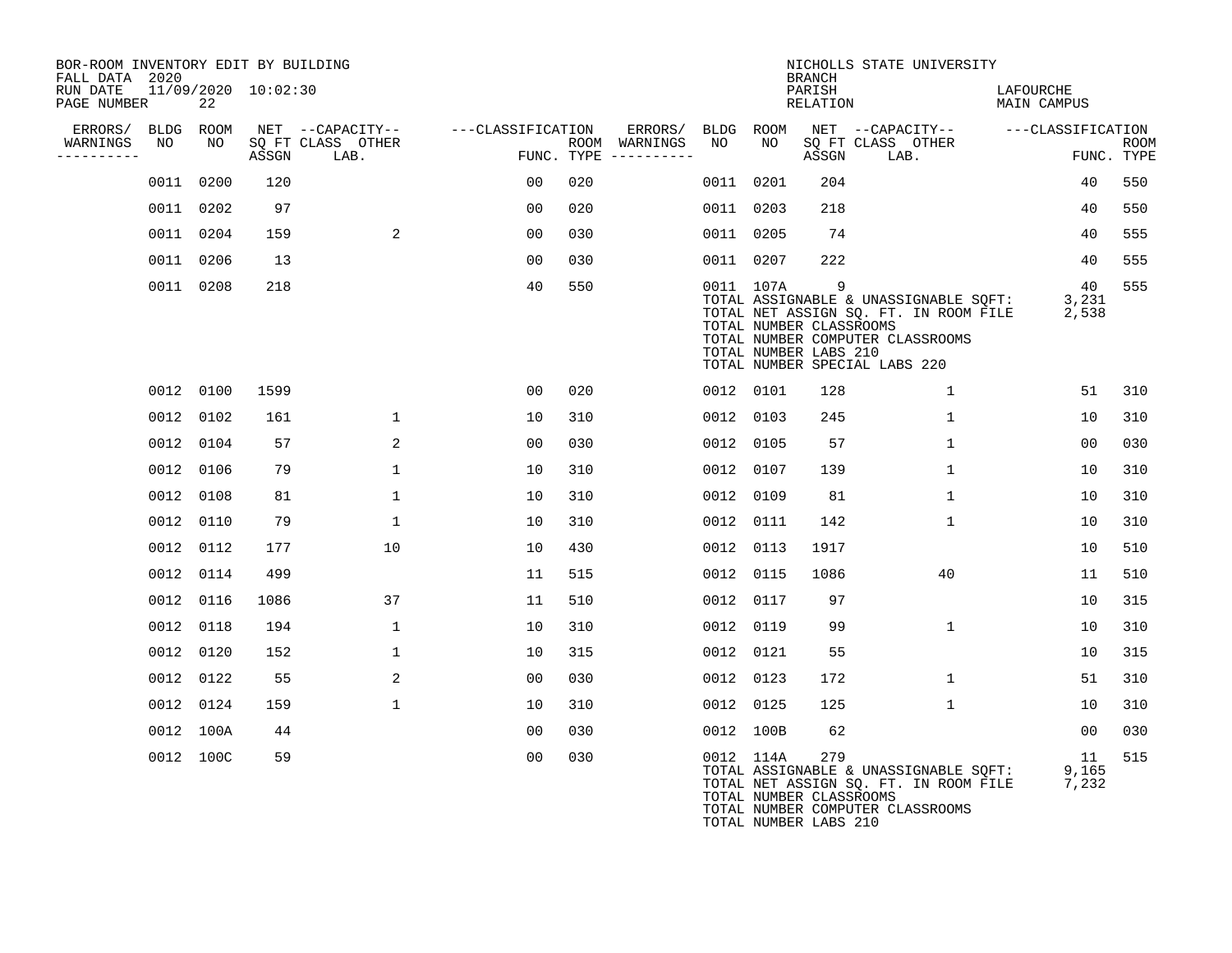| BOR-ROOM INVENTORY EDIT BY BUILDING<br>FALL DATA 2020 |    |           |                     |    |                                               |                   |     |                                                 |            |             | NICHOLLS STATE UNIVERSITY<br><b>BRANCH</b> |    |                                               |              |                          |                           |
|-------------------------------------------------------|----|-----------|---------------------|----|-----------------------------------------------|-------------------|-----|-------------------------------------------------|------------|-------------|--------------------------------------------|----|-----------------------------------------------|--------------|--------------------------|---------------------------|
| RUN DATE<br>PAGE NUMBER                               |    | 23        | 11/09/2020 10:02:30 |    |                                               |                   |     |                                                 |            |             | PARISH<br>RELATION                         |    |                                               |              | LAFOURCHE<br>MAIN CAMPUS |                           |
| ERRORS/ BLDG ROOM<br>WARNINGS<br>----------           | NO | NO        | ASSGN               |    | NET --CAPACITY--<br>SQ FT CLASS OTHER<br>LAB. | ---CLASSIFICATION |     | ERRORS/<br>ROOM WARNINGS<br>FUNC. TYPE $------$ | BLDG<br>NO | ROOM<br>NO. | ASSGN                                      |    | NET --CAPACITY--<br>SQ FT CLASS OTHER<br>LAB. |              | ---CLASSIFICATION        | <b>ROOM</b><br>FUNC. TYPE |
|                                                       |    |           |                     |    |                                               |                   |     |                                                 |            |             | TOTAL NUMBER SPECIAL LABS 220              |    |                                               |              |                          |                           |
|                                                       |    | 0014 0108 | 1467                | 82 |                                               | 10                | 110 |                                                 |            | 0014 0109   | 145                                        |    |                                               |              | 72                       | 731                       |
|                                                       |    | 0014 0110 | 1169                |    | 30                                            | 12                | 240 |                                                 |            | 0014 0111   | 93                                         |    |                                               |              | 72                       | 731                       |
|                                                       |    | 0014 0113 | 1156                | 66 |                                               | 11                | 110 |                                                 |            | 0014 0114   | 222                                        |    |                                               | 9            | 47                       | 650                       |
|                                                       |    | 0014 0116 | 167                 |    | 6                                             | 0 <sub>0</sub>    | 030 |                                                 |            | 0014 0119   | 117                                        |    |                                               | 1            | 46                       | 310                       |
|                                                       |    | 0014 0120 | 112                 |    | $\mathbf 1$                                   | 46                | 310 |                                                 |            | 0014 0122   | 75                                         |    |                                               | $\mathbf 1$  | 72                       | 731                       |
|                                                       |    | 0014 0123 | 116                 |    | $\mathbf{1}$                                  | 46                | 310 |                                                 |            | 0014 0125   | 111                                        |    |                                               | $\mathbf 1$  | 46                       | 310                       |
|                                                       |    | 0014 0126 | 112                 |    | 1                                             | 46                | 310 |                                                 |            | 0014 0127   | 112                                        |    |                                               | 2            | 46                       | 310                       |
|                                                       |    | 0014 0128 | 112                 |    | 1                                             | 46                | 310 |                                                 |            | 0014 0129   | 110                                        |    |                                               | 1            | 46                       | 310                       |
|                                                       |    | 0014 0130 | 108                 |    | 1                                             | 46                | 310 |                                                 |            | 0014 0132   | 115                                        |    |                                               | $\mathbf{1}$ | 46                       | 310                       |
|                                                       |    | 0014 0133 | 114                 |    | 1                                             | 46                | 310 |                                                 |            | 0014 0135   | 237                                        |    |                                               | 1            | 51                       | 310                       |
|                                                       |    | 0014 0136 | 233                 |    | 1                                             | 51                | 310 |                                                 |            | 0014 0137   | 48                                         |    |                                               |              | 72                       | 731                       |
|                                                       |    | 0014 0138 | 34                  |    |                                               | 72                | 730 |                                                 |            | 0014 0140   | 3058 122                                   |    |                                               |              | 11                       | 110                       |
|                                                       |    | 0014 0141 | 41                  |    |                                               | 72                | 730 |                                                 |            | 0014 0142   | 52                                         |    |                                               |              | 72                       | 731                       |
|                                                       |    | 0014 0144 | 236                 |    | 1                                             | 51                | 310 |                                                 |            | 0014 0145   | 237                                        |    |                                               | $\mathbf 1$  | 51                       | 310                       |
|                                                       |    | 0014 0146 | 176                 |    | 3                                             | 46                | 325 |                                                 |            | 0014 0147   | 110                                        |    |                                               | 1            | 46                       | 310                       |
|                                                       |    | 0014 0149 | 110                 |    | $\mathbf{1}$                                  | 46                | 310 |                                                 |            | 0014 0150   | 110                                        |    |                                               | 1            | 46                       | 310                       |
|                                                       |    | 0014 0151 | 110                 |    | $\mathbf{1}$                                  | 46                | 310 |                                                 |            | 0014 0152   | 110                                        |    |                                               | $\mathbf 1$  | 46                       | 310                       |
|                                                       |    | 0014 0153 | 110                 |    | $\mathbf{1}$                                  | 46                | 310 |                                                 |            | 0014 0154   | 110                                        |    |                                               | 1            | 46                       | 310                       |
|                                                       |    | 0014 0155 | 95                  |    |                                               | 72                | 731 |                                                 |            | 0014 0156   | 110                                        |    |                                               |              | 12                       | 240                       |
|                                                       |    | 0014 0159 | 36                  |    |                                               | 72                | 730 |                                                 |            | 0014 0160   | 36                                         |    |                                               |              | 72                       | 730                       |
|                                                       |    | 0014 0161 | 29                  |    |                                               | 72                | 730 |                                                 |            | 0014 0162   | 29                                         |    |                                               |              | 73                       | 730                       |
|                                                       |    | 0014 0208 | 984                 | 36 |                                               | 11                | 110 |                                                 |            | 0014 0209   | 509                                        |    | 29                                            |              | 12                       | 260                       |
|                                                       |    | 0014 0210 | 1176                | 50 |                                               | 11                | 110 |                                                 |            | 0014 0213   | 1195                                       | 80 |                                               |              | 11                       | 110                       |
|                                                       |    | 0014 0214 | 1226                | 73 |                                               | 11                | 110 |                                                 |            | 0014 0215   | 1560                                       | 76 |                                               |              | 11                       | 110                       |
|                                                       |    | 0014 0216 | 306                 |    | $7\phantom{.0}$                               | 0 <sub>0</sub>    | 030 |                                                 |            | 0014 0217   | 1440                                       | 80 |                                               |              | 11                       | 110                       |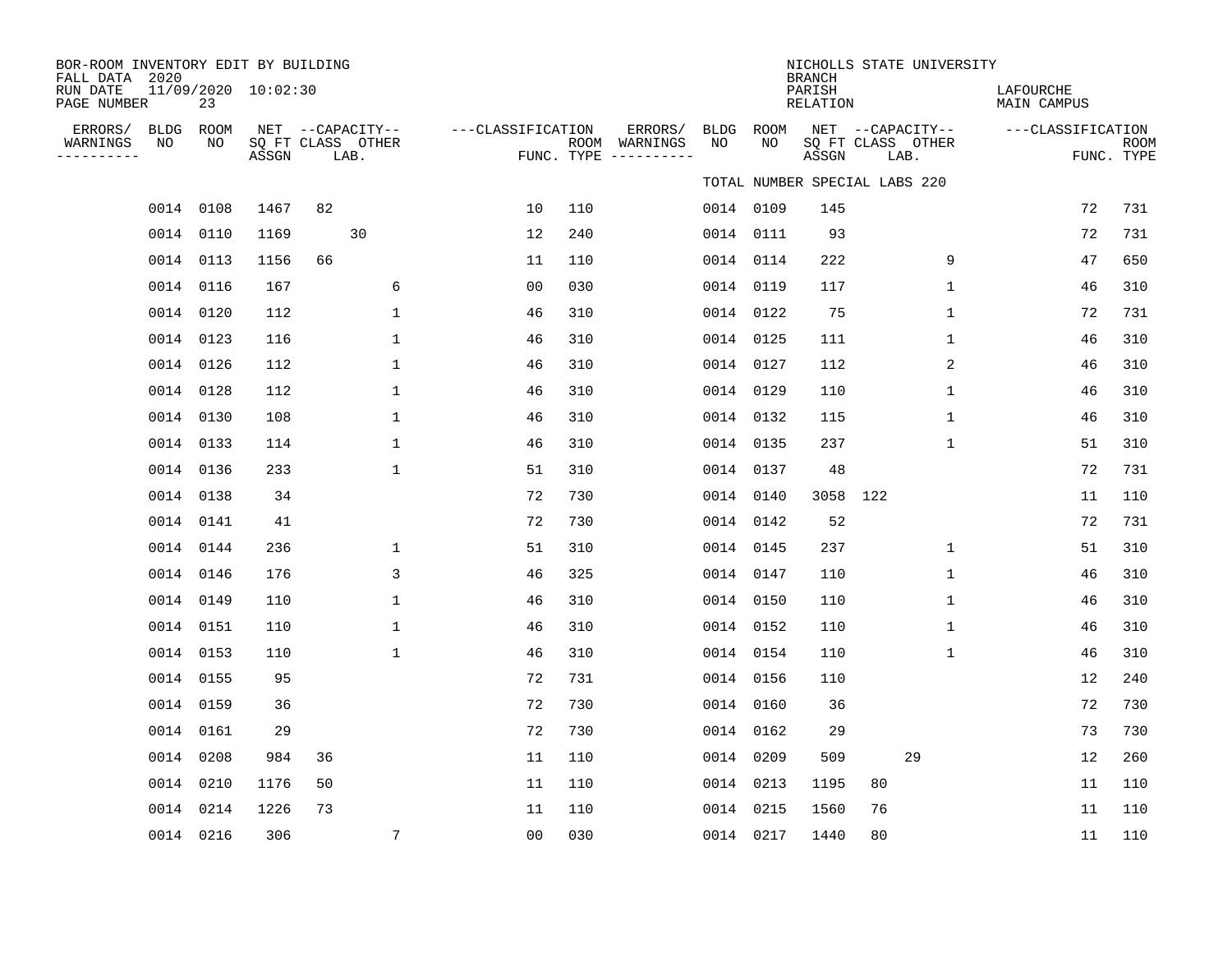| BOR-ROOM INVENTORY EDIT BY BUILDING<br>FALL DATA 2020 |      |           |                     |                           |                   |     |                                      |      |           | <b>BRANCH</b>                                           | NICHOLLS STATE UNIVERSITY                                                                                                                                              |                              |                           |
|-------------------------------------------------------|------|-----------|---------------------|---------------------------|-------------------|-----|--------------------------------------|------|-----------|---------------------------------------------------------|------------------------------------------------------------------------------------------------------------------------------------------------------------------------|------------------------------|---------------------------|
| RUN DATE<br>PAGE NUMBER                               |      | 24        | 11/09/2020 10:02:30 |                           |                   |     |                                      |      |           | PARISH<br>RELATION                                      |                                                                                                                                                                        | LAFOURCHE<br>MAIN CAMPUS     |                           |
| ERRORS/                                               | BLDG | ROOM      |                     | NET --CAPACITY--          | ---CLASSIFICATION |     | ERRORS/                              | BLDG | ROOM      |                                                         | NET --CAPACITY--                                                                                                                                                       | ---CLASSIFICATION            |                           |
| WARNINGS<br>----------                                | NO   | NO        | ASSGN               | SQ FT CLASS OTHER<br>LAB. |                   |     | ROOM WARNINGS<br>FUNC. TYPE $------$ | NO.  | NO        | ASSGN                                                   | SQ FT CLASS OTHER<br>LAB.                                                                                                                                              |                              | <b>ROOM</b><br>FUNC. TYPE |
|                                                       |      | 0014 0219 | 1354                | 58                        | 11                | 110 |                                      | 0014 | 0220      | 1232                                                    | 72                                                                                                                                                                     | 11                           | 110                       |
|                                                       |      | 0014 0221 | 1200                | 44                        | 11                | 110 |                                      |      | 0014 0309 | 311                                                     | 12                                                                                                                                                                     | 10                           | 310                       |
|                                                       |      | 0014 0310 | 306                 | 2                         | 54                | 310 |                                      |      | 0014 0311 | 113                                                     | $\mathbf{1}$                                                                                                                                                           | 46                           | 310                       |
|                                                       |      | 0014 0312 | 99                  | $\mathbf{1}$              | 46                | 310 |                                      |      | 0014 0313 | 99                                                      | $\mathbf{1}$                                                                                                                                                           | 46                           | 310                       |
|                                                       |      | 0014 0314 | 99                  | $\mathbf 1$               | 46                | 310 |                                      |      | 0014 0315 | 99                                                      | $\mathbf 1$                                                                                                                                                            | 46                           | 310                       |
|                                                       |      | 0014 0316 | 113                 | $\mathbf 1$               | 46                | 310 |                                      |      | 0014 0317 | 311                                                     | 12                                                                                                                                                                     | 10                           | 310                       |
|                                                       |      | 0014 0318 | 306                 | 2                         | 54                | 310 |                                      |      | 0014 218A | 110                                                     | $\mathbf 1$                                                                                                                                                            | 46                           | 310                       |
|                                                       |      | 0014 218B | 110                 | $\mathbf{1}$              | 46                | 310 |                                      |      | 0014 308A | 128                                                     | 4                                                                                                                                                                      | 45                           | 731                       |
|                                                       |      | 0014 308B | 48                  | $\mathbf{1}$              | 45                | 731 |                                      |      | 0014 308C | 780<br>TOTAL NUMBER CLASSROOMS<br>TOTAL NUMBER LABS 210 | 10 <sup>°</sup><br>TOTAL ASSIGNABLE & UNASSIGNABLE SQFT:<br>TOTAL NET ASSIGN SQ. FT. IN ROOM FILE<br>TOTAL NUMBER COMPUTER CLASSROOMS<br>TOTAL NUMBER SPECIAL LABS 220 | 45<br>26,404<br>25,931<br>12 | 731                       |
|                                                       |      | 0015 0002 | 120                 |                           | 0 <sub>0</sub>    | 030 |                                      |      | 0015 0003 | 162                                                     | 3                                                                                                                                                                      | 00                           | 030                       |
|                                                       |      | 0015 0004 | 120                 | 8                         | 47                | 650 |                                      | 0015 | 0005      | 162                                                     | 3                                                                                                                                                                      | 0 <sub>0</sub>               | 030                       |
|                                                       |      | 0015 0006 | 350                 | 3                         | 47                | 315 |                                      | 0015 | 0007      | 174                                                     | 3                                                                                                                                                                      | 47                           | 315                       |
|                                                       |      | 0015 0008 | 102                 | $\mathbf 1$               | 47                | 310 |                                      | 0015 | 0009      | 56                                                      | 1                                                                                                                                                                      | 47                           | 315                       |
|                                                       | 0015 | 0010      | 216                 | 14                        | 46                | 350 |                                      | 0015 | 0011      | 102                                                     | 1                                                                                                                                                                      | 51                           | 310                       |
|                                                       |      | 0015 0012 | 108                 | $\mathbf 1$               | 51                | 310 |                                      | 0015 | 0013      | 108                                                     | 1                                                                                                                                                                      | 51                           | 310                       |
|                                                       |      | 0015 0014 | 108                 | $\mathbf{1}$              | 51                | 310 |                                      | 0015 | 0015      | 108                                                     | 1                                                                                                                                                                      | 51                           | 310                       |
|                                                       |      | 0015 0016 | 416                 |                           | 0 <sub>0</sub>    | 020 |                                      | 0015 | 0017      | 108                                                     | 1                                                                                                                                                                      | 51                           | 310                       |
|                                                       |      | 0015 0018 | 108                 | 1                         | 51                | 310 |                                      | 0015 | 0019      | 108                                                     | 1                                                                                                                                                                      | 51                           | 310                       |
|                                                       |      | 0015 0020 | 108                 | $\mathbf 1$               | 51                | 310 |                                      | 0015 | 0021      | 108                                                     | $\mathbf 1$                                                                                                                                                            | 51                           | 310                       |
|                                                       |      | 0015 0022 | 1005                |                           | 0 <sub>0</sub>    | 020 |                                      | 0015 | 0023      | 978                                                     |                                                                                                                                                                        | 0 <sub>0</sub>               | 030                       |
|                                                       |      | 0015 0024 | 175                 |                           | 0 <sub>0</sub>    | 030 |                                      | 0015 | 0025      | 71                                                      |                                                                                                                                                                        | 0 <sub>0</sub>               | 030                       |
|                                                       | 0015 | 0028      | 63                  |                           | 0 <sub>0</sub>    | 030 |                                      | 0015 | 0029      | 275                                                     |                                                                                                                                                                        | 0 <sub>0</sub>               | 010                       |
|                                                       |      | 0015 0030 | 6                   |                           | 0 <sub>0</sub>    | 010 |                                      |      | 0015 0101 | 1120                                                    | 74                                                                                                                                                                     | 77                           | 640                       |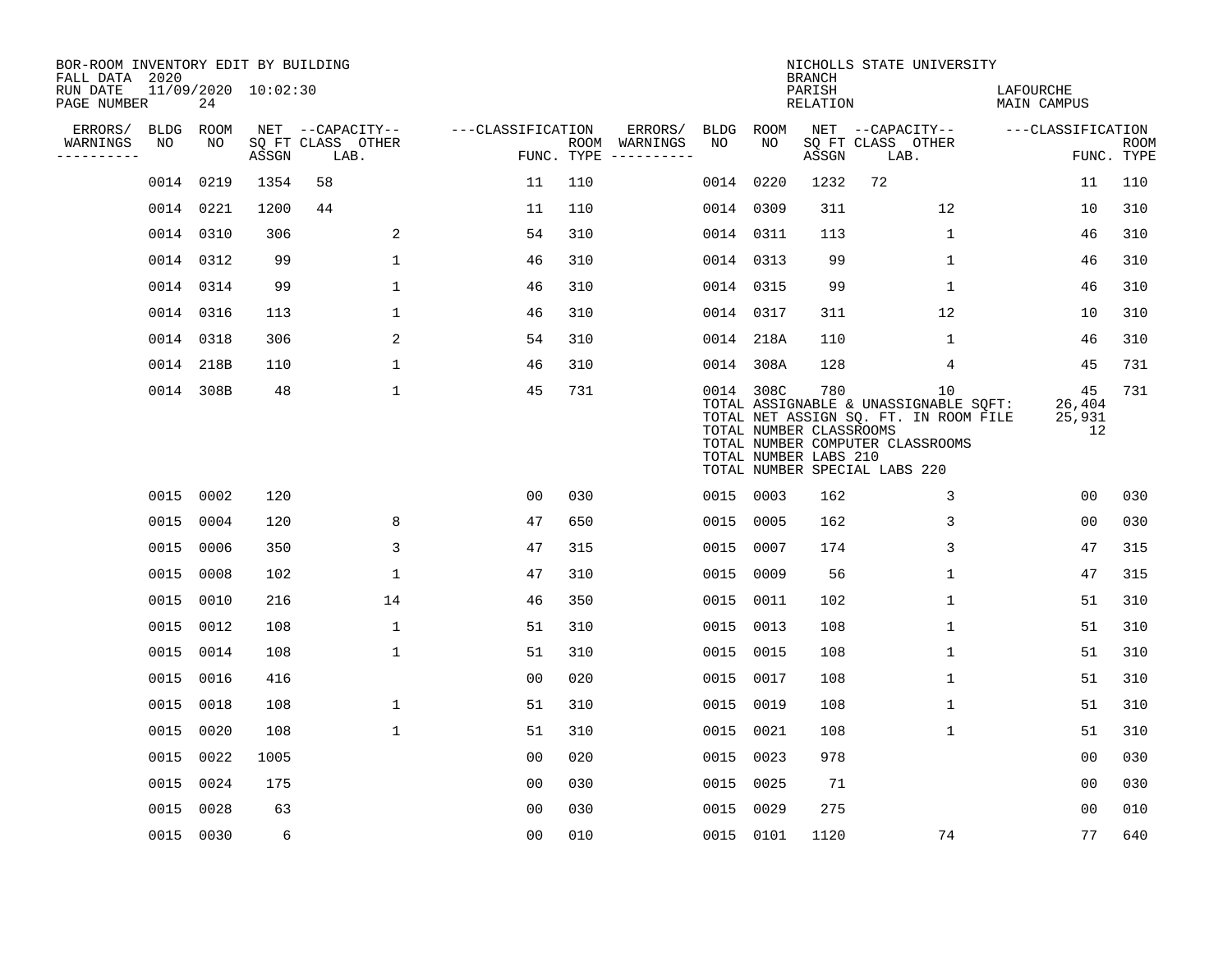| BOR-ROOM INVENTORY EDIT BY BUILDING<br>FALL DATA 2020 |      |           |                     |                           |                   |     |                                      |      |           | <b>BRANCH</b>                                    | NICHOLLS STATE UNIVERSITY                                                                                                                           |                          |                           |
|-------------------------------------------------------|------|-----------|---------------------|---------------------------|-------------------|-----|--------------------------------------|------|-----------|--------------------------------------------------|-----------------------------------------------------------------------------------------------------------------------------------------------------|--------------------------|---------------------------|
| RUN DATE<br>PAGE NUMBER                               |      | 25        | 11/09/2020 10:02:30 |                           |                   |     |                                      |      |           | PARISH<br>RELATION                               |                                                                                                                                                     | LAFOURCHE<br>MAIN CAMPUS |                           |
| ERRORS/                                               | BLDG | ROOM      |                     | NET --CAPACITY--          | ---CLASSIFICATION |     | ERRORS/                              | BLDG | ROOM      |                                                  | NET --CAPACITY--                                                                                                                                    | ---CLASSIFICATION        |                           |
| WARNINGS<br>----------                                | NO   | NO        | ASSGN               | SQ FT CLASS OTHER<br>LAB. |                   |     | ROOM WARNINGS<br>FUNC. TYPE $------$ | NO.  | NO        | ASSGN                                            | SQ FT CLASS OTHER<br>LAB.                                                                                                                           |                          | <b>ROOM</b><br>FUNC. TYPE |
|                                                       |      | 0015 0123 | 286                 | 6                         | 77                | 640 |                                      | 0015 | 0124      | 560                                              | 12 <sup>°</sup>                                                                                                                                     | 77                       | 640                       |
|                                                       |      | 0015 0125 | 692                 | 46                        | 77                | 640 |                                      |      | 0015 0126 | 287                                              | 50                                                                                                                                                  | 77                       | 640                       |
|                                                       |      | 0015 0127 | 1245                | 90                        | 77                | 640 |                                      |      | 0015 0128 | 5                                                |                                                                                                                                                     | 00                       | 030                       |
|                                                       |      | 0015 0129 | 18                  | 1                         | 77                | 645 |                                      |      | 0015 0130 | 17                                               | $\mathbf 1$                                                                                                                                         | 77                       | 645                       |
|                                                       |      | 0015 0131 | 16                  | $\mathbf 1$               | 77                | 645 |                                      |      |           | TOTAL NUMBER CLASSROOMS<br>TOTAL NUMBER LABS 210 | TOTAL ASSIGNABLE & UNASSIGNABLE SQFT:<br>TOTAL NET ASSIGN SQ. FT. IN ROOM FILE<br>TOTAL NUMBER COMPUTER CLASSROOMS<br>TOTAL NUMBER SPECIAL LABS 220 | 9,771<br>6,333           |                           |
|                                                       |      | 0016 0101 | 315                 | $\mathbf{1}$              | 51                | 310 |                                      |      | 0016 0102 | 282                                              | $\mathbf{1}$                                                                                                                                        | 51                       | 310                       |
|                                                       |      | 0016 0103 | 156                 |                           | 51                | 315 |                                      |      | 0016 0104 | 124                                              |                                                                                                                                                     | 51                       | 315                       |
|                                                       |      | 0016 0111 | 315                 | $\mathbf 1$               | 51                | 310 |                                      | 0016 | 0112      | 300                                              | $\mathbf{1}$                                                                                                                                        | 51                       | 310                       |
|                                                       |      | 0016 0113 | 293                 | $\mathbf{1}$              | 51                | 310 |                                      |      | 0016 0121 | 315                                              | $\mathbf{1}$                                                                                                                                        | 51                       | 310                       |
|                                                       |      | 0016 0122 | 300                 | $\mathbf 1$               | 51                | 310 |                                      | 0016 | 0123      | 112                                              |                                                                                                                                                     | 51                       | 315                       |
|                                                       |      | 0016 0124 | 144                 |                           | 51                | 315 |                                      |      | 0016 0131 | 306                                              | 1                                                                                                                                                   | 51                       | 310                       |
|                                                       |      | 0016 0132 | 300                 | $\mathbf 1$               | 51                | 310 |                                      | 0016 | 0133      | 112                                              |                                                                                                                                                     | 51                       | 315                       |
|                                                       |      | 0016 0134 | 210                 |                           | 51                | 315 |                                      |      | 0016 0141 | 563                                              | $\mathbf{1}$                                                                                                                                        | 51                       | 310                       |
|                                                       |      | 0016 0142 | 245                 | 6                         | 51                | 350 |                                      |      | 0016 0143 | 42                                               |                                                                                                                                                     | 51                       | 315                       |
|                                                       |      | 0016 0144 | 35                  |                           | 51                | 315 |                                      |      | 0016 0145 | 326                                              | 1                                                                                                                                                   | 51                       | 310                       |
|                                                       |      | 0016 0146 | 630                 |                           | 51                | 315 |                                      |      | 0016 0147 | 345                                              | 12                                                                                                                                                  | 51                       | 350                       |
|                                                       |      | 0016 0148 | 274                 | 1                         | 51                | 310 |                                      |      | 0016 0149 | 74                                               |                                                                                                                                                     | 0 <sub>0</sub>           | 020                       |
|                                                       |      | 0016 0151 | 384                 | 8                         | 51                | 350 |                                      | 0016 | 0152      | 704                                              | 24                                                                                                                                                  | 51                       | 350                       |
|                                                       |      | 0016 0161 | 113                 |                           | 0 <sub>0</sub>    | 020 |                                      |      | 0016 0162 | 64                                               |                                                                                                                                                     | 0 <sub>0</sub>           | 020                       |
|                                                       |      | 0016 0163 | 240                 |                           | 61                | 355 |                                      |      | 0016 0171 | 68                                               | 1                                                                                                                                                   | 0 <sub>0</sub>           | 030                       |
|                                                       |      | 0016 0172 | 50                  | $\mathbf 1$               | 0 <sub>0</sub>    | 030 |                                      |      | 0016 0173 | 50                                               | $\mathbf 1$                                                                                                                                         | 00                       | 020                       |
|                                                       |      | 0016 0174 | 89                  | $\mathbf{1}$              | 0 <sub>0</sub>    | 030 |                                      |      | 0016 0175 | 59                                               | 1                                                                                                                                                   | 00                       | 030                       |
|                                                       |      | 0016 0176 | 18                  | $\mathbf{1}$              | 0 <sub>0</sub>    | 020 |                                      |      | 0016 0181 | 53                                               | $\mathbf{1}$                                                                                                                                        | 0 <sub>0</sub>           | 010                       |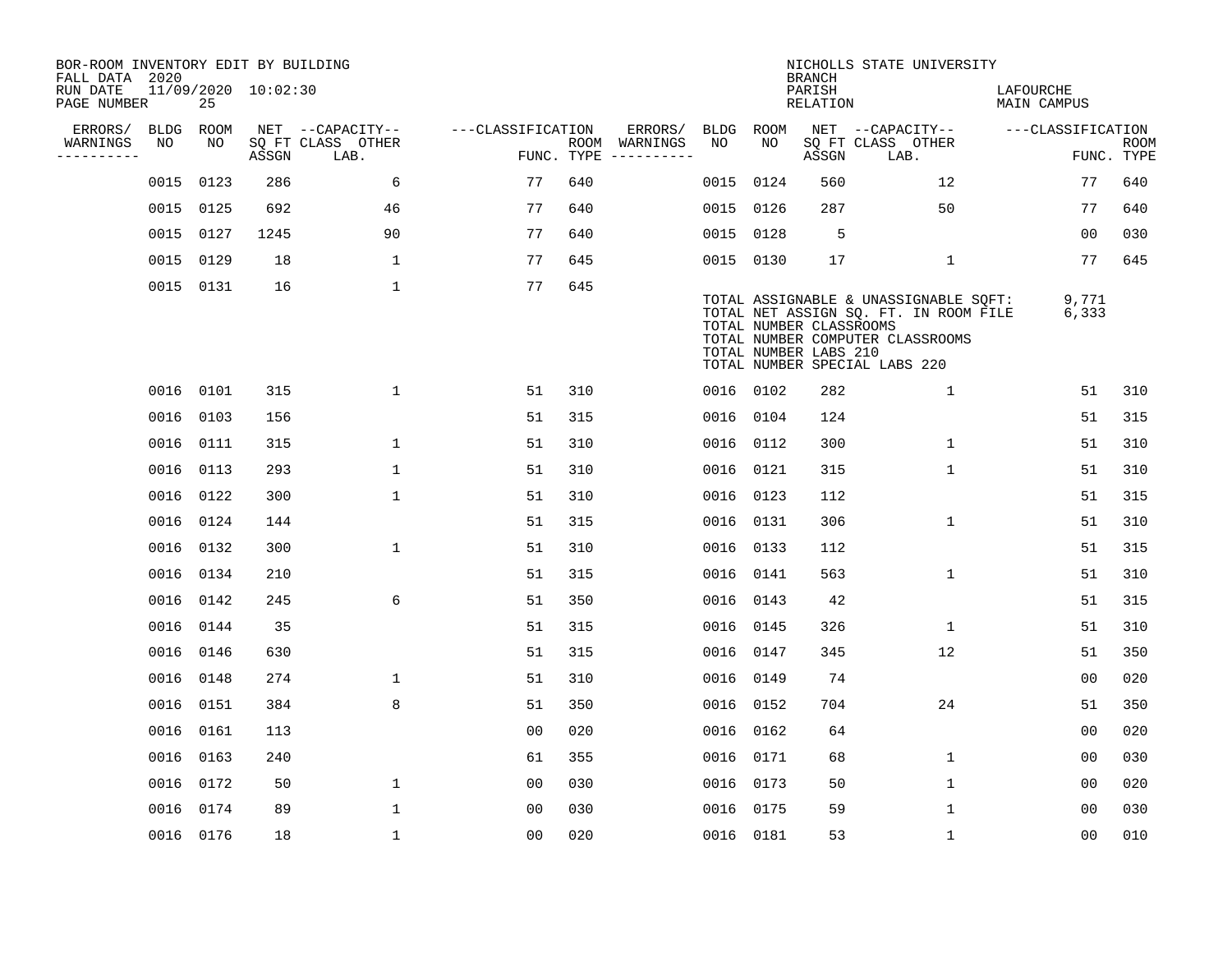| BOR-ROOM INVENTORY EDIT BY BUILDING<br>FALL DATA 2020 |           |           |                     |                           |                   |     |                                      |      |           | <b>BRANCH</b>                                          | NICHOLLS STATE UNIVERSITY                                                                                                                           |                          |                           |
|-------------------------------------------------------|-----------|-----------|---------------------|---------------------------|-------------------|-----|--------------------------------------|------|-----------|--------------------------------------------------------|-----------------------------------------------------------------------------------------------------------------------------------------------------|--------------------------|---------------------------|
| RUN DATE<br>PAGE NUMBER                               |           | 26        | 11/09/2020 10:02:30 |                           |                   |     |                                      |      |           | PARISH<br>RELATION                                     |                                                                                                                                                     | LAFOURCHE<br>MAIN CAMPUS |                           |
| ERRORS/                                               | BLDG ROOM |           |                     | NET --CAPACITY--          | ---CLASSIFICATION |     | ERRORS/                              |      | BLDG ROOM |                                                        | NET --CAPACITY-- ---CLASSIFICATION                                                                                                                  |                          |                           |
| WARNINGS<br>----------                                | NO        | NO        | ASSGN               | SQ FT CLASS OTHER<br>LAB. |                   |     | ROOM WARNINGS<br>FUNC. TYPE $------$ | NO   | NO        | ASSGN                                                  | SQ FT CLASS OTHER<br>LAB.                                                                                                                           |                          | <b>ROOM</b><br>FUNC. TYPE |
|                                                       |           | 0016 0182 | 203                 | $\mathbf{1}$              | 00                | 030 |                                      |      | 0016 152A | 50<br>TOTAL NUMBER CLASSROOMS<br>TOTAL NUMBER LABS 210 | TOTAL ASSIGNABLE & UNASSIGNABLE SQFT:<br>TOTAL NET ASSIGN SQ. FT. IN ROOM FILE<br>TOTAL NUMBER COMPUTER CLASSROOMS<br>TOTAL NUMBER SPECIAL LABS 220 | 00<br>8,263<br>7,372     | 020                       |
|                                                       |           | 0017 0MEW | 1750                | 35                        | 22                | 250 |                                      |      | 0017 0101 | 1220                                                   |                                                                                                                                                     | 0 <sub>0</sub>           | 020                       |
|                                                       |           | 0017 0102 | 162                 |                           | 0 <sub>0</sub>    | 020 |                                      |      | 0017 0103 | 1501                                                   |                                                                                                                                                     | 0 <sub>0</sub>           | 020                       |
|                                                       |           | 0017 0104 | 1079                |                           | 00                | 020 |                                      |      | 0017 0105 | 1458                                                   | 29                                                                                                                                                  | 40                       | 430                       |
|                                                       |           | 0017 0106 | 159                 | 3                         | 40                | 310 |                                      |      | 0017 0107 | 287                                                    | 8                                                                                                                                                   | 40                       | 315                       |
|                                                       |           | 0017 0108 | 185                 | 8                         | 40                | 440 |                                      | 0017 | 0109      | 85                                                     | 2                                                                                                                                                   | 40                       | 440                       |
|                                                       |           | 0017 0110 | 159                 | 3                         | 40                | 310 |                                      | 0017 | 0111      | 439                                                    | 10                                                                                                                                                  | 40                       | 410                       |
|                                                       |           | 0017 0112 | 73                  |                           | 40                | 315 |                                      | 0017 | 0113      | 60                                                     |                                                                                                                                                     | 40                       | 315                       |
|                                                       |           | 0017 0114 | 1458                |                           | 40                | 420 |                                      | 0017 | 0115      | 1458                                                   |                                                                                                                                                     | 40                       | 420                       |
|                                                       |           | 0017 0116 | 3104                |                           | 0 <sub>0</sub>    | 020 |                                      | 0017 | 0117      | 23                                                     | $\mathbf{1}$                                                                                                                                        | 0 <sub>0</sub>           | 030                       |
|                                                       |           | 0017 0118 | 49                  |                           | 0 <sub>0</sub>    | 020 |                                      | 0017 | 0119      | 158                                                    | $\overline{4}$                                                                                                                                      | 0 <sub>0</sub>           | 030                       |
|                                                       |           | 0017 0120 | 34                  | 1                         | 00                | 030 |                                      |      | 0017 0121 | 44                                                     |                                                                                                                                                     | 0 <sub>0</sub>           | 020                       |
|                                                       |           | 0017 0122 | 181                 | 5                         | 0 <sub>0</sub>    | 030 |                                      |      | 0017 0123 | 208                                                    |                                                                                                                                                     | 0 <sub>0</sub>           | 010                       |
|                                                       |           | 0017 0124 | 232                 | 3                         | 40                | 310 | 9                                    |      | 0017 0125 | 1593                                                   | 25                                                                                                                                                  | 40                       | 410                       |
|                                                       |           | 0017 0126 | 198                 | 1                         | 40                | 440 |                                      | 0017 | 0127      | 297                                                    | 5                                                                                                                                                   | 40                       | 440                       |
|                                                       |           | 0017 0128 | 120                 | 3                         | 40                | 310 |                                      |      | 0017 0129 | 954                                                    | 10                                                                                                                                                  | 40                       | 440                       |
|                                                       |           | 0017 0130 | 177                 | 6                         | 40                | 440 |                                      |      | 0017 0131 | 3088                                                   | 135                                                                                                                                                 | 40                       | 430                       |
|                                                       |           | 0017 0132 | 121                 | 3                         | 40                | 310 |                                      |      | 0017 0133 | 1321                                                   | 8                                                                                                                                                   | 40                       | 440                       |
|                                                       |           | 0017 0134 | 121                 | 3                         | 40                | 310 |                                      | 0017 | 0135      | 2082                                                   | 20                                                                                                                                                  | 40                       | 440                       |
|                                                       |           | 0017 0136 | 4210                | 20                        | 40                | 440 |                                      |      | 0017 0137 | 121                                                    | 3                                                                                                                                                   | 40                       | 310                       |
|                                                       |           | 0017 0138 | 196                 | 6                         | 40                | 310 |                                      | 0017 | 0139      | 182                                                    | 3                                                                                                                                                   | 40                       | 310                       |
|                                                       |           | 0017 0140 | 61                  | 2                         | 40                | 410 |                                      |      | 0017 0141 | 61                                                     | 2                                                                                                                                                   | 40                       | 410                       |
|                                                       |           | 0017 0142 | 101                 | 4                         | 40                | 410 |                                      |      | 0017 0143 | 61                                                     | 2                                                                                                                                                   | 40                       | 410                       |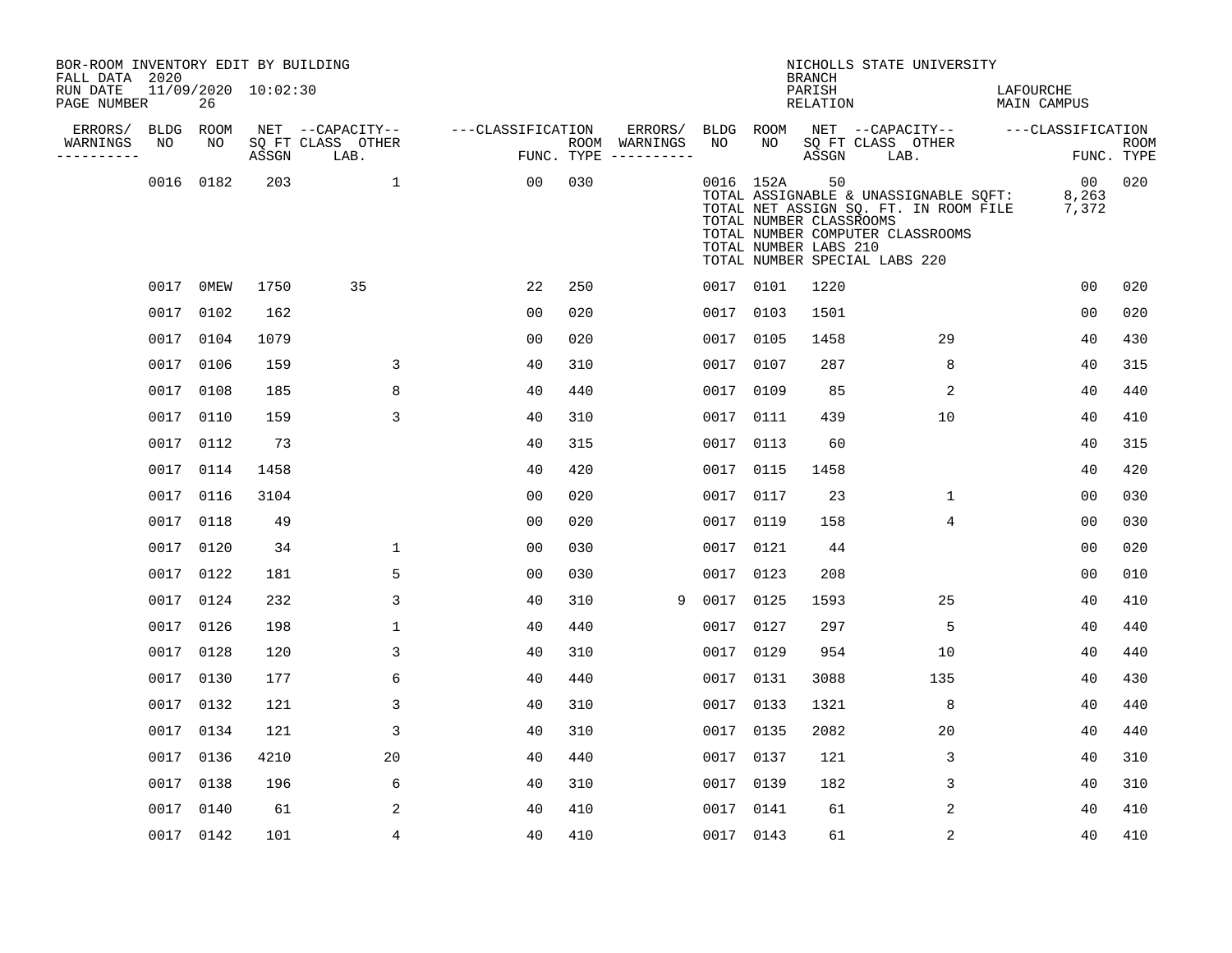| BOR-ROOM INVENTORY EDIT BY BUILDING<br>FALL DATA 2020 |             |      |                     |                           |                   |                    |          |             |             | <b>BRANCH</b>             | NICHOLLS STATE UNIVERSITY |                                 |                           |
|-------------------------------------------------------|-------------|------|---------------------|---------------------------|-------------------|--------------------|----------|-------------|-------------|---------------------------|---------------------------|---------------------------------|---------------------------|
| RUN DATE<br>PAGE NUMBER                               |             | 27   | 11/09/2020 10:02:30 |                           |                   |                    |          |             |             | PARISH<br><b>RELATION</b> |                           | LAFOURCHE<br><b>MAIN CAMPUS</b> |                           |
| ERRORS/                                               | <b>BLDG</b> | ROOM |                     | NET --CAPACITY--          | ---CLASSIFICATION |                    | ERRORS/  | <b>BLDG</b> | <b>ROOM</b> |                           | NET --CAPACITY--          | ---CLASSIFICATION               |                           |
| WARNINGS<br>----------                                | NO          | NO   | ASSGN               | SQ FT CLASS OTHER<br>LAB. |                   | ROOM<br>FUNC. TYPE | WARNINGS | NO          | NO          | ASSGN                     | SQ FT CLASS OTHER<br>LAB. |                                 | <b>ROOM</b><br>FUNC. TYPE |
|                                                       | 0017        | 0144 | 61                  | $\overline{a}$            | 40                | 410                |          | 0017        | 0145        | 61                        | $\overline{c}$            | 40                              | 410                       |
|                                                       | 0017        | 0146 | 122                 | 6                         | 40                | 315                |          |             | 0017 0147   | 218                       | 3                         | 40                              | 440                       |
|                                                       | 0017        | 0148 | 133                 | $\mathbf{1}$              | 40                | 440                | 9        | 0017        | 0149        | 655                       | 154                       | 41                              | 410                       |
|                                                       | 0017        | 0150 | 1350                |                           | 40                | 420                |          |             | 0017 0151   | 198                       |                           | 0 <sub>0</sub>                  | 020                       |
|                                                       | 0017        | 0152 | 425                 | $\mathbf{1}$              | 40                | 440                |          |             | 0017 0153   | 158                       |                           | 40                              | 440                       |
|                                                       | 0017        | 0154 | 1458                |                           | 40                | 420                |          |             | 0017 0156   | 171                       | 3                         | 41                              | 315                       |
|                                                       | 0017        | 0158 | 118                 |                           | 00                | 020                |          |             | 0017 0159   | 500                       |                           | 40                              | 315                       |
|                                                       | 0017        | 0160 | 52                  |                           | 0 <sub>0</sub>    | 010                |          |             | 0017 0161   | 77                        |                           | 0 <sub>0</sub>                  | 030                       |
|                                                       | 0017        | 0162 | 74                  |                           | 0 <sub>0</sub>    | 010                |          | 0017        | 0201        | 2289                      |                           | 0 <sub>0</sub>                  | 020                       |
|                                                       | 0017        | 0202 | 283                 | 12                        | 40                | 650                |          |             | 0017 0203   | 213                       | 8                         | 40                              | 655                       |
|                                                       | 0017        | 0204 | 264                 | $\mathbf{1}$              | 40                | 310                |          | 0017        | 0205        | 522                       | 14                        | 40                              | 350                       |
|                                                       | 0017        | 0206 | 308                 | 1                         | 40                | 310                |          |             | 0017 0207   | 203                       | 3                         | 40                              | 315                       |
|                                                       | 0017        | 0208 | 28                  | 1                         | 00                | 030                |          | 0017        | 0209        | 47                        |                           | 0 <sub>0</sub>                  | 020                       |
|                                                       | 0017        | 0210 | 192                 | 5                         | 0 <sub>0</sub>    | 030                |          | 0017        | 0211        | 27                        | 1                         | 0 <sub>0</sub>                  | 030                       |
|                                                       | 0017        | 0212 | 53                  |                           | 0 <sub>0</sub>    | 020                |          | 0017        | 0213        | 222                       | 6                         | 0 <sub>0</sub>                  | 030                       |
|                                                       | 0017        | 0214 | 168                 | $\mathbf 1$               | 40                | 310                |          | 0017        | 0215        | 173                       | 1                         | 40                              | 310                       |
|                                                       | 0017        | 0216 | 83                  | 3                         | 40                | 410                |          |             | 0017 0217   | 129                       | 6                         | 40                              | 350                       |
|                                                       | 0017        | 0218 | 123                 |                           | 0 <sub>0</sub>    | 010                |          | 0017        | 0219        | 819                       | 2                         | 40                              | 440                       |
|                                                       | 0017        | 0220 | 182                 | $\mathbf{1}$              | 40                | 310                |          | 0017        | 0221        | 196                       | 1                         | 40                              | 310                       |
|                                                       | 0017        | 0222 | 142                 | $\mathbf{1}$              | 40                | 310                |          | 0017        | 0223        | 94                        |                           | 40                              | 315                       |
|                                                       | 0017        | 0224 | 72                  |                           | 0 <sub>0</sub>    | 010                |          |             | 0017 0225   | 182                       | 1                         | 40                              | 310                       |
|                                                       | 0017        | 0226 | 182                 | $\mathbf 1$               | 40                | 310                |          | 0017        | 0227        | 182                       | 8                         | 40                              | 350                       |
|                                                       | 0017        | 0228 | 182                 | 8                         | 40                | 350                |          |             | 0017 0229   | 182                       | 1                         | 40                              | 310                       |
|                                                       | 0017        | 0230 | 182                 | $\mathbf{1}$              | 40                | 310                |          | 0017        | 0231        | 45                        |                           | 00                              | 030                       |
|                                                       | 0017        | 0232 | 182                 | 8                         | 40                | 350                |          |             | 0017 0233   | 182                       | 8                         | 40                              | 350                       |
|                                                       | 0017 0234   |      | 28                  | $\mathbf{1}$              | 40                | 410                |          |             | 0017 0235   | 28                        | $\mathbf{1}$              | 40                              | 410                       |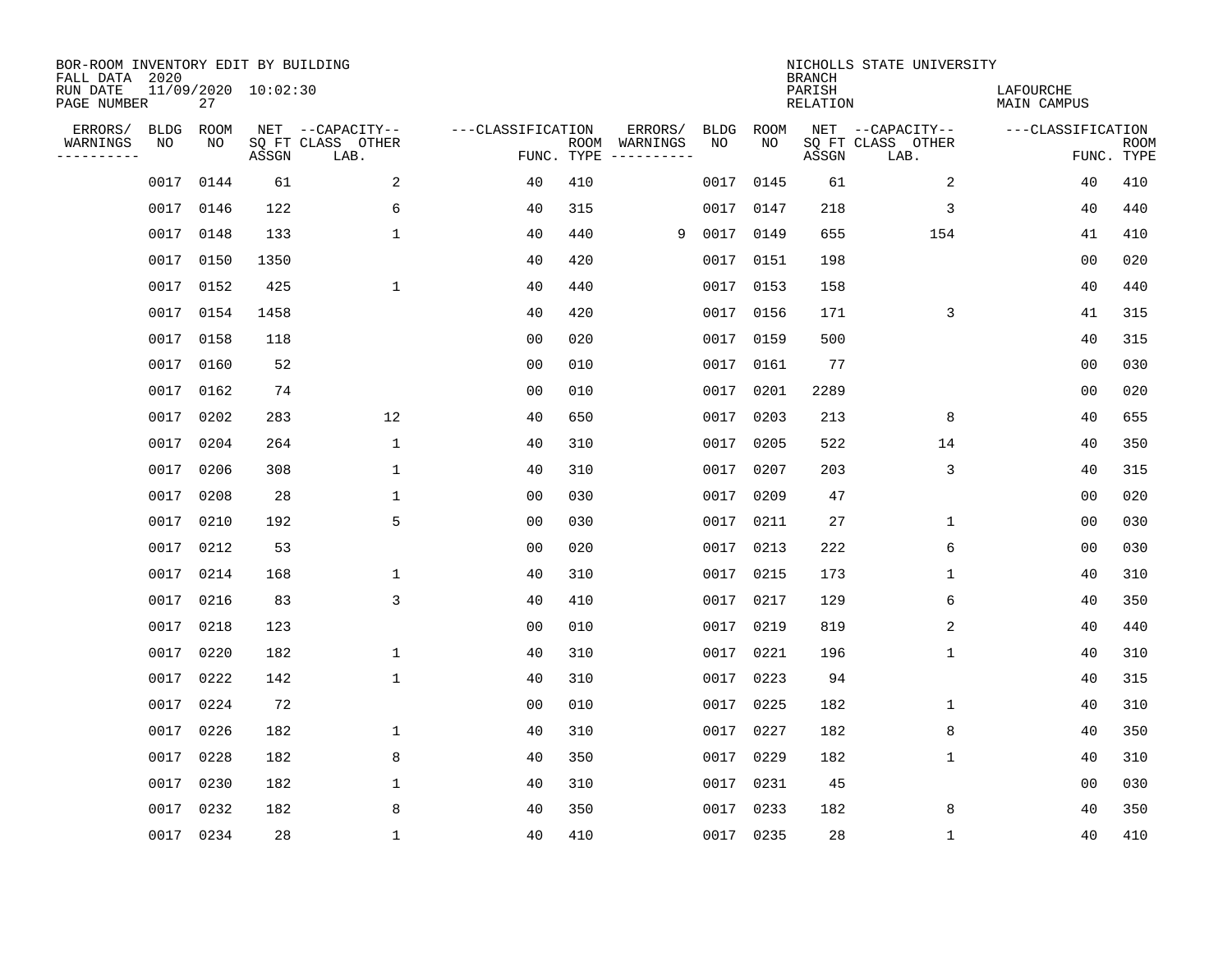| BOR-ROOM INVENTORY EDIT BY BUILDING<br>FALL DATA 2020 |             |            |                     |                           |                   |     |                                      |      |            |                                     | NICHOLLS STATE UNIVERSITY             |                                 |                           |
|-------------------------------------------------------|-------------|------------|---------------------|---------------------------|-------------------|-----|--------------------------------------|------|------------|-------------------------------------|---------------------------------------|---------------------------------|---------------------------|
| RUN DATE<br>PAGE NUMBER                               |             | 28         | 11/09/2020 10:02:30 |                           |                   |     |                                      |      |            | <b>BRANCH</b><br>PARISH<br>RELATION |                                       | LAFOURCHE<br><b>MAIN CAMPUS</b> |                           |
| ERRORS/                                               | <b>BLDG</b> | ROOM       |                     | NET --CAPACITY--          | ---CLASSIFICATION |     | ERRORS/                              | BLDG | ROOM       |                                     | NET --CAPACITY--                      | ---CLASSIFICATION               |                           |
| WARNINGS<br>----------                                | NO          | NO         | ASSGN               | SQ FT CLASS OTHER<br>LAB. |                   |     | ROOM WARNINGS<br>FUNC. TYPE $------$ | NO.  | NO.        | ASSGN                               | SQ FT CLASS OTHER<br>LAB.             |                                 | <b>ROOM</b><br>FUNC. TYPE |
|                                                       | 0017        | 0236       | 28                  | 1                         | 40                | 410 |                                      | 0017 | 0237       | 28                                  | $\mathbf 1$                           | 40                              | 410                       |
|                                                       | 0017        | 0238       | 28                  | $\mathbf{1}$              | 40                | 410 |                                      | 0017 | 0239       | 28                                  | 1                                     | 40                              | 410                       |
|                                                       | 0017        | 0240       | 28                  | 1                         | 40                | 410 |                                      |      | 0017 0241  | 28                                  | 1                                     | 40                              | 410                       |
|                                                       | 0017        | 0242       | 28                  | 1                         | 40                | 410 |                                      | 0017 | 0243       | 28                                  | 1                                     | 40                              | 410                       |
| 9                                                     | 0017        | 0244       | 31707               | $\mathbf{1}$              | 40                | 410 |                                      |      | 0017 0301  | 994                                 |                                       | 00                              | 020                       |
|                                                       | 0017        | 0302       | 355                 |                           | 0 <sub>0</sub>    | 020 |                                      |      | 0017 0303  | 64                                  |                                       | 0 <sub>0</sub>                  | 020                       |
|                                                       | 0017        | 0304       | 28                  | $\mathbf{1}$              | 0 <sub>0</sub>    | 030 |                                      |      | 0017 0305  | 214                                 | 6                                     | 0 <sub>0</sub>                  | 030                       |
|                                                       | 0017        | 0306       | 129                 |                           | 0 <sub>0</sub>    | 010 |                                      |      | 0017 0307  | 202                                 | 5                                     | 0 <sub>0</sub>                  | 030                       |
|                                                       | 0017        | 0308       | 28                  | $\mathbf{1}$              | 0 <sub>0</sub>    | 030 |                                      |      | 0017 0309  | 49                                  |                                       | 0 <sub>0</sub>                  | 020                       |
|                                                       | 0017        | 0310       | 108                 |                           | 40                | 315 |                                      |      | 0017 0311  | 72                                  |                                       | 40                              | 440                       |
|                                                       | 0017        | 0312       | 224                 | 7                         | 40                | 440 |                                      |      | 0017 0313  | 208                                 | 1                                     | 40                              | 310                       |
|                                                       | 0017        | 0314       | 702                 | 8                         | 40                | 310 | 9                                    | 0017 | 0315       | 10414                               | 1                                     | 40                              | 430                       |
| 9                                                     | 0017        | 0316       | 1601                | 6                         | 40                | 430 |                                      |      | 0017 0317  | 2077                                | 49                                    | 40                              | 410                       |
|                                                       | 0017        | 0318       | 234                 | 14                        | 40                | 350 |                                      |      | 0017 0319  | 284                                 | 6                                     | 40                              | 440                       |
|                                                       | 0017        | 0320       | 216                 | $\mathbf 1$               | 40                | 310 |                                      |      | 0017 0321  | 216                                 | 1                                     | 40                              | 310                       |
|                                                       | 0017        | 0322       | 1283                | 100                       | 41                | 680 | 9                                    | 0017 | 0323       | 15865                               | 1                                     | 40                              | 430                       |
|                                                       | 0017        | 0324       | 2021                | $\mathbf{1}$              | 40                | 310 |                                      | 0017 | 0325       | 121                                 | 1                                     | 40                              | 310                       |
|                                                       |             | 0017 0326  | 75                  |                           | 0 <sub>0</sub>    | 030 |                                      |      | 0017 0327  | 157                                 |                                       | 0 <sub>0</sub>                  | 020                       |
|                                                       | 0017        | 0328       | 6983                |                           | 0 <sub>0</sub>    | 030 |                                      |      | 0017 0329  | 191                                 |                                       | 0 <sub>0</sub>                  | 020                       |
|                                                       | 0017        | 0401       | 6922                |                           | 0 <sub>0</sub>    | 030 |                                      |      | 0017 0402  | 584                                 |                                       | 0 <sub>0</sub>                  | 030                       |
|                                                       | 0017        | 101A       | 1348                |                           | 0 <sub>0</sub>    | 020 |                                      |      | 0017 130A  | 45                                  | $\mathbf{1}$                          | 00                              | 030                       |
|                                                       |             | 0017 149A  | 742                 | 24                        | 22                | 250 |                                      |      | 0017 210A  | 162                                 | $\mathbf 1$                           | 40                              | 310                       |
|                                                       |             | 0017 315A  | 567                 | 16                        | 40                | 430 |                                      |      | 0017 323A  | 1690                                |                                       | 40                              | 420                       |
|                                                       |             | 0017 326A  | 99                  |                           | 0 <sub>0</sub>    | 020 |                                      |      | 0017 WACDL | 1500                                | 30                                    | 22                              | 250                       |
|                                                       |             | 0017 WACMC | 1500                | 30                        | 22                | 250 |                                      |      |            |                                     | TOTAL ASSIGNABLE & UNASSIGNABLE SQFT: | 137,056                         |                           |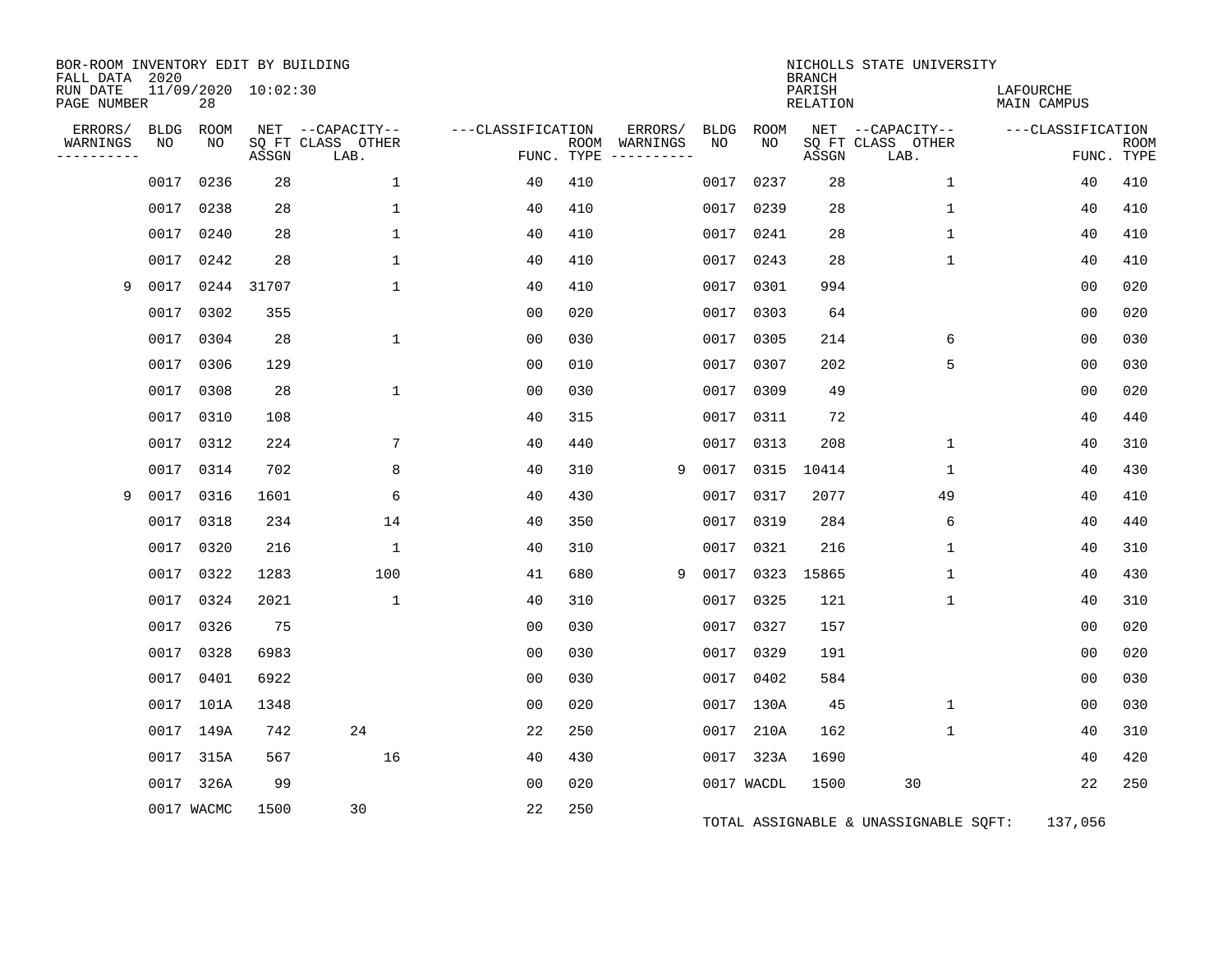| BOR-ROOM INVENTORY EDIT BY BUILDING<br>FALL DATA 2020<br>RUN DATE<br>PAGE NUMBER |           | 29        | 11/09/2020 10:02:30 |                                               |                   |     |                                                             |           |                                                                                   | <b>BRANCH</b><br>PARISH<br>RELATION |      | NICHOLLS STATE UNIVERSITY        | LAFOURCHE<br>MAIN CAMPUS                      |                           |
|----------------------------------------------------------------------------------|-----------|-----------|---------------------|-----------------------------------------------|-------------------|-----|-------------------------------------------------------------|-----------|-----------------------------------------------------------------------------------|-------------------------------------|------|----------------------------------|-----------------------------------------------|---------------------------|
| ERRORS/ BLDG ROOM<br>WARNINGS<br>---------                                       | NO        | NO        | ASSGN               | NET --CAPACITY--<br>SQ FT CLASS OTHER<br>LAB. | ---CLASSIFICATION |     | ERRORS/ BLDG ROOM<br>ROOM WARNINGS<br>FUNC. TYPE ---------- | NO        | NO                                                                                | SQ FT CLASS OTHER<br>ASSGN          | LAB. |                                  | NET --CAPACITY-- ---CLASSIFICATION            | <b>ROOM</b><br>FUNC. TYPE |
|                                                                                  |           |           |                     |                                               |                   |     |                                                             |           | TOTAL NUMBER CLASSROOMS<br>TOTAL NUMBER LABS 210<br>TOTAL NUMBER SPECIAL LABS 220 |                                     |      | TOTAL NUMBER COMPUTER CLASSROOMS | TOTAL NET ASSIGN SQ. FT. IN ROOM FILE 107,209 |                           |
|                                                                                  |           | 0018 0300 | 345                 | 4                                             | 50                | 315 |                                                             | 0018 0301 |                                                                                   | 196                                 |      |                                  | 50                                            | 315                       |
|                                                                                  |           | 0018 0302 | 137                 | 2                                             | 50                | 440 |                                                             | 0018 0303 |                                                                                   | 83                                  |      |                                  | 50                                            | 315                       |
|                                                                                  |           | 0018 0304 | 179                 |                                               | 00                | 020 |                                                             | 0018 0305 |                                                                                   | 118                                 |      | 3                                | 50                                            | 315                       |
|                                                                                  |           | 0018 0306 | 182                 | 2                                             | 50                | 310 |                                                             | 0018 0307 |                                                                                   | 56                                  |      | $\mathbf 1$                      | 50                                            | 315                       |
|                                                                                  |           | 0018 0308 | 15                  |                                               | 00                | 020 |                                                             | 0018 0309 |                                                                                   | 456                                 |      |                                  | 0 <sub>0</sub>                                | 020                       |
|                                                                                  |           | 0018 0310 | 483                 | 4                                             | 50                | 315 |                                                             | 0018 0311 |                                                                                   | 326                                 |      | 5                                | 50                                            | 310                       |
|                                                                                  |           | 0018 0312 | 321                 | 7                                             | 50                | 310 |                                                             | 0018 0313 |                                                                                   | 178                                 |      | $\mathbf{1}$                     | 50                                            | 310                       |
|                                                                                  |           | 0018 0314 | 92                  | 2                                             | 50                | 310 |                                                             | 0018 0315 |                                                                                   | 794                                 |      | 3                                | 0 <sub>0</sub>                                | 020                       |
|                                                                                  |           | 0018 0316 | 111                 |                                               | 00                | 020 |                                                             | 0018 0317 |                                                                                   | 17                                  |      |                                  | 0 <sub>0</sub>                                | 020                       |
|                                                                                  |           | 0018 0318 | 119                 |                                               | 50                | 650 |                                                             | 0018 0319 |                                                                                   | 228                                 |      | 10                               | 50                                            | 350                       |
|                                                                                  |           | 0018 0320 | 59                  |                                               | 50                | 315 |                                                             | 0018 0321 |                                                                                   | 167                                 |      | 2                                | 50                                            | 310                       |
|                                                                                  |           | 0018 0322 | 102                 |                                               | 50                | 315 |                                                             | 0018 0323 |                                                                                   | 903                                 |      |                                  | 0 <sub>0</sub>                                | 020                       |
|                                                                                  |           | 0018 0324 | 108                 | $\mathbf{1}$                                  | 50                | 315 |                                                             | 0018      | 0325                                                                              | 42                                  |      |                                  | 0 <sub>0</sub>                                | 030                       |
|                                                                                  |           | 0018 0326 | 200                 | 2                                             | 50                | 310 |                                                             | 0018 0327 |                                                                                   | 289                                 |      | $\mathbf{1}$                     | 50                                            | 310                       |
|                                                                                  |           | 0018 0329 | 73                  |                                               | 50                | 315 |                                                             | 0018 0330 |                                                                                   | 119                                 |      |                                  | 0 <sub>0</sub>                                | 030                       |
|                                                                                  | 0018 0331 |           | 13                  |                                               | 00                | 030 |                                                             | 0018 0332 |                                                                                   | 10                                  |      |                                  | 00                                            | 030                       |
|                                                                                  |           | 0018 0333 | 13                  |                                               | 00                | 010 |                                                             | 0018 0334 |                                                                                   | 10                                  |      |                                  | 0 <sub>0</sub>                                | 030                       |
|                                                                                  |           | 0018 0335 | 13                  |                                               | 00                | 030 |                                                             | 0018 0336 |                                                                                   | 119                                 |      |                                  | 0 <sub>0</sub>                                | 030                       |
|                                                                                  |           | 0018 0337 | 163                 | 2                                             | 55                | 315 |                                                             | 0018 0338 |                                                                                   | 95                                  |      | 2                                | 55                                            | 315                       |
|                                                                                  |           | 0018 0339 | 268                 | $\mathbf{1}$                                  | 55                | 310 |                                                             | 0018 0340 |                                                                                   | 216                                 |      | $\mathbf{1}$                     | 55                                            | 310                       |
|                                                                                  |           | 0018 0341 | 319                 | $\mathbf 1$                                   | 55                | 310 |                                                             | 0018 0342 |                                                                                   | 319                                 |      | 2                                | 46                                            | 310                       |
|                                                                                  |           | 0018 0343 | 216                 | $\mathbf 1$                                   | 46                | 310 |                                                             | 0018 0344 |                                                                                   | 277                                 |      | 1                                | 46                                            | 310                       |
|                                                                                  |           | 0018 0345 | 134                 |                                               | 46                | 315 |                                                             | 0018 0346 |                                                                                   | 133                                 |      | 10                               | 46                                            | 315                       |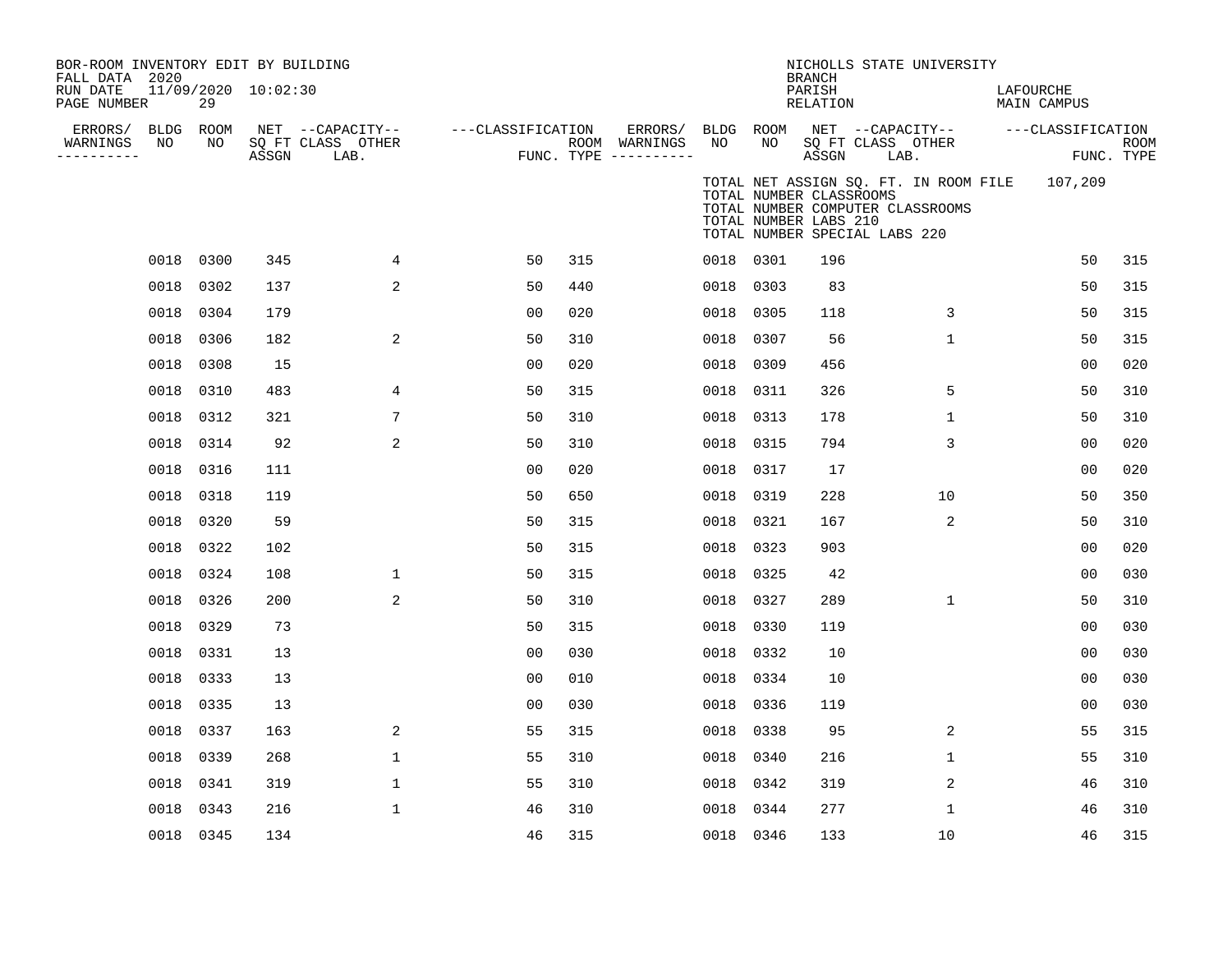| BOR-ROOM INVENTORY EDIT BY BUILDING<br>FALL DATA 2020<br>RUN DATE<br>PAGE NUMBER |            | 30         | 11/09/2020 10:02:30 |                                               |              |                   |     |                                                 |      |                 | <b>BRANCH</b><br>PARISH<br>RELATION              | NICHOLLS STATE UNIVERSITY                                                                                                                           |              | LAFOURCHE<br>MAIN CAMPUS |                           |
|----------------------------------------------------------------------------------|------------|------------|---------------------|-----------------------------------------------|--------------|-------------------|-----|-------------------------------------------------|------|-----------------|--------------------------------------------------|-----------------------------------------------------------------------------------------------------------------------------------------------------|--------------|--------------------------|---------------------------|
| ERRORS/<br>WARNINGS<br>----------                                                | BLDG<br>NO | ROOM<br>NO | ASSGN               | NET --CAPACITY--<br>SQ FT CLASS OTHER<br>LAB. |              | ---CLASSIFICATION |     | ERRORS/<br>ROOM WARNINGS<br>FUNC. TYPE $------$ | NO   | BLDG ROOM<br>NO | ASSGN                                            | NET --CAPACITY--<br>SQ FT CLASS OTHER<br>LAB.                                                                                                       |              | ---CLASSIFICATION        | <b>ROOM</b><br>FUNC. TYPE |
|                                                                                  |            |            |                     |                                               |              |                   |     |                                                 |      |                 | TOTAL NUMBER CLASSROOMS<br>TOTAL NUMBER LABS 210 | TOTAL ASSIGNABLE & UNASSIGNABLE SQFT:<br>TOTAL NET ASSIGN SQ. FT. IN ROOM FILE<br>TOTAL NUMBER COMPUTER CLASSROOMS<br>TOTAL NUMBER SPECIAL LABS 220 |              | 8,816<br>6,002           |                           |
|                                                                                  |            | 0019 Z101  | 75                  |                                               |              | 72                | 730 |                                                 |      | 0019 Z110       | 132                                              |                                                                                                                                                     | 1            | 46                       | 310                       |
|                                                                                  | 0019       | Z112       | 19                  |                                               |              | 72                | 730 |                                                 | 0019 | Z204            | 304                                              |                                                                                                                                                     |              | 72                       | 730                       |
|                                                                                  | 0019       | Z205       | 262                 |                                               |              | 72                | 730 |                                                 | 0019 | Z209            | 77                                               |                                                                                                                                                     |              | 72                       | 730                       |
|                                                                                  | 0019       | Z301       | 12                  |                                               |              | 72                | 730 |                                                 | 0019 | Z302            | 38                                               |                                                                                                                                                     |              | 72                       | 730                       |
|                                                                                  | 0019       | Z303       | 195                 |                                               |              | 72                | 730 |                                                 | 0019 | Z304            | 225                                              |                                                                                                                                                     |              | 72                       | 730                       |
|                                                                                  | 0019       | Z310       | 101                 |                                               |              | 72                | 730 |                                                 | 0019 | Z403            | 34                                               |                                                                                                                                                     |              | 72                       | 730                       |
|                                                                                  | 0019       | Z409       | 266                 |                                               |              | 11                | 115 |                                                 | 0019 | 0Z01            | 84                                               |                                                                                                                                                     |              | 74                       | 215                       |
|                                                                                  | 0019       | 0Z02       | 457                 |                                               |              | 72                | 730 |                                                 | 0019 | 0Z03            | 135                                              |                                                                                                                                                     | $\mathbf 1$  | 46                       | 310                       |
|                                                                                  | 0019       | 0Z04       | 152                 |                                               | $\mathbf{1}$ | 46                | 310 |                                                 | 0019 | 0Z05            | 109                                              |                                                                                                                                                     | $\mathbf{1}$ | 46                       | 310                       |
|                                                                                  | 0019       | 0Z06       | 218                 |                                               |              | 0 <sub>0</sub>    | 030 |                                                 | 0019 | 0Z07            | 189                                              |                                                                                                                                                     |              | 00                       | 030                       |
|                                                                                  | 0019       | 0Z08       | 1835                |                                               |              | 0 <sub>0</sub>    | 030 |                                                 | 0019 | 0Z09            | 73                                               |                                                                                                                                                     | $\mathbf 1$  | 72                       | 730                       |
|                                                                                  | 0019       | 0Z10       | 39                  |                                               |              | 0 <sub>0</sub>    | 010 |                                                 | 0019 | 0Z11            | 148                                              |                                                                                                                                                     |              | 00                       | 030                       |
|                                                                                  | 0019       | 0101       | 3135                | 308                                           |              | 11                | 110 |                                                 | 0019 | 0102            | 1104 119                                         |                                                                                                                                                     |              | 11                       | 110                       |
|                                                                                  | 0019       | 0103       | 708                 |                                               |              | 0 <sub>0</sub>    | 030 |                                                 | 0019 | 0106            | 108                                              |                                                                                                                                                     | $\mathbf{1}$ | 45                       | 315                       |
|                                                                                  | 0019       | 0107       | 156                 |                                               | $\mathbf{1}$ | 46                | 310 |                                                 | 0019 | 0108            | 239                                              | 10                                                                                                                                                  |              | 47                       | 350                       |
|                                                                                  | 0019       | 0111       | 232                 |                                               | $\mathbf{1}$ | 46                | 310 |                                                 | 0019 | 0114            | 230                                              |                                                                                                                                                     | $\mathbf{1}$ | 46                       | 310                       |
|                                                                                  | 0019       | 0115       | 109                 |                                               | $\mathbf{1}$ | 46                | 310 |                                                 | 0019 | 0116            | 104                                              |                                                                                                                                                     | $\mathbf{1}$ | 46                       | 310                       |
|                                                                                  | 0019       | 0201       | 1017                | 32                                            |              | 12                | 210 |                                                 | 0019 | 0202            | 562                                              | 20                                                                                                                                                  |              | 22                       | 250                       |
|                                                                                  | 0019       | 0203       | 1031                | 45                                            |              | 12                | 210 |                                                 | 0019 | 0204            | 1138                                             | 56                                                                                                                                                  |              | 12                       | 210                       |
|                                                                                  | 0019       | 0205       | 843                 | 20                                            |              | 22                | 250 |                                                 | 0019 | 0206            | 572                                              | 32                                                                                                                                                  |              | 22                       | 250                       |
|                                                                                  | 0019       | 0207       | 154                 |                                               |              | 72                | 730 |                                                 | 0019 | 0208            | 908                                              | 20                                                                                                                                                  |              | 22                       | 250                       |
|                                                                                  | 0019       | 0209       | 1008                | 25                                            |              | 12                | 210 |                                                 | 0019 | 0210            | 1005                                             | 9                                                                                                                                                   |              | 22                       | 250                       |
|                                                                                  |            | 0019 0211  | 992                 | 41                                            |              | 12                | 210 |                                                 |      | 0019 0212       | 124                                              |                                                                                                                                                     | $\mathbf 1$  | 46                       | 310                       |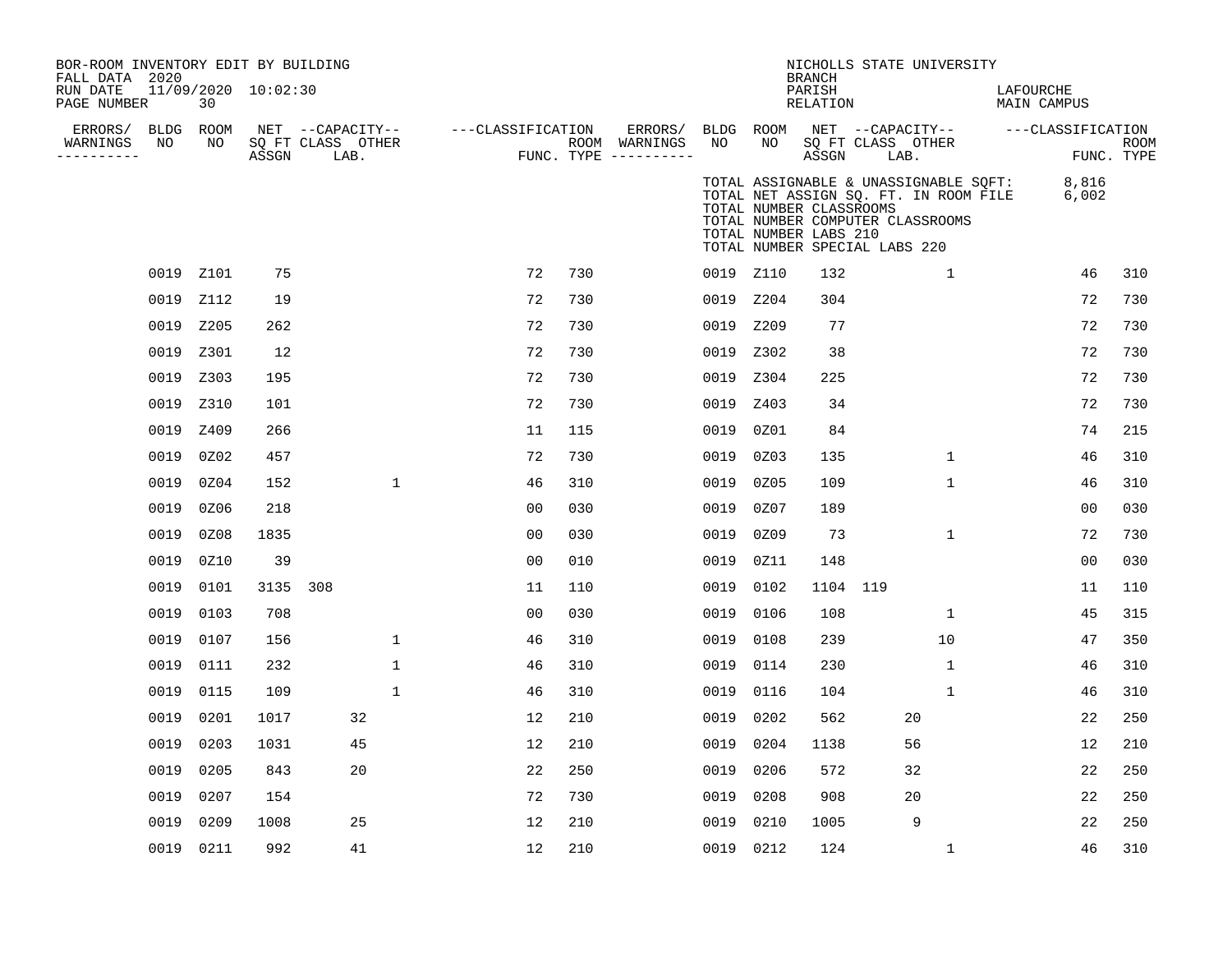| BOR-ROOM INVENTORY EDIT BY BUILDING<br>FALL DATA 2020 |             |             |                     |    |                           |                   |                    |                               |             | <b>BRANCH</b>             | NICHOLLS STATE UNIVERSITY |                                 |                           |
|-------------------------------------------------------|-------------|-------------|---------------------|----|---------------------------|-------------------|--------------------|-------------------------------|-------------|---------------------------|---------------------------|---------------------------------|---------------------------|
| RUN DATE<br>PAGE NUMBER                               |             | 31          | 11/09/2020 10:02:30 |    |                           |                   |                    |                               |             | PARISH<br><b>RELATION</b> |                           | LAFOURCHE<br><b>MAIN CAMPUS</b> |                           |
| ERRORS/                                               | <b>BLDG</b> | <b>ROOM</b> |                     |    | NET --CAPACITY--          | ---CLASSIFICATION |                    | ERRORS/<br><b>BLDG</b>        | <b>ROOM</b> |                           | NET --CAPACITY--          | ---CLASSIFICATION               |                           |
| WARNINGS<br>----------                                | NO          | NO          | ASSGN               |    | SQ FT CLASS OTHER<br>LAB. |                   | ROOM<br>FUNC. TYPE | NO<br>WARNINGS<br>----------- | NO          | ASSGN                     | SQ FT CLASS OTHER<br>LAB. |                                 | <b>ROOM</b><br>FUNC. TYPE |
|                                                       | 0019        | 0213        | 118                 |    | 1                         | 46                | 310                | 0019                          | 0214        | 118                       | $\mathbf{1}$              | 46                              | 310                       |
|                                                       | 0019        | 0215        | 124                 |    | 1                         | 45                | 315                | 0019                          | 0216        | 124                       | 1                         | 46                              | 310                       |
|                                                       | 0019        | 0217        | 120                 |    | $\mathbf 1$               | 46                | 310                | 0019                          | 0218        | 119                       | 1                         | 46                              | 310                       |
|                                                       | 0019        | 0219        | 45                  |    |                           | 0 <sub>0</sub>    | 010                | 0019                          | 0221        | 110                       | 1                         | 46                              | 310                       |
|                                                       | 0019        | 0222        | 119                 |    | 1                         | 46                | 310                | 0019                          | 0223        | 125                       | $\mathbf{1}$              | 46                              | 310                       |
|                                                       | 0019        | 0224        | 125                 |    | $\mathbf{1}$              | 46                | 310                | 0019                          | 0225        | 119                       | $\mathbf{1}$              | 46                              | 310                       |
|                                                       | 0019        | 0226        | 87                  |    | 1                         | 46                | 310                | 0019                          | 0227        | 124                       | 1                         | 46                              | 310                       |
|                                                       | 0019        | 0228        | 125                 |    | 1                         | 46                | 310                | 0019                          | 0229        | 119                       | 1                         | 46                              | 310                       |
|                                                       | 0019        | 0230        | 118                 |    | 1                         | 46                | 310                | 0019                          | 0231        | 112                       | 1                         | 46                              | 310                       |
|                                                       | 0019        | 0232        | 108                 |    | $\mathbf 1$               | 46                | 310                | 0019                          | 0233        | 107                       | 1                         | 46                              | 310                       |
|                                                       | 0019        | 0301        | 1172                | 88 |                           | 11                | 110                | 0019                          | 0302        | 1010                      | 8                         | 22                              | 250                       |
|                                                       | 0019        | 0303        | 922                 |    | 7                         | 22                | 250                | 0019                          | 0304        | 1056                      | 36                        | 12                              | 210                       |
|                                                       | 0019        | 0305        | 1053                | 30 |                           | 11                | 140                | 0019                          | 0306        | 880                       | 37                        | 12                              | 210                       |
|                                                       | 0019        | 0307        | 1137                |    | 20                        | 22                | 250                | 0019                          | 0308        | 176                       |                           | 72                              | 730                       |
| 9                                                     | 0019        | 0309        | 1007                | 18 |                           | 11                | 110                | 0019                          | 0310        | 1838                      | 20                        | 12                              | 240                       |
|                                                       | 0019        | 0311        | 1111                | 60 |                           | 11                | 110                | 0019                          | 0314        | 572                       | 21                        | 12                              | 210                       |
|                                                       | 0019        | 0315        | 110                 |    | 1                         | 46                | 310                | 0019                          | 0316        | 108                       | 1                         | 46                              | 310                       |
|                                                       | 0019        | 0319        | 115                 |    | 1                         | 72                | 730                | 0019                          | 0320        | 121                       | 1                         | 46                              | 310                       |
|                                                       | 0019        | 0321        | 115                 |    | $\mathbf 1$               | 45                | 315                | 0019                          | 0322        | 312                       | 8                         | 46                              | 310                       |
|                                                       | 0019        | 0323        | 116                 |    | 1                         | 46                | 310                | 0019                          | 0324        | 116                       | 1                         | 46                              | 310                       |
|                                                       | 0019        | 0325        | 108                 |    | 1                         | 10                | 310                | 0019                          | 0326        | 264                       | 1                         | 10                              | 310                       |
|                                                       | 0019        | 0327        | 116                 |    | $\mathbf{1}$              | 46                | 310                | 0019                          | 0328        | 116                       | 1                         | 46                              | 310                       |
|                                                       | 0019        | 0329        | 110                 |    | 1                         | 11                | 310                | 0019                          | 0330        | 109                       | 1                         | 46                              | 310                       |
|                                                       | 0019        | 0331        | 116                 |    | 1                         | 46                | 310                | 0019                          | 0332        | 115                       | 1                         | 46                              | 310                       |
|                                                       | 0019        | 0333        | 118                 |    | $\mathbf 1$               | 46                | 310                | 0019                          | 0401        | 930                       | 33                        | 12                              | 240                       |
|                                                       |             | 0019 0402   | 562                 |    |                           | 0 <sub>0</sub>    | 030                |                               | 0019 0403   | 944                       | 26                        | 11                              | 110                       |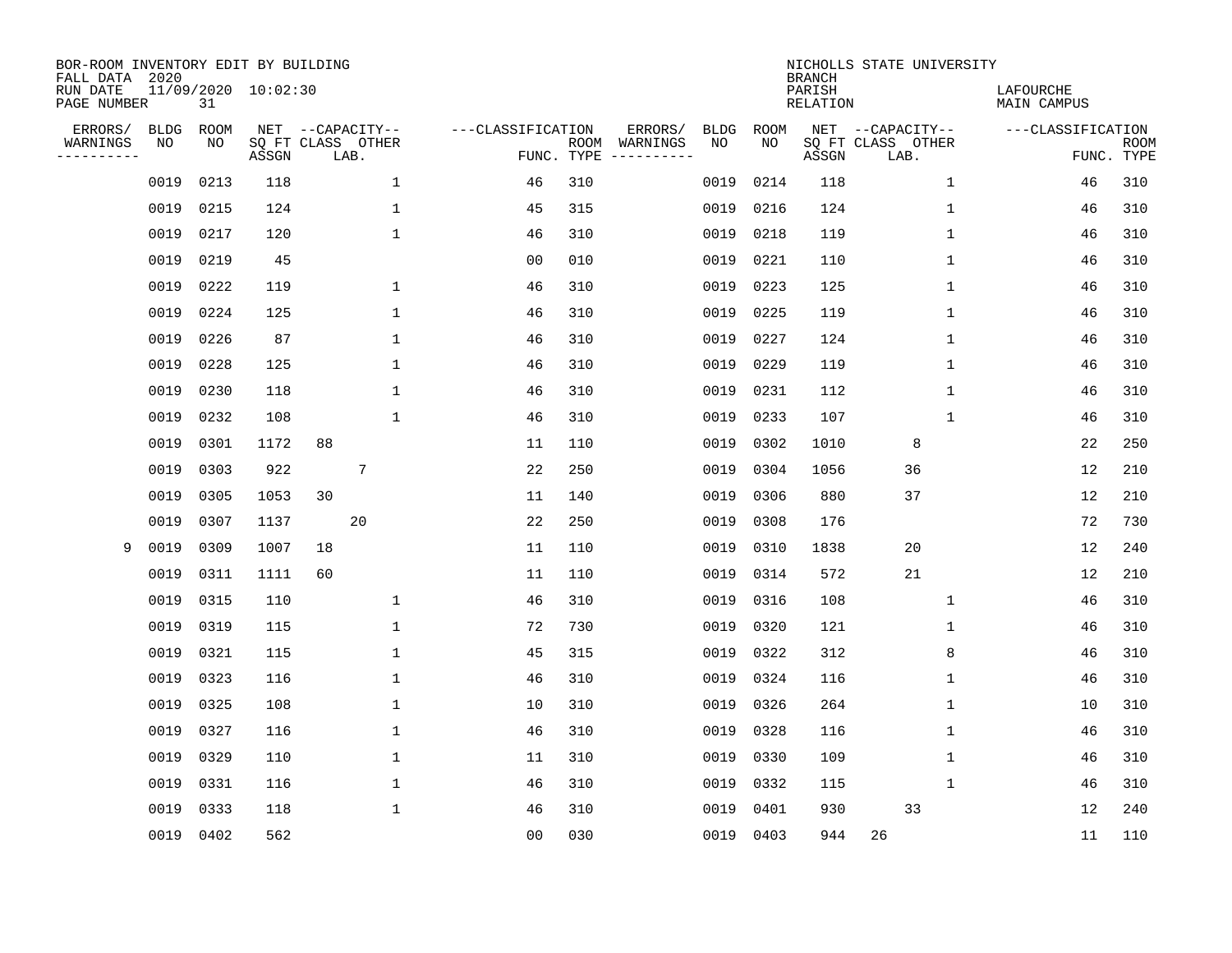| BOR-ROOM INVENTORY EDIT BY BUILDING<br>FALL DATA 2020 |           |           |                     |                           |                   |     |                                      |        |           | BRANCH                                           | NICHOLLS STATE UNIVERSITY                                                                                                                           |                                                            |                           |
|-------------------------------------------------------|-----------|-----------|---------------------|---------------------------|-------------------|-----|--------------------------------------|--------|-----------|--------------------------------------------------|-----------------------------------------------------------------------------------------------------------------------------------------------------|------------------------------------------------------------|---------------------------|
| RUN DATE<br>PAGE NUMBER                               |           | 32        | 11/09/2020 10:02:30 |                           |                   |     |                                      |        |           | PARISH<br>RELATION                               |                                                                                                                                                     | LAFOURCHE<br>MAIN CAMPUS                                   |                           |
| ERRORS/                                               |           | BLDG ROOM |                     | NET --CAPACITY--          | ---CLASSIFICATION |     | ERRORS/ BLDG ROOM                    |        |           |                                                  | NET --CAPACITY-- - ---CLASSIFICATION                                                                                                                |                                                            |                           |
| WARNINGS<br>----------                                | NO        | NO        | ASSGN               | SQ FT CLASS OTHER<br>LAB. |                   |     | ROOM WARNINGS<br>FUNC. TYPE $------$ | NO     | NO        | ASSGN                                            | SQ FT CLASS OTHER<br>LAB.                                                                                                                           |                                                            | <b>ROOM</b><br>FUNC. TYPE |
|                                                       | 0019 0404 |           | 560                 | 20                        | 22                | 250 |                                      | 0019   | 0405      | 525                                              | 13                                                                                                                                                  | $12 \overline{ }$                                          | 210                       |
|                                                       | 0019 0406 |           | 1084                | 30                        | 12                | 210 |                                      | 9 0019 | 0407      | 606                                              | 3                                                                                                                                                   | 11                                                         | 110                       |
|                                                       | 0019 0408 |           | 622                 | 36                        | 82                | 082 |                                      |        | 0019 0409 | 1733                                             | 60                                                                                                                                                  | 82                                                         | 082                       |
|                                                       | 0019 0411 |           | 119                 | $\mathbf{1}$              | 46                | 310 |                                      |        | 0019 0412 | 123                                              | $\mathbf{1}$                                                                                                                                        | 46                                                         | 310                       |
|                                                       | 0019 0413 |           | 124                 | $\mathbf{1}$              | 46                | 310 |                                      |        | 0019 0414 | 118                                              | $\mathbf{1}$                                                                                                                                        | 46                                                         | 310                       |
|                                                       | 0019 0415 |           | 110                 | $\mathbf{1}$              | 46                | 310 |                                      |        | 0019 0416 | 111                                              | $\mathbf{1}$                                                                                                                                        | 46                                                         | 310                       |
|                                                       | 0019 104A |           | 11                  |                           | 0 <sub>0</sub>    | 010 |                                      |        | 0019 107A | 137                                              | $\mathbf{1}$                                                                                                                                        | 46                                                         | 310                       |
|                                                       | 0019 107B |           | 137                 | $\mathbf{1}$              | 46                | 310 |                                      |        | 0019 107C | 156                                              | $\mathbf{1}$                                                                                                                                        | 46                                                         | 310                       |
|                                                       | 0019 110A |           | 137                 | $\mathbf{1}$              | 46                | 310 |                                      |        | 0019 110B | 21                                               | $\mathbf{1}$                                                                                                                                        | 46                                                         | 310                       |
|                                                       |           | 0019 111A | 232                 | $\mathbf{1}$              | 46                | 310 |                                      |        | 0019 112A | 479                                              | $\mathbf{1}$                                                                                                                                        | 46                                                         | 731                       |
|                                                       | 0019 113A |           | 481                 | $\mathbf{1}$              | 46                | 350 |                                      |        | 0019 113B | 137                                              | $\mathbf{1}$                                                                                                                                        | 46                                                         | 310                       |
|                                                       | 0019 114A |           | 230                 | $\mathbf{1}$              | 46                | 310 |                                      |        | 0019 114B | 137                                              | $\mathbf{1}$                                                                                                                                        | 46                                                         | 310                       |
|                                                       | 0019 114C |           | 137                 | $\mathbf{1}$              | 46                | 310 |                                      |        | 0019 114D | 137                                              | $\mathbf{1}$                                                                                                                                        | 46                                                         | 310                       |
|                                                       |           | 0019 201A | 155                 |                           | 12                | 215 |                                      |        | 0019 202A | 267                                              | $\overline{4}$                                                                                                                                      | 12                                                         | 210                       |
|                                                       |           | 0019 203A | 162                 |                           | 72                | 730 |                                      | 0019   | 203B      | 231                                              |                                                                                                                                                     | 0 <sub>0</sub>                                             | 030                       |
|                                                       |           | 0019 204A | 256                 | 4                         | 22                | 250 |                                      |        | 0019 207A | 45                                               | $\mathbf{1}$                                                                                                                                        | 46                                                         | 310                       |
|                                                       |           | 0019 210A | 163                 |                           | 72                | 730 |                                      |        | 0019 211A | 155                                              |                                                                                                                                                     | $12 \overline{ }$                                          | 215                       |
|                                                       |           | 0019 306A | 171                 |                           | 72                | 730 |                                      |        | 0019 306B | 86                                               |                                                                                                                                                     | 72                                                         | 730                       |
|                                                       |           | 0019 310A | 394                 | 8                         | 46                | 350 |                                      | 0019   | 403A      | 72                                               |                                                                                                                                                     | 12                                                         | 115                       |
|                                                       |           | 0019 405A | 9                   |                           | 72                | 730 |                                      |        | 0019 408A | 20                                               | 12                                                                                                                                                  | 83                                                         | 083                       |
|                                                       |           | 0019 408B | 35                  |                           | 83                | 083 |                                      |        |           | TOTAL NUMBER CLASSROOMS<br>TOTAL NUMBER LABS 210 | TOTAL ASSIGNABLE & UNASSIGNABLE SQFT:<br>TOTAL NET ASSIGN SQ. FT. IN ROOM FILE<br>TOTAL NUMBER COMPUTER CLASSROOMS<br>TOTAL NUMBER SPECIAL LABS 220 | 50,204<br>46,218<br>$\overline{7}$<br>$\overline{1}$<br>11 |                           |
|                                                       |           |           | 0020 0101 4843      | 100                       | 11                | 210 |                                      |        |           |                                                  | TOTAL ASSIGNABLE & UNASSIGNABLE SQFT:                                                                                                               | 4,843                                                      |                           |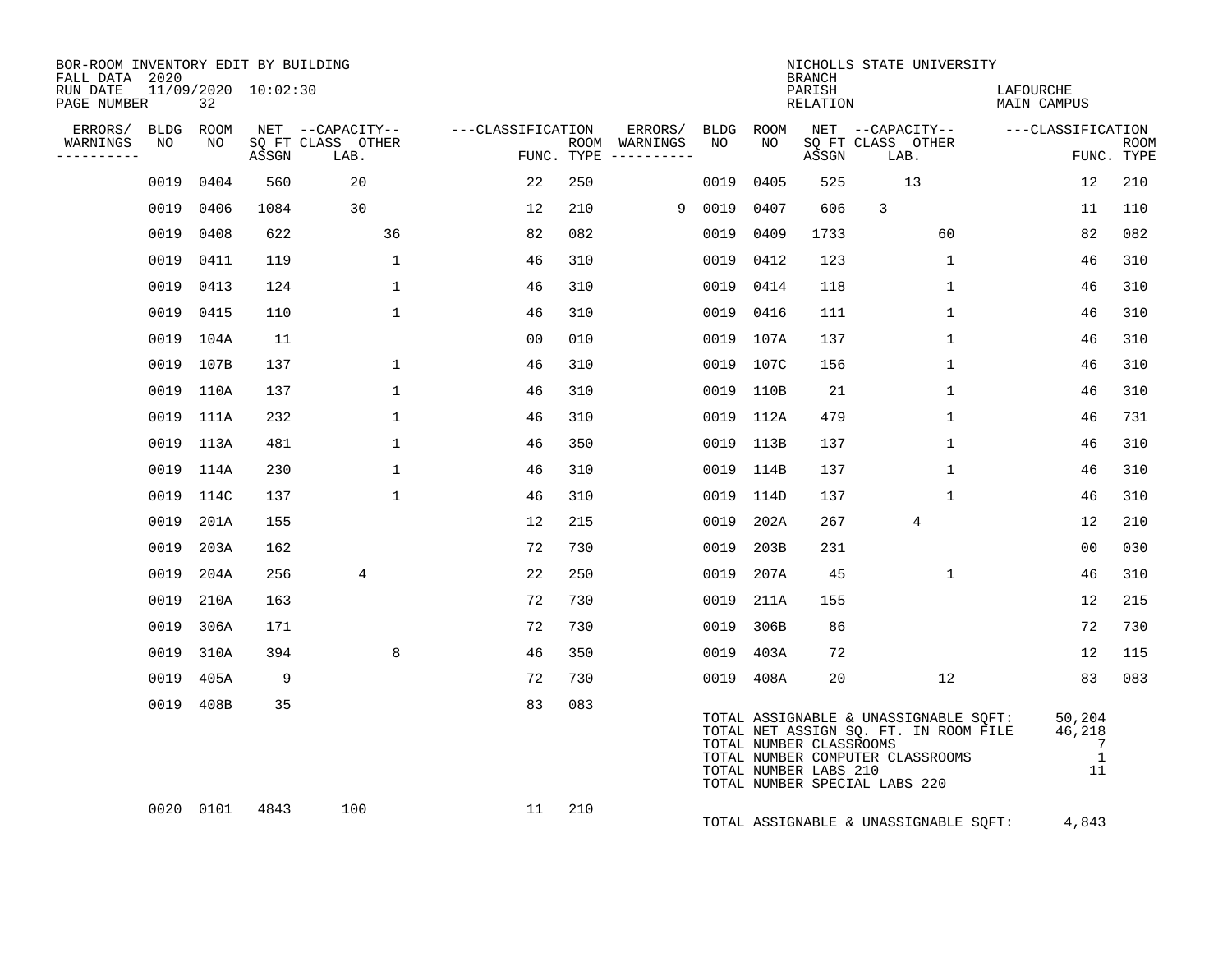| BOR-ROOM INVENTORY EDIT BY BUILDING<br>FALL DATA 2020<br>RUN DATE |    |                 | 11/09/2020 10:02:30 |                                       |             |                   |     |                          |                 |                                                                                   | <b>BRANCH</b><br>PARISH |    | NICHOLLS STATE UNIVERSITY        | LAFOURCHE                                   |                                    |             |
|-------------------------------------------------------------------|----|-----------------|---------------------|---------------------------------------|-------------|-------------------|-----|--------------------------|-----------------|-----------------------------------------------------------------------------------|-------------------------|----|----------------------------------|---------------------------------------------|------------------------------------|-------------|
| PAGE NUMBER                                                       |    | 33              |                     |                                       |             |                   |     |                          |                 |                                                                                   | RELATION                |    |                                  |                                             | MAIN CAMPUS                        |             |
| ERRORS/<br>WARNINGS                                               | NO | BLDG ROOM<br>NO |                     | NET --CAPACITY--<br>SQ FT CLASS OTHER |             | ---CLASSIFICATION |     | ERRORS/<br>ROOM WARNINGS | BLDG ROOM<br>NO | NO                                                                                |                         |    | SQ FT CLASS OTHER                |                                             | NET --CAPACITY-- ---CLASSIFICATION | <b>ROOM</b> |
| ---------                                                         |    |                 | ASSGN               | LAB.                                  |             |                   |     | FUNC. TYPE $------$      |                 |                                                                                   | ASSGN                   |    | LAB.                             |                                             | FUNC. TYPE                         |             |
|                                                                   |    |                 |                     |                                       |             |                   |     |                          |                 | TOTAL NUMBER CLASSROOMS<br>TOTAL NUMBER LABS 210<br>TOTAL NUMBER SPECIAL LABS 220 |                         |    | TOTAL NUMBER COMPUTER CLASSROOMS | TOTAL NET ASSIGN SQ. FT. IN ROOM FILE 4,843 | 1                                  |             |
|                                                                   |    | 0021 C102       | 105                 |                                       | $\mathbf 1$ | 56                | 310 |                          | 0021 C104       |                                                                                   | 180                     |    |                                  |                                             | 45                                 | 315         |
|                                                                   |    | 0021 C108       | 67                  |                                       |             | 73                | 731 |                          | 0021 C109       |                                                                                   | 201                     |    |                                  |                                             | 12                                 | 540         |
|                                                                   |    | 0021 C110       | 267                 |                                       |             | 45                | 350 |                          | 0021 C111       |                                                                                   | 8                       |    |                                  |                                             | 00                                 | 010         |
|                                                                   |    | 0021 C113       | 16                  |                                       |             | 72                | 730 |                          | 0021 C114       |                                                                                   | 104                     |    | 2                                |                                             | 12                                 | 260         |
|                                                                   |    | 0021 C116       | 48                  |                                       |             | 73                | 730 |                          | 0021 C117       |                                                                                   | 122                     |    |                                  |                                             | 12                                 | 850         |
|                                                                   |    | 0021 C118       | 101                 |                                       |             | 12                | 850 |                          | 0021 C119       |                                                                                   | 101                     |    |                                  |                                             | 12                                 | 850         |
|                                                                   |    | 0021 C120       | 101                 |                                       |             | 12                | 850 |                          | 0021 C121       |                                                                                   | 78                      |    |                                  |                                             | 0 <sub>0</sub>                     | 010         |
|                                                                   |    | 0021 C123       | 120                 |                                       |             | 13                | 545 |                          | 0021 C124       |                                                                                   | 53                      |    |                                  |                                             | 45                                 | 731         |
|                                                                   |    | 0021 C125       | 34                  |                                       | $\mathbf 1$ | 72                | 730 |                          | 0021 C127       |                                                                                   | 53                      |    |                                  |                                             | 45                                 | 731         |
|                                                                   |    | 0021 C128       | 179                 |                                       | 2           | 57                | 850 |                          | 0021 C131       |                                                                                   | 120                     |    |                                  |                                             | 0 <sub>0</sub>                     | 030         |
|                                                                   |    | 0021 C132       | 123                 |                                       | $\mathbf 1$ | 46                | 310 |                          | 0021 C133       |                                                                                   | 52                      |    |                                  |                                             | 0 <sub>0</sub>                     | 010         |
|                                                                   |    | 0021 C136       | 159                 |                                       | 1           | 46                | 310 |                          | 0021 C137       |                                                                                   | 181                     |    | 3                                |                                             | 46                                 | 310         |
|                                                                   |    | 0021 M100       | 566                 |                                       |             | 0 <sub>0</sub>    | 030 |                          | 0021 0100       |                                                                                   | 963                     | 29 |                                  |                                             | 11                                 | 140         |
|                                                                   |    | 0021 0101       | 1941                | 30                                    |             | 11                | 240 |                          | 0021 0102       |                                                                                   | 1941                    |    | 30                               |                                             | 11                                 | 240         |
|                                                                   |    | 0021 0106       | 59                  |                                       |             | 0 <sub>0</sub>    | 030 |                          | 0021 0107       |                                                                                   | 47                      |    |                                  |                                             | 0 <sub>0</sub>                     | 030         |
|                                                                   |    | 0021 0108       | 32                  |                                       |             | 0 <sub>0</sub>    | 030 |                          | 0021 0109       |                                                                                   | 37                      |    |                                  |                                             | 43                                 | 535         |
|                                                                   |    | 0021 0110       | 177                 |                                       |             | 0 <sub>0</sub>    | 030 |                          | 0021 0111       |                                                                                   | 60                      |    |                                  |                                             | 0 <sub>0</sub>                     | 030         |
|                                                                   |    | 0021 0113       | 627                 | 28                                    |             | 12                | 210 |                          | 0021 0114       |                                                                                   | 591                     | 43 |                                  |                                             | 11                                 | 110         |
|                                                                   |    | 0021 0118       | 952                 | 63                                    |             | 11                | 110 |                          | 0021 0119       |                                                                                   | 588                     | 39 |                                  |                                             | 11                                 | 140         |
|                                                                   |    | 0021 0120       | 599                 | 24                                    |             | 11                | 110 |                          | 0021 0123       |                                                                                   | 938                     | 32 |                                  |                                             | 11                                 | 140         |
|                                                                   |    | 0021 0124       | 963                 | 30                                    |             | 11                | 140 |                          | 0021 0127       |                                                                                   | 148                     |    |                                  |                                             | 43                                 | 535         |
|                                                                   |    | 0021 0128       | 109                 | 6                                     |             | 12                | 210 |                          | 0021 0129       |                                                                                   | 109                     |    | 6                                |                                             | 12                                 | 210         |
|                                                                   |    | 0021 0130       | 660                 | 14                                    |             | 12                | 210 |                          | 0021 0132       |                                                                                   | 127                     |    |                                  |                                             | 45                                 | 215         |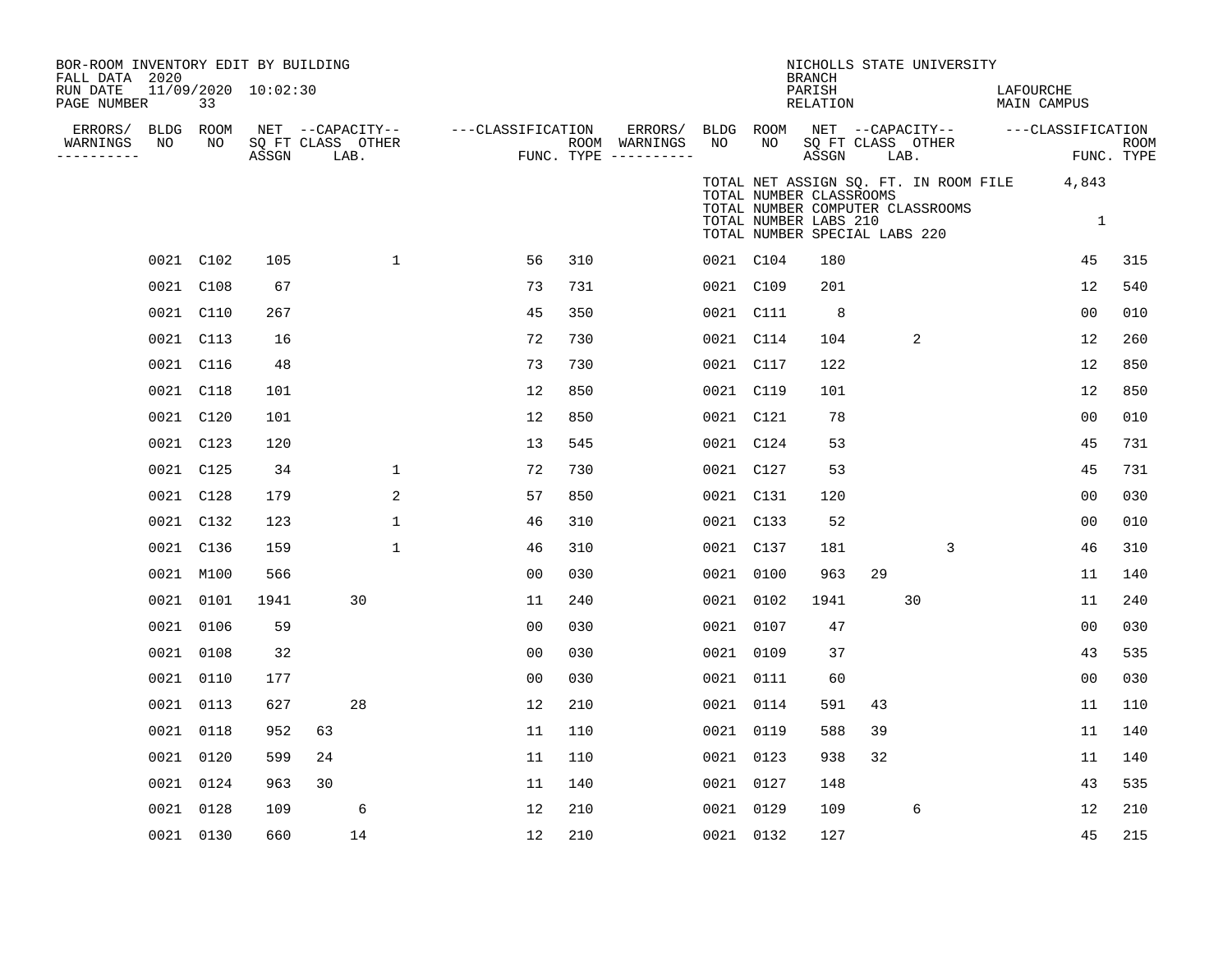| BOR-ROOM INVENTORY EDIT BY BUILDING<br>FALL DATA 2020 |             |           |                     |                           |              |                   |                    |                         |      |           | <b>BRANCH</b>             | NICHOLLS STATE UNIVERSITY |     |                                 |                |                           |
|-------------------------------------------------------|-------------|-----------|---------------------|---------------------------|--------------|-------------------|--------------------|-------------------------|------|-----------|---------------------------|---------------------------|-----|---------------------------------|----------------|---------------------------|
| RUN DATE<br>PAGE NUMBER                               |             | 34        | 11/09/2020 10:02:30 |                           |              |                   |                    |                         |      |           | PARISH<br><b>RELATION</b> |                           |     | LAFOURCHE<br><b>MAIN CAMPUS</b> |                |                           |
| ERRORS/                                               | <b>BLDG</b> | ROOM      |                     | NET --CAPACITY--          |              | ---CLASSIFICATION |                    | ERRORS/                 | BLDG | ROOM      |                           | NET --CAPACITY--          |     | ---CLASSIFICATION               |                |                           |
| WARNINGS<br>----------                                | NO          | NO        | ASSGN               | SQ FT CLASS OTHER<br>LAB. |              |                   | ROOM<br>FUNC. TYPE | WARNINGS<br>----------- | NO   | NO        | ASSGN                     | SQ FT CLASS OTHER<br>LAB. |     |                                 |                | <b>ROOM</b><br>FUNC. TYPE |
|                                                       | 0021        | 0133      | 126                 | $\mathbf{1}$              |              | 45                | 215                |                         | 0021 | 0134      | 896                       | 28                        |     |                                 | 12             | 210                       |
|                                                       |             | 0021 0138 | 147                 |                           | 1            | 55                | 310                |                         |      | 0021 0142 | 20                        |                           |     |                                 | 72             | 730                       |
|                                                       |             | 0021 0143 | 34                  |                           |              | 77                | 730                |                         |      | 0021 0144 | 17                        |                           |     |                                 | 72             | 730                       |
|                                                       |             | 0021 0145 | 28                  |                           |              | 0 <sub>0</sub>    | 010                |                         |      | 0021 0147 | 109                       |                           |     |                                 | 0 <sub>0</sub> | 030                       |
|                                                       |             | 0021 0148 | 45                  |                           |              | 43                | 530                |                         |      | 0021 0152 | 1974                      |                           | 106 |                                 | 13             | 610                       |
|                                                       |             | 0021 0153 | 34                  |                           |              | 45                | 115                |                         |      | 0021 0154 | 34                        |                           |     |                                 | 45             | 115                       |
|                                                       |             | 0021 0157 | 76                  |                           |              | 0 <sub>0</sub>    | 030                |                         |      | 0021 0159 | 395                       |                           | 15  |                                 | 65             | 350                       |
|                                                       |             | 0021 0160 | 24                  |                           |              | 45                | 315                |                         |      | 0021 0161 | 121                       |                           | 2   |                                 | 51             | 313                       |
|                                                       | 0021        | 0162      | 168                 |                           | $\mathbf{1}$ | 51                | 310                |                         |      | 0021 0164 | 141                       |                           |     |                                 | 0 <sub>0</sub> | 030                       |
|                                                       |             | 0021 0167 | 36                  |                           |              | 45                | 650                |                         |      | 0021 0168 | 177                       |                           | 4   |                                 | 46             | 325                       |
|                                                       |             | 0021 0169 | 238                 |                           | 5            | 46                | 325                |                         |      | 0021 0170 | 224                       |                           | 1   |                                 | 51             | 310                       |
|                                                       |             | 0021 0171 | 144                 |                           | $\mathbf 1$  | 51                | 310                |                         |      | 0021 0172 | 103                       |                           | 2   |                                 | 51             | 313                       |
|                                                       |             | 0021 0174 | 132                 |                           |              | 0 <sub>0</sub>    | 030                |                         |      | 0021 0175 | 13                        |                           |     |                                 | 73             | 315                       |
|                                                       |             | 0021 0176 | 188                 |                           | 10           | 47                | 350                |                         | 0021 | 0200      | 961                       | 76                        |     |                                 | 11             | 110                       |
|                                                       | 0021        | 0201      | 961                 | 76                        |              | 11                | 110                |                         | 0021 | 0202      | 961                       | 76                        |     |                                 | 11             | 110                       |
|                                                       | 0021        | 0206      | 55                  |                           |              | 0 <sub>0</sub>    | 010                |                         | 0021 | 0207      | 46                        |                           |     |                                 | 00             | 030                       |
|                                                       | 0021        | 0208      | 40                  |                           |              | 72                | 730                |                         | 0021 | 0209      | 42                        |                           |     |                                 | 43             | 530                       |
|                                                       | 0021        | 0210      | 236                 |                           |              | 0 <sub>0</sub>    | 030                |                         | 0021 | 0213      | 660                       | 41                        |     |                                 | 11             | 110                       |
|                                                       | 0021        | 0214      | 1826                | 93                        |              | 11                | 110                |                         |      | 0021 0216 | 935                       | 70                        |     |                                 | 11             | 110                       |
|                                                       | 0021        | 0218      | 1743                | 93                        |              | 11                | 110                |                         |      | 0021 0221 | 960                       | 65                        |     |                                 | 12             | 210                       |
|                                                       | 0021        | 0222      | 949                 | 63                        |              | 12                | 210                |                         |      | 0021 0223 | 949                       | 8                         |     |                                 | 12             | 210                       |
|                                                       | 0021        | 0224      | 963                 | 8                         |              | 12                | 210                |                         | 0021 | 0225      | 1484                      | 10                        |     |                                 | 11             | 210                       |
|                                                       | 0021        | 0228      | 943                 | 10                        |              | 12                | 210                |                         |      | 0021 0231 | 1458                      | 10                        |     |                                 | 12             | 210                       |
|                                                       |             | 0021 0234 | 1485                | 10                        |              | 12                | 210                |                         |      | 0021 0235 | 62                        |                           |     |                                 | 45             | 215                       |
|                                                       | 0021        | 0236      | 86                  |                           |              | 45                | 215                |                         |      | 0021 0239 | 109                       |                           | 1   |                                 | 46             | 310                       |
|                                                       |             | 0021 0240 | 116                 |                           |              | 0 <sub>0</sub>    | 030                |                         |      | 0021 0241 | 119                       |                           |     |                                 | 00             | 030                       |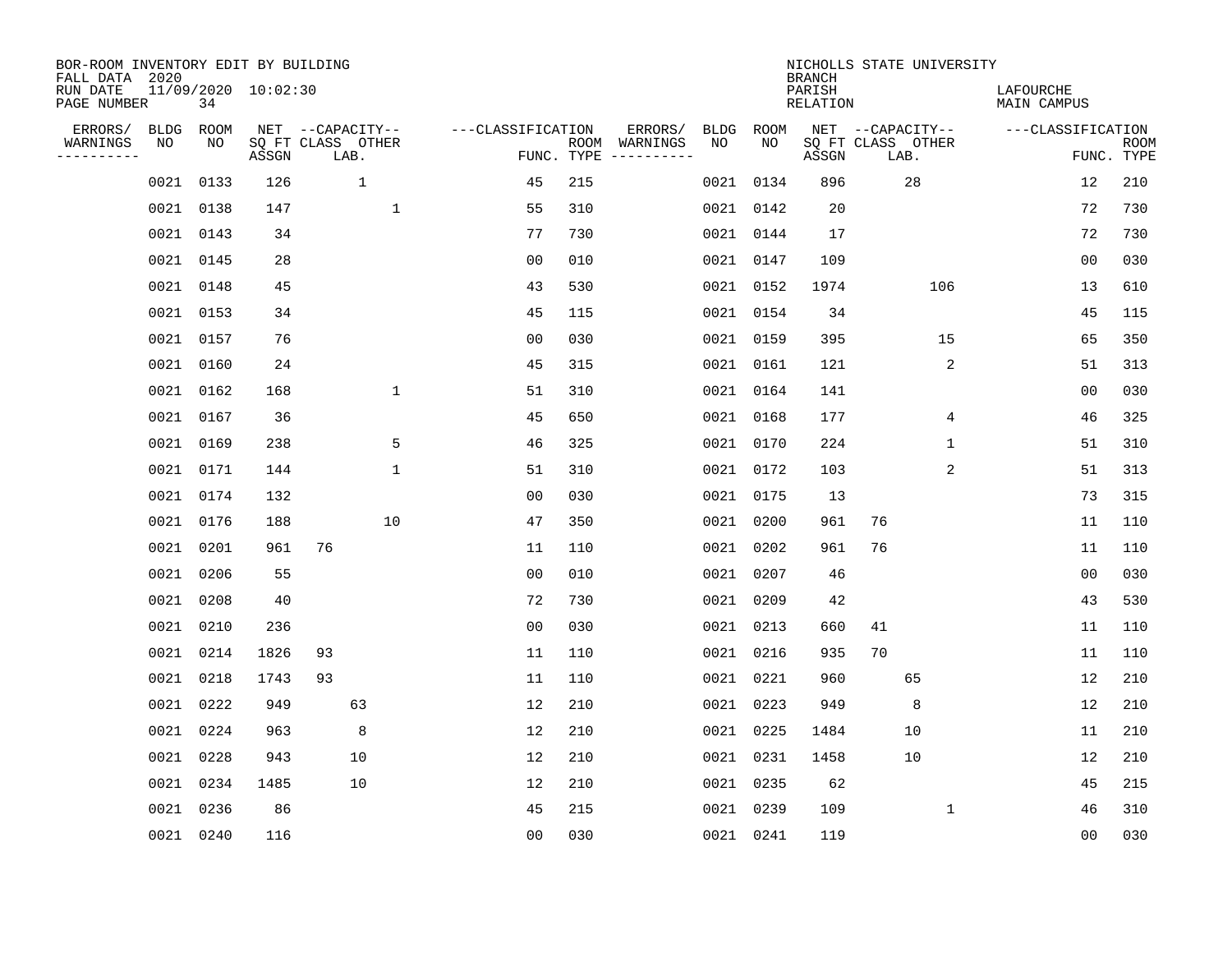| BOR-ROOM INVENTORY EDIT BY BUILDING<br>FALL DATA 2020 |             |      |                     |                           |                   |     |                                      |             |             | <b>BRANCH</b>             | NICHOLLS STATE UNIVERSITY |                          |                           |
|-------------------------------------------------------|-------------|------|---------------------|---------------------------|-------------------|-----|--------------------------------------|-------------|-------------|---------------------------|---------------------------|--------------------------|---------------------------|
| RUN DATE<br>PAGE NUMBER                               |             | 35   | 11/09/2020 10:02:30 |                           |                   |     |                                      |             |             | PARISH<br><b>RELATION</b> |                           | LAFOURCHE<br>MAIN CAMPUS |                           |
| ERRORS/                                               | <b>BLDG</b> | ROOM |                     | NET --CAPACITY--          | ---CLASSIFICATION |     | ERRORS/                              | <b>BLDG</b> | <b>ROOM</b> |                           | NET --CAPACITY--          | ---CLASSIFICATION        |                           |
| WARNINGS<br>----------                                | NO          | NO   | ASSGN               | SQ FT CLASS OTHER<br>LAB. |                   |     | ROOM WARNINGS<br>FUNC. TYPE $------$ | NO          | NO          | ASSGN                     | SQ FT CLASS OTHER<br>LAB. |                          | <b>ROOM</b><br>FUNC. TYPE |
|                                                       | 0021        | 0242 | 74                  |                           | 0 <sub>0</sub>    | 030 |                                      |             | 0021 0245   | 76                        |                           | 73                       | 215                       |
|                                                       | 0021        | 0247 | 506                 | $\mathbf 1$               | 46                | 313 |                                      |             | 0021 0250   | 137                       |                           | 77                       | 280                       |
|                                                       | 0021        | 0251 | 34                  |                           | 45                | 315 |                                      |             | 0021 0252   | 184                       | $\mathbf 1$               | 61                       | 325                       |
|                                                       | 0021        | 0255 | 42                  |                           | 45                | 650 |                                      |             | 0021 0256   | 112                       | $\mathbf 1$               | 46                       | 310                       |
|                                                       | 0021        | 0257 | 109                 | $\mathbf{1}$              | 46                | 310 |                                      |             | 0021 0258   | 109                       | $\mathbf{1}$              | 46                       | 310                       |
|                                                       | 0021 0259   |      | 117                 | $\mathbf 1$               | 46                | 310 |                                      |             | 0021 0260   | 109                       | $\mathbf{1}$              | 46                       | 310                       |
|                                                       | 0021 0261   |      | 110                 | $\mathbf{1}$              | 46                | 310 |                                      |             | 0021 0262   | 41                        |                           | 0 <sub>0</sub>           | 030                       |
|                                                       | 0021 0266   |      | 1173                | 11                        | 12                | 210 |                                      |             | 0021 0268   | 100                       |                           | 77                       | 730                       |
|                                                       | 0021        | 0269 | 34                  |                           | 0 <sub>0</sub>    | 030 |                                      |             | 0021 0301   | 1860                      | 90                        | 11                       | 110                       |
|                                                       | 0021 0302   |      | 18                  |                           | 45                | 730 |                                      |             | 0021 0307   | 110                       | 1                         | 46                       | 310                       |
|                                                       | 0021        | 0308 | 26                  | $\mathbf{1}$              | 46                | 310 |                                      |             | 0021 0309   | 110                       | $\mathbf 1$               | 46                       | 310                       |
|                                                       | 0021 0310   |      | 110                 | $\mathbf{1}$              | 46                | 310 |                                      |             | 0021 0311   | 110                       | $\mathbf 1$               | 46                       | 310                       |
|                                                       | 0021        | 0314 | 118                 |                           | 0 <sub>0</sub>    | 030 |                                      |             | 0021 0316   | 110                       | $\mathbf 1$               | 46                       | 310                       |
|                                                       | 0021        | 0317 | 110                 | 1                         | 46                | 310 |                                      |             | 0021 0318   | 273                       | 12                        | 45                       | 650                       |
|                                                       | 0021        | 0319 | 34                  |                           | 0 <sub>0</sub>    | 030 |                                      |             | 0021 0322   | 78                        |                           | 72                       | 730                       |
|                                                       | 0021        | 0324 | 109                 | 1                         | 46                | 310 |                                      |             | 0021 0325   | 109                       | 1                         | 46                       | 310                       |
|                                                       | 0021        | 0326 | 109                 | $\mathbf{1}$              | 46                | 310 |                                      |             | 0021 0327   | 109                       | 1                         | 46                       | 310                       |
|                                                       | 0021        | 0328 | 110                 | $\mathbf{1}$              | 46                | 310 |                                      |             | 0021 0333   | 110                       | 1                         | 46                       | 310                       |
|                                                       | 0021        | 0334 | 110                 | $\mathbf{1}$              | 46                | 310 |                                      |             | 0021 0335   | 110                       | 1                         | 46                       | 310                       |
|                                                       | 0021        | 0336 | 110                 | $\mathbf 1$               | 46                | 310 |                                      |             | 0021 0337   | 24                        |                           | 45                       | 315                       |
|                                                       | 0021        | 0341 | 227                 | 10                        | 65                | 350 |                                      |             | 0021 0344   | 112                       | 1                         | 46                       | 310                       |
|                                                       | 0021        | 0345 | 112                 | $\mathbf 1$               | 46                | 310 |                                      |             | 0021 0346   | 112                       | $\mathbf 1$               | 46                       | 310                       |
|                                                       | 0021        | 0348 | 184                 | 1                         | 61                | 325 |                                      |             | 0021 0351   | 392                       | 1                         | 45                       | 650                       |
|                                                       | 0021 0352   |      | 233                 | $\mathbf 1$               | 77                | 720 |                                      |             | 0021 115A   | 133                       | $\mathbf 1$               | 46                       | 310                       |
|                                                       | 0021 115B   |      | 125                 | $\mathbf{1}$              | 46                | 310 |                                      |             | 0021 115C   | 117                       | 1                         | 46                       | 310                       |
|                                                       | 0021 115D   |      | 112                 | $\mathbf{1}$              | 46                | 310 |                                      |             | 0021 313A   | 122                       | 1                         | 46                       | 310                       |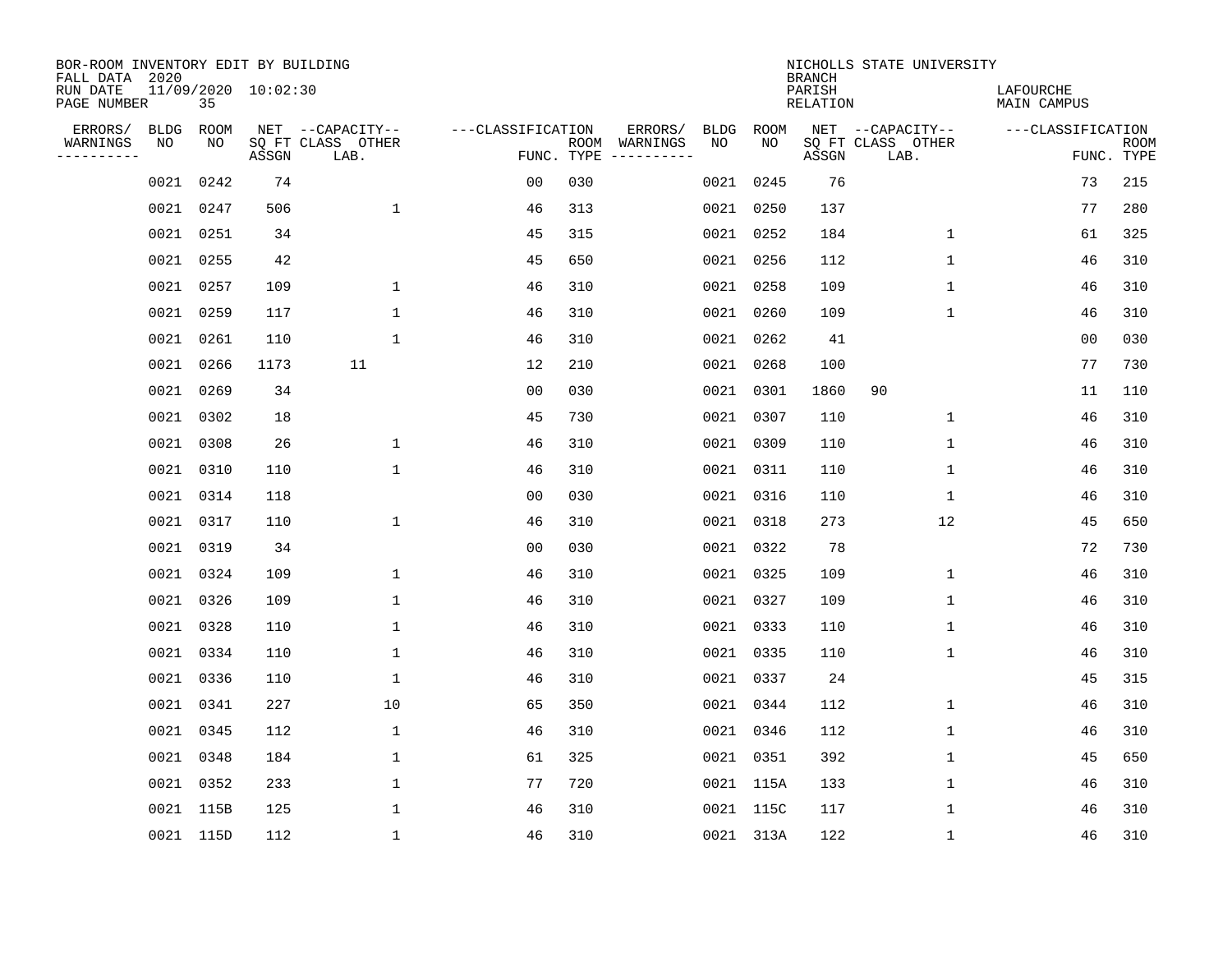| BOR-ROOM INVENTORY EDIT BY BUILDING<br>FALL DATA 2020 |                   |           |                     |                           |                   |     |                                      |                 |           | <b>BRANCH</b>                                           | NICHOLLS STATE UNIVERSITY                                                                                                                                           |                                                      |                           |
|-------------------------------------------------------|-------------------|-----------|---------------------|---------------------------|-------------------|-----|--------------------------------------|-----------------|-----------|---------------------------------------------------------|---------------------------------------------------------------------------------------------------------------------------------------------------------------------|------------------------------------------------------|---------------------------|
| RUN DATE<br>PAGE NUMBER                               |                   | 36        | 11/09/2020 10:02:30 |                           |                   |     |                                      |                 |           | PARISH<br>RELATION                                      |                                                                                                                                                                     | LAFOURCHE<br>MAIN CAMPUS                             |                           |
| ERRORS/                                               | <b>BLDG</b><br>NO | ROOM      |                     | NET --CAPACITY--          | ---CLASSIFICATION |     | ERRORS/                              | BLDG ROOM<br>NO |           |                                                         | NET --CAPACITY--                                                                                                                                                    | ---CLASSIFICATION                                    |                           |
| WARNINGS                                              |                   | NO        | ASSGN               | SQ FT CLASS OTHER<br>LAB. |                   |     | ROOM WARNINGS<br>FUNC. TYPE $------$ |                 | NO        | ASSGN                                                   | SQ FT CLASS OTHER<br>LAB.                                                                                                                                           |                                                      | <b>ROOM</b><br>FUNC. TYPE |
|                                                       | 0021              | 313B      | 122                 | 1                         | 46                | 310 |                                      | 0021 313C       |           | 122                                                     | $\mathbf{1}$                                                                                                                                                        | 46                                                   | 310                       |
|                                                       |                   | 0021 315A | 122                 | 1                         | 46                | 310 |                                      |                 | 0021 315B | 122<br>TOTAL NUMBER CLASSROOMS<br>TOTAL NUMBER LABS 210 | $\mathbf{1}$<br>TOTAL ASSIGNABLE & UNASSIGNABLE SQFT:<br>TOTAL NET ASSIGN SQ. FT. IN ROOM FILE<br>TOTAL NUMBER COMPUTER CLASSROOMS<br>TOTAL NUMBER SPECIAL LABS 220 | 46<br>48,213<br>45,655<br>11<br>$\overline{4}$<br>14 | 310                       |
|                                                       |                   | 0022 0102 | 810                 | $\mathbf{1}$              | 32                | 880 |                                      | 0022 0103       |           | $7\phantom{.0}$                                         |                                                                                                                                                                     | 47                                                   | 315                       |
|                                                       | 0022              | 0104      | 225                 | $\mathbf{1}$              | 47                | 310 |                                      | 0022 0105       |           | 300                                                     | 15                                                                                                                                                                  | 14                                                   | 350                       |
|                                                       |                   | 0022 0110 | 352                 | $\mathbf{1}$              | 92                | 650 |                                      | 0022 0111       |           | 80                                                      | $\mathbf{1}$                                                                                                                                                        | 32                                                   | 730                       |
|                                                       |                   | 0022 0112 | 80                  | 1                         | 32                | 310 |                                      | 0022 0113       |           | 120                                                     | $\mathbf 1$                                                                                                                                                         | 32                                                   | 310                       |
|                                                       |                   | 0022 0114 | 120                 | 1                         | 32                | 310 |                                      | 0022 0115       |           | 140                                                     | $\mathbf 1$                                                                                                                                                         | 32                                                   | 310                       |
|                                                       |                   | 0022 0116 | 140                 | 1                         | 32                | 310 |                                      | 0022 0117       |           | 120                                                     | $\mathbf 1$                                                                                                                                                         | 32                                                   | 310                       |
|                                                       |                   | 0022 0118 | 120                 | $\mathbf 1$               | 32                | 310 |                                      | 0022 0119       |           | 120                                                     | $\mathbf 1$                                                                                                                                                         | 32                                                   | 730                       |
|                                                       |                   | 0022 0120 | 120                 | 1                         | 32                | 310 |                                      | 0022 0121       |           | 100                                                     | $\mathbf 1$                                                                                                                                                         | 32                                                   | 310                       |
|                                                       |                   | 0022 0122 | 100                 | $\mathbf 1$               | 00                | 030 |                                      | 0022 0130       |           | 806                                                     | 16                                                                                                                                                                  | 32                                                   | 680                       |
|                                                       |                   | 0022 0131 | 200                 | 1                         | 32                | 685 |                                      | 0022 0132       |           | 200                                                     | 1                                                                                                                                                                   | 32                                                   | 685                       |
|                                                       |                   | 0022 0133 | 806                 | 16                        | 32                | 680 |                                      | 0022 0134       |           | 400                                                     | $\mathbf 1$                                                                                                                                                         | 32                                                   | 685                       |
|                                                       |                   | 0022 0136 | 100                 | 16                        | 32                | 680 |                                      | 0022 0137       |           | 300                                                     | 1                                                                                                                                                                   | 32                                                   | 685                       |
|                                                       |                   | 0022 0139 | 806                 | 16                        | 32                | 680 |                                      | 0022 0150       |           | 770                                                     | 51                                                                                                                                                                  | 32                                                   | 680                       |
|                                                       |                   | 0022 0151 | 720                 | 48                        | 11                | 110 |                                      | 0022 0152       |           | 600                                                     | 40                                                                                                                                                                  | 32                                                   | 680                       |
|                                                       |                   | 0022 0153 | 600                 | 12                        | 32                | 680 |                                      | 0022 0158       |           | 2052                                                    | 149                                                                                                                                                                 | 32                                                   | 610                       |
|                                                       | 0022 0171         |           | 300                 | $\mathbf 1$               | 32                | 880 |                                      | 0022 0172       |           | 300                                                     | $\mathbf{1}$                                                                                                                                                        | 32                                                   | 880                       |
|                                                       |                   | 0022 0173 | 696                 | 5                         | 32                | 680 |                                      | 0022 0174       |           | 688                                                     | 12                                                                                                                                                                  | 32                                                   | 680                       |
| 9                                                     | 0022 0175         |           | 120                 | $\mathbf{1}$              | 32                | 410 | 9                                    | 0022 0176       |           | 120                                                     | $\mathbf{1}$                                                                                                                                                        | 32                                                   | 410                       |
|                                                       | 0022              | 0177      | 884                 | 22                        | 32                | 260 | 9                                    | 0022            | 0178      | 120                                                     | $\mathbf 1$                                                                                                                                                         | 32                                                   | 410                       |
|                                                       |                   | 0022 0180 | 120                 | $\mathbf 1$               | 32                | 730 |                                      | 0022 0181       |           | 120                                                     | $\mathbf{1}$<br>TOTAL ASSIGNABLE & UNASSIGNABLE SQFT:                                                                                                               | 32<br>14,882                                         | 730                       |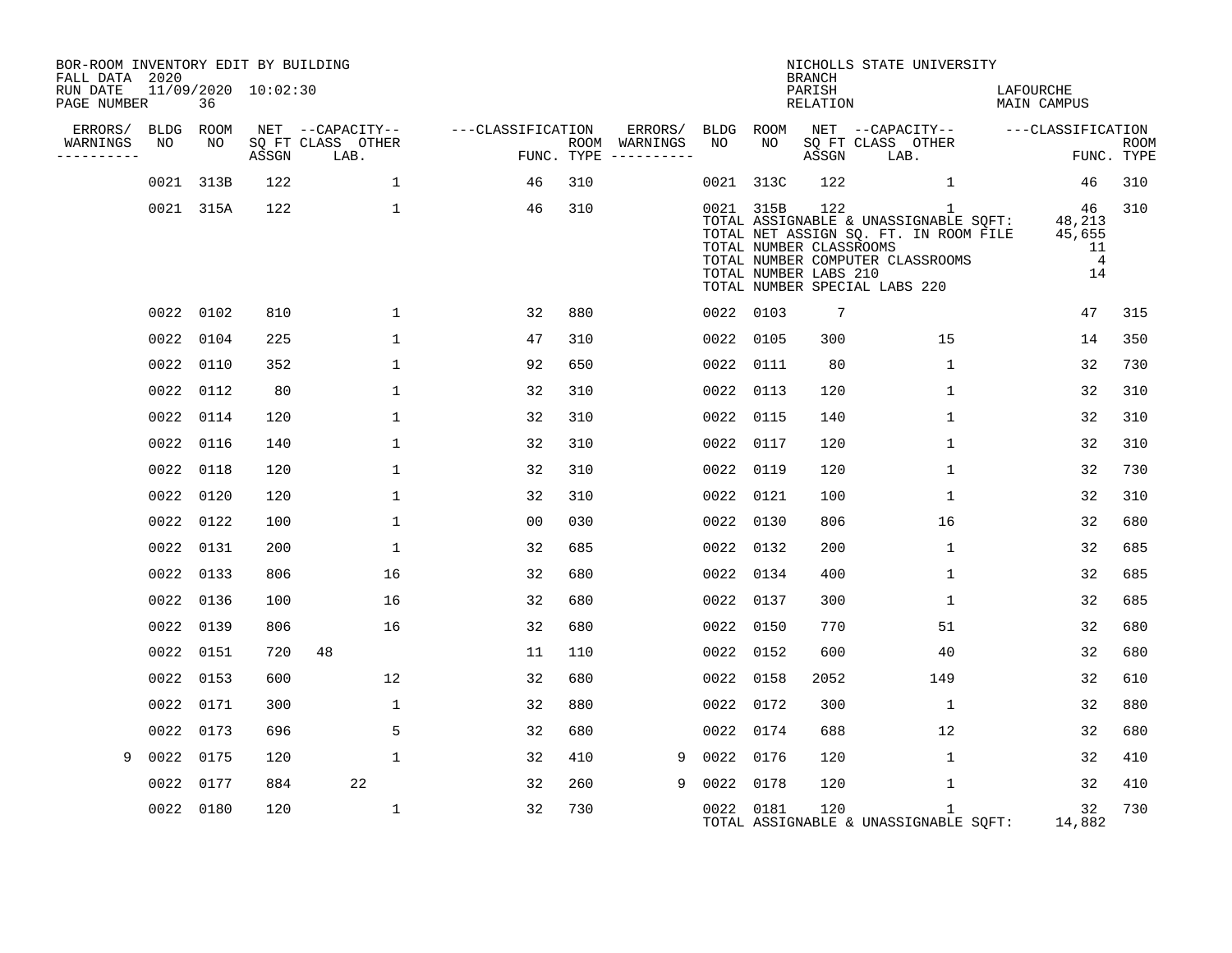| BOR-ROOM INVENTORY EDIT BY BUILDING<br>FALL DATA 2020                                                                                                                                                                                |  |    |        |  | BRANCH                                                                                                                | NICHOLLS STATE UNIVERSITY                                                                                                       |                |  |
|--------------------------------------------------------------------------------------------------------------------------------------------------------------------------------------------------------------------------------------|--|----|--------|--|-----------------------------------------------------------------------------------------------------------------------|---------------------------------------------------------------------------------------------------------------------------------|----------------|--|
| RUN DATE 11/09/2020 10:02:30<br>PAGE NUMBER 37                                                                                                                                                                                       |  |    |        |  |                                                                                                                       | PARISH LAFOURCHE RELATION MAIN CAMPUS                                                                                           |                |  |
| ERRORS/ BLDG ROOM NET --CAPACITY-- ----CLASSIFICATION ERRORS/ BLDG ROOM NET --CAPACITY-- -----CLASSIFICATION<br>WARNINGS NO NO SQFTCLASS OTHER ROOM WARNINGS NO NO SQFTCLASS OTHER ROOM<br>----------- ASSGN LAB. FUNC.TYPE -------- |  |    |        |  |                                                                                                                       |                                                                                                                                 |                |  |
|                                                                                                                                                                                                                                      |  |    |        |  | TOTAL NUMBER COMPUTER CLASSROOMS<br>TOTAL NUMBER LABS 210<br>TOTAL NUMBER SPECIAL LABS 220                            | TOTAL NET ASSIGN SQ. FT. IN ROOM FILE 14,782<br>TOTAL NUMBER CLASSROOMS                                                         | $\overline{1}$ |  |
| 0027 0101 1108                                                                                                                                                                                                                       |  |    | 11 560 |  | TOTAL NUMBER CLASSROOMS<br>TOTAL NUMBER COMPUTER CLASSROOMS<br>TOTAL NUMBER LABS 210<br>TOTAL NUMBER SPECIAL LABS 220 | TOTAL ASSIGNABLE & UNASSIGNABLE SQFT: 1,108<br>TOTAL NET ASSIGN SQ. FT. IN ROOM FILE 1,108                                      |                |  |
| 0028 0101 168                                                                                                                                                                                                                        |  | 11 | 560    |  | TOTAL NUMBER CLASSROOMS<br>TOTAL NUMBER COMPUTER CLASSROOMS<br>TOTAL NUMBER LABS 210<br>TOTAL NUMBER SPECIAL LABS 220 | TOTAL ASSIGNABLE & UNASSIGNABLE SQFT: 168<br>TOTAL NET ASSIGN SQ. FT. IN ROOM FILE 168<br>TOTAL NET ASSIGN SQ. FT. IN ROOM FILE |                |  |
| 0030 0001 5253                                                                                                                                                                                                                       |  |    | 61 970 |  | TOTAL NUMBER CLASSROOMS<br>TOTAL NUMBER COMPUTER CLASSROOMS<br>TOTAL NUMBER LABS 210<br>TOTAL NUMBER SPECIAL LABS 220 | TOTAL ASSIGNABLE & UNASSIGNABLE SQFT: 5,253<br>TOTAL NET ASSIGN SQ. FT. IN ROOM FILE 5,253                                      |                |  |
| 0032 0101 1500                                                                                                                                                                                                                       |  | 11 | 560    |  | TOTAL NUMBER CLASSROOMS<br>TOTAL NUMBER COMPUTER CLASSROOMS<br>TOTAL NUMBER LABS 210<br>TOTAL NUMBER SPECIAL LABS 220 | TOTAL ASSIGNABLE & UNASSIGNABLE SQFT: 1,500<br>TOTAL NET ASSIGN SQ. FT. IN ROOM FILE 1,500                                      |                |  |
| 0033 0001 1078                                                                                                                                                                                                                       |  |    | 11 970 |  | TOTAL NUMBER CLASSROOMS<br>TOTAL NUMBER COMPUTER CLASSROOMS<br>TOTAL NUMBER LABS 210<br>TOTAL NUMBER SPECIAL LABS 220 | TOTAL ASSIGNABLE & UNASSIGNABLE SQFT: 1,078<br>TOTAL NET ASSIGN SQ. FT. IN ROOM FILE 1,078                                      |                |  |
| 0034 0001 1078                                                                                                                                                                                                                       |  |    | 11 970 |  | TOTAL NUMBER CLASSROOMS<br>TOTAL NUMBER COMPUTER CLASSROOMS                                                           | TOTAL ASSIGNABLE & UNASSIGNABLE SQFT: 1,078<br>TOTAL NET ASSIGN SQ. FT. IN ROOM FILE 1,078                                      |                |  |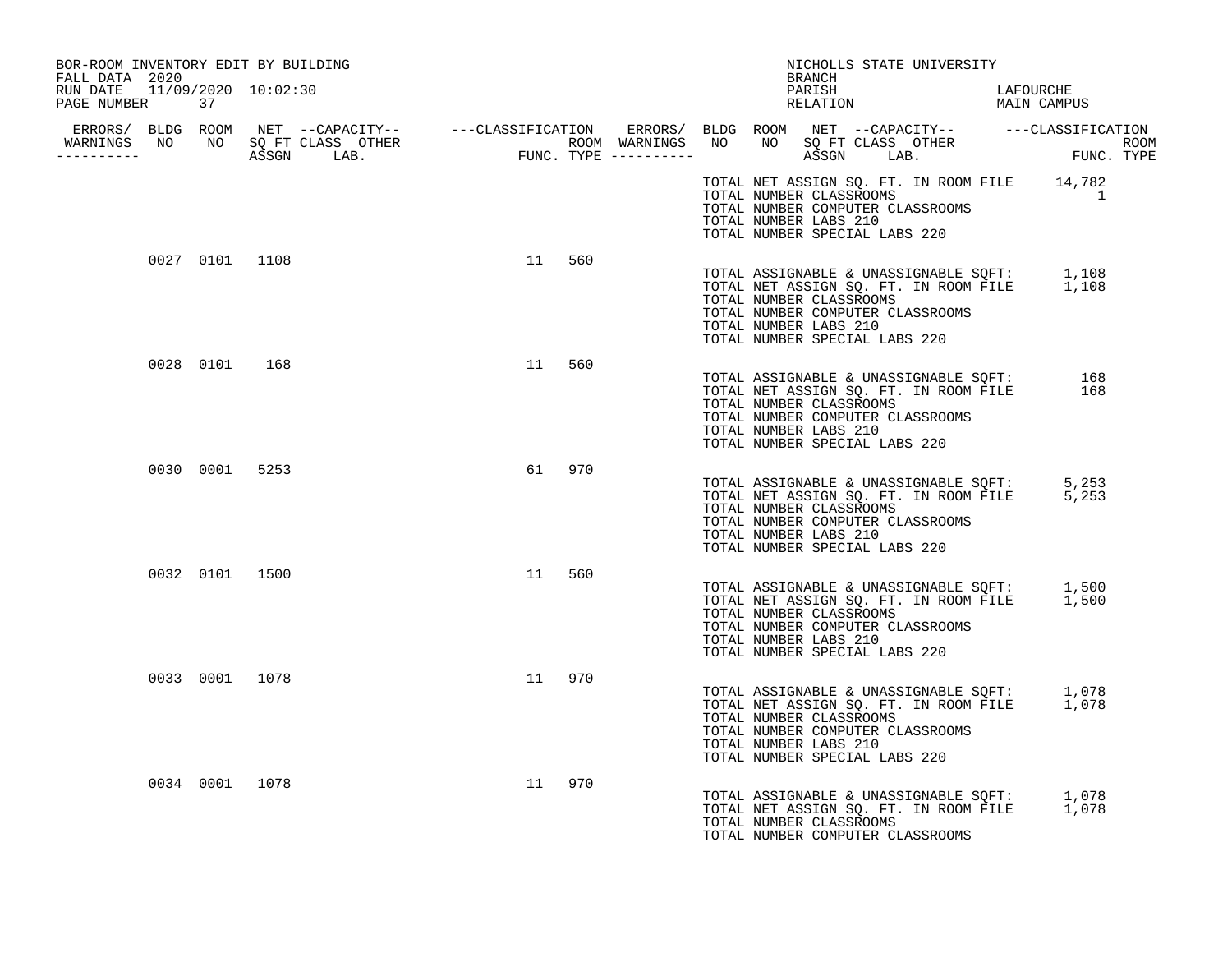| BOR-ROOM INVENTORY EDIT BY BUILDING<br>FALL DATA 2020 |                 |  |        |     |  |                                                  | BRANCH | NICHOLLS STATE UNIVERSITY                                                                                                                                                                        |            |  |
|-------------------------------------------------------|-----------------|--|--------|-----|--|--------------------------------------------------|--------|--------------------------------------------------------------------------------------------------------------------------------------------------------------------------------------------------|------------|--|
| RUN DATE 11/09/2020 10:02:30<br>PAGE NUMBER           | 38              |  |        |     |  |                                                  |        | PARISH LAFOURCHE RELATION MAIN CAMPUS                                                                                                                                                            |            |  |
| <u> - - - - - - - - - - -</u>                         |                 |  |        |     |  |                                                  |        |                                                                                                                                                                                                  |            |  |
|                                                       |                 |  |        |     |  | TOTAL NUMBER LABS 210                            |        | TOTAL NUMBER SPECIAL LABS 220                                                                                                                                                                    |            |  |
|                                                       | 0035 0001 1131  |  | 11 970 |     |  | TOTAL NUMBER LABS 210                            |        | TOTAL ASSIGNABLE & UNASSIGNABLE SQFT: 1,131<br>TOTAL NET ASSIGN SQ. FT. IN ROOM FILE 1,131<br>TOTAL NUMBER CLASSROOMS<br>TOTAL NUMBER COMPUTER CLASSROOMS<br>TOTAL NUMBER SPECIAL LABS 220       |            |  |
|                                                       | 0036 0001 851   |  | 11 970 |     |  | TOTAL NUMBER CLASSROOMS<br>TOTAL NUMBER LABS 210 |        | TOTAL ASSIGNABLE & UNASSIGNABLE SQFT:<br>TOTAL NET ASSIGN SQ. FT. IN ROOM FILE<br>TOTAL NUMBER COMPUTER CLASSROOMS<br>TOTAL NUMBER SPECIAL LABS 220                                              | 851<br>851 |  |
|                                                       | 0037 0001 851   |  | 11 970 |     |  | TOTAL NUMBER LABS 210                            |        | TOTAL ASSIGNABLE & UNASSIGNABLE SQFT:<br>TOTAL NET ASSIGN SQ. FT. IN ROOM FILE<br>TOTAL NUMBER CLASSROOMS<br>TOTAL NUMBER COMPUTER CLASSROOMS<br>TOTAL NUMBER SPECIAL LABS 220                   | 851<br>851 |  |
|                                                       | 0038 0001 851   |  | 11 970 |     |  | TOTAL NUMBER CLASSROOMS<br>TOTAL NUMBER LABS 210 |        | TOTAL ASSIGNABLE & UNASSIGNABLE SQFT:<br>TOTAL ATTEL ASSIGNABLE TO FT IN ROOM FILE<br>TOTAL NET ASSIGN SQ. FT. IN ROOM FILE<br>TOTAL NUMBER COMPUTER CLASSROOMS<br>TOTAL NUMBER SPECIAL LABS 220 | 851<br>851 |  |
|                                                       | 0039 0001 851   |  | 11 970 |     |  | TOTAL NUMBER LABS 210                            |        | TOTAL ASSIGNABLE & UNASSIGNABLE SOFT:<br>TOTAL NET ASSIGN SQ. FT. IN ROOM FILE<br>TOTAL NUMBER CLASSROOMS<br>TOTAL NUMBER COMPUTER CLASSROOMS<br>TOTAL NUMBER SPECIAL LABS 220                   | 851<br>851 |  |
|                                                       | 0040 0101 10250 |  | 11     | 560 |  | TOTAL NUMBER LABS 210                            |        | TOTAL ASSIGNABLE & UNASSIGNABLE SOFT: 10,250<br>TOTAL NET ASSIGN SQ. FT. IN ROOM FILE 10,250<br>TOTAL NUMBER CLASSROOMS<br>TOTAL NUMBER COMPUTER CLASSROOMS<br>TOTAL NUMBER SPECIAL LABS 220     |            |  |
|                                                       | 0041 0101 5500  |  | 11 570 |     |  |                                                  |        | TOTAL ASSIGNABLE & UNASSIGNABLE SOFT: 5,500                                                                                                                                                      |            |  |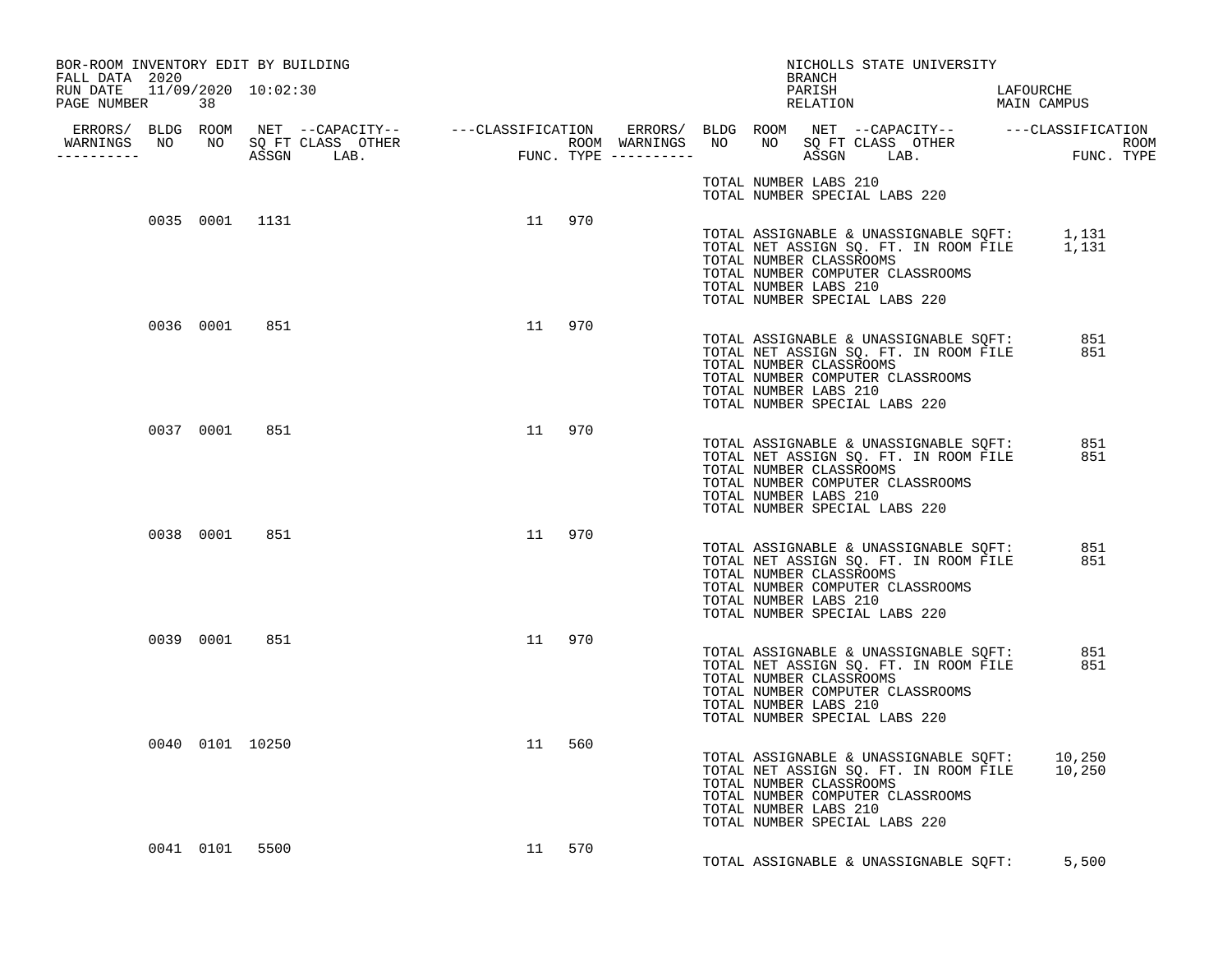| BOR-ROOM INVENTORY EDIT BY BUILDING<br>FALL DATA 2020 |           |                 |    |    |        |  | NICHOLLS STATE UNIVERSITY<br>BRANCH                                                                                                                                                                                     |                                       |
|-------------------------------------------------------|-----------|-----------------|----|----|--------|--|-------------------------------------------------------------------------------------------------------------------------------------------------------------------------------------------------------------------------|---------------------------------------|
| RUN DATE 11/09/2020 10:02:30<br>PAGE NUMBER 39        |           |                 |    |    |        |  | PARISH<br>RELATION                                                                                                                                                                                                      | LAFOURCHE<br>LAFOURCHE<br>MAIN CAMPUS |
|                                                       |           |                 |    |    |        |  |                                                                                                                                                                                                                         |                                       |
|                                                       |           |                 |    |    |        |  | TOTAL NET ASSIGN SQ. FT. IN ROOM FILE 5,500<br>TOTAL NUMBER CLASSROOMS<br>TOTAL NUMBER COMPUTER CLASSROOMS<br>TOTAL NUMBER LABS 210<br>TOTAL NUMBER SPECIAL LABS 220                                                    |                                       |
|                                                       |           | 0042 0101 2200  |    |    | 11 570 |  | TOTAL ASSIGNABLE & UNASSIGNABLE SQFT: 2,200<br>TOTAL NET ASSIGN SQ. FT. IN ROOM FILE 2,200<br>TOTAL NUMBER CLASSROOMS<br>TOTAL NUMBER COMPUTER CLASSROOMS<br>TOTAL NUMBER LABS 210<br>TOTAL NUMBER SPECIAL LABS 220     |                                       |
|                                                       |           | 0043 0101 31750 |    | 11 | 570    |  | TOTAL ASSIGNABLE & UNASSIGNABLE SQFT: $31,750$<br>TOTAL NET ASSIGN SQ. FT. IN ROOM FILE 31,750<br>TOTAL NUMBER CLASSROOMS<br>TOTAL NUMBER COMPUTER CLASSROOMS<br>TOTAL NUMBER LABS 210<br>TOTAL NUMBER SPECIAL LABS 220 |                                       |
|                                                       | 0044 0101 | 815             |    | 11 | 575    |  | TOTAL ASSIGNABLE & UNASSIGNABLE SQFT: 815<br>TOTAL NET ASSIGN SQ. FT. IN ROOM FILE<br>TOTAL NUMBER CLASSROOMS<br>TOTAL NUMBER COMPUTER CLASSROOMS<br>TOTAL NUMBER LABS 210<br>TOTAL NUMBER SPECIAL LABS 220             | 815                                   |
|                                                       |           | 0045 0001 4650  |    |    | 11 580 |  | TOTAL ASSIGNABLE & UNASSIGNABLE SQFT: 4,650<br>TOTAL NET ASSIGN SQ. FT. IN ROOM FILE 4,650<br>TOTAL NUMBER CLASSROOMS<br>TOTAL NUMBER COMPUTER CLASSROOMS<br>TOTAL NUMBER LABS 210<br>TOTAL NUMBER SPECIAL LABS 220     |                                       |
|                                                       |           | 0046 0001 283   | 16 | 56 | 525    |  | TOTAL ASSIGNABLE & UNASSIGNABLE SQFT:<br>TOTAL NET ASSIGN SQ. FT. IN ROOM FILE<br>TOTAL NUMBER CLASSROOMS<br>TOTAL NUMBER COMPUTER CLASSROOMS<br>TOTAL NUMBER LABS 210<br>TOTAL NUMBER SPECIAL LABS 220                 | 283<br>283                            |
|                                                       | 0047 0002 | 304             | 20 | 56 | 525    |  | TOTAL ASSIGNABLE & UNASSIGNABLE SOFT:<br>TOTAL NET ASSIGN SQ. FT. IN ROOM FILE<br>TOTAL NUMBER CLASSROOMS<br>TOTAL NUMBER COMPUTER CLASSROOMS                                                                           | 304<br>304                            |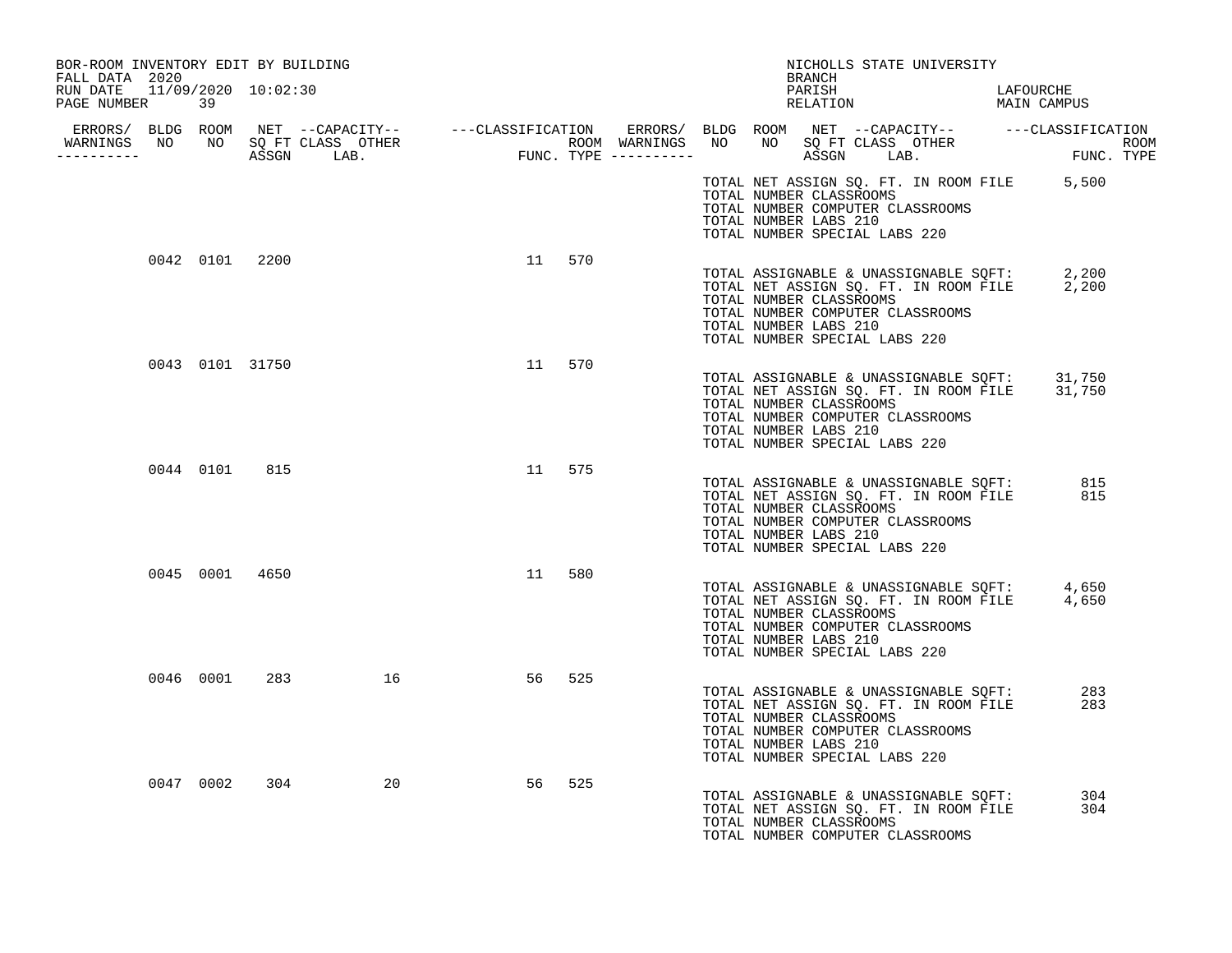| BOR-ROOM INVENTORY EDIT BY BUILDING<br>FALL DATA 2020 |                 |                  |    |        |  |                                                  | BRANCH | NICHOLLS STATE UNIVERSITY                                                                                                                                                                            |  |  |
|-------------------------------------------------------|-----------------|------------------|----|--------|--|--------------------------------------------------|--------|------------------------------------------------------------------------------------------------------------------------------------------------------------------------------------------------------|--|--|
| RUN DATE 11/09/2020 10:02:30<br>PAGE NUMBER           | 40              |                  |    |        |  |                                                  |        | PARISH LAFOURCHE RELATION MAIN CAMPUS                                                                                                                                                                |  |  |
| <u> - - - - - - - - - - - - - </u>                    |                 |                  |    |        |  |                                                  |        |                                                                                                                                                                                                      |  |  |
|                                                       |                 |                  |    |        |  | TOTAL NUMBER LABS 210                            |        | TOTAL NUMBER SPECIAL LABS 220                                                                                                                                                                        |  |  |
|                                                       | 0048 0001 225   |                  |    | 11 580 |  | TOTAL NUMBER CLASSROOMS<br>TOTAL NUMBER LABS 210 |        | TOTAL ASSIGNABLE & UNASSIGNABLE SQFT: 225<br>TOTAL NET ASSIGN SQ. FT. IN ROOM FILE 225<br>TOTAL NET ASSIGN SQ. FT. IN ROOM FILE<br>TOTAL NUMBER COMPUTER CLASSROOMS<br>TOTAL NUMBER SPECIAL LABS 220 |  |  |
|                                                       | 0049 0101 6300  |                  |    | 11 575 |  | TOTAL NUMBER CLASSROOMS<br>TOTAL NUMBER LABS 210 |        | TOTAL ASSIGNABLE & UNASSIGNABLE SQFT: 6,300<br>TOTAL NET ASSIGN SQ. FT. IN ROOM FILE 6,300<br>TOTAL NUMBER COMPUTER CLASSROOMS<br>TOTAL NUMBER SPECIAL LABS 220                                      |  |  |
|                                                       |                 | 0053 0100 9500 1 |    | 00 010 |  | TOTAL NUMBER CLASSROOMS<br>TOTAL NUMBER LABS 210 |        | TOTAL ASSIGNABLE & UNASSIGNABLE SQFT: 9,500<br>TOTAL NET ASSIGN SQ. FT. IN ROOM FILE<br>TOTAL NUMBER COMPUTER CLASSROOMS<br>TOTAL NUMBER SPECIAL LABS 220                                            |  |  |
|                                                       | 0055 0101 21000 |                  |    | 11 560 |  | TOTAL NUMBER CLASSROOMS<br>TOTAL NUMBER LABS 210 |        | TOTAL ASSIGNABLE & UNASSIGNABLE SQFT: 21,000<br>TOTAL NET ASSIGN SQ. FT. IN ROOM FILE 21,000<br>TOTAL NUMBER COMPUTER CLASSROOMS<br>TOTAL NUMBER SPECIAL LABS 220                                    |  |  |
|                                                       | 0062 0001 1408  |                  |    | 11 970 |  | TOTAL NUMBER LABS 210                            |        | TOTAL ASSIGNABLE & UNASSIGNABLE SQFT: 1,408<br>TOTAL NET ASSIGN SQ. FT. IN ROOM FILE 1,408<br>TOTAL NUMBER CLASSROOMS<br>TOTAL NUMBER COMPUTER CLASSROOMS<br>TOTAL NUMBER SPECIAL LABS 220           |  |  |
|                                                       | 0063 0101 6200  |                  | 11 | 560    |  | TOTAL NUMBER CLASSROOMS<br>TOTAL NUMBER LABS 210 |        | TOTAL ASSIGNABLE & UNASSIGNABLE SQFT: 6,200<br>TOTAL NET ASSIGN SQ. FT. IN ROOM FILE 6,200<br>TOTAL NUMBER COMPUTER CLASSROOMS<br>TOTAL NUMBER SPECIAL LABS 220                                      |  |  |
|                                                       | 0068 0001 1250  |                  |    | 11 560 |  |                                                  |        | TOTAL ASSIGNABLE & UNASSIGNABLE SOFT: 1,250                                                                                                                                                          |  |  |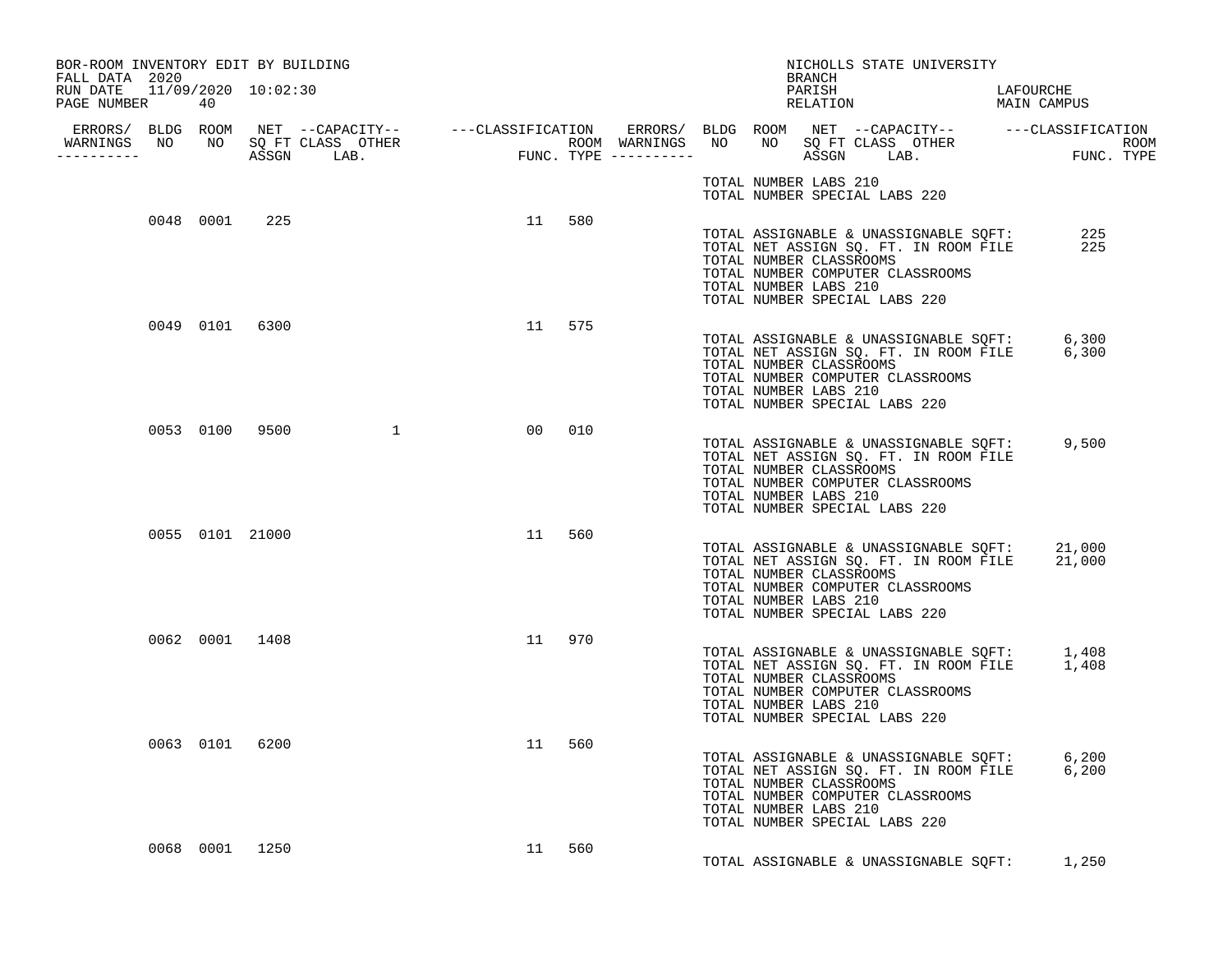| BOR-ROOM INVENTORY EDIT BY BUILDING<br>FALL DATA 2020<br>RUN DATE<br>PAGE NUMBER |                 | 41        | 11/09/2020 10:02:30 |                                               |                   |     |                                                           |           |    | <b>BRANCH</b><br>PARISH<br>RELATION              |                               | NICHOLLS STATE UNIVERSITY        | LAFOURCHE | MAIN CAMPUS                                 |                           |
|----------------------------------------------------------------------------------|-----------------|-----------|---------------------|-----------------------------------------------|-------------------|-----|-----------------------------------------------------------|-----------|----|--------------------------------------------------|-------------------------------|----------------------------------|-----------|---------------------------------------------|---------------------------|
| ERRORS/<br>WARNINGS<br>---------                                                 | BLDG ROOM<br>NO | NO        | ASSGN               | NET --CAPACITY--<br>SQ FT CLASS OTHER<br>LAB. | ---CLASSIFICATION |     | ERRORS/ BLDG ROOM<br>ROOM WARNINGS<br>FUNC. TYPE $------$ | NO        | NO | ASSGN                                            | SQ FT CLASS OTHER<br>LAB.     | NET --CAPACITY--                 |           | ---CLASSIFICATION                           | <b>ROOM</b><br>FUNC. TYPE |
|                                                                                  |                 |           |                     |                                               |                   |     |                                                           |           |    | TOTAL NUMBER CLASSROOMS<br>TOTAL NUMBER LABS 210 | TOTAL NUMBER SPECIAL LABS 220 | TOTAL NUMBER COMPUTER CLASSROOMS |           | TOTAL NET ASSIGN SQ. FT. IN ROOM FILE 1,250 |                           |
|                                                                                  |                 | 0070 0101 | 525                 |                                               | 56                | 315 |                                                           | 0070 0102 |    | 81                                               |                               | 2                                |           | 56                                          | 525                       |
|                                                                                  | 0070            | 0103      | 71                  | $\mathbf 1$                                   | 56                | 310 |                                                           | 0070 0104 |    | 192                                              |                               | $\mathbf 1$                      |           | 56                                          | 315                       |
|                                                                                  |                 | 0070 0105 | 52                  |                                               | 56                | 315 |                                                           | 0070 0106 |    | 352                                              |                               |                                  |           | 56                                          | 650                       |
|                                                                                  | 0070            | 0107      | 86                  |                                               | 56                | 655 |                                                           | 0070 0108 |    | 43                                               |                               | 2                                |           | 0 <sub>0</sub>                              | 030                       |
|                                                                                  | 0070            | 0109      | 43                  | $\mathbf 1$                                   | 0 <sub>0</sub>    | 030 |                                                           | 0070 0110 |    | 172                                              |                               |                                  |           | 56                                          | 315                       |
|                                                                                  | 0070            | 0111      | 260                 | $\mathbf{1}$                                  | 56                | 310 |                                                           | 0070 0112 |    | 132                                              |                               | $\mathbf{1}$                     |           | 56                                          | 310                       |
|                                                                                  | 0070            | 0113      | 132                 | 1                                             | 56                | 310 |                                                           | 0070 0114 |    | 140                                              |                               |                                  |           | 56                                          | 315                       |
|                                                                                  |                 | 0070 0115 | 104                 |                                               | 56                | 315 |                                                           | 0070 0116 |    | 131                                              |                               | $\mathbf 1$                      |           | 56                                          | 310                       |
|                                                                                  | 0070 0117       |           | 108                 | $\mathbf 1$                                   | 56                | 310 |                                                           | 0070 0118 |    | 50                                               |                               |                                  |           | 00                                          | 010                       |
|                                                                                  | 0070 0119       |           | 108                 | $\mathbf{1}$                                  | 56                | 310 |                                                           | 0070 0120 |    | 104                                              |                               | $\mathbf 1$                      |           | 56                                          | 310                       |
|                                                                                  | 0070 0121       |           | 140                 | $\mathbf{1}$                                  | 56                | 310 |                                                           | 0070 0122 |    | 114                                              |                               | $\mathbf{1}$                     |           | 56                                          | 310                       |
|                                                                                  | 0070 0123       |           | 114                 | 1                                             | 56                | 310 |                                                           | 0070 0124 |    | 246                                              |                               | 10                               |           | 56                                          | 350                       |
|                                                                                  |                 | 0070 0125 | 124                 | $\mathbf 1$                                   | 56                | 310 |                                                           | 0070 0126 |    | 207                                              |                               | 1                                |           | 56                                          | 310                       |
|                                                                                  | 0070 0127       |           | 144                 |                                               | 0 <sub>0</sub>    | 020 |                                                           | 0070 0128 |    | 138                                              |                               |                                  |           | 00                                          | 020                       |
|                                                                                  |                 | 0070 0130 | 138                 |                                               | 0 <sub>0</sub>    | 020 |                                                           | 0070 0131 |    | 171                                              |                               |                                  |           | 00                                          | 020                       |
|                                                                                  |                 | 0070 0132 | 48                  |                                               | 0 <sub>0</sub>    | 020 |                                                           | 0070 0134 |    | 576                                              |                               | 20                               |           | 56                                          | 350                       |
|                                                                                  |                 | 0070 0136 | 372                 |                                               | 00                | 020 |                                                           | 0070 0137 |    | 998                                              |                               |                                  |           | 0 <sub>0</sub>                              | 020                       |
|                                                                                  | 0070            | 0138      | 1258                |                                               | 56                | 525 |                                                           | 0070 0139 |    | 105                                              |                               |                                  |           | 56                                          | 525                       |
|                                                                                  | 0070            | 0140      | 676                 |                                               | 00                | 030 |                                                           | 0070 0141 |    | 275                                              |                               |                                  |           | 56                                          | 525                       |
|                                                                                  |                 | 0070 0142 | 39                  |                                               | 56                | 525 |                                                           | 0070 0143 |    | 38                                               |                               |                                  |           | 56                                          | 525                       |
|                                                                                  | 0070            | 0144      | 94                  | 3                                             | 56                | 525 |                                                           | 0070 0145 |    | 224                                              |                               |                                  |           | 56                                          | 525                       |
|                                                                                  | 0070            | 0146      | 635                 | 30                                            | 56                | 525 |                                                           | 0070 0147 |    | 144                                              |                               |                                  |           | 56                                          | 525                       |
|                                                                                  |                 | 0070 0148 | 90                  |                                               | 56                | 525 |                                                           | 0070 0149 |    | 176                                              |                               | 6                                |           | 56                                          | 525                       |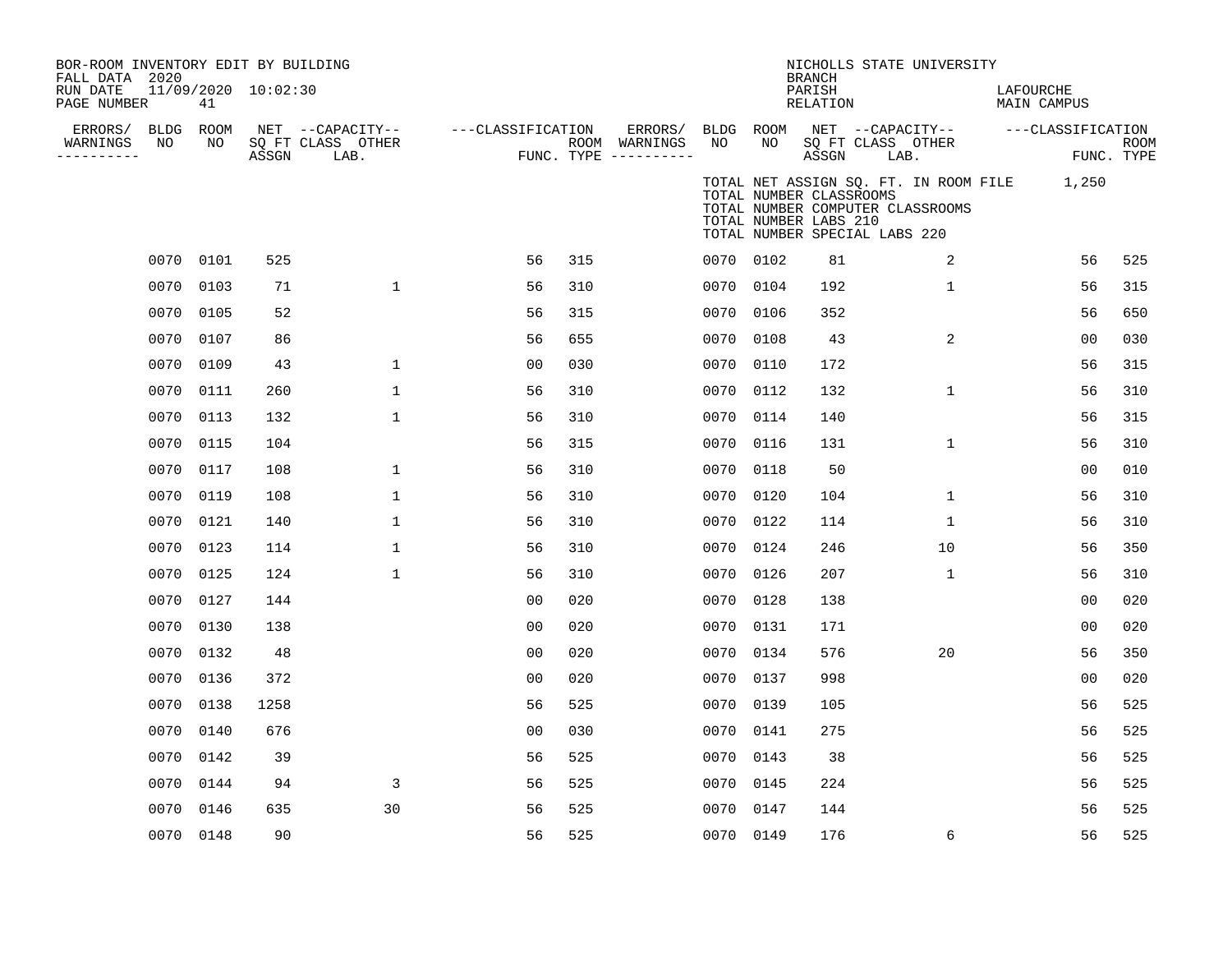| BOR-ROOM INVENTORY EDIT BY BUILDING<br>FALL DATA 2020 |                     |                     |                           |                   |     |                                      |           |           | <b>BRANCH</b>                                                                           |      | NICHOLLS STATE UNIVERSITY                                                                                          |           |                                    |                           |
|-------------------------------------------------------|---------------------|---------------------|---------------------------|-------------------|-----|--------------------------------------|-----------|-----------|-----------------------------------------------------------------------------------------|------|--------------------------------------------------------------------------------------------------------------------|-----------|------------------------------------|---------------------------|
| RUN DATE<br>PAGE NUMBER                               | 42                  | 11/09/2020 10:02:30 |                           |                   |     |                                      |           |           | PARISH<br>RELATION                                                                      |      |                                                                                                                    | LAFOURCHE | MAIN CAMPUS                        |                           |
| ERRORS/                                               | <b>BLDG</b><br>ROOM |                     | NET --CAPACITY--          | ---CLASSIFICATION |     | ERRORS/                              | BLDG ROOM |           |                                                                                         |      |                                                                                                                    |           | NET --CAPACITY-- ---CLASSIFICATION |                           |
| WARNINGS<br>-----------                               | NO<br>NO            | ASSGN               | SQ FT CLASS OTHER<br>LAB. |                   |     | ROOM WARNINGS<br>FUNC. TYPE $------$ | NO        | NO        | ASSGN                                                                                   | LAB. | SQ FT CLASS OTHER                                                                                                  |           |                                    | <b>ROOM</b><br>FUNC. TYPE |
|                                                       | 0150<br>0070        | 310                 |                           | 56                | 525 |                                      | 0070      | 0151      | 776                                                                                     |      |                                                                                                                    |           | 56                                 | 525                       |
|                                                       | 0070<br>0152        | 800                 | 30                        | 56                | 525 |                                      |           | 0070 0153 | 400                                                                                     |      |                                                                                                                    |           | 56                                 | 525                       |
|                                                       | 0070<br>0154        | 400                 |                           | 56                | 525 |                                      | 0070      | 0155      | 630                                                                                     |      |                                                                                                                    |           | 56                                 | 525                       |
|                                                       | 0070<br>0156        | 257                 | 8                         | 56                | 525 |                                      | 0070      | 0157      | 151                                                                                     |      |                                                                                                                    |           | 00                                 | 010                       |
|                                                       | 0070<br>0158        | 1240                |                           | 56                | 525 |                                      | 0070      | 0159      | 608                                                                                     |      |                                                                                                                    |           | 56                                 | 525                       |
|                                                       | 0070<br>0160        | 80                  | $\mathbf 1$               | 56                | 310 |                                      | 0070      | 0161      | 72                                                                                      |      |                                                                                                                    |           | 56                                 | 525                       |
|                                                       | 0070<br>0162        | 157                 |                           | 56                | 525 |                                      | 0070      | 0163      | 441                                                                                     |      |                                                                                                                    |           | 0 <sub>0</sub>                     | 020                       |
|                                                       | 0070 0166           | 40                  |                           | 56                | 315 |                                      | 0070 0168 |           | 32                                                                                      |      |                                                                                                                    |           | 56                                 | 525                       |
|                                                       | 0070 101A           | 22                  |                           | 11                | 315 |                                      |           | 0070 135A | 192                                                                                     |      | $\mathbf{1}$                                                                                                       |           | 56                                 | 310                       |
|                                                       | 0070 135B           | 448                 | $\mathbf 1$               | 56                | 310 |                                      |           | 0070 163A | 61<br>TOTAL NUMBER CLASSROOMS<br>TOTAL NUMBER LABS 210<br>TOTAL NUMBER SPECIAL LABS 220 |      | TOTAL ASSIGNABLE & UNASSIGNABLE SQFT:<br>TOTAL NET ASSIGN SQ. FT. IN ROOM FILE<br>TOTAL NUMBER COMPUTER CLASSROOMS |           | 11<br>17,287<br>13,874             | 525                       |
|                                                       | 0071 0001           | 3362                |                           | 56                | 520 |                                      | 0071 0002 |           | 120                                                                                     |      |                                                                                                                    |           | 56                                 | 525                       |
|                                                       | 0071<br>0003        | 120                 | $\mathbf{1}$              | 56                | 310 |                                      |           | 0071 0004 | 93                                                                                      |      |                                                                                                                    |           | 0 <sub>0</sub>                     | 020                       |
|                                                       | 0071 0005           | 80                  |                           | 00                | 030 |                                      |           | 0071 0006 | 50                                                                                      |      |                                                                                                                    |           | 00                                 | 020                       |
|                                                       | 0071 0007           | 50                  |                           | 0 <sub>0</sub>    | 020 |                                      |           | 0071 0008 | 57<br>TOTAL NUMBER CLASSROOMS<br>TOTAL NUMBER LABS 210<br>TOTAL NUMBER SPECIAL LABS 220 |      | TOTAL ASSIGNABLE & UNASSIGNABLE SQFT:<br>TOTAL NET ASSIGN SQ. FT. IN ROOM FILE<br>TOTAL NUMBER COMPUTER CLASSROOMS |           | 00<br>3,932<br>3,602               | 020                       |
|                                                       | 0073<br>0001        | 138                 |                           | 52                | 525 |                                      |           | 0073 0002 | 109                                                                                     |      |                                                                                                                    |           | 52                                 | 525                       |
|                                                       | 0073<br>0003        | 132                 | $\mathbf{1}$              | 52                | 310 |                                      | 0073      | 0004      | 288                                                                                     |      |                                                                                                                    |           | 52                                 | 525                       |
|                                                       | 0073<br>0005        | 270                 | 2                         | 52                | 310 |                                      | 0073      | 0006      | 57                                                                                      |      |                                                                                                                    |           | 0 <sub>0</sub>                     | 020                       |
|                                                       | 0073<br>0007        | 57                  |                           | 00                | 020 |                                      | 0073      | 0008      | 33                                                                                      |      |                                                                                                                    |           | 0 <sub>0</sub>                     | 020                       |
|                                                       | 0073<br>0009        | 47                  | $\mathbf{1}$              | 0 <sub>0</sub>    | 030 |                                      | 0073      | 0010      | 72                                                                                      |      | $\mathbf{1}$                                                                                                       |           | 0 <sub>0</sub>                     | 030                       |
|                                                       | 0073<br>0011        | 12                  |                           | 0 <sub>0</sub>    | 030 |                                      | 0073 0012 |           | 6                                                                                       |      |                                                                                                                    |           | 00                                 | 030                       |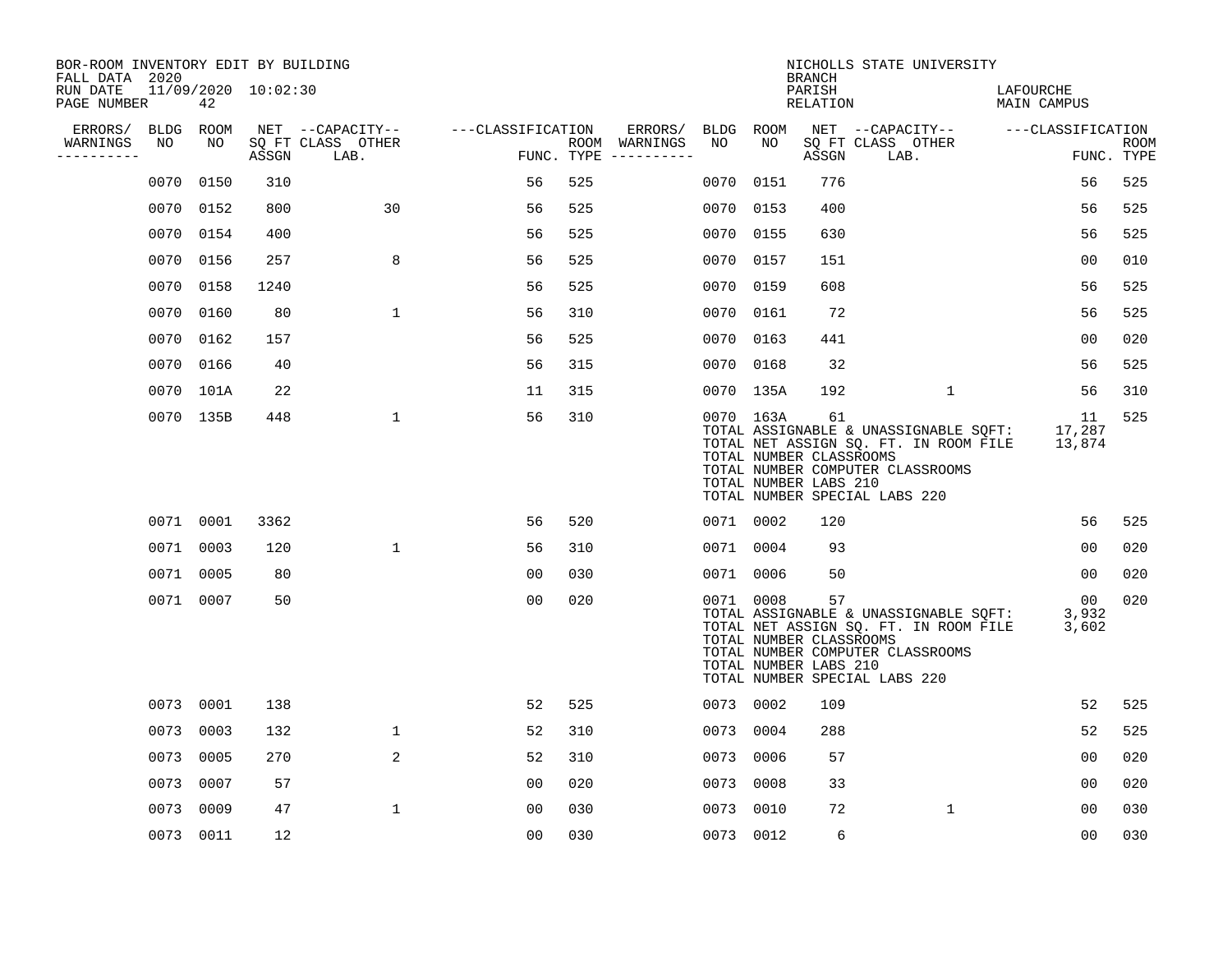| BOR-ROOM INVENTORY EDIT BY BUILDING<br>FALL DATA 2020 |    |                           |     |                                    |                                                                                                                                                        |     |               |    |                                                  | <b>BRANCH</b>      | NICHOLLS STATE UNIVERSITY                                                                                                                                       |                                              |        |
|-------------------------------------------------------|----|---------------------------|-----|------------------------------------|--------------------------------------------------------------------------------------------------------------------------------------------------------|-----|---------------|----|--------------------------------------------------|--------------------|-----------------------------------------------------------------------------------------------------------------------------------------------------------------|----------------------------------------------|--------|
| RUN DATE<br>PAGE NUMBER                               |    | 11/09/2020 10:02:30<br>43 |     |                                    |                                                                                                                                                        |     |               |    |                                                  | PARISH<br>RELATION |                                                                                                                                                                 | LAFOURCHE<br><b>LAFUURCAL</b><br>MAIN CAMPUS |        |
| WARNINGS<br>----------                                | NO |                           |     | NO SQ FT CLASS OTHER<br>ASSGN LAB. | ERRORS/ BLDG ROOM NET --CAPACITY-- - ---CLASSIFICATION ERRORS/ BLDG ROOM NET --CAPACITY-- - ---CLASSIFICATION<br>ROOM WARNINGS<br>FUNC. TYPE --------- |     | ROOM WARNINGS | NO | NO 11                                            | ASSGN              | SQ FT CLASS OTHER<br>LAB.                                                                                                                                       | FUNC. TYPE                                   | ROOM   |
|                                                       |    |                           |     |                                    |                                                                                                                                                        |     |               |    | TOTAL NUMBER CLASSROOMS<br>TOTAL NUMBER LABS 210 |                    | TOTAL ASSIGNABLE & UNASSIGNABLE SQFT: 1,221<br>TOTAL NET ASSIGN SQ. FT. IN ROOM FILE 937<br>TOTAL NUMBER COMPUTER CLASSROOMS<br>TOTAL NUMBER SPECIAL LABS 220   |                                              |        |
|                                                       |    | 0078 0001                 | 605 |                                    | 56                                                                                                                                                     | 525 |               |    | 0078 0002                                        |                    | 200 20 20                                                                                                                                                       |                                              | 56 525 |
|                                                       |    | 0078 0003                 | 240 | 25                                 | 56                                                                                                                                                     | 525 |               |    | TOTAL NUMBER CLASSROOMS<br>TOTAL NUMBER LABS 210 |                    | TOTAL ASSIGNABLE & UNASSIGNABLE SOFT: 1,045<br>TOTAL NET ASSIGN SQ. FT. IN ROOM FILE 1,045<br>TOTAL NUMBER COMPUTER CLASSROOMS<br>TOTAL NUMBER SPECIAL LABS 220 |                                              |        |
|                                                       |    | 0085 0101 20898           |     | 54                                 | 55                                                                                                                                                     | 910 |               |    | TOTAL NUMBER CLASSROOMS<br>TOTAL NUMBER LABS 210 |                    | TOTAL ASSIGNABLE & UNASSIGNABLE SQFT:<br>TOTAL NET ASSIGN SQ. FT. IN ROOM FILE<br>TOTAL NUMBER COMPUTER CLASSROOMS<br>TOTAL NUMBER SPECIAL LABS 220             | 20,898<br>20,898                             |        |
|                                                       |    | 0086 E0102                | 652 | 46                                 | 00                                                                                                                                                     | 030 |               |    | 0086 E0107                                       | 574                |                                                                                                                                                                 | 56                                           | 525    |
|                                                       |    | 0086 E0108                | 652 | 17                                 | 00                                                                                                                                                     | 030 |               |    | 0086 E0110                                       | 86                 | 3                                                                                                                                                               | 56                                           | 525    |
|                                                       |    | 0086 E0111                | 86  | 3                                  | 56                                                                                                                                                     | 525 |               |    | 0086 E0112                                       | 574                |                                                                                                                                                                 | 56                                           | 525    |
|                                                       |    | 0086 E0113                | 153 |                                    | 56                                                                                                                                                     | 525 |               |    | 0086 E0114                                       | 30                 | $\mathbf{1}$                                                                                                                                                    | 00                                           | 030    |
|                                                       |    | 0086 E0115                | 19  |                                    | 00                                                                                                                                                     | 010 |               |    | 0086 E0116                                       | 288                |                                                                                                                                                                 | 0 <sub>0</sub>                               | 030    |
|                                                       |    | 0086 P0301                | 393 |                                    | 00                                                                                                                                                     | 020 |               |    | 0086 P0302                                       | 52                 | 3                                                                                                                                                               | 56                                           | 525    |
|                                                       |    | 0086 P0303                | 80  | 3                                  | 56                                                                                                                                                     | 530 |               |    | 0086 P0304                                       | 104                | 5                                                                                                                                                               | 56                                           | 530    |
|                                                       |    | 0086 P0305                | 92  | 4                                  | 56                                                                                                                                                     | 525 |               |    | 0086 P0306                                       | 104                | 5                                                                                                                                                               | 56                                           | 530    |
|                                                       |    | 0086 P0307                | 80  | 3                                  | 56                                                                                                                                                     | 530 |               |    | 0086 P0308                                       | 92                 | 4                                                                                                                                                               | 56                                           | 525    |
|                                                       |    | 0086 P0309                | 16  | $\mathbf{1}$                       | 00                                                                                                                                                     | 030 |               |    | 0086 P0310                                       | 16                 | $\mathbf{1}$                                                                                                                                                    | 00                                           | 030    |
|                                                       |    | 0086 P0311                | 52  | 3                                  | 56                                                                                                                                                     | 525 |               |    | 0086 P0312                                       | 95                 |                                                                                                                                                                 | 00                                           | 030    |
|                                                       |    | 0086 P0401                | 392 |                                    | 00                                                                                                                                                     | 020 |               |    | 0086 P0402                                       | 72                 |                                                                                                                                                                 | 56                                           | 660    |
|                                                       |    | 0086 P0403                | 509 | 27                                 | 56                                                                                                                                                     | 523 |               |    | 0086 P0404                                       | 280                | 14                                                                                                                                                              | 56                                           | 523    |
|                                                       |    | 0086 P0405                | 224 | 13                                 | 56                                                                                                                                                     | 523 |               |    | 0086 P0406                                       | 20                 | $\mathbf{1}$                                                                                                                                                    | 00                                           | 030    |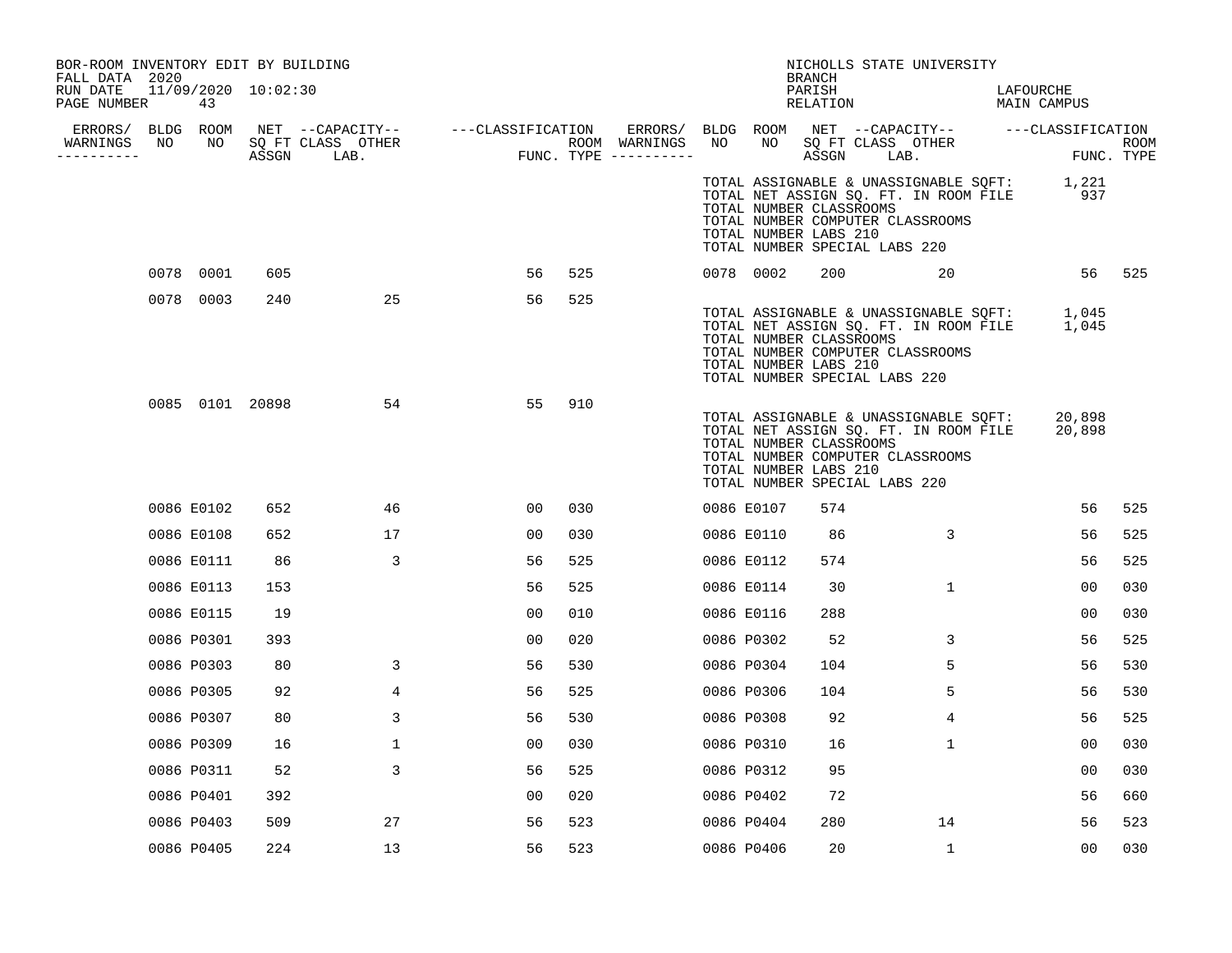| BOR-ROOM INVENTORY EDIT BY BUILDING<br>FALL DATA 2020 |    |            |                     |                           |                   |     |                                      |    |            | <b>BRANCH</b>                                          | NICHOLLS STATE UNIVERSITY                                                                                                                           |                          |                    |
|-------------------------------------------------------|----|------------|---------------------|---------------------------|-------------------|-----|--------------------------------------|----|------------|--------------------------------------------------------|-----------------------------------------------------------------------------------------------------------------------------------------------------|--------------------------|--------------------|
| RUN DATE<br>PAGE NUMBER                               |    | 44         | 11/09/2020 10:02:30 |                           |                   |     |                                      |    |            | PARISH<br>RELATION                                     |                                                                                                                                                     | LAFOURCHE<br>MAIN CAMPUS |                    |
| ERRORS/                                               |    | BLDG ROOM  |                     | NET --CAPACITY--          | ---CLASSIFICATION |     | ERRORS/                              |    | BLDG ROOM  |                                                        | NET --CAPACITY--                                                                                                                                    | ---CLASSIFICATION        |                    |
| WARNINGS<br>-----------                               | NO | NO         | ASSGN               | SQ FT CLASS OTHER<br>LAB. |                   |     | ROOM WARNINGS<br>FUNC. TYPE $------$ | NO | NO         | ASSGN                                                  | SQ FT CLASS OTHER<br>LAB.                                                                                                                           |                          | ROOM<br>FUNC. TYPE |
|                                                       |    | 0086 P0407 | 20                  | $\mathbf{1}$              | 00                | 030 |                                      |    | 0086 P0408 | 95                                                     |                                                                                                                                                     | 00                       | 030                |
|                                                       |    | 0086 P0502 | 75                  |                           | 0 <sub>0</sub>    | 030 |                                      |    | 0086 W0101 | 86                                                     | 3                                                                                                                                                   | 56                       | 525                |
|                                                       |    | 0086 W0102 | 652                 | 16                        | 0 <sub>0</sub>    | 030 |                                      |    | 0086 W0105 | 574                                                    |                                                                                                                                                     | 56                       | 525                |
|                                                       |    | 0086 W0108 | 574                 |                           | 56                | 525 |                                      |    | 0086 W0112 | 652                                                    | 17                                                                                                                                                  | 0 <sub>0</sub>           | 030                |
|                                                       |    | 0086 W0113 | 86                  | 3                         | 56                | 525 |                                      |    | 0086 W0114 | 2197                                                   | 50                                                                                                                                                  | 56                       | 680                |
|                                                       |    | 0086 W0115 | 103                 |                           | 00                | 020 |                                      |    | 0086 W0116 | 143                                                    | 3                                                                                                                                                   | 00                       | 030                |
|                                                       |    | 0086 W0117 | 143                 | 3                         | 00                | 030 |                                      |    | 0086 W0118 | 26                                                     |                                                                                                                                                     | 0 <sub>0</sub>           | 010                |
|                                                       |    | 0086 W0119 | 27                  | $\mathbf{1}$              | 0 <sub>0</sub>    | 030 |                                      |    | 0086 W0120 | 146                                                    |                                                                                                                                                     | 56                       | 525                |
|                                                       |    | 0086 W0121 | 162                 |                           | 56                | 685 |                                      |    | 0086 W0122 | 45                                                     |                                                                                                                                                     | 00                       | 020                |
|                                                       |    | 0086 W0123 | 378                 |                           | 0 <sub>0</sub>    | 030 |                                      |    | 0086 W0124 | 95<br>TOTAL NUMBER CLASSROOMS<br>TOTAL NUMBER LABS 210 | TOTAL ASSIGNABLE & UNASSIGNABLE SQFT:<br>TOTAL NET ASSIGN SQ. FT. IN ROOM FILE<br>TOTAL NUMBER COMPUTER CLASSROOMS<br>TOTAL NUMBER SPECIAL LABS 220 | 00<br>12,066<br>7,039    | 030                |
|                                                       |    | 0088 0001  | 900                 |                           | 11                | 580 |                                      |    |            | TOTAL NUMBER CLASSROOMS<br>TOTAL NUMBER LABS 210       | TOTAL ASSIGNABLE & UNASSIGNABLE SQFT:<br>TOTAL NET ASSIGN SQ. FT. IN ROOM FILE<br>TOTAL NUMBER COMPUTER CLASSROOMS<br>TOTAL NUMBER SPECIAL LABS 220 | 900<br>900               |                    |
|                                                       |    | 009A 30101 | 1167                |                           | 00                | 020 |                                      |    | 009A 30102 | 35                                                     |                                                                                                                                                     | 00                       | 020                |
|                                                       |    | 009A 30103 | 224                 | 7                         | 0 <sub>0</sub>    | 030 |                                      |    | 009A 30104 | 35                                                     |                                                                                                                                                     | 0 <sub>0</sub>           | 020                |
|                                                       |    | 009A 30105 | 224                 | 6                         | 00                | 030 |                                      |    | 009A 30106 | 143                                                    |                                                                                                                                                     | 0 <sub>0</sub>           | 020                |
|                                                       |    | 009A 30107 | 960                 | 80                        | 55                | 680 |                                      |    | 009A 30108 | 960                                                    | 80                                                                                                                                                  | 55                       | 680                |
|                                                       |    | 009A 30109 | 267                 |                           | 0 <sub>0</sub>    | 020 |                                      |    | 009A 30110 | 153                                                    |                                                                                                                                                     | 55                       | 685                |
|                                                       |    | 009A 30111 | 120                 |                           | 55                | 685 |                                      |    | 009A 30112 | 122                                                    |                                                                                                                                                     | 55                       | 685                |
|                                                       |    | 009A 30113 | 308                 |                           | 0 <sub>0</sub>    | 020 |                                      |    | 009A 30114 | 152                                                    |                                                                                                                                                     | 0 <sub>0</sub>           | 020                |
|                                                       |    | 009A 30115 | 84                  |                           | 55                | 525 |                                      |    | 009A 30116 | 40                                                     |                                                                                                                                                     | 00                       | 020                |
|                                                       |    | 009A 30117 | 25                  | 1                         | 0 <sub>0</sub>    | 030 |                                      |    | 009A 30118 | 25                                                     | $\mathbf 1$                                                                                                                                         | 0 <sub>0</sub>           | 030                |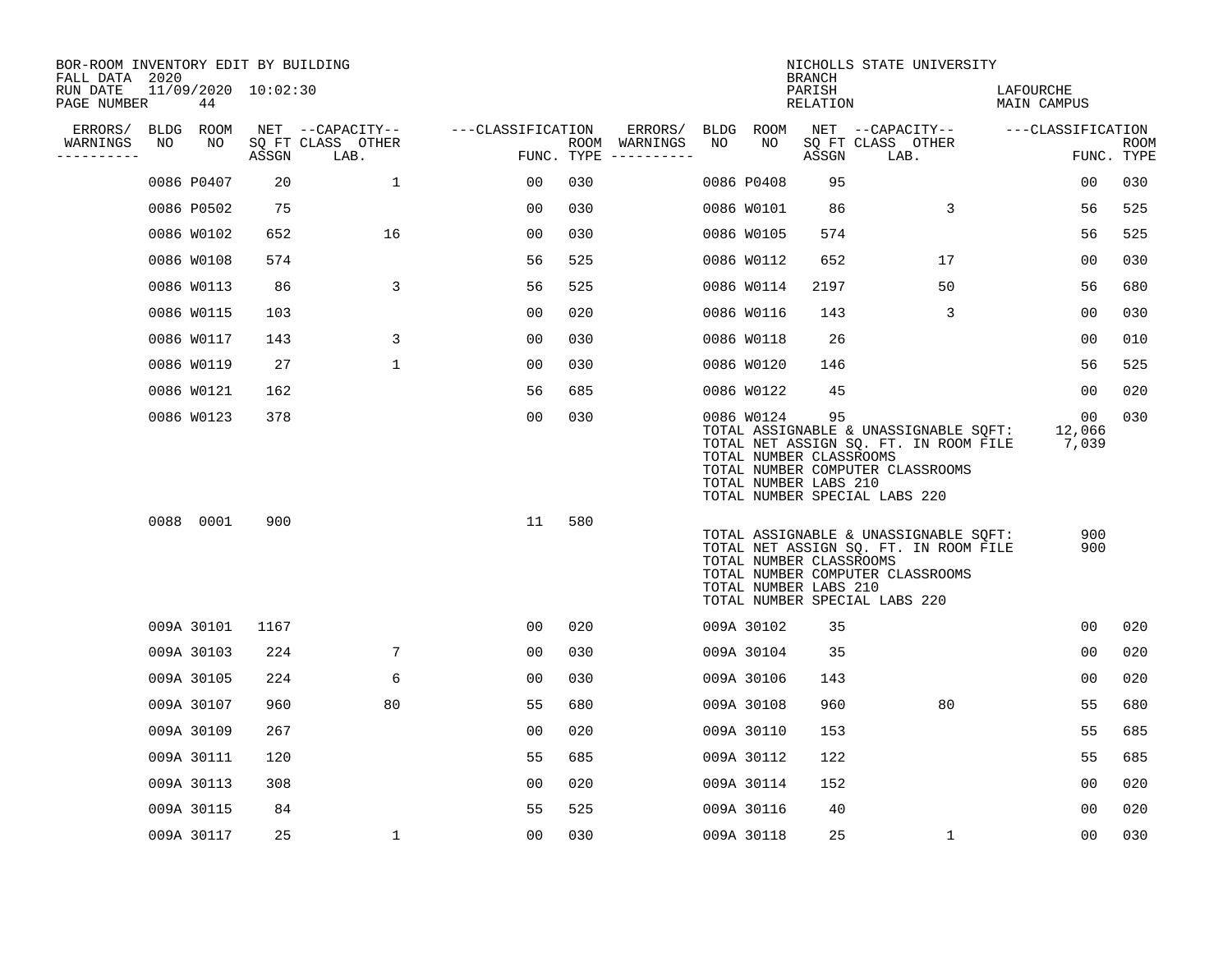| BOR-ROOM INVENTORY EDIT BY BUILDING<br>FALL DATA 2020 |            |              |                    |                                                                                                                                                                                                                          |     |  |            | BRANCH                                                                                                | NICHOLLS STATE UNIVERSITY                                                                                                                                                                                                                           |                                    |     |
|-------------------------------------------------------|------------|--------------|--------------------|--------------------------------------------------------------------------------------------------------------------------------------------------------------------------------------------------------------------------|-----|--|------------|-------------------------------------------------------------------------------------------------------|-----------------------------------------------------------------------------------------------------------------------------------------------------------------------------------------------------------------------------------------------------|------------------------------------|-----|
| RUN DATE 11/09/2020 10:02:30<br>PAGE NUMBER           | 45         |              |                    |                                                                                                                                                                                                                          |     |  |            | PARISH                                                                                                | PARISH LAFOURCHE<br>RELATION MAIN CAMPUS                                                                                                                                                                                                            | LAFOURCHE                          |     |
| ERRORS/ BLDG ROOM                                     |            |              |                    |                                                                                                                                                                                                                          |     |  |            |                                                                                                       |                                                                                                                                                                                                                                                     |                                    |     |
| WARNINGS<br>-----------                               | NO NO      |              |                    | NET --CAPACITY-- ----CLASSIFICATION ERRORS/BLDG ROOM NET --CAPACITY-- ----CLASSIFICATION<br>SQ FT CLASS OTHER ROOM WARNINGS NO NO SQ FT CLASS OTHER ROOM ROOM<br>ASSGN LAB. FUNC. TYPE ----------- ASSGN LAB. FUNC. TYPE |     |  |            |                                                                                                       |                                                                                                                                                                                                                                                     |                                    |     |
|                                                       | 009A 30119 | 326          |                    | 55                                                                                                                                                                                                                       | 523 |  | 009A 30120 | 800                                                                                                   |                                                                                                                                                                                                                                                     | 55                                 | 520 |
|                                                       | 009A 30121 | 800          |                    | 55                                                                                                                                                                                                                       | 520 |  |            | TOTAL NUMBER CLASSROOMS<br>TOTAL NUMBER LABS 210<br>TOTAL NUMBER SPECIAL LABS 220                     | $\begin{array}{lllll} 009 \texttt{A} & 30122 & 471 & 40 & 00 & 030 \\ \texttt{TOTAL ASSIGNABLE & UNASSIGNABLE} & \texttt{SQFT}: & 7,441 \\ \texttt{TOTAL NET ASSIGN SQ. FT. IN ROM FILE} & 4,325 & \end{array}$<br>TOTAL NUMBER COMPUTER CLASSROOMS |                                    |     |
|                                                       |            |              | 0090 0101 13230    | 54<br>55                                                                                                                                                                                                                 | 910 |  |            | TOTAL NUMBER CLASSROOMS<br>TOTAL NUMBER LABS 210<br>TOTAL NUMBER SPECIAL LABS 220                     | TOTAL ASSIGNABLE & UNASSIGNABLE SQFT: 13,230<br>TOTAL NET ASSIGN SQ. FT. IN ROOM FILE 13,230<br>TOTAL NUMBER COMPUTER CLASSROOMS                                                                                                                    |                                    |     |
|                                                       |            |              | 0091 0101 7056 24  | 55                                                                                                                                                                                                                       | 910 |  |            | TOTAL NUMBER CLASSROOMS<br>TOTAL NUMBER LABS 210<br>TOTAL NUMBER SPECIAL LABS 220                     | TOTAL ASSIGNABLE & UNASSIGNABLE SQFT: 7,056<br>TOTAL NET ASSIGN SQ. FT. IN ROOM FILE 7,056<br>TOTAL NUMBER COMPUTER CLASSROOMS                                                                                                                      |                                    |     |
|                                                       |            |              | 0093 0101 23400 78 | 55                                                                                                                                                                                                                       | 910 |  |            | 0093 0104 300 20<br>TOTAL NUMBER CLASSROOMS<br>TOTAL NUMBER LABS 210<br>TOTAL NUMBER SPECIAL LABS 220 | TOTAL ASSIGNABLE & UNASSIGNABLE SQFT: 23,700<br>TOTAL NET ASSIGN SQ. FT. IN ROOM FILE 23,700<br>TOTAL NUMBER COMPUTER CLASSROOMS                                                                                                                    | 11 110<br>$\overline{\phantom{a}}$ |     |
|                                                       |            |              | 0094 0101 11620 20 | 52                                                                                                                                                                                                                       | 950 |  |            | TOTAL NUMBER CLASSROOMS<br>TOTAL NUMBER LABS 210<br>TOTAL NUMBER SPECIAL LABS 220                     | TOTAL ASSIGNABLE & UNASSIGNABLE SQFT: 11,620<br>TOTAL NET ASSIGN SQ. FT. IN ROOM FILE 11,620<br>TOTAL NUMBER COMPUTER CLASSROOMS                                                                                                                    |                                    |     |
|                                                       | 0095 0101  | 10           | $\mathbf{1}$       | 45                                                                                                                                                                                                                       | 310 |  | 0095 0102  | 37                                                                                                    |                                                                                                                                                                                                                                                     | 00 <sub>o</sub>                    | 030 |
|                                                       | 0095 0103  | <sup>1</sup> |                    | 45                                                                                                                                                                                                                       | 555 |  | 0095 0104  | 12                                                                                                    |                                                                                                                                                                                                                                                     | 45                                 | 555 |
|                                                       | 0095 0105  | 225          |                    | 00                                                                                                                                                                                                                       | 020 |  | 0095 0106  | 58                                                                                                    | 12                                                                                                                                                                                                                                                  | 45                                 | 550 |
|                                                       | 0095 0107  | 30           |                    | 0 <sub>0</sub>                                                                                                                                                                                                           | 030 |  | 0095 0108  | 57                                                                                                    |                                                                                                                                                                                                                                                     | 00                                 | 030 |
|                                                       | 0095 0109  | 3            |                    | 45                                                                                                                                                                                                                       | 555 |  | 0095 0110  | 51                                                                                                    | 14                                                                                                                                                                                                                                                  | 45                                 | 550 |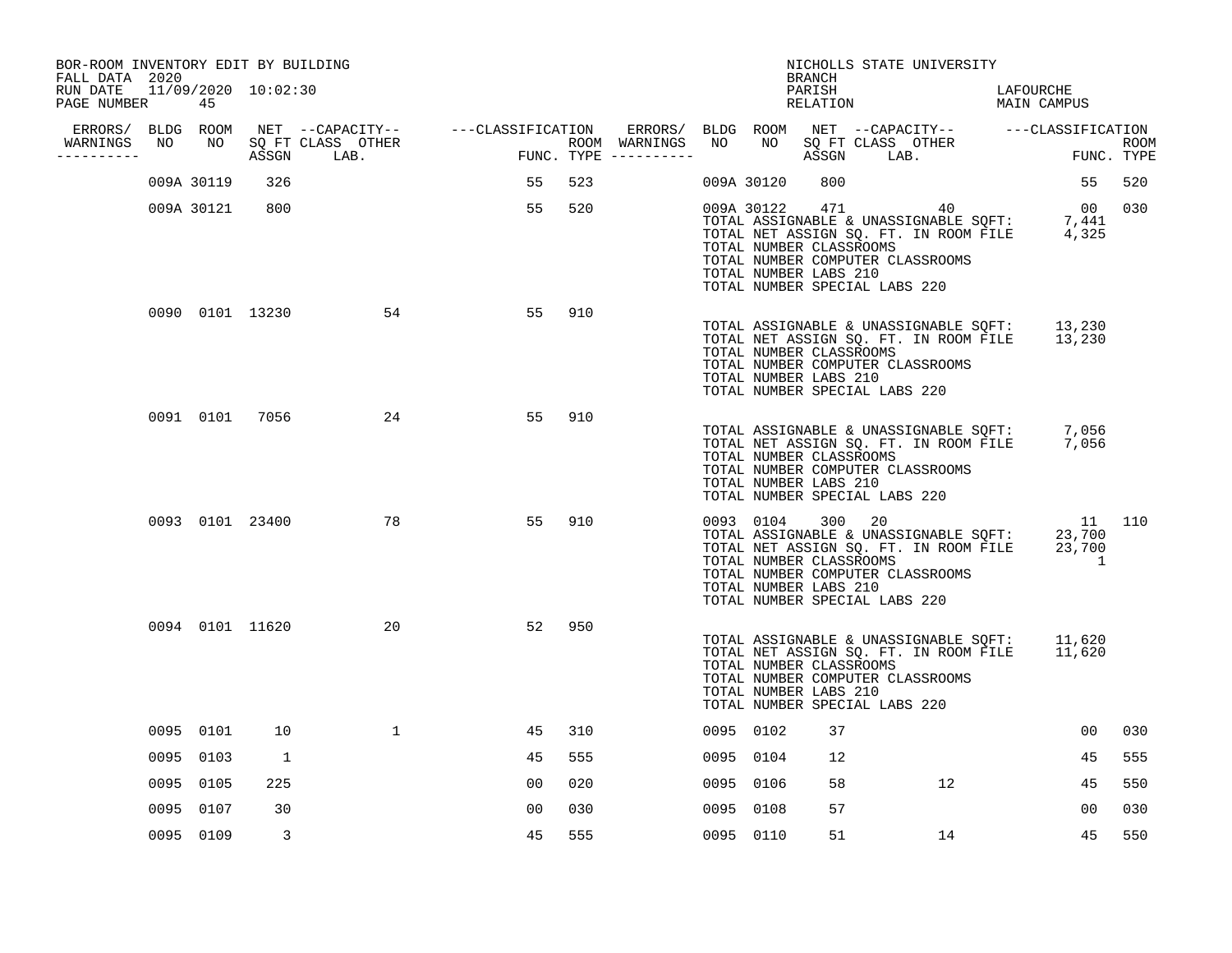| BOR-ROOM INVENTORY EDIT BY BUILDING<br>FALL DATA 2020<br>RUN DATE 11/09/2020 10:02:30<br>PAGE NUMBER |      | 46        |      |                        |        |     |  |           | BRANCH<br>PARISH                                       | NICHOLLS STATE UNIVERSITY<br>RELATION                                                                                                                                                       | LAFOURCHE<br>LAPUURCAL<br>MAIN CAMPUS |                           |
|------------------------------------------------------------------------------------------------------|------|-----------|------|------------------------|--------|-----|--|-----------|--------------------------------------------------------|---------------------------------------------------------------------------------------------------------------------------------------------------------------------------------------------|---------------------------------------|---------------------------|
| WARNINGS NO<br>----------                                                                            |      |           |      |                        |        |     |  |           |                                                        |                                                                                                                                                                                             |                                       | <b>ROOM</b><br>FUNC. TYPE |
|                                                                                                      |      | 0095 0111 |      | 42 16                  | 45 550 |     |  |           | TOTAL NUMBER LABS 210                                  | 9<br>TOTAL ASSIGNABLE & UNASSIGNABLE SQFT: 531<br>TOTAL NET ASSIGN SQ. FT. IN ROOM FILE 182<br>TOTAL NUMBER CLASSROOMS<br>TOTAL NUMBER COMPUTER CLASSROOMS<br>TOTAL NUMBER SPECIAL LABS 220 |                                       |                           |
|                                                                                                      |      | 0096 0001 | 38   |                        | 00     | 020 |  | 0096 0002 | 135                                                    |                                                                                                                                                                                             | 64                                    | 315                       |
|                                                                                                      | 0096 | 0003      | 36   | $\mathbf{1}$           | 64     | 315 |  | 0096 0004 | 27                                                     | $1 \quad$                                                                                                                                                                                   | 64                                    | 315                       |
|                                                                                                      | 0096 | 0005      | 97   | 1                      | 64     | 310 |  | 0096 0006 | 97                                                     | $\mathbf{1}$                                                                                                                                                                                | 64                                    | 310                       |
|                                                                                                      | 0096 | 0007      | 236  | 12 <sup>°</sup>        | 64     | 350 |  | 0096 0008 | 151                                                    |                                                                                                                                                                                             | 00                                    | 020                       |
|                                                                                                      | 0096 | 0009      | 29   |                        | 00     | 010 |  | 0096 0010 | 41                                                     | $\mathbf{1}$                                                                                                                                                                                | 00                                    | 030                       |
|                                                                                                      |      | 0096 0011 | 41   | 2                      | 00     | 030 |  | 0096 0012 | 72<br>TOTAL NUMBER CLASSROOMS<br>TOTAL NUMBER LABS 210 | TOTAL ASSIGNABLE & UNASSIGNABLE SQFT:<br>TOTAL NET ASSIGN SQ. FT. IN ROOM FILE<br>TOTAL NUMBER COMPUTER CLASSROOMS<br>TOTAL NUMBER SPECIAL LABS 220                                         | 00<br>1,000<br>628                    | 030                       |
|                                                                                                      |      |           |      | 0097 0101 43258<br>212 | 91     | 920 |  |           | TOTAL NUMBER CLASSROOMS<br>TOTAL NUMBER LABS 210       | TOTAL ASSIGNABLE & UNASSIGNABLE SOFT: 43,258<br>TOTAL NET ASSIGN SQ. FT. IN ROOM FILE<br>TOTAL NUMBER COMPUTER CLASSROOMS<br>TOTAL NUMBER SPECIAL LABS 220                                  | 43,258                                |                           |
|                                                                                                      |      |           |      | 0098 0101 39514 194    | 91     | 920 |  |           | TOTAL NUMBER CLASSROOMS<br>TOTAL NUMBER LABS 210       | TOTAL ASSIGNABLE & UNASSIGNABLE SQFT: 39,514<br>TOTAL NET ASSIGN SQ. FT. IN ROOM FILE<br>TOTAL NUMBER COMPUTER CLASSROOMS<br>TOTAL NUMBER SPECIAL LABS 220                                  | 39,514                                |                           |
|                                                                                                      |      |           |      | 0099 0101 39514 194    | 91     | 920 |  |           | TOTAL NUMBER CLASSROOMS<br>TOTAL NUMBER LABS 210       | TOTAL ASSIGNABLE & UNASSIGNABLE SQFT: 39,514<br>TOTAL NET ASSIGN SQ. FT. IN ROOM FILE 39,514<br>TOTAL NUMBER COMPUTER CLASSROOMS<br>TOTAL NUMBER SPECIAL LABS 220                           |                                       |                           |
|                                                                                                      |      | 0101 0101 | 7500 | 6                      | 91 955 |     |  |           |                                                        | TOTAL ASSIGNABLE & UNASSIGNABLE SQFT: 7,500                                                                                                                                                 |                                       |                           |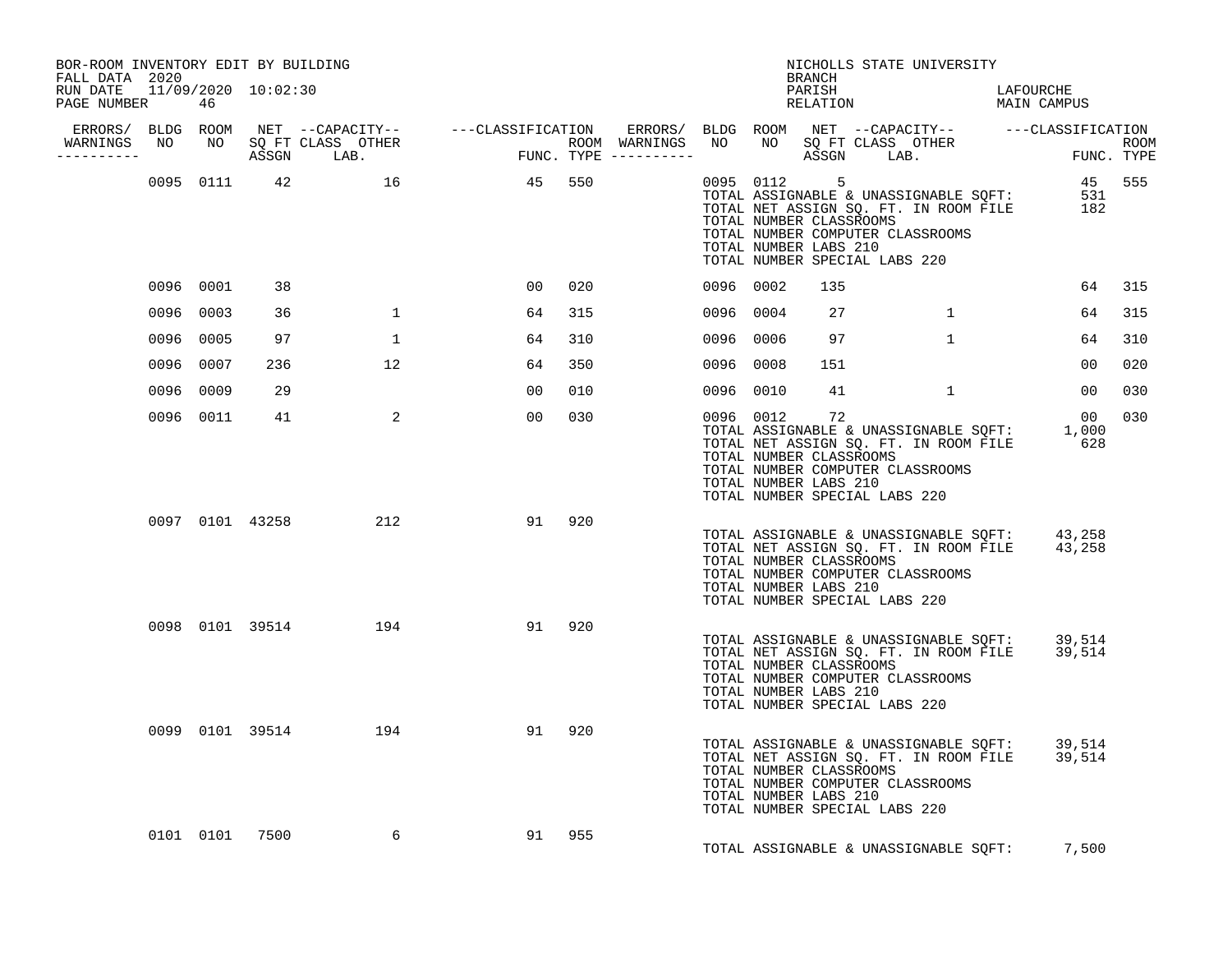| BOR-ROOM INVENTORY EDIT BY BUILDING<br>FALL DATA 2020 |  |                    |    |        |                       | NICHOLLS STATE UNIVERSITY<br>BRANCH                                                                                                                                                          |                                                                                              |
|-------------------------------------------------------|--|--------------------|----|--------|-----------------------|----------------------------------------------------------------------------------------------------------------------------------------------------------------------------------------------|----------------------------------------------------------------------------------------------|
| RUN DATE 11/09/2020 10:02:30<br>PAGE NUMBER 47        |  |                    |    |        |                       | PARISH<br>PARISH<br>RELATION                                                                                                                                                                 | LAFOURCHE<br>MAIN CAMPUS                                                                     |
|                                                       |  |                    |    |        |                       |                                                                                                                                                                                              |                                                                                              |
| -----------                                           |  |                    |    |        |                       |                                                                                                                                                                                              |                                                                                              |
|                                                       |  |                    |    |        | TOTAL NUMBER LABS 210 | TOTAL NUMBER CLASSROOMS<br>TOTAL NUMBER COMPUTER CLASSROOMS<br>TOTAL NUMBER SPECIAL LABS 220                                                                                                 | TOTAL NET ASSIGN SQ. FT. IN ROOM FILE 7,500                                                  |
|                                                       |  | 0102 0101 25000 72 |    | 91 950 | TOTAL NUMBER LABS 210 | TOTAL ASSIGNABLE & UNASSIGNABLE SQFT: 25,000<br>TOTAL NET ASSIGN SQ. FT. IN ROOM FILE 25,000<br>TOTAL NUMBER CLASSROOMS<br>TOTAL NUMBER COMPUTER CLASSROOMS<br>TOTAL NUMBER SPECIAL LABS 220 |                                                                                              |
|                                                       |  | 0103 0101 25000 72 | 91 | 950    | TOTAL NUMBER LABS 210 | TOTAL ASSIGNABLE & UNASSIGNABLE SQFT: 25,000<br>TOTAL NET ASSIGN SQ. FT. IN ROOM FILE 25,000<br>TOTAL NUMBER CLASSROOMS<br>TOTAL NUMBER COMPUTER CLASSROOMS<br>TOTAL NUMBER SPECIAL LABS 220 |                                                                                              |
|                                                       |  | 0104 0101 12250 24 | 91 | 950    | TOTAL NUMBER LABS 210 | TOTAL NUMBER CLASSROOMS<br>TOTAL NUMBER COMPUTER CLASSROOMS<br>TOTAL NUMBER SPECIAL LABS 220                                                                                                 | TOTAL ASSIGNABLE & UNASSIGNABLE SQFT: 12,250<br>TOTAL NET ASSIGN SQ. FT. IN ROOM FILE 12,250 |
|                                                       |  | 0105 0101 25000 72 |    | 91 950 | TOTAL NUMBER LABS 210 | TOTAL NUMBER CLASSROOMS<br>TOTAL NUMBER COMPUTER CLASSROOMS<br>TOTAL NUMBER SPECIAL LABS 220                                                                                                 | TOTAL ASSIGNABLE & UNASSIGNABLE SQFT: 25,000<br>TOTAL NET ASSIGN SQ. FT. IN ROOM FILE 25,000 |
|                                                       |  | 0106 0101 12250 24 |    | 91 950 | TOTAL NUMBER LABS 210 | TOTAL NUMBER CLASSROOMS<br>TOTAL NUMBER COMPUTER CLASSROOMS<br>TOTAL NUMBER SPECIAL LABS 220                                                                                                 | TOTAL ASSIGNABLE & UNASSIGNABLE SOFT: 12,250<br>TOTAL NET ASSIGN SQ. FT. IN ROOM FILE 12,250 |
|                                                       |  | 0107 0101 25000 72 | 91 | 950    |                       | TOTAL ASSIGNABLE & UNASSIGNABLE SQFT: 25,000<br>TOTAL NUMBER CLASSROOMS<br>TOTAL NUMBER COMPUTER CLASSROOMS                                                                                  | TOTAL NET ASSIGN SQ. FT. IN ROOM FILE 25,000                                                 |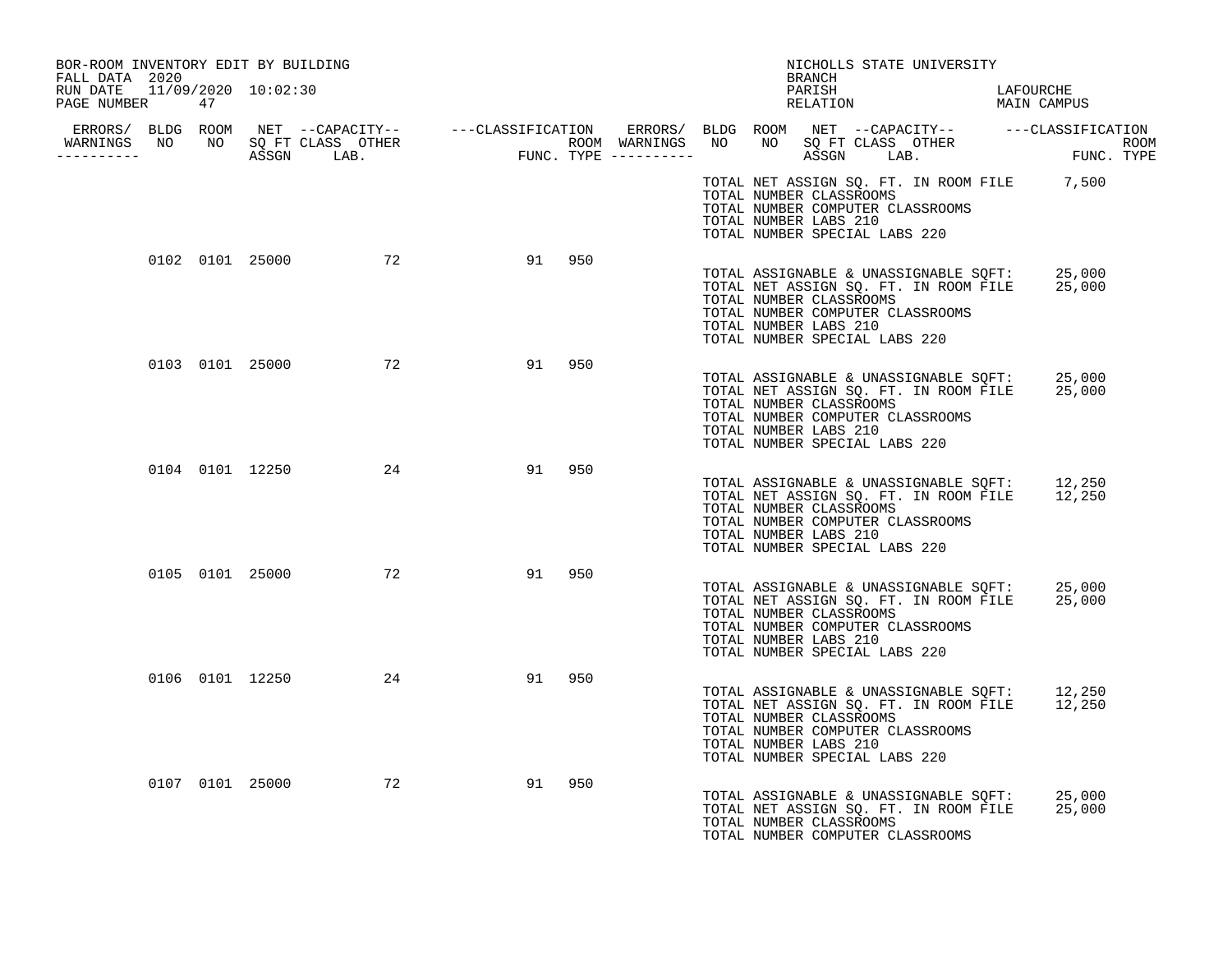| BOR-ROOM INVENTORY EDIT BY BUILDING<br>FALL DATA 2020 |      |           |                     |                                       |              |                   |     |                                    |           |                                                  | <b>BRANCH</b>      |                               | NICHOLLS STATE UNIVERSITY                                                                                          |                                    |            |
|-------------------------------------------------------|------|-----------|---------------------|---------------------------------------|--------------|-------------------|-----|------------------------------------|-----------|--------------------------------------------------|--------------------|-------------------------------|--------------------------------------------------------------------------------------------------------------------|------------------------------------|------------|
| RUN DATE<br>PAGE NUMBER                               |      | 48        | 11/09/2020 10:02:30 |                                       |              |                   |     |                                    |           |                                                  | PARISH<br>RELATION |                               |                                                                                                                    | LAFOURCHE<br>MAIN CAMPUS           |            |
| ERRORS/ BLDG ROOM<br>WARNINGS                         | NO   | NO        |                     | NET --CAPACITY--<br>SQ FT CLASS OTHER |              | ---CLASSIFICATION |     | ERRORS/ BLDG ROOM<br>ROOM WARNINGS | NO        | NO                                               |                    | SQ FT CLASS OTHER             |                                                                                                                    | NET --CAPACITY-- ---CLASSIFICATION | ROOM       |
| ----------                                            |      |           | ASSGN               | LAB.                                  |              |                   |     | FUNC. TYPE ----------              |           |                                                  | ASSGN              |                               | LAB.                                                                                                               |                                    | FUNC. TYPE |
|                                                       |      |           |                     |                                       |              |                   |     |                                    |           | TOTAL NUMBER LABS 210                            |                    | TOTAL NUMBER SPECIAL LABS 220 |                                                                                                                    |                                    |            |
|                                                       |      |           | 0108 0101 25000     |                                       | 72           | 91                | 950 |                                    |           | TOTAL NUMBER CLASSROOMS<br>TOTAL NUMBER LABS 210 |                    | TOTAL NUMBER SPECIAL LABS 220 | TOTAL ASSIGNABLE & UNASSIGNABLE SOFT:<br>TOTAL NET ASSIGN SQ. FT. IN ROOM FILE<br>TOTAL NUMBER COMPUTER CLASSROOMS | 25,000<br>25,000                   |            |
|                                                       |      | 0116 0101 | 185                 |                                       | $\mathbf{1}$ | 46                | 310 |                                    | 0116 0102 |                                                  | 123                |                               | $\mathbf{1}$                                                                                                       | 46                                 | 310        |
|                                                       |      | 0116 0103 | 250                 |                                       | $\mathbf{1}$ | 46                | 310 |                                    | 0116 0104 |                                                  | 123                |                               | $\mathbf{1}$                                                                                                       | 46                                 | 310        |
|                                                       |      | 0116 0105 | 123                 |                                       | $\mathbf{1}$ | 46                | 310 |                                    | 0116 0106 |                                                  | 123                |                               | $\mathbf{1}$                                                                                                       | 46                                 | 310        |
|                                                       |      | 0116 0107 | 123                 |                                       | $\mathbf 1$  | 46                | 310 |                                    | 0116 0108 |                                                  | 123                |                               | $\mathbf{1}$                                                                                                       | 46                                 | 310        |
|                                                       |      | 0116 0109 | 123                 |                                       | $\mathbf{1}$ | 46                | 310 |                                    | 0116 0110 |                                                  | 123                |                               | $\mathbf{1}$                                                                                                       | 46                                 | 310        |
|                                                       |      | 0116 0111 | 123                 |                                       | $\mathbf{1}$ | 46                | 310 |                                    | 0116 0112 |                                                  | 123                |                               | $\mathbf{1}$                                                                                                       | 46                                 | 310        |
|                                                       | 0116 | 0113      | 123                 |                                       | $\mathbf{1}$ | 46                | 310 |                                    | 0116 0114 |                                                  | 123                |                               | $\mathbf{1}$                                                                                                       | 46                                 | 310        |
|                                                       |      | 0116 0116 | 250                 |                                       |              | 43                | 315 |                                    | 0116 0117 |                                                  | 775                |                               | $\mathbf{1}$                                                                                                       | 45                                 | 310        |
|                                                       |      | 0116 0121 | 896                 | 45                                    |              | 11                | 110 |                                    | 0116 0128 |                                                  | 1497               |                               | 16                                                                                                                 | 12                                 | 210        |
|                                                       |      | 0116 0129 | 1005                | 16                                    |              | 12                | 210 |                                    | 0116      | 0130                                             | 1379               |                               | 16                                                                                                                 | 12                                 | 210        |
|                                                       |      | 0116 0131 | 1539                | 16                                    |              | 12                | 210 |                                    | 0116 0133 |                                                  | 812                |                               | 20                                                                                                                 | 47                                 | 410        |
|                                                       |      | 0116 0140 | 349                 |                                       | 12           | 31                | 350 |                                    | 0116 0141 |                                                  | 916                |                               | 50                                                                                                                 | 12                                 | 610        |
|                                                       |      | 0116 0142 | 929                 | 48                                    |              | 11                | 210 |                                    | 0116 0143 |                                                  | 1625               |                               | 24                                                                                                                 | 12                                 | 210        |
|                                                       |      | 0116 0144 | 165                 |                                       | 6            | 12                | 630 |                                    | 0116 0146 |                                                  | 303                |                               |                                                                                                                    | 73                                 | 730        |
|                                                       |      | 0116 0147 | 172                 |                                       | $\mathbf{1}$ | 45                | 310 |                                    | 0116 0148 |                                                  | 100                |                               |                                                                                                                    | 12                                 | 635        |
|                                                       |      | 0116 0149 | 2044                |                                       |              | 73                | 730 |                                    | 0116 0150 |                                                  | 231                |                               | 1                                                                                                                  | 45                                 | 310        |
|                                                       |      | 0116 124A | 694                 | 24                                    |              | 11                | 110 |                                    | 0116 124B |                                                  | 694                |                               | 30                                                                                                                 | 11                                 | 210        |
|                                                       |      | 0116 128A | 128                 |                                       |              | 74                | 215 |                                    |           | 0116 129A                                        | 118                |                               |                                                                                                                    | 74                                 | 215        |
|                                                       |      | 0116 129B | 247                 |                                       |              | 74                | 215 |                                    | 0116 130A |                                                  | 120                |                               |                                                                                                                    | 74                                 | 215        |
|                                                       |      | 0116 131A | 140                 |                                       |              | 74                | 215 |                                    |           | 0116 141A                                        | 296                |                               |                                                                                                                    | 91                                 | 660        |
|                                                       |      | 0116 142A | 922                 | 48                                    |              | 11                | 210 |                                    | 0116 147A |                                                  | 113                |                               |                                                                                                                    | 12                                 | 635        |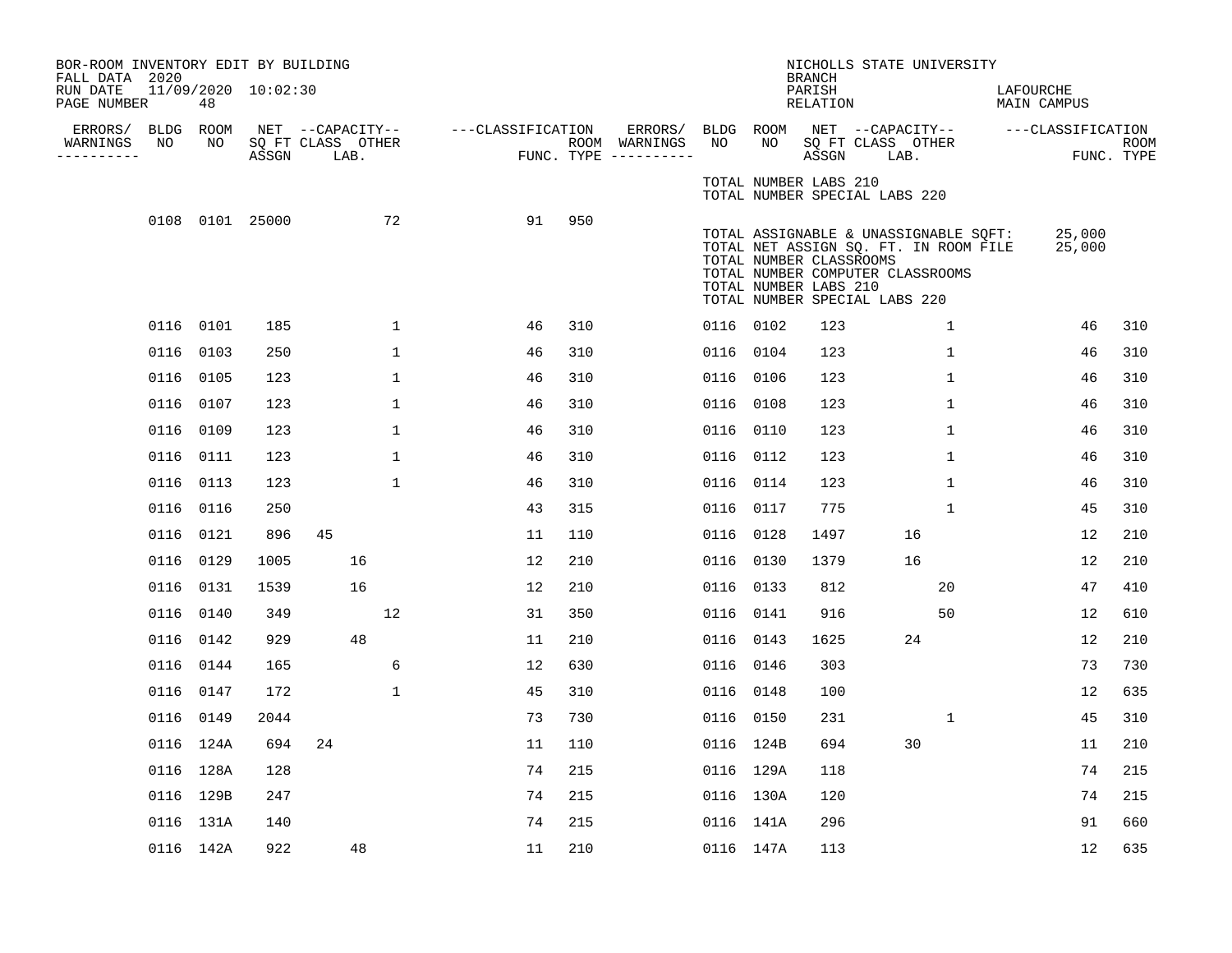| BOR-ROOM INVENTORY EDIT BY BUILDING<br>FALL DATA 2020 | NICHOLLS STATE UNIVERSITY<br>BRANCH |                                  |                 |     |  |                                                                                   |  |        |  |                                                                                                                    |  |                                                                                                                                |  |
|-------------------------------------------------------|-------------------------------------|----------------------------------|-----------------|-----|--|-----------------------------------------------------------------------------------|--|--------|--|--------------------------------------------------------------------------------------------------------------------|--|--------------------------------------------------------------------------------------------------------------------------------|--|
| RUN DATE 11/09/2020 10:02:30<br>PAGE NUMBER           | 49                                  |                                  |                 |     |  |                                                                                   |  | PARISH |  | PARISH DARIOURCHE RELATION MAIN CAMPUS                                                                             |  | LAFOURCHE                                                                                                                      |  |
| __________                                            |                                     | WARNINGS NO NO SQ FT CLASS OTHER |                 |     |  |                                                                                   |  |        |  |                                                                                                                    |  |                                                                                                                                |  |
|                                                       |                                     |                                  |                 |     |  | TOTAL NUMBER LABS 210<br>TOTAL NUMBER SPECIAL LABS 220                            |  |        |  | TOTAL NUMBER COMPUTER CLASSROOMS                                                                                   |  | TOTAL ASSIGNABLE & UNASSIGNABLE SQFT: 20,370<br>TOTAL NET ASSIGN SQ. FT. IN ROOM FILE 20,370<br>TOTAL NUMBER CLASSROOMS 2<br>8 |  |
|                                                       | 018A 0101 1877                      |                                  | 00              | 030 |  | TOTAL NUMBER CLASSROOMS<br>TOTAL NUMBER LABS 210<br>TOTAL NUMBER SPECIAL LABS 220 |  |        |  | TOTAL NET ASSIGN SQ. FT. IN ROOM FILE<br>TOTAL NUMBER COMPUTER CLASSROOMS                                          |  | TOTAL ASSIGNABLE & UNASSIGNABLE SQFT: 1,877                                                                                    |  |
|                                                       | 019A 0501 1726                      |                                  | 00 <sup>o</sup> | 030 |  | TOTAL NUMBER CLASSROOMS<br>TOTAL NUMBER LABS 210<br>TOTAL NUMBER SPECIAL LABS 220 |  |        |  | TOTAL NET ASSIGN SQ. FT. IN ROOM FILE<br>TOTAL NUMBER COMPUTER CLASSROOMS                                          |  | TOTAL ASSIGNABLE & UNASSIGNABLE SQFT: 1,726                                                                                    |  |
|                                                       |                                     | 050A 0001 712 1                  | 00 <sub>o</sub> | 030 |  | TOTAL NUMBER CLASSROOMS<br>TOTAL NUMBER LABS 210<br>TOTAL NUMBER SPECIAL LABS 220 |  |        |  | TOTAL ASSIGNABLE & UNASSIGNABLE SOFT:<br>TOTAL NET ASSIGN SQ. FT. IN ROOM FILE<br>TOTAL NUMBER COMPUTER CLASSROOMS |  | 712                                                                                                                            |  |
|                                                       | 050B 0001                           | 7000 1                           | 00 <sub>o</sub> | 030 |  | TOTAL NUMBER CLASSROOMS<br>TOTAL NUMBER LABS 210<br>TOTAL NUMBER SPECIAL LABS 220 |  |        |  | TOTAL ASSIGNABLE & UNASSIGNABLE SQFT:<br>TOTAL NET ASSIGN SQ. FT. IN ROOM FILE<br>TOTAL NUMBER COMPUTER CLASSROOMS |  | 7,000                                                                                                                          |  |
|                                                       | 050C 0001                           | $200$ 1                          | 00 <sub>o</sub> | 030 |  | TOTAL NUMBER CLASSROOMS<br>TOTAL NUMBER LABS 210<br>TOTAL NUMBER SPECIAL LABS 220 |  |        |  | TOTAL ASSIGNABLE & UNASSIGNABLE SQFT:<br>TOTAL NET ASSIGN SO. FT. IN ROOM FILE<br>TOTAL NUMBER COMPUTER CLASSROOMS |  | 200                                                                                                                            |  |
|                                                       |                                     | 050D 0001 1950 1                 | 00 <sub>o</sub> | 030 |  | TOTAL NUMBER CLASSROOMS                                                           |  |        |  | TOTAL NET ASSIGN SQ. FT. IN ROOM FILE                                                                              |  | TOTAL ASSIGNABLE & UNASSIGNABLE SQFT: 1,950                                                                                    |  |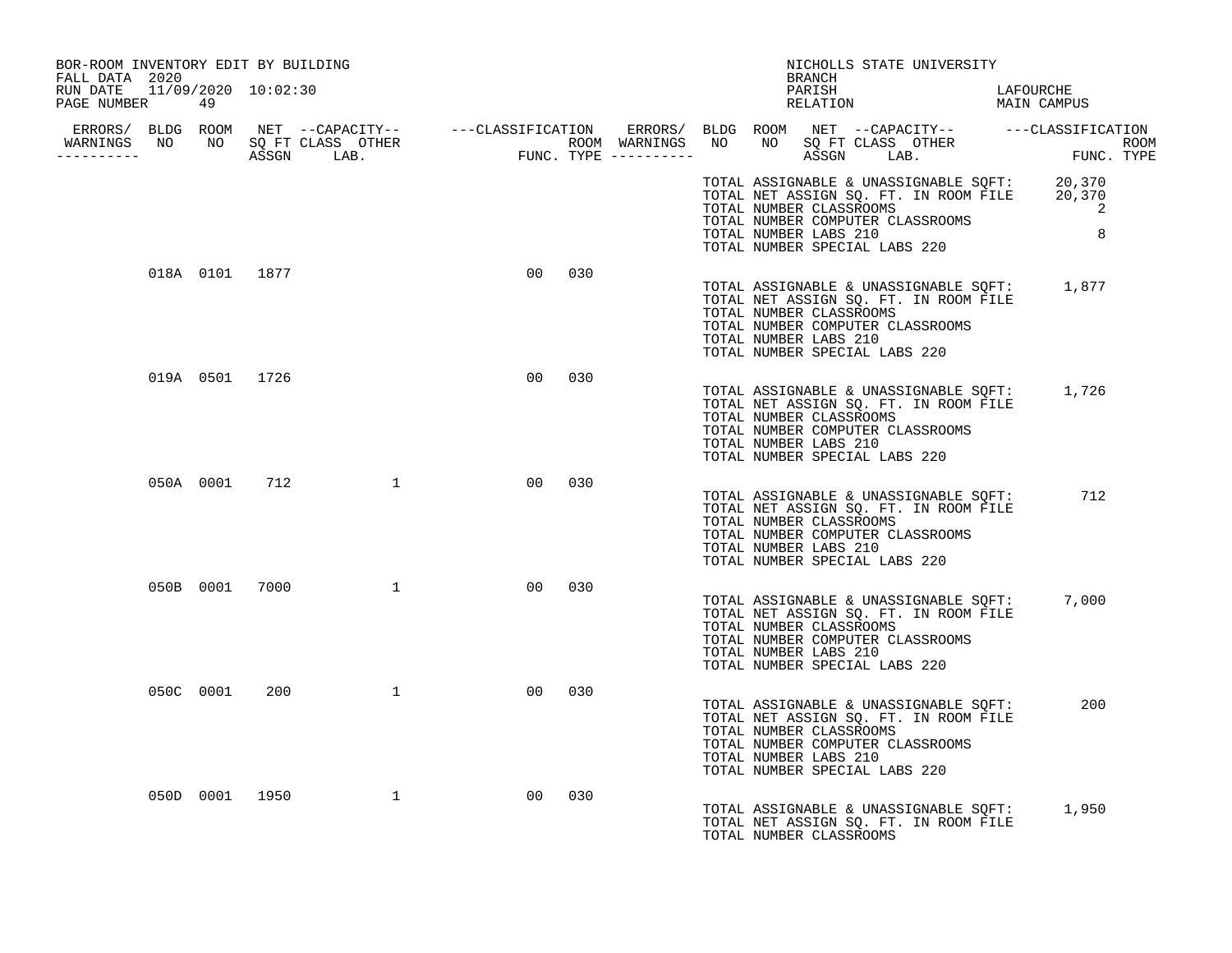| BOR-ROOM INVENTORY EDIT BY BUILDING<br>FALL DATA 2020 |           |               |                  |        |     |  | NICHOLLS STATE UNIVERSITY<br>BRANCH                                                                                                                                                                                 |                          |
|-------------------------------------------------------|-----------|---------------|------------------|--------|-----|--|---------------------------------------------------------------------------------------------------------------------------------------------------------------------------------------------------------------------|--------------------------|
| RUN DATE 11/09/2020 10:02:30<br>PAGE NUMBER           | 50        |               |                  |        |     |  | PARISH<br>RELATION                                                                                                                                                                                                  | LAFOURCHE<br>MAIN CAMPUS |
| WARNINGS NO<br>----------                             |           |               |                  |        |     |  |                                                                                                                                                                                                                     |                          |
|                                                       |           |               |                  |        |     |  | TOTAL NUMBER COMPUTER CLASSROOMS<br>TOTAL NUMBER LABS 210<br>TOTAL NUMBER SPECIAL LABS 220                                                                                                                          |                          |
|                                                       |           |               | 070A 0001 6800 1 | 00 030 |     |  | TOTAL ASSIGNABLE & UNASSIGNABLE SQFT:<br>TOTAL NET ASSIGN SQ. FT. IN ROOM FILE<br>TOTAL NUMBER CLASSROOMS<br>TOTAL NUMBER COMPUTER CLASSROOMS<br>TOTAL NUMBER LABS 210<br>TOTAL NUMBER SPECIAL LABS 220             | 6,800                    |
|                                                       |           |               | 070B 0001 1950 1 | 11     | 520 |  | TOTAL ASSIGNABLE & UNASSIGNABLE SQFT: 1,950<br>TOTAL NET ASSIGN SQ. FT. IN ROOM FILE 1,950<br>TOTAL NUMBER CLASSROOMS<br>TOTAL NUMBER COMPUTER CLASSROOMS<br>TOTAL NUMBER LABS 210<br>TOTAL NUMBER SPECIAL LABS 220 |                          |
|                                                       |           | 073A 0001 797 |                  | 00     | 030 |  | TOTAL ASSIGNABLE & UNASSIGNABLE SQFT:<br>TOTAL NET ASSIGN SQ. FT. IN ROOM FILE<br>TOTAL NUMBER CLASSROOMS<br>TOTAL NUMBER COMPUTER CLASSROOMS<br>TOTAL NUMBER LABS 210<br>TOTAL NUMBER SPECIAL LABS 220             | 797                      |
|                                                       | 081A 0001 | 821           |                  | 00     | 030 |  | TOTAL ASSIGNABLE & UNASSIGNABLE SQFT:<br>TOTAL NET ASSIGN SQ. FT. IN ROOM FILE<br>TOTAL NUMBER CLASSROOMS<br>TOTAL NUMBER COMPUTER CLASSROOMS<br>TOTAL NUMBER LABS 210<br>TOTAL NUMBER SPECIAL LABS 220             | 821                      |
|                                                       | 083A 0001 | 695           |                  | 00     | 030 |  | TOTAL ASSIGNABLE & UNASSIGNABLE SQFT:<br>TOTAL NET ASSIGN SQ. FT. IN ROOM FILE<br>TOTAL NUMBER CLASSROOMS<br>TOTAL NUMBER COMPUTER CLASSROOMS<br>TOTAL NUMBER LABS 210<br>TOTAL NUMBER SPECIAL LABS 220             | 695                      |
|                                                       | 091A 0001 | 821           |                  | 00     | 030 |  | TOTAL ASSIGNABLE & UNASSIGNABLE SQFT:<br>TOTAL NET ASSIGN SQ. FT. IN ROOM FILE<br>TOTAL NUMBER CLASSROOMS<br>TOTAL NUMBER COMPUTER CLASSROOMS<br>TOTAL NUMBER LABS 210<br>TOTAL NUMBER SPECIAL LABS 220             | 821                      |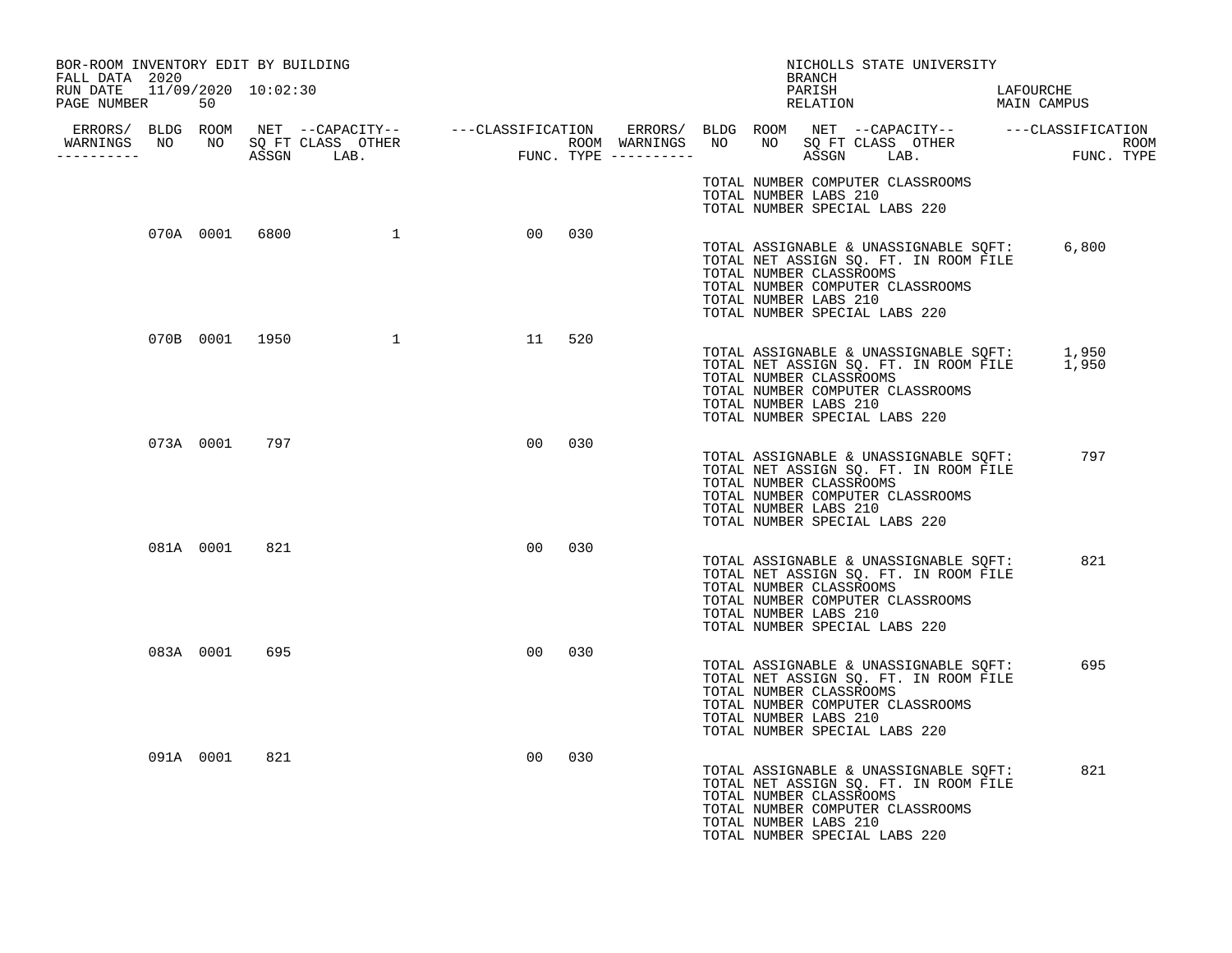| BOR-ROOM INVENTORY EDIT BY BUILDING<br>FALL DATA 2020 |            |            |                     |                                               |                                 |      |                                    |            |                                                  | <b>BRANCH</b>      | NICHOLLS STATE UNIVERSITY                                                                                                                           |                          |                           |
|-------------------------------------------------------|------------|------------|---------------------|-----------------------------------------------|---------------------------------|------|------------------------------------|------------|--------------------------------------------------|--------------------|-----------------------------------------------------------------------------------------------------------------------------------------------------|--------------------------|---------------------------|
| RUN DATE<br>PAGE NUMBER                               |            | 51         | 11/09/2020 10:02:30 |                                               |                                 |      |                                    |            |                                                  | PARISH<br>RELATION |                                                                                                                                                     | LAFOURCHE<br>MAIN CAMPUS |                           |
| ERRORS/<br>WARNINGS                                   | BLDG<br>NO | ROOM<br>NO | ASSGN               | NET --CAPACITY--<br>SQ FT CLASS OTHER<br>LAB. | ---CLASSIFICATION<br>FUNC. TYPE | ROOM | ERRORS/<br>WARNINGS<br>----------- | BLDG<br>NO | ROOM<br>NO                                       | ASSGN              | NET --CAPACITY--<br>SQ FT CLASS OTHER<br>LAB.                                                                                                       | ---CLASSIFICATION        | <b>ROOM</b><br>FUNC. TYPE |
|                                                       |            | 093A 0001  | 574                 |                                               | 00                              | 030  |                                    |            | TOTAL NUMBER CLASSROOMS<br>TOTAL NUMBER LABS 210 |                    | TOTAL ASSIGNABLE & UNASSIGNABLE SQFT:<br>TOTAL NET ASSIGN SQ. FT. IN ROOM FILE<br>TOTAL NUMBER COMPUTER CLASSROOMS<br>TOTAL NUMBER SPECIAL LABS 220 | 574                      |                           |
|                                                       |            | 096A 0001  | 124                 |                                               | 00                              | 030  |                                    | 096A 0002  |                                                  | 110                | 1                                                                                                                                                   | 64                       | 310                       |
|                                                       | 096A 0003  |            | 97                  | $\mathbf{1}$                                  | 64                              | 310  |                                    | 096A 0004  |                                                  | 123                |                                                                                                                                                     | 00                       | 020                       |
|                                                       | 096A 0005  |            | 44                  |                                               | 64                              | 315  |                                    | 096A 0006  |                                                  | 80                 |                                                                                                                                                     | 00                       | 030                       |
|                                                       | 096A 0007  |            | 661                 |                                               | 0 <sub>0</sub>                  | 030  |                                    | 096A 0008  |                                                  | 124                | $\overline{1}$                                                                                                                                      | 64                       | 720                       |
|                                                       | 096A 0009  |            | 81                  |                                               | 0 <sub>0</sub>                  | 030  |                                    |            | TOTAL NUMBER CLASSROOMS<br>TOTAL NUMBER LABS 210 |                    | TOTAL ASSIGNABLE & UNASSIGNABLE SOFT:<br>TOTAL NET ASSIGN SQ. FT. IN ROOM FILE<br>TOTAL NUMBER COMPUTER CLASSROOMS                                  | 1,444<br>375             |                           |

TOTAL NUMBER SPECIAL LABS 220